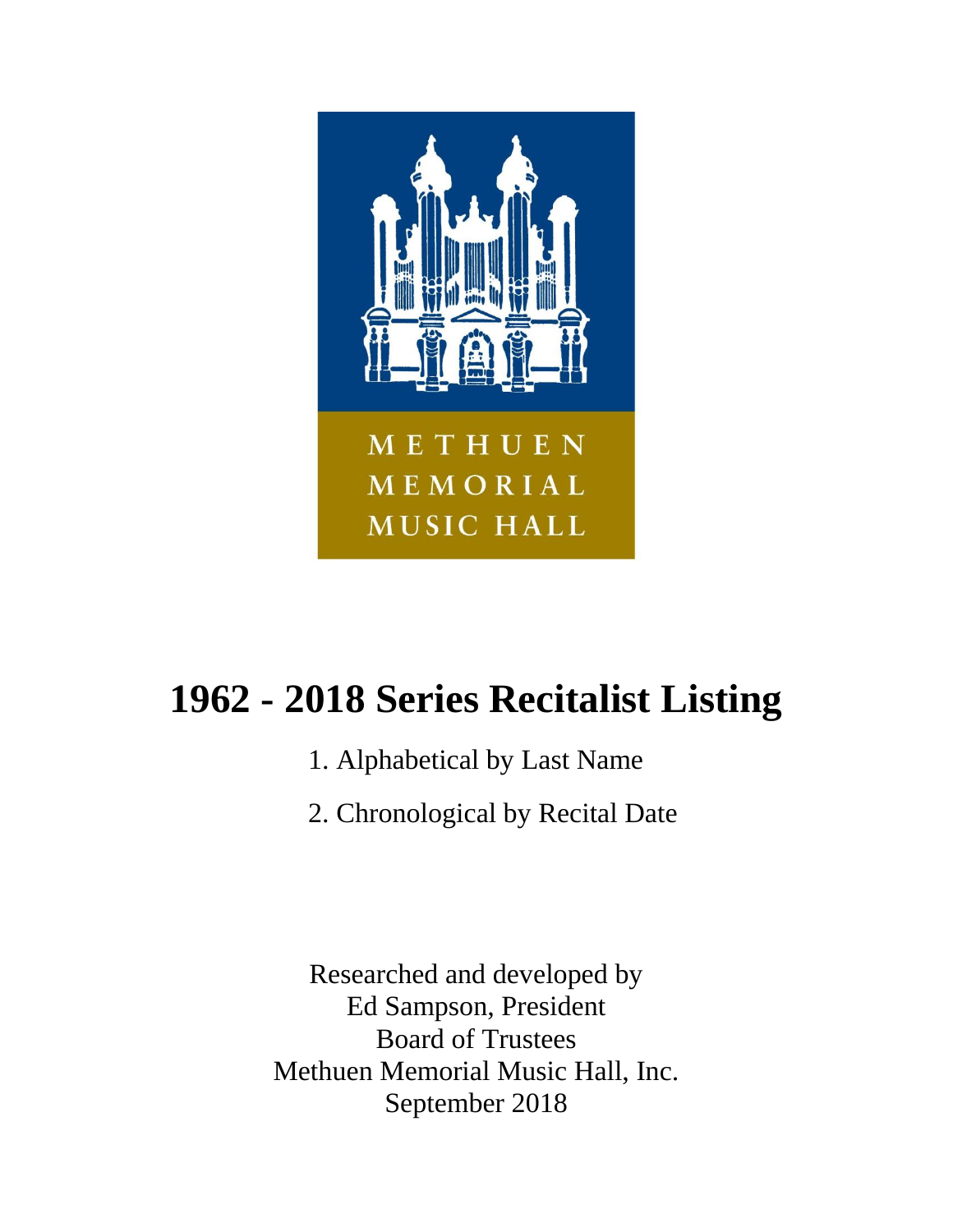| <b>Series Recitalist Last Name, First Name</b> | <b>Recital Date</b>    |
|------------------------------------------------|------------------------|
| Abbott, Leo                                    | June 9, 1976           |
| Abbott, Leo                                    | September 6, 1978      |
| Abbott, Leo                                    | July 23, 1980          |
| Abbott, Leo                                    | July 25, 1984          |
| Abbott, Leo                                    | July 1, 1987           |
| Abbott, Leo                                    | July 7, 2004           |
| Abbott, Leo                                    | July 6, 2011           |
| Abbott, Leo                                    | July 19, 2017          |
| Ackerman, W. Raymond                           | September 13, 1978     |
| Adami, Bruce                                   | July 13, 1983          |
| Adami, Bruce                                   | July 16, 1986          |
| Adami, Bruce                                   | July 11, 1990          |
| Adami, Bruce                                   | <b>August 27, 1997</b> |
| Ambrose, Michael                               | July 4, 1979           |
| Andrews, Colin                                 | June 11, 2003          |
| Andrews, Colin and Fishell, Janette            | September 28, 1994     |
| Angelini, Margaret                             | May 31, 2006           |
| Archer, Gail                                   | June 22, 2005          |
| Arcus, David                                   | August 15, 2012        |
| Armstrong, Agnes                               | May 28, 1997           |
| Armstrong-Ouellette, Susan                     | <b>August 24, 1983</b> |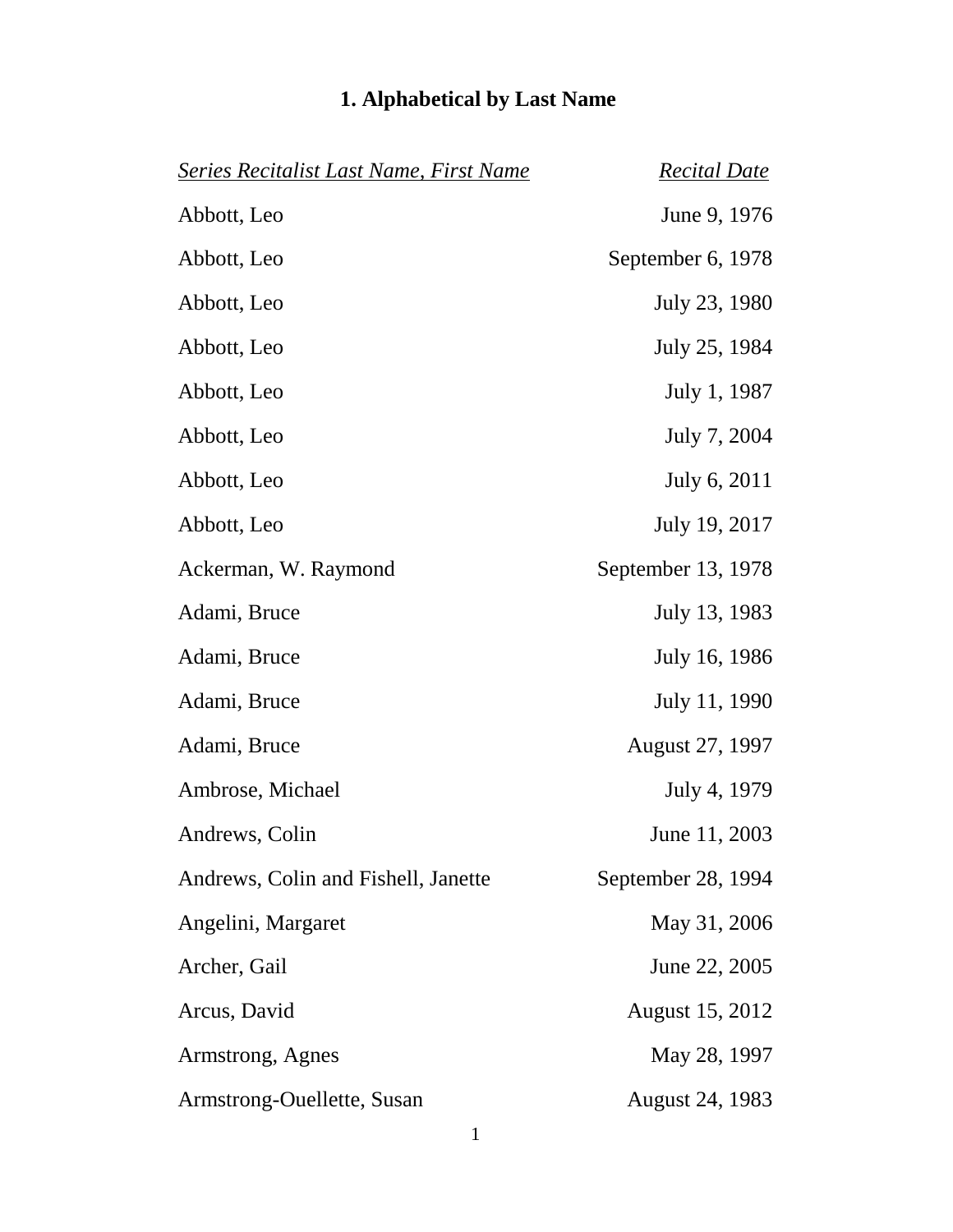| Series Recitalist Last Name, First Name | <b>Recital Date</b> |
|-----------------------------------------|---------------------|
| Armstrong-Ouellette, Susan              | June 17, 1987       |
| Armstrong-Ouellette, Susan              | July 25, 1990       |
| Armstrong-Ouellette, Susan              | June 16, 1993       |
| Armstrong-Ouellette, Susan              | June 19, 1996       |
| Armstrong-Ouellette, Susan              | June 23, 1999       |
| Arnatt, Ronald                          | June 24, 1981       |
| Arnold, Corliss                         | August 17, 1977     |
| Ashley, Bryan                           | May 28, 2014        |
| Autula, Donna                           | August 18, 1982     |
| Ayer, John                              | August 22, 1984     |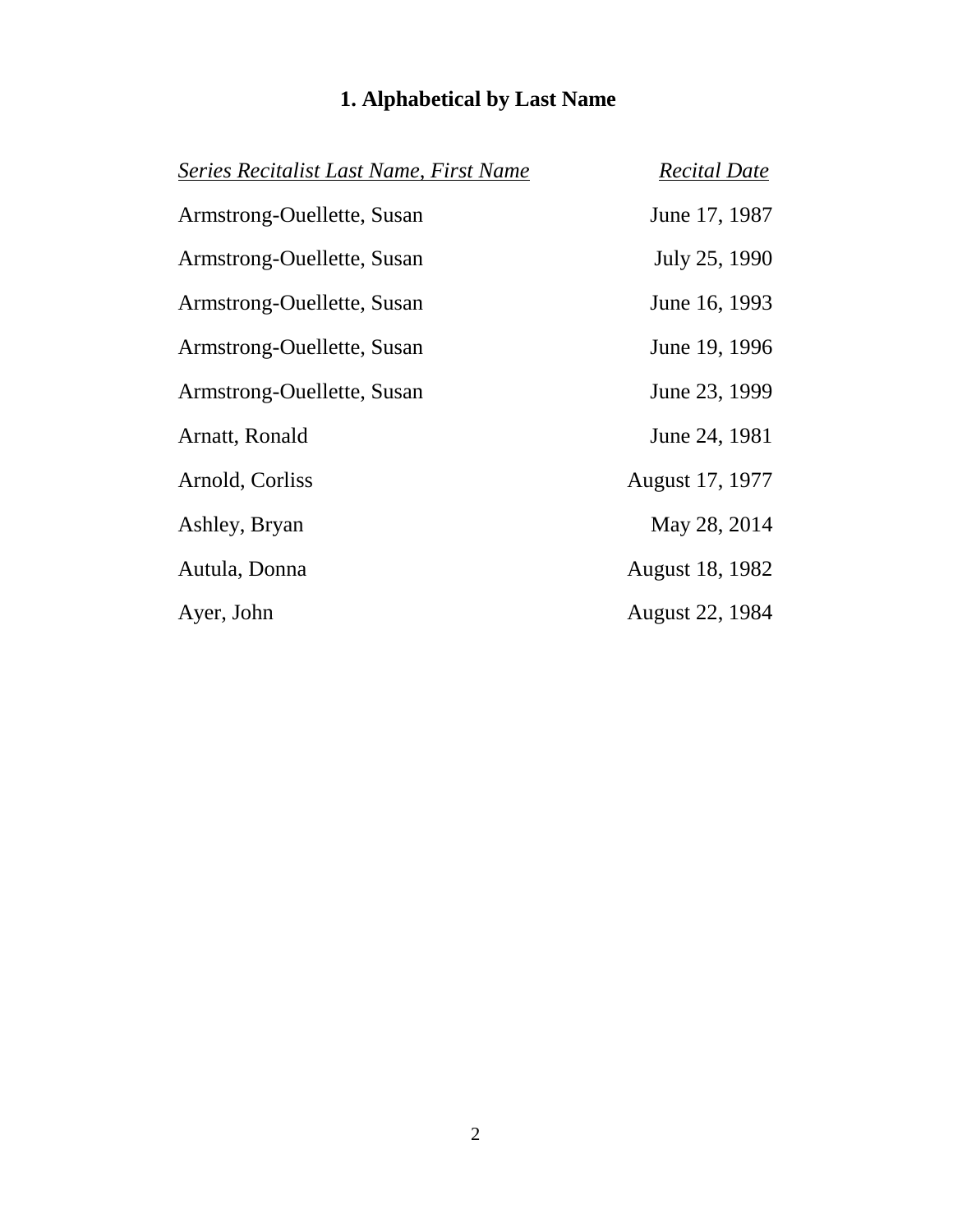| <b>Series Recitalist Last Name, First Name</b> | <b>Recital Date</b>    |
|------------------------------------------------|------------------------|
| Bani, Mark                                     | July 9, 1997           |
| Banta, Lorene                                  | June 21, 1972          |
| Banta, Lorene                                  | July 10, 1974          |
| Banta, Lorene                                  | June 2, 1976           |
| Barney, Mélanie                                | June 10, 2015          |
| Barney, Robert                                 | <b>August 23, 1989</b> |
| Barr, Earl                                     | July 23, 1975          |
| Barr, Earl                                     | July 20, 1977          |
| Barr, Earl                                     | <b>August 20, 1980</b> |
| Beaudry, Philip A.                             | August 27, 1969        |
| Beaudry, Philip A.                             | <b>August 30, 1978</b> |
| Beck, Janice                                   | July 21, 1993          |
| Bennet, Bruce                                  | <b>August 20, 1969</b> |
| Bergeron, David and Nina                       | June 19, 1985          |
| Berry, Laurence                                | June 27, 1984          |
| Bertero, Roberto                               | August 6, 1997         |
| Berton, Peter Stoltzfus                        | July 13, 2005          |
| Berton, Peter Stoltzfus                        | May 20, 2015           |
| Biery, James and Marilyn                       | July 18, 1984          |
| Biggers, Jonathan                              | <b>August 30, 1995</b> |
| Birch, Kevin                                   | July 2, 2008           |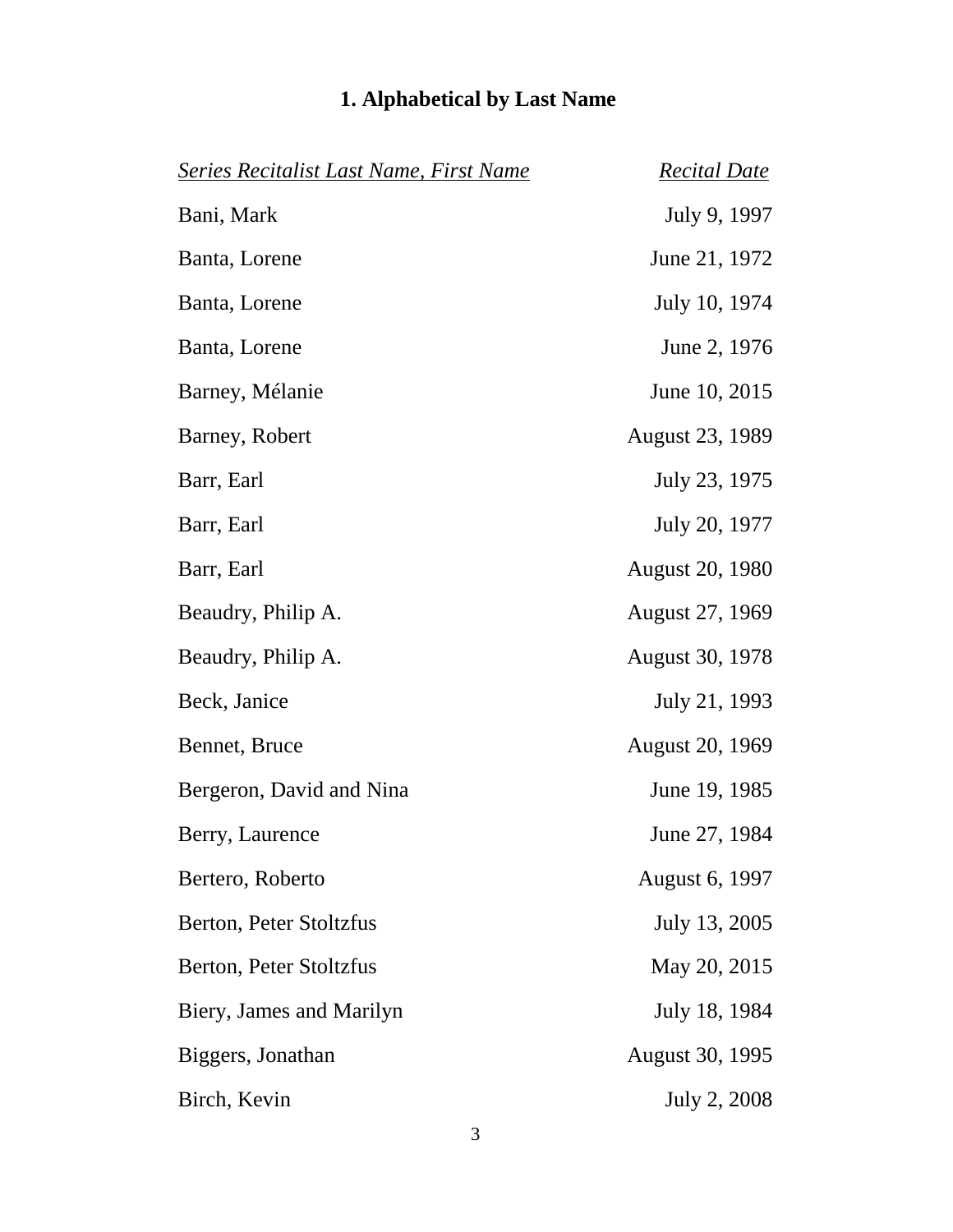| <b>Series Recitalist Last Name, First Name</b> | <b>Recital Date</b>    |
|------------------------------------------------|------------------------|
| Birch, Kevin                                   | July 18, 2012          |
| Birch, Kevin                                   | <b>Auguts 9, 2017</b>  |
| Birney, Allan                                  | August 4, 1965         |
| Bitgood, Roberta                               | September 10, 1986     |
| <b>Boston Archdiocesan Choir School</b>        | June 5, 1974           |
| <b>Boston Archdiocesan Choir School</b>        | June 7, 1978           |
| <b>Boston Archdiocesan Choir School</b>        | June 4, 1980           |
| Boston Archdiocesan Choir School               | June 2, 1982           |
| <b>Boston Archdiocesan Choir School</b>        | June 6, 1984           |
| <b>Boston Organ Studio</b>                     | June 20, 2018          |
| Boucher, Jacques                               | June 21, 1995          |
| Boucher, Jacques                               | May 28, 2008           |
| Bozeman, Jr., George                           | <b>August 19, 1981</b> |
| Bozeman, Jr., George                           | July 30, 2003          |
| Briggs, David                                  | <b>August 13, 2008</b> |
| Brillhart, Jeffrey                             | <b>August 26, 1998</b> |
| Brock, John                                    | August 17, 1983        |
| Brondel, Daniel                                | July 1, 2009           |
| Brondel, Daniel                                | May 30, 2012           |
| Brown, Allen                                   | July 19, 1972          |
| Brown, Allen                                   | August 11, 1986        |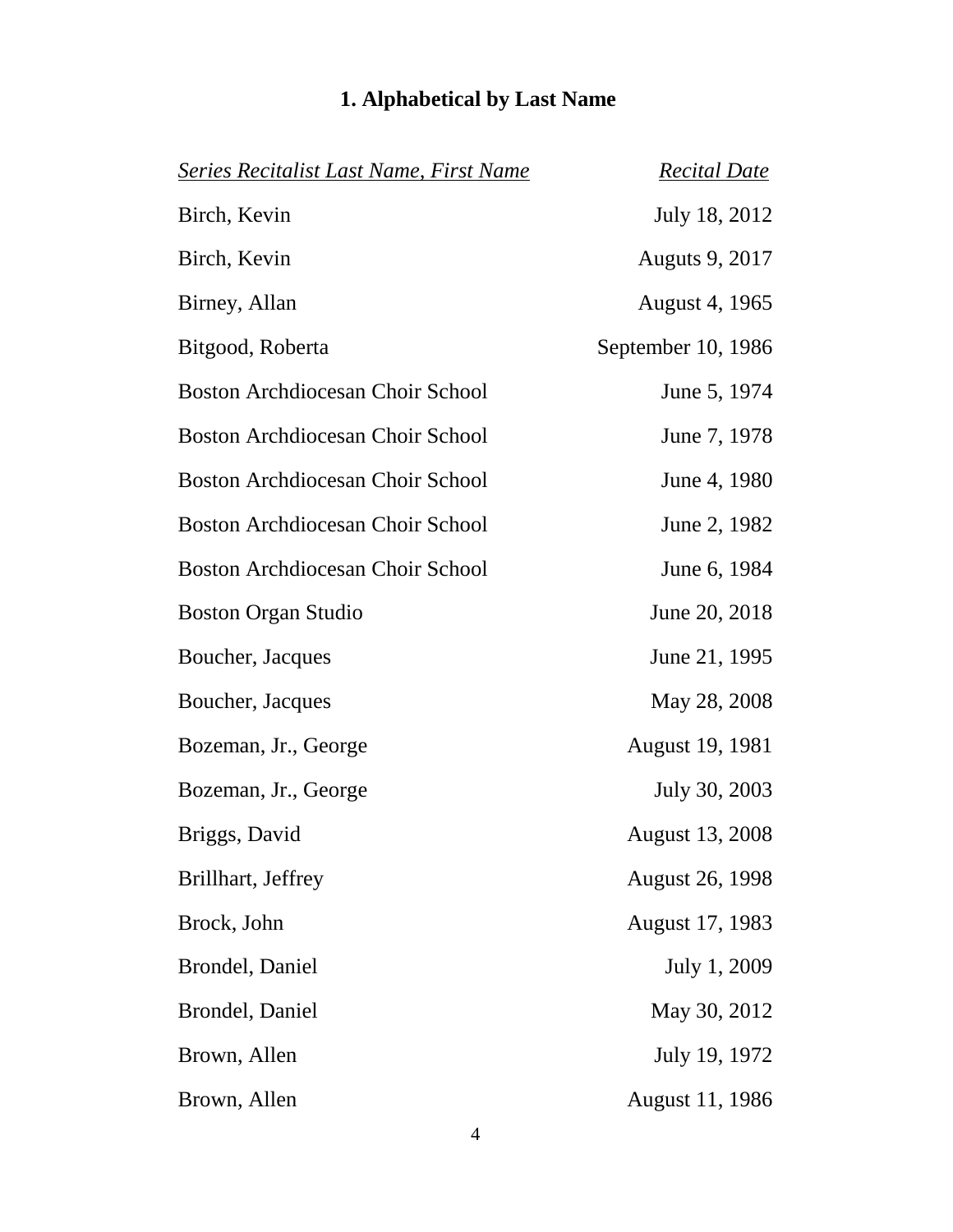| <b>Series Recitalist Last Name, First Name</b> | <b>Recital Date</b>    |
|------------------------------------------------|------------------------|
| Brown, James                                   | September 3, 1980      |
| Brown, James                                   | July 4, 1984           |
| Brown, James                                   | July 17, 1996          |
| Brown, Kyler                                   | August 9, 1995         |
| Brown, Thomas                                  | July 16, 1997          |
| Bruns, Barbara                                 | June 29, 1977          |
| Bruns, Barbara                                 | June 27, 1979          |
| Bruns, Barbara                                 | <b>August 22, 2001</b> |
| Bruns, Barbara                                 | July 11, 2012          |
| Bruns, Jeremy S.                               | June 16, 2004          |
| Bruns, Jeremy                                  | August 2, 2017         |
| Bruun, Lewis                                   | July 27, 1966          |
| Bruun, Lewis                                   | July 10, 1968          |
| Bull, Christoph                                | May 23, 2012           |
| Busby, James                                   | June 10, 1992          |
| Busby, James                                   | May 31, 2000           |
| Bush, Brink                                    | June 8, 1994           |
| Bush, Brink                                    | June 1, 2005           |
| Bush, Brink                                    | June 2, 2010           |
| Bush, Douglas                                  | <b>August 21, 1996</b> |
| Butler, Douglas                                | June 15, 1988          |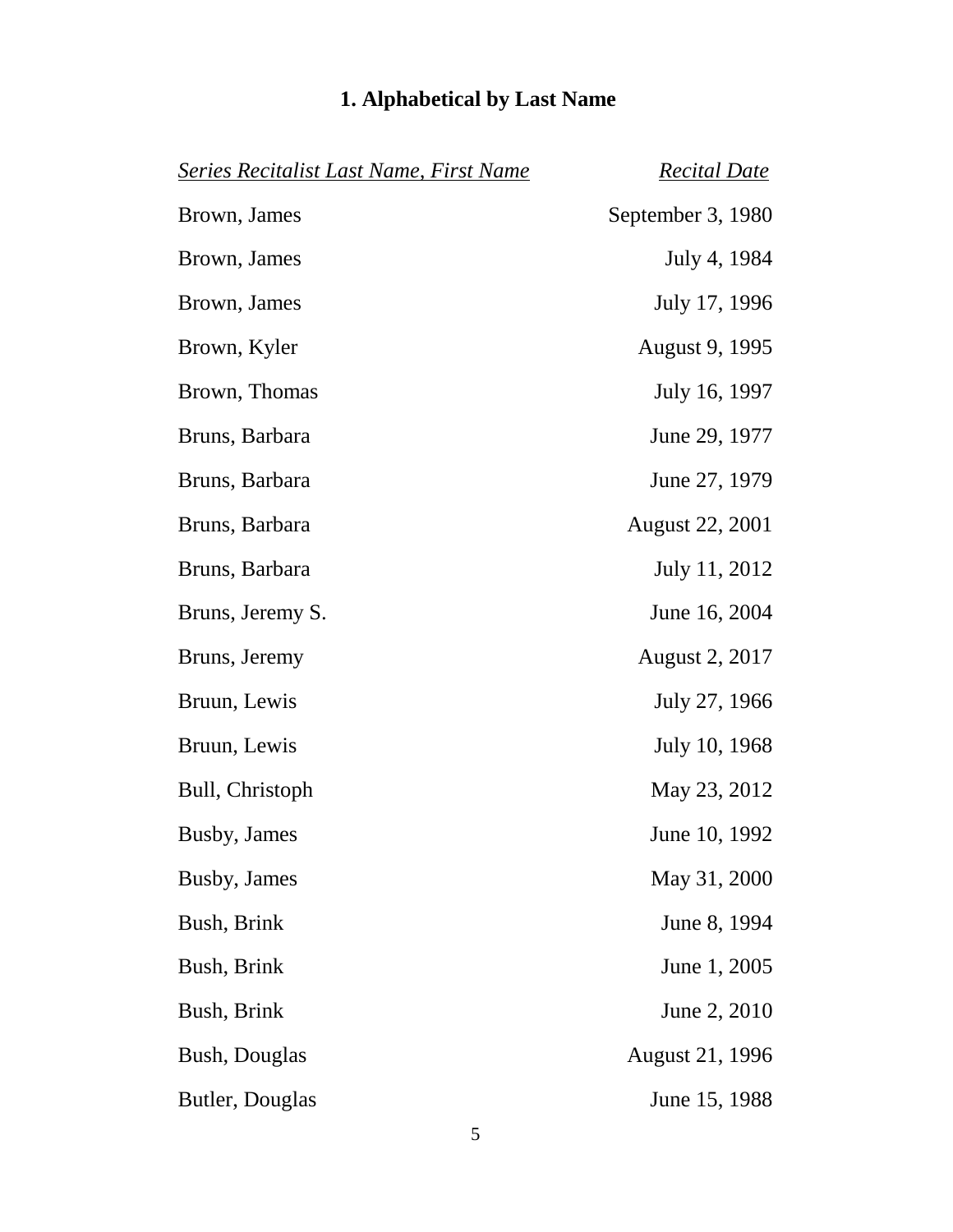| Series Recitalist Last Name, First Name | <b>Recital Date</b>    |
|-----------------------------------------|------------------------|
| Butler, George                          | August 1, 1962         |
| Butler, George                          | August 28, 1963        |
| Butler, George                          | August 17, 1966        |
| Butler, George                          | July 24, 1968          |
| Butler, George                          | July 15, 1970          |
| Butler, George                          | <b>August 5, 1981</b>  |
| Butler, George                          | <b>August 29, 1984</b> |
| Butler, George                          | September 2, 1992      |
| Butler, H. Joseph                       | August 18, 1993        |
| Buzard, Stephen                         | August 6, 2014         |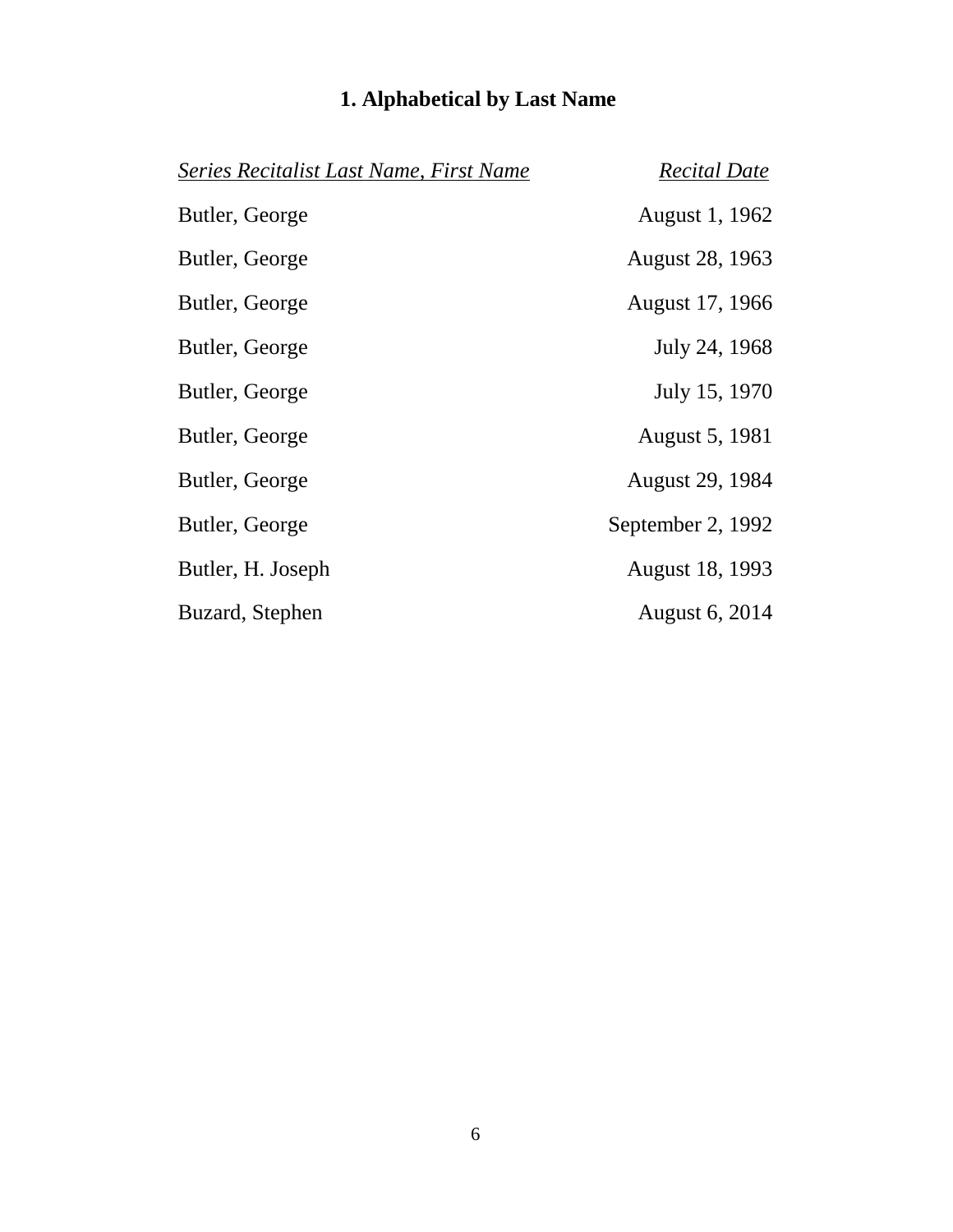| <b>Series Recitalist Last Name, First Name</b> | <b>Recital Date</b>   |
|------------------------------------------------|-----------------------|
| Callahan, Charles                              | July 5, 1972          |
| Callahan, Charles                              | July 21, 1982         |
| Callahan, Charles                              | June 10, 1987         |
| Callahan, Charles                              | July 26, 2006         |
| Callahan, Charles and Richner, Thomas          | June 1, 1994          |
| Carabetta, Samuel                              | <b>August 1, 1984</b> |
| Carabetta, Samuel                              | June 1, 1988          |
| Carrier, David                                 | June 14, 1978         |
| Carrier, David                                 | June 25, 1980         |
| Carrier, David                                 | June 22, 1983         |
| Carrier, David                                 | June 4, 1997          |
| Carrier, David                                 | June 25, 2008         |
| Carrier, David                                 | June 27, 2012         |
| Carson, Laurence                               | September 5, 1979     |
| Chalmers, David                                | July 21, 1999         |
| Chard, Elaine Warner                           | June 3, 1992          |
| Chard, Elaine Warner                           | June 21, 2006         |
| Chen, Chelsea                                  | July 18, 2007         |
| Christensen, Heinrich                          | June 20, 2001         |
| Christensen, Heinrich                          | June 20, 2007         |
| Christensen, Heinrich                          | June 10, 2009         |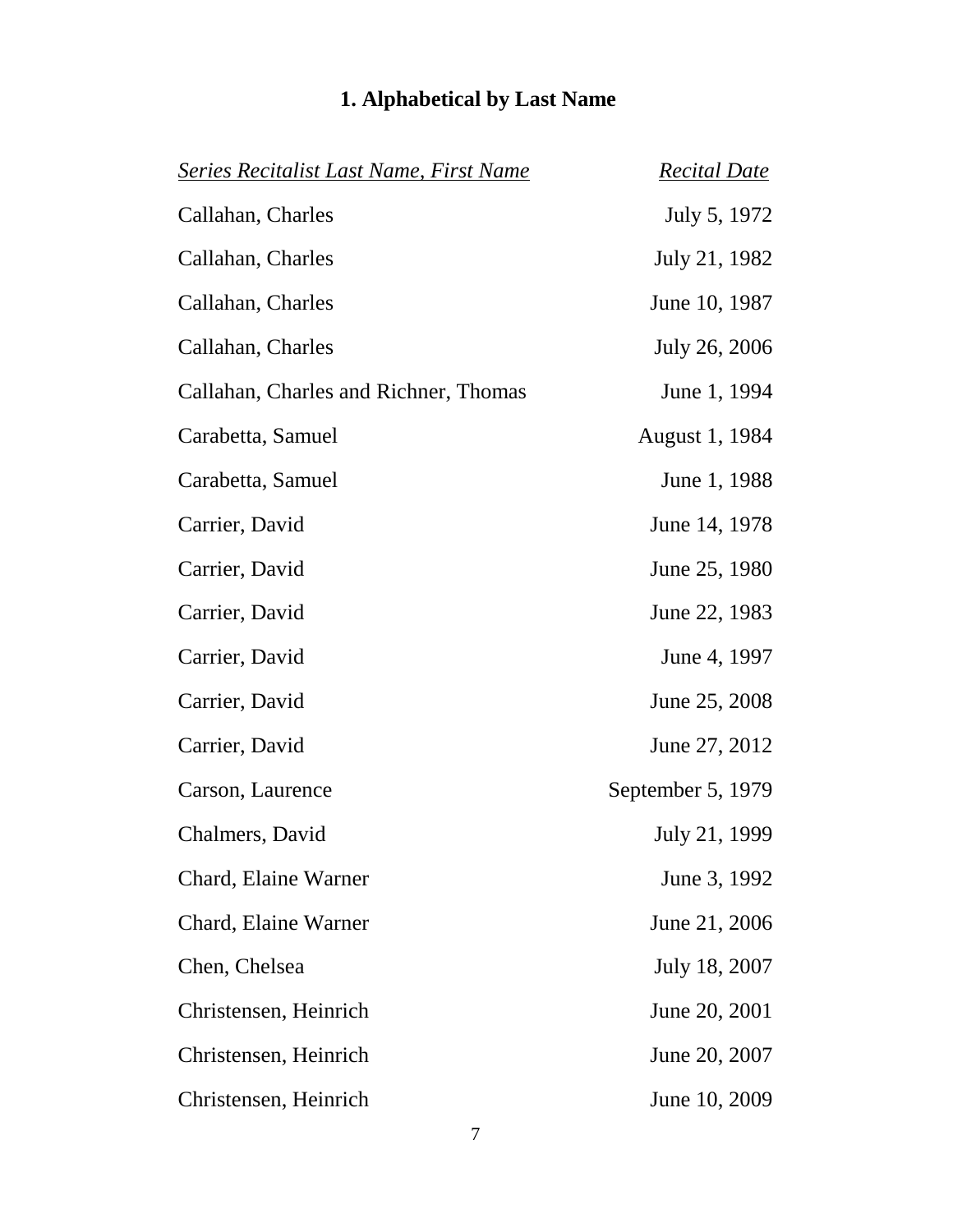| <b>Series Recitalist Last Name, First Name</b> | <b>Recital Date</b>    |
|------------------------------------------------|------------------------|
| Christensen, Heinrich                          | June 24, 2015          |
| Christiansen, Clay                             | September 2, 1998      |
| Christianson, Karen Electra                    | May 29, 2013           |
| Christie, James                                | June 6, 1979           |
| Christie, James David                          | August 25, 1976        |
| Christie, James David                          | <b>August 24, 2005</b> |
| Clark, Richard J.                              | June 7, 2000           |
| Clarke, Andrew                                 | August 6, 1975         |
| Clarke, Andrew                                 | <b>August 29, 1979</b> |
| Clarke, Andrew                                 | July 17, 1985          |
| Cleveland, Douglas                             | June 5, 2002           |
| Coleman, Franklin                              | <b>August 26, 1981</b> |
| Coleman, Franklin                              | August 15, 1984        |
| Conte, Peter Richard                           | June 28, 2000          |
| Cooley, Gretchen Longwell                      | July 19, 2000          |
| Cooman, Carson                                 | July 18, 2018          |
| Cornils, Ray                                   | <b>August 29, 2001</b> |
| Cornils, Ray                                   | <b>August 13, 2014</b> |
| Corrie, John                                   | June 30, 1982          |
| Cowan, Ken                                     | July 24, 2002          |
| Cox, David                                     | July 2, 1986           |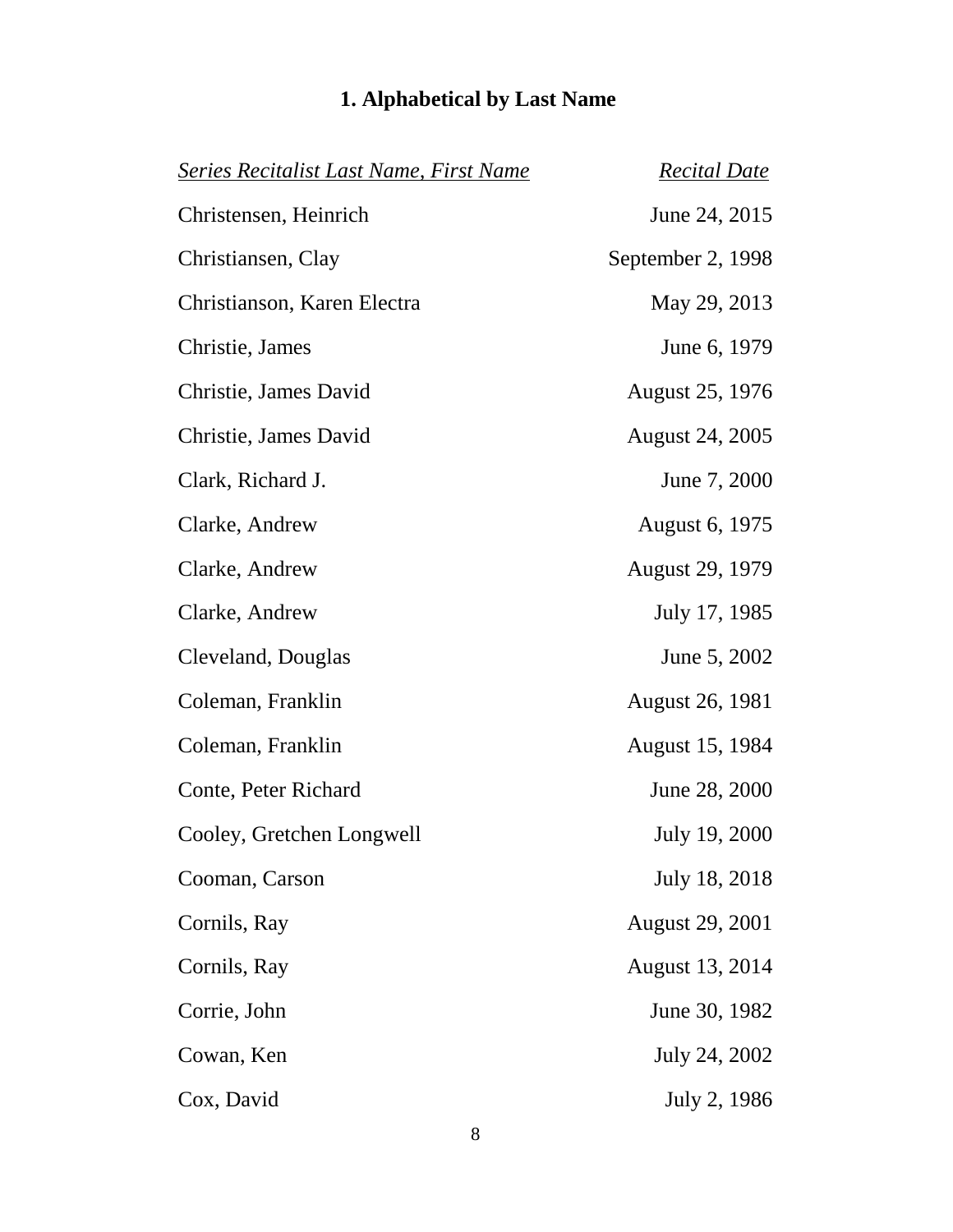| Series Recitalist Last Name, First Name    | <b>Recital Date</b> |
|--------------------------------------------|---------------------|
| Cramer, Craig                              | July 7, 1999        |
| Cross, Angela Kraft                        | September 1, 2010   |
| Cunningham, Roric (Young Artists - 1 of 3) | May 25, 2016        |
| Czausz, Monica                             | August 12, 2015     |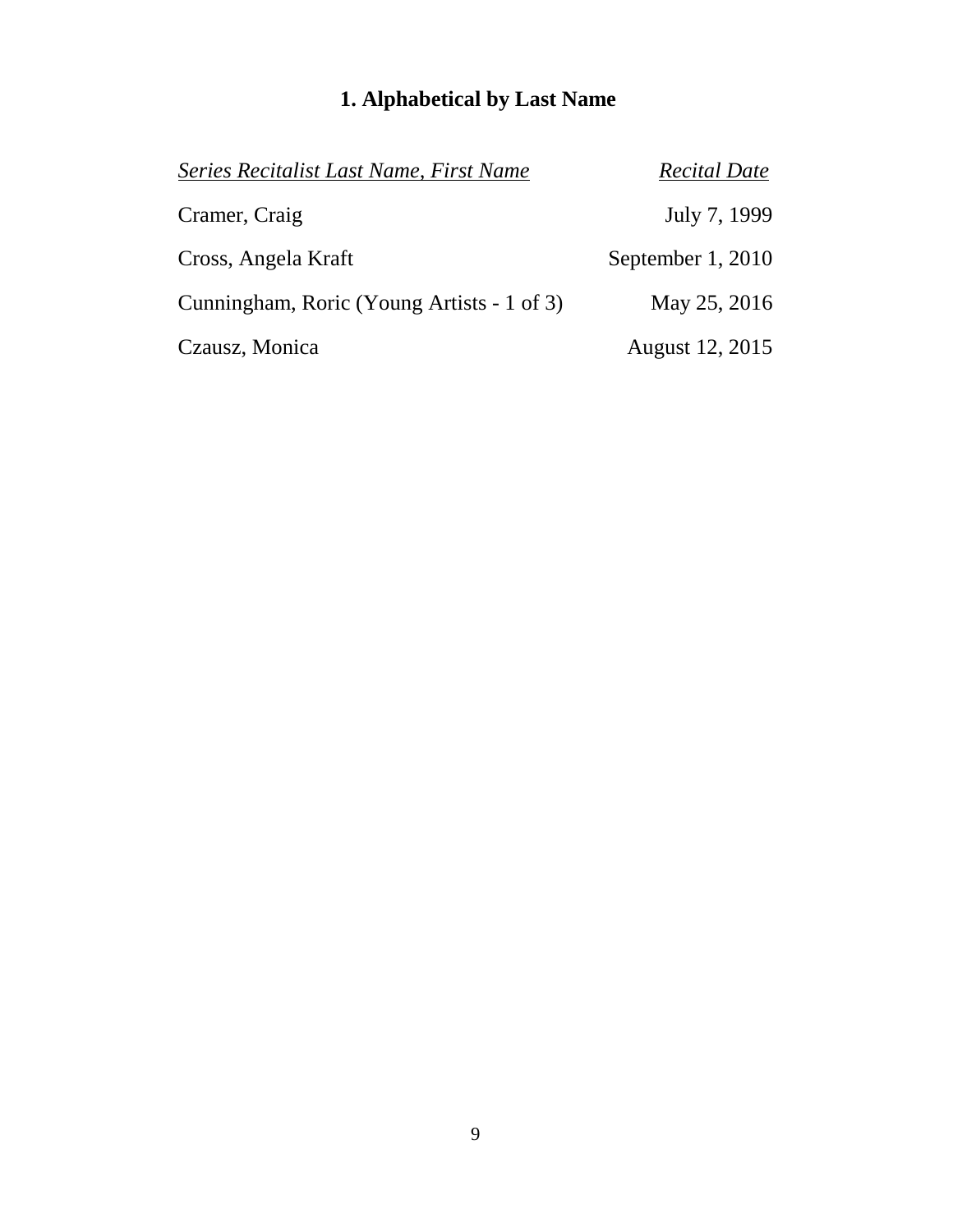| <b>Series Recitalist Last Name, First Name</b> | <b>Recital Date</b>    |
|------------------------------------------------|------------------------|
| D'Agostino, Gregory                            | May 26, 2010           |
| Dallmann, Wolfgang                             | September 14, 1988     |
| Dame, Donald                                   | September 1, 1971      |
| Dame, Donald                                   | June 20, 1973          |
| Dame, Donald                                   | July 28, 1999          |
| Damp, George Edward                            | September 1, 1993      |
| Davison, Gary                                  | September 18, 1985     |
| Davison, Gary                                  | September 28, 1988     |
| Decker, George W.                              | August 23, 1978        |
| Decker, Pamela                                 | May 28, 2003           |
| Deksnis, Talivaldis                            | October 4, 1995        |
| Dessauer, Gabriel                              | June 24, 1998          |
| Dessauer, Gabriel                              | <b>August 23, 2006</b> |
| Dettra, Scott                                  | <b>August 19, 1998</b> |
| Dettra, Scott                                  | <b>August 11, 2010</b> |
| Dimmock, Jonathan                              | <b>August 19, 1987</b> |
| Dinda, Robin                                   | September 30, 1992     |
| Dinda, Robin                                   | May 23, 2001           |
| Dirksen, Mark                                  | <b>August 9, 1989</b>  |
| Doney, John                                    | July 15, 1964          |
| Doney, John                                    | July 21, 1965          |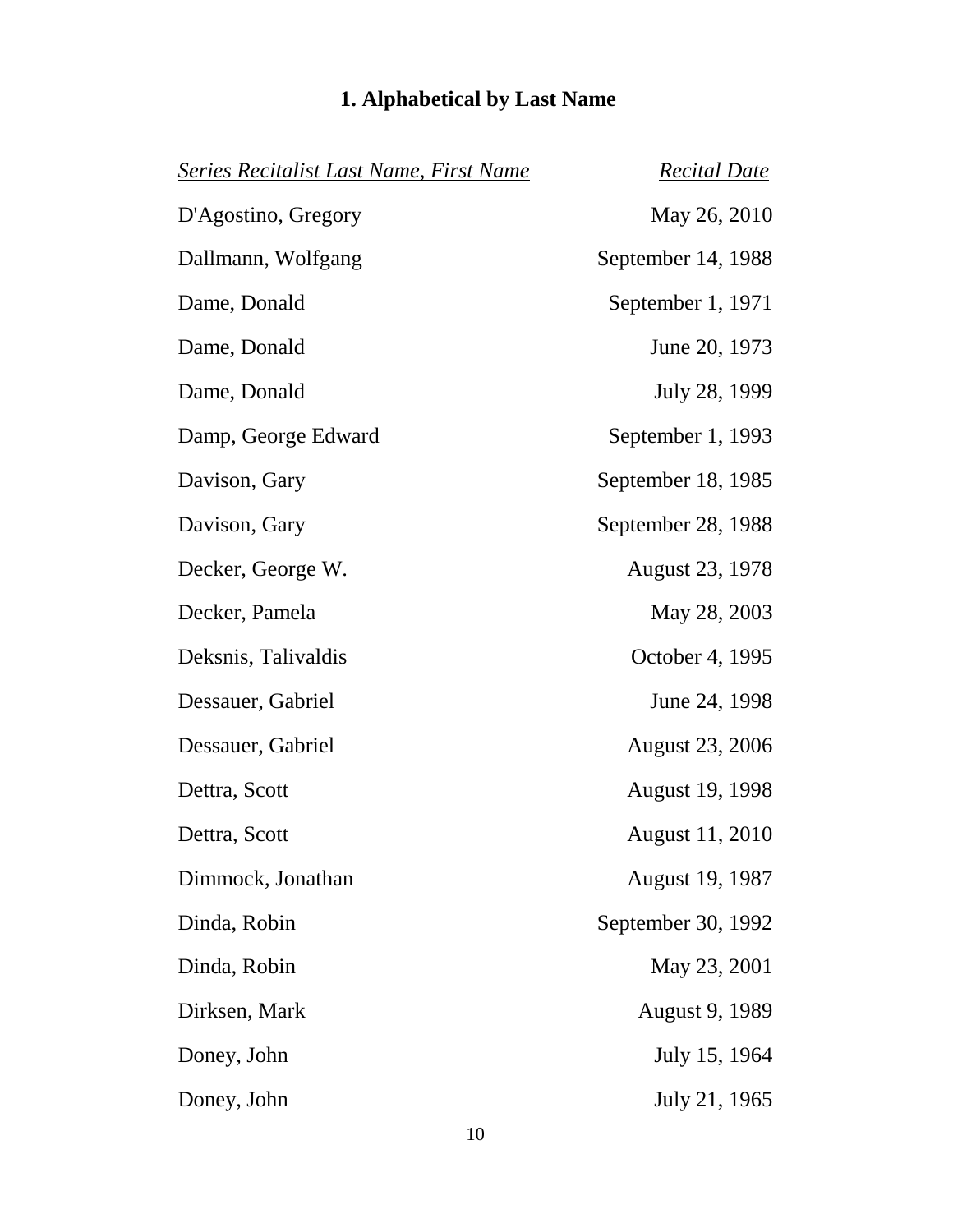| <b>Series Recitalist Last Name, First Name</b> | <b>Recital Date</b> |
|------------------------------------------------|---------------------|
| Doney, John                                    | August 21, 1968     |
| Dudas, Libor                                   | May 29, 2002        |
| Dudman, Michael                                | September 5, 1990   |
| Duella, Mario                                  | July 5, 2006        |
| Dunn, John                                     | August 20, 1975     |
| Dunn, John                                     | July 27, 1983       |
| Dunn, John                                     | June 22, 1988       |
| Dunn, John                                     | June 20, 1990       |
| Dunnett, David                                 | July 3, 1985        |
| Dwyer, Mark                                    | June 25, 1997       |
| Dwyer, Mark                                    | July 11, 2001       |
| Dwyer, Mark                                    | June 11, 2008       |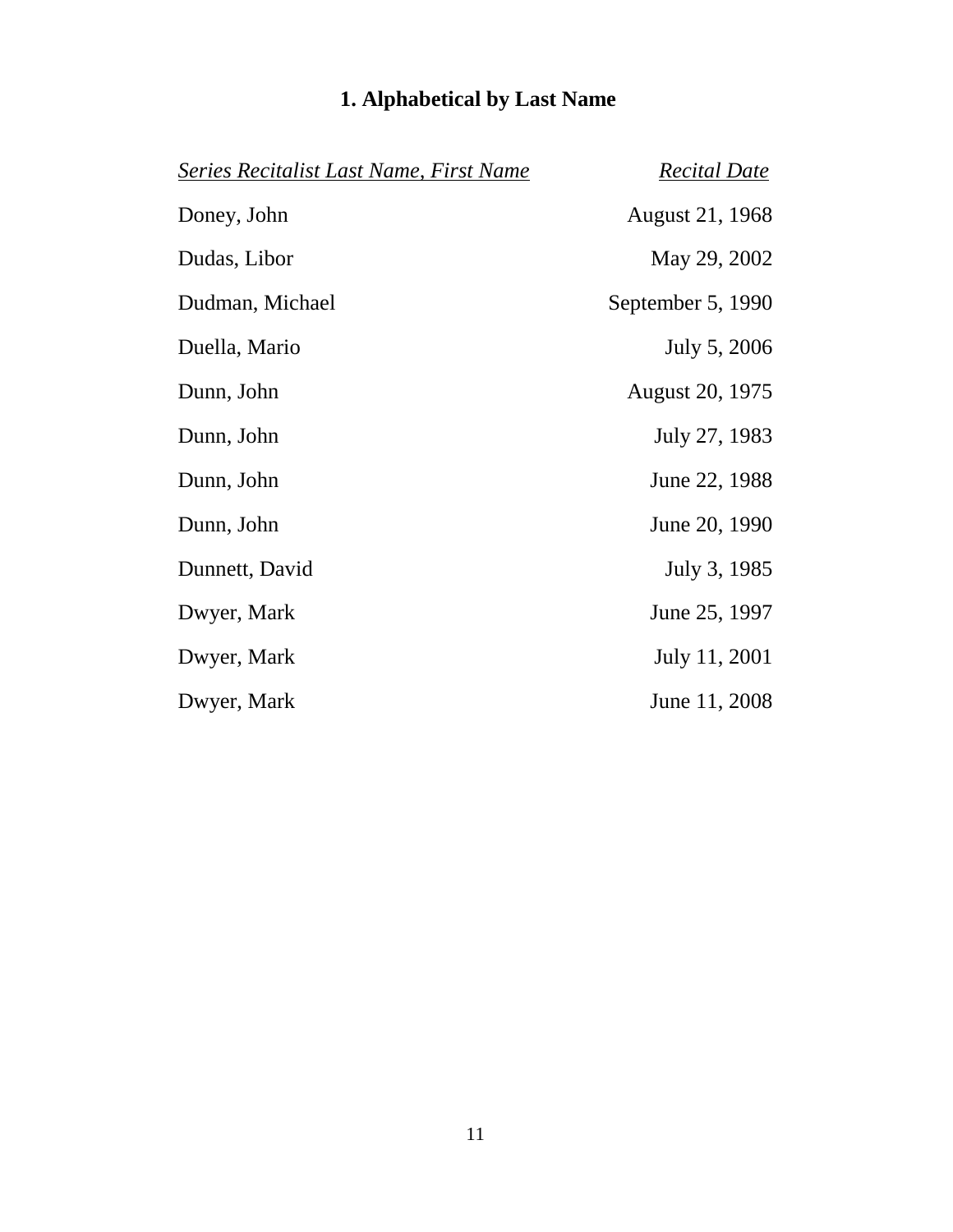| Series Recitalist Last Name, First Name | <b>Recital Date</b> |
|-----------------------------------------|---------------------|
| Ebrecht, Ronald                         | July 29, 1992       |
| Egler, Steven                           | June 26, 2002       |
| Emerson, Katelyn                        | August 10, 2016     |
| Emmert, Heidi                           | September 15, 1993  |
| Engelhardt, Mark                        | September 9, 1998   |
| Engelhardt, Mark                        | July 13, 2016       |
| Enlow, David                            | August 7, 2013      |
| Eyrich, Earl                            | July 6, 1977        |
| Eyrich, Earl                            | September 4, 1985   |
| Eyrich, Earl                            | July 13, 1988       |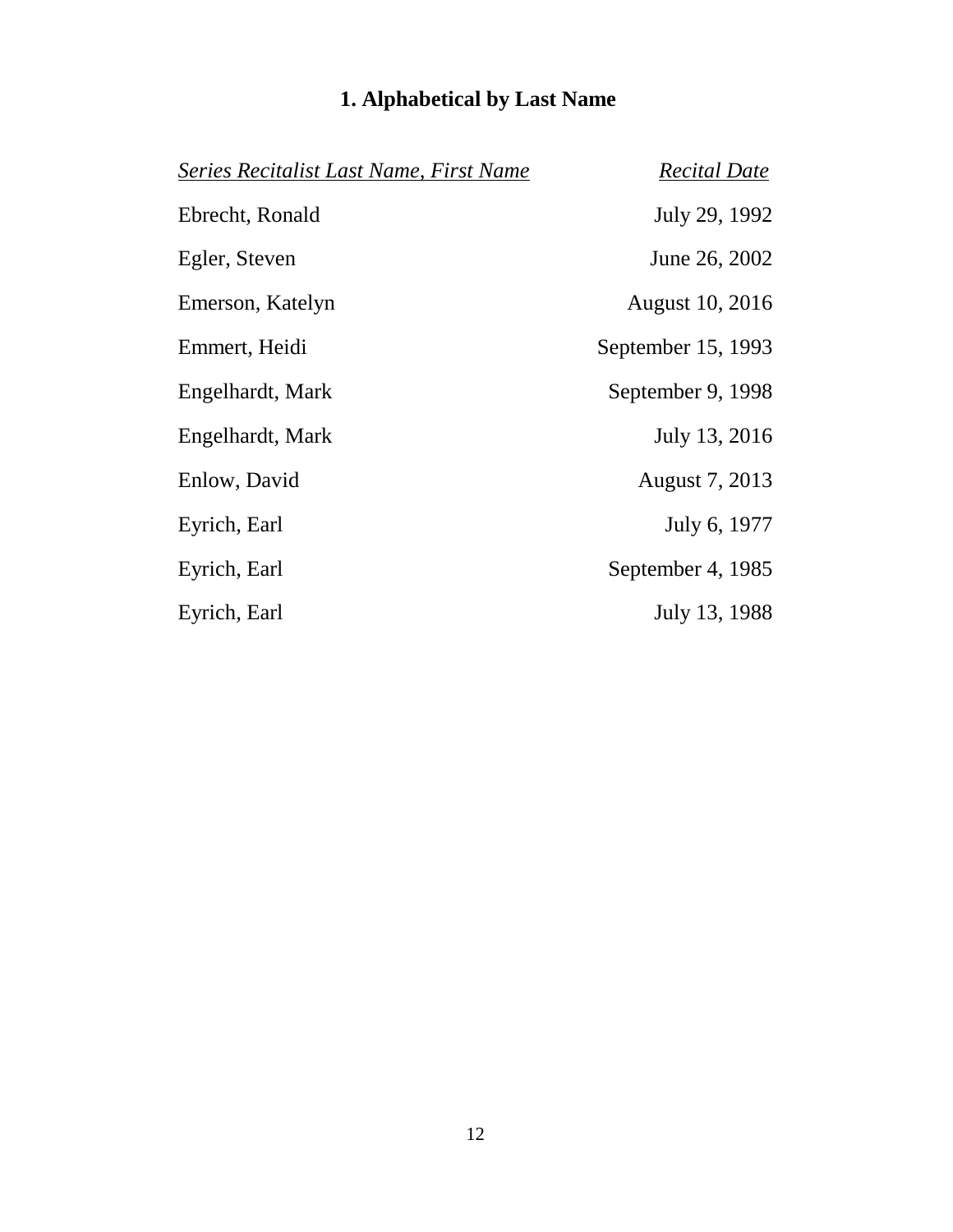| Series Recitalist Last Name, First Name | <b>Recital Date</b>   |
|-----------------------------------------|-----------------------|
| Fanning, Emory                          | September 1, 1965     |
| Fanning, Emory                          | August 16, 1967       |
| Farr, Steven                            | July 2, 1997          |
| Faucheur, Jérôme                        | May 27, 2015          |
| Faxon, George                           | July 10, 1963         |
| Faxon, George                           | July 29, 1964         |
| Faxon, George                           | August 10, 1966       |
| Faxon, George                           | July 30, 1986         |
| Ferré, Susan                            | July 30, 1997         |
| Ferré, Susan                            | August 17, 2005       |
| Ferré, Susan                            | May 22, 2013          |
| Ferreyra, Rafael                        | May 27, 1998          |
| Finney, John                            | July 7, 1982          |
| Finney, John                            | July 14, 1999         |
| Finney, John                            | <b>August 8, 2007</b> |
| Fisher, Jack                            | July 25, 1962         |
| Fisher, Jack                            | July 17, 1963         |
| Fisher, Jack                            | July 7, 1965          |
| Fisher, Jack                            | July 31, 1968         |
| Fisher, Jack                            | July 30, 1969         |
| Fisher, Jack                            | July 29, 1970         |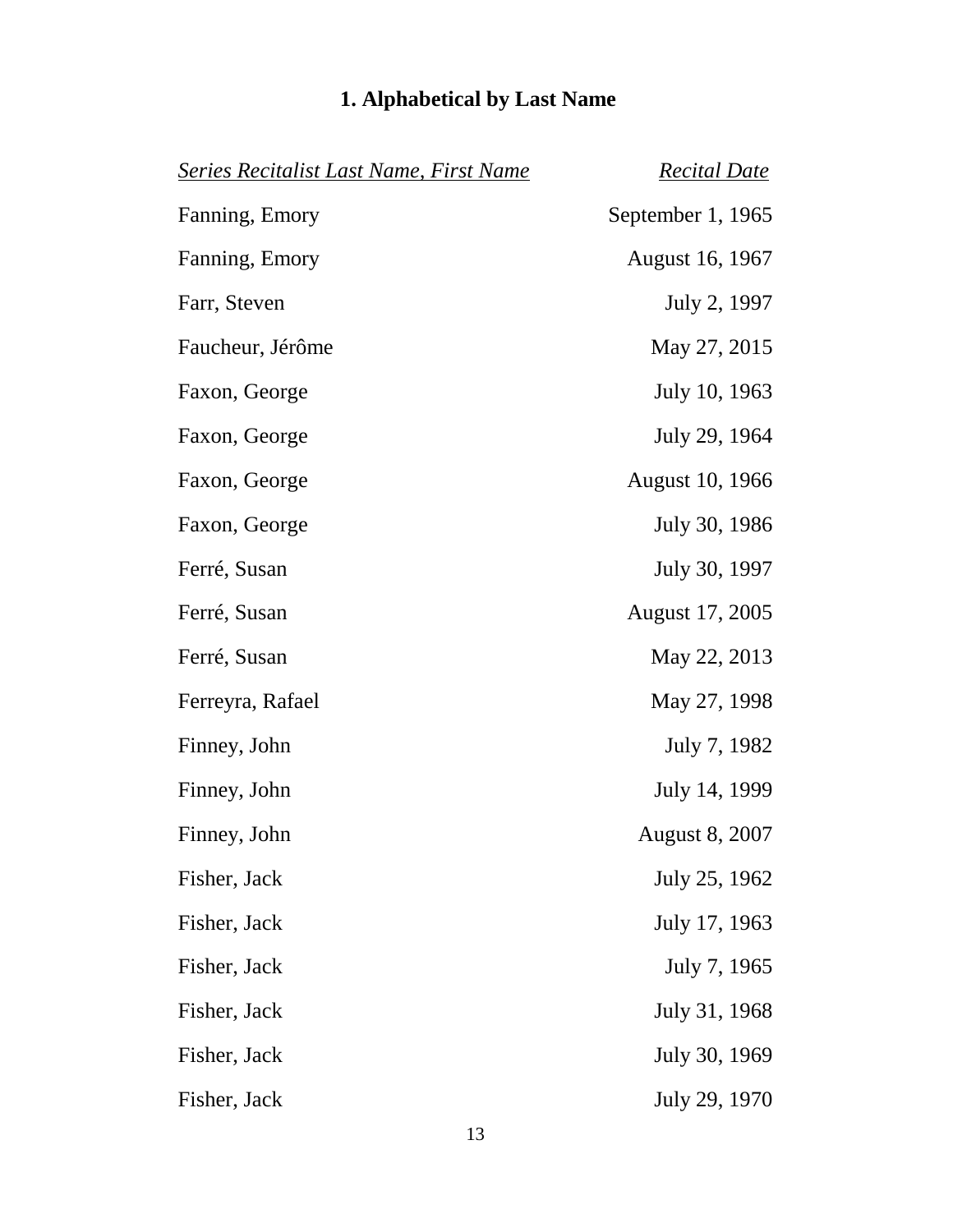| <b>Series Recitalist Last Name, First Name</b> | <b>Recital Date</b>    |
|------------------------------------------------|------------------------|
| Fisher, Jack                                   | <b>August 16, 1972</b> |
| Fisher, Jack                                   | June 12, 1974          |
| Fisher, Jack                                   | August 2, 1978         |
| Flentje, Ann Staniski                          | September 22, 1965     |
| Fletcher, Andrew                               | July 10, 1991          |
| Fletcher, Andrew                               | July 10, 1996          |
| Floreen, John                                  | June 13, 1973          |
| Forster, Stuart                                | <b>August 13, 2003</b> |
| Forster, Stuart                                | June 8, 2016           |
| Foster, Carol                                  | July 14, 1965          |
| Foster, Thomas                                 | August 5, 1964         |
| Foster, Thomas                                 | August 2, 1972         |
| Foster, Thomas                                 | June 15, 2005          |
| Foster, Thomas and Carol                       | <b>August 26, 1992</b> |
| Fournier, Carolyn Shuster                      | September 6, 2000      |
| Fraser, Brenda                                 | June 17, 1981          |
| Fraser, Brenda                                 | July 11, 1984          |
| Freeman, Russell                               | June 29, 1983          |
| Freese, Faythe                                 | July 20, 2011          |
| Freese, Faythe                                 | June 13, 2012          |
| Fuller, David                                  | <b>August 25, 1999</b> |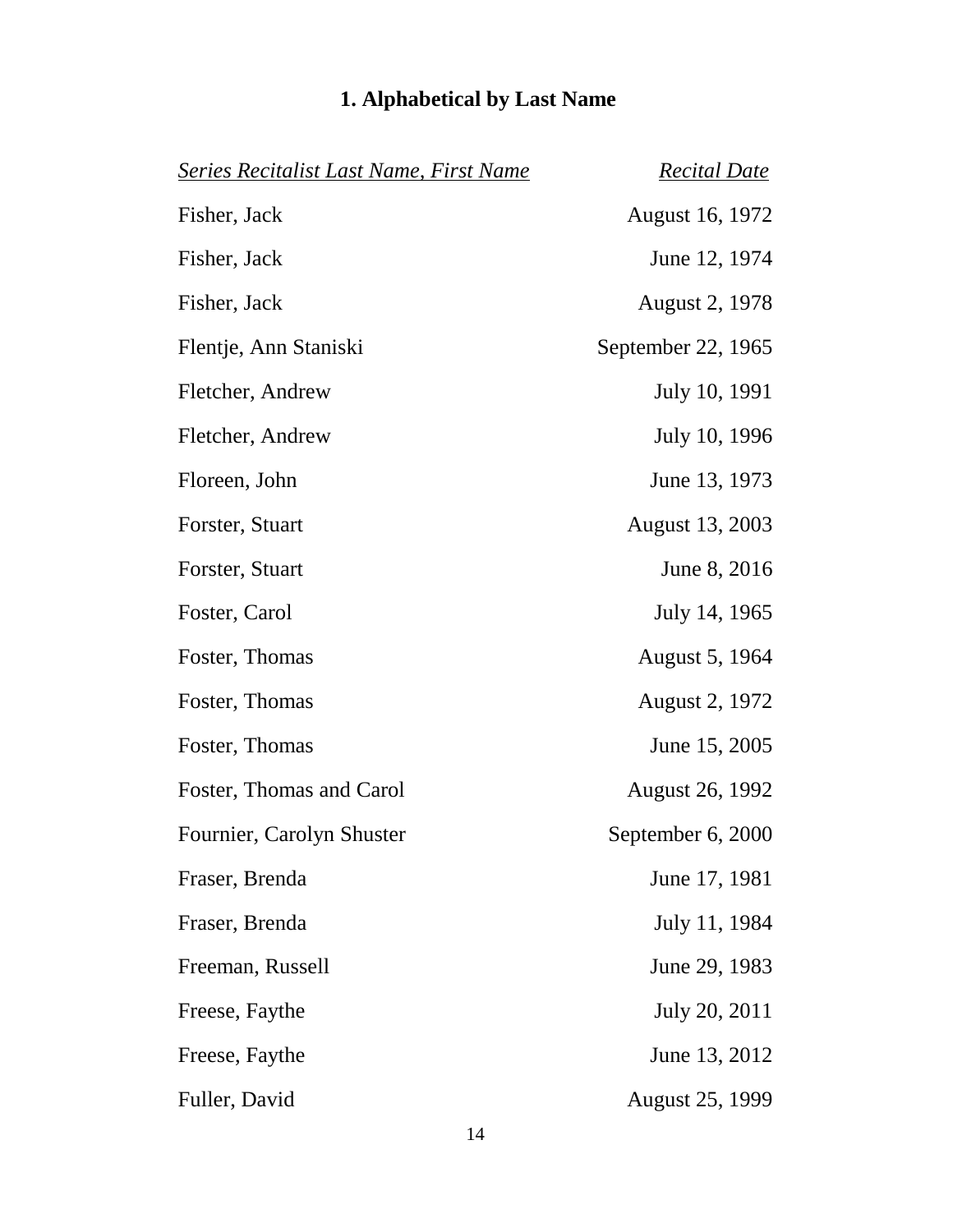*Series Recitalist Last Name, First Name Recital Date*

Funk, Donald August 4, 1982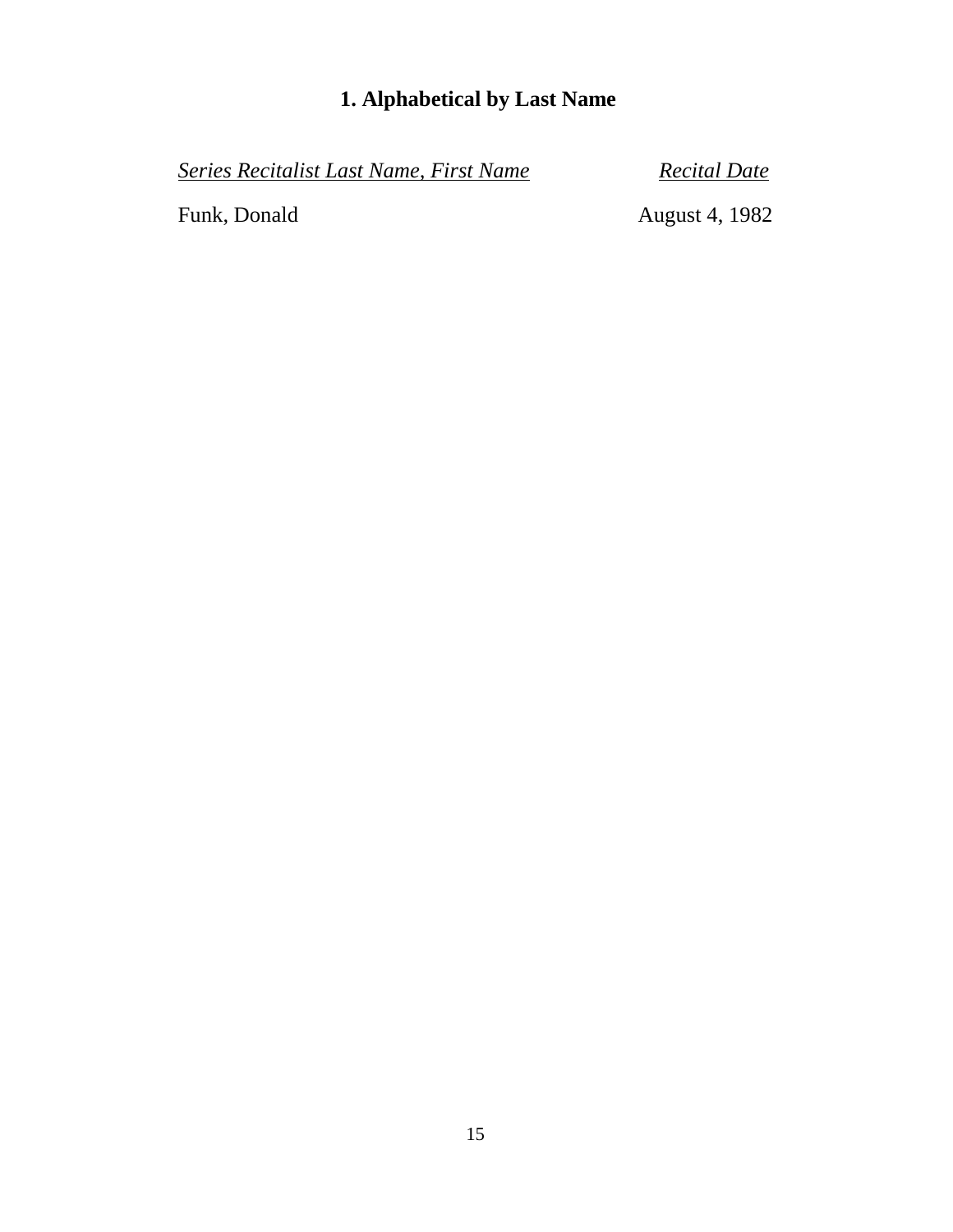| <b>Series Recitalist Last Name, First Name</b> | <b>Recital Date</b>    |
|------------------------------------------------|------------------------|
| Gallagher, Reverend David F., C.S.S.           | August 25, 1965        |
| Gallagher, Reverend David F., C.S.S.           | August 31, 1966        |
| Gallagher, Reverend David F., C.S.S.           | August 30, 1967        |
| Gallagher, Reverend David F., C.S.S.           | September 10, 1969     |
| Gallagher, Reverend David F., C.S.S.           | September 2, 1970      |
| Gallagher, Reverend David F., C.S.S.           | May 30, 1973           |
| Gallagher, Reverend David F., C.S.S.           | June 4, 1975           |
| Gallagher, Reverend David F., C.S.S.           | June 8, 1977           |
| Gallagher, Reverend David F., C.S.S.           | June 20, 1984          |
| Gallagher, Reverend David F., C.S.S.           | June 21, 1989          |
| Gallagher, Reverend David F., C.S.S.           | May 29, 1996           |
| Gant, Richard                                  | June 2, 2004           |
| Gardner, Jillian                               | July 12, 2017          |
| Gary, Roberta                                  | June 28, 1978          |
| Gebhard, Hans                                  | September 10, 1980     |
| Gerdes, Clara                                  | July 23, 2018          |
| Gethicker, Seamus (Young Artists - 1 of 3)     | May 24, 2017           |
| Gillock, Jon                                   | July 11, 2007          |
| Glikes, Brian                                  | August 5, 2015         |
| Gnodde, Lubbert                                | <b>August 24, 2016</b> |
| Goda, Glenn                                    | July 17, 1991          |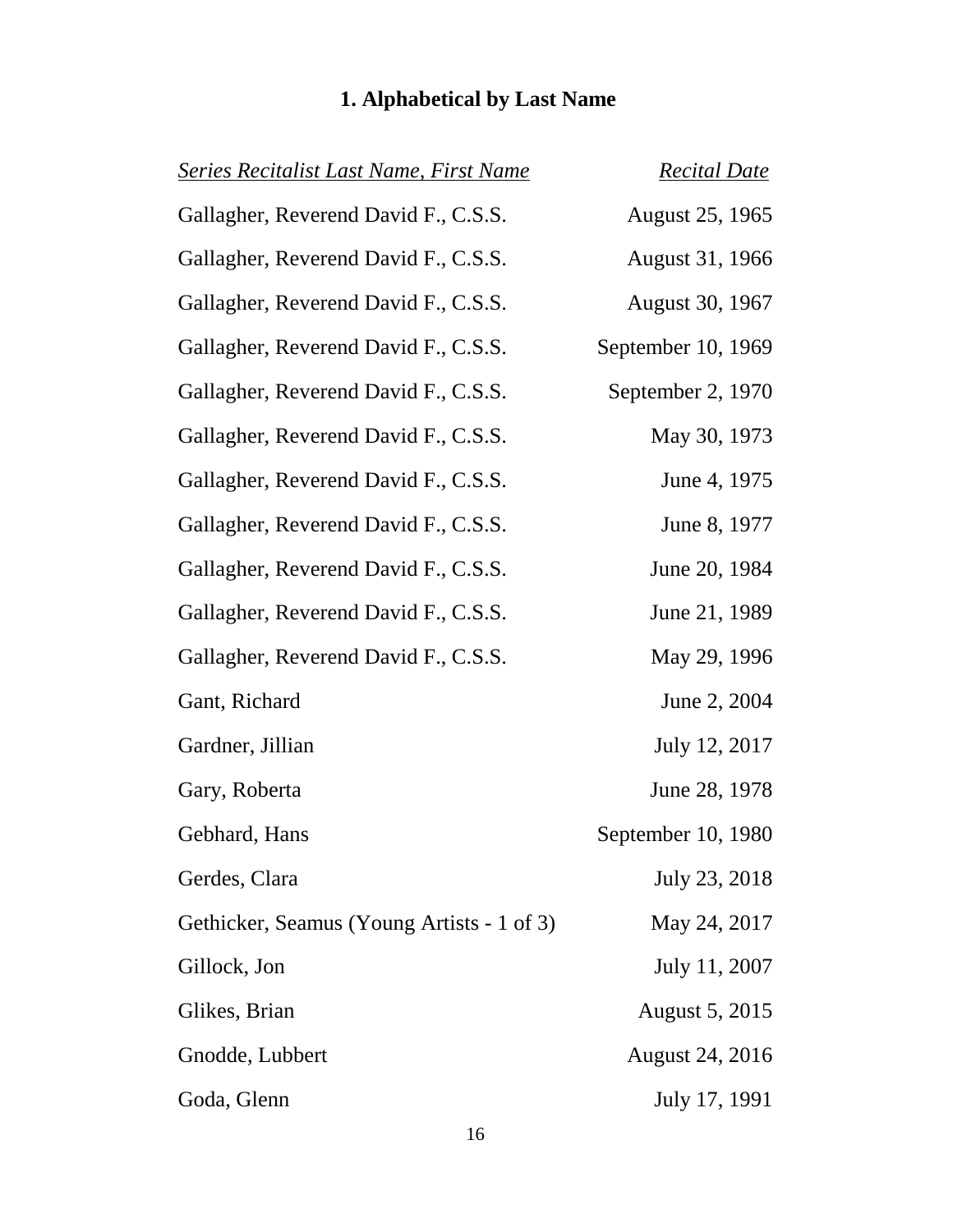| <b>Series Recitalist Last Name, First Name</b> | <b>Recital Date</b>    |
|------------------------------------------------|------------------------|
| Goda, Glenn                                    | July 26, 1995          |
| Goda, Glenn                                    | May 30, 2007           |
| Gortmaker, JanEl                               | June 9, 1999           |
| Gouwens, John                                  | August 14, 1991        |
| Grandmaison, Pierre                            | August 12, 1998        |
| Granert, Nancy                                 | August 24, 1977        |
| Granert, Nancy                                 | June 28, 1989          |
| Granert, Nancy                                 | June 2, 1999           |
| Grant, Richard                                 | July 11, 1962          |
| Grant, Richard                                 | September 2, 1964      |
| Grant, Richard                                 | <b>August 24, 1966</b> |
| Grant, Richard                                 | July 6, 1994           |
| Graveline, Michelle                            | June 16, 1976          |
| Gress, Richard (Young Artists - 2 of 3)        | May 25, 2016           |
| Grimes, III, Frederick O.                      | July 22, 1970          |
| Grinnell, Kenneth                              | July 21, 1976          |
| Grinnell, Kenneth                              | <b>August 16, 1978</b> |
| Grinnell, Kenneth                              | July 22, 1981          |
| Grinnell, Kenneth                              | July 24, 1985          |
| Grinnell, Kenneth                              | October 4, 1989        |
| Guenther, Eileen                               | October 3, 1984        |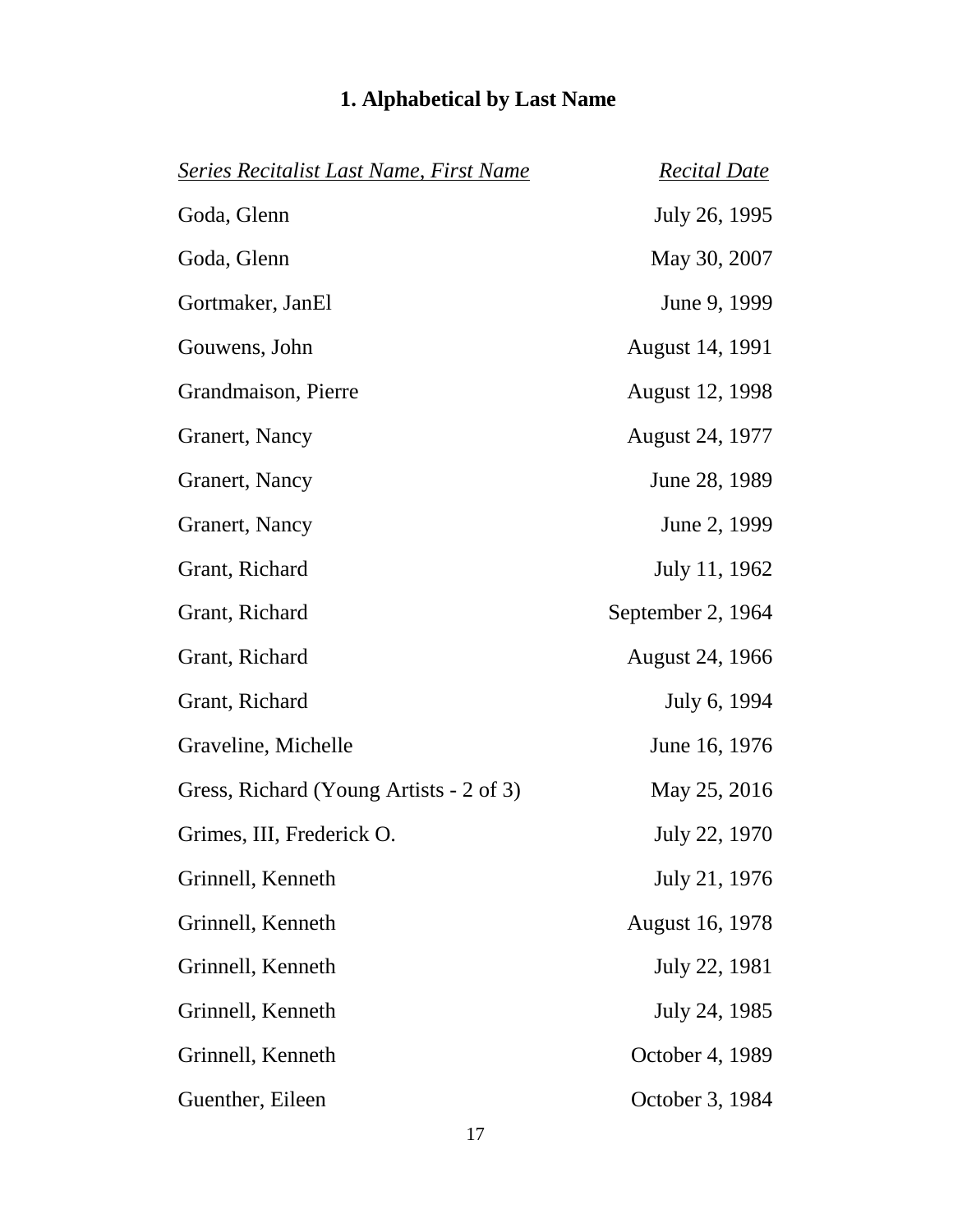*Series Recitalist Last Name, First Name Recital Date* Gutberg, Ingrid September 5, 2007 Guzaski, Fredrick June 29, 1994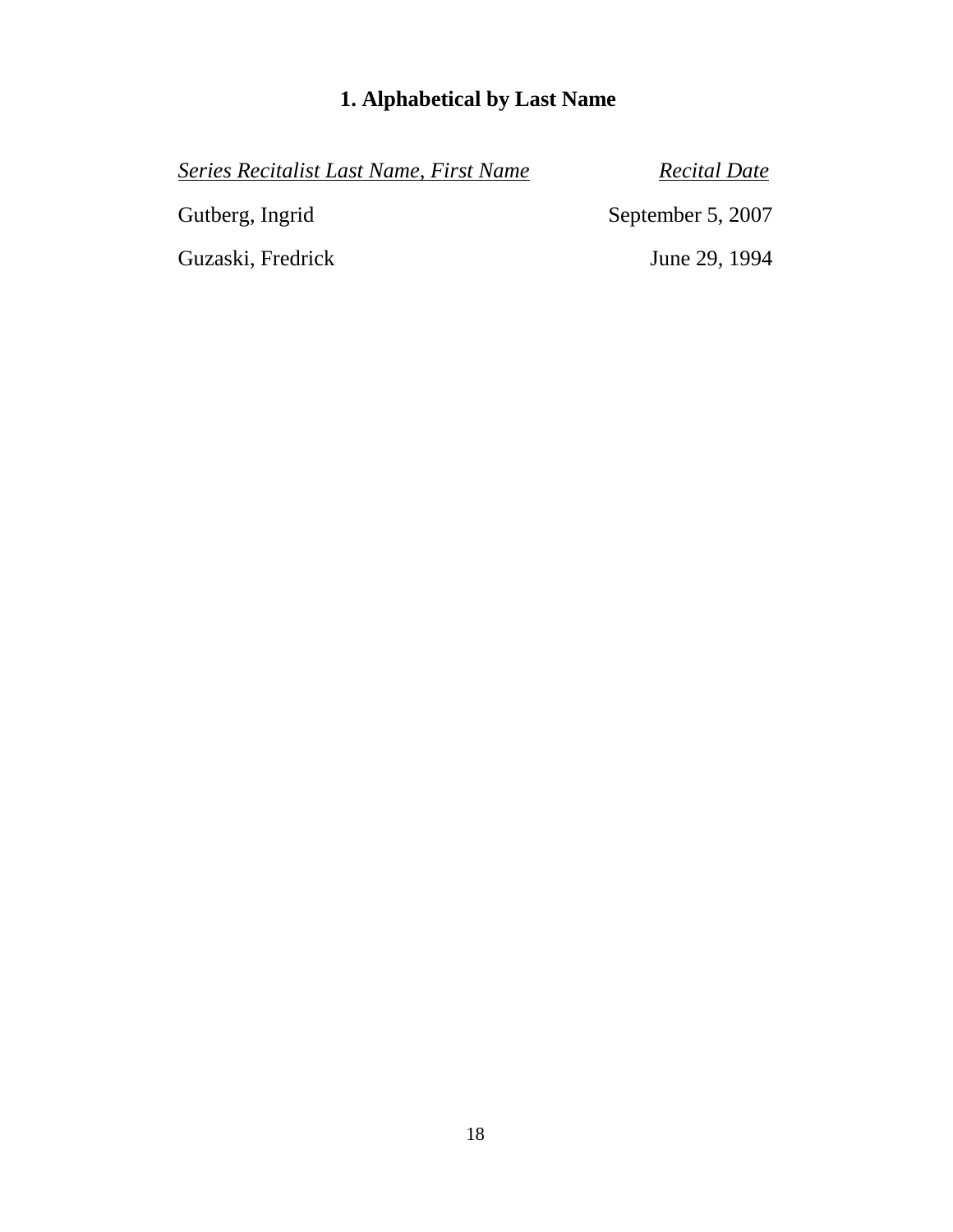| <b>Series Recitalist Last Name, First Name</b> | <b>Recital Date</b> |
|------------------------------------------------|---------------------|
| Hamilton, Stephen                              | June 12, 2013       |
| Hampton, Calvin                                | June 22, 1977       |
| Hancock, Eugene                                | June 17, 1992       |
| Handford, Kathrine                             | July 2, 2014        |
| Harlow, Brian                                  | July 2, 2003        |
| Harmon, Thomas                                 | June 30, 1976       |
| Harmon, Thomas                                 | September 7, 1988   |
| Harper, Margaret                               | July 15, 2015       |
| Harper, Margaret                               | August 1, 2018      |
| Harper, Monica Alexandra                       | August 17, 2016     |
| Harrison, Donald                               | September 15, 1965  |
| Hartz, Justin                                  | July 25, 2001       |
| Hassman, Carrol                                | September 8, 1971   |
| Hassman, Carrol                                | June 14, 1972       |
| Hassman, Carrol                                | July 17, 1974       |
| Hassman, Carrol                                | July 7, 1976        |
| Hassman, Carrol                                | August 15, 1979     |
| Haupt, Hartmut                                 | September 21, 1988  |
| Havinga. Matthias                              | August 3, 2016      |
| Hayashi, Yuko                                  | August 12, 1964     |
| Hayashi, Yuko                                  | June 29, 1966       |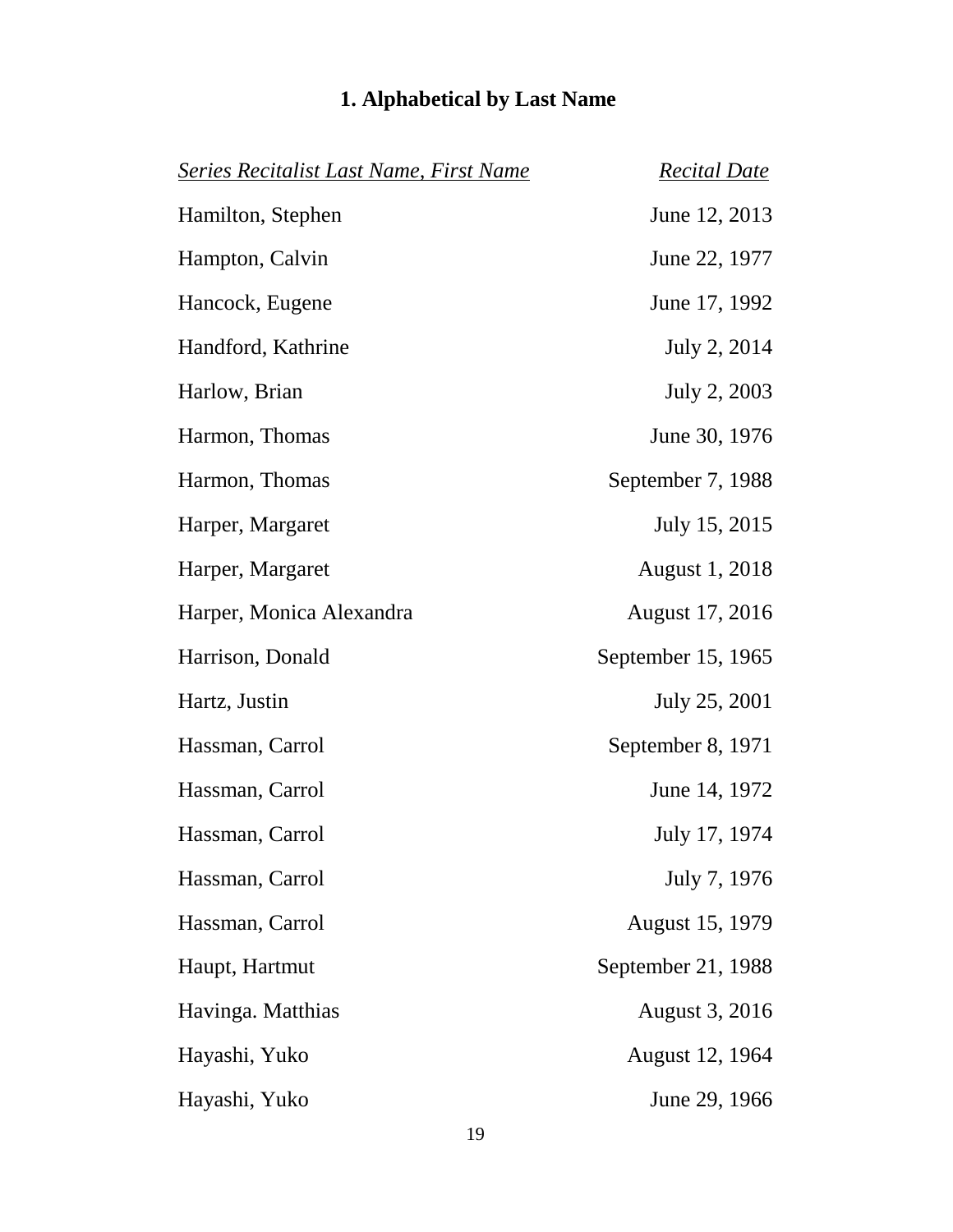| Series Recitalist Last Name, First Name | <b>Recital Date</b>    |
|-----------------------------------------|------------------------|
| Hayashi, Yuko                           | September 9, 1970      |
| Hayashi, Yuko                           | September 6, 1972      |
| Hayashi, Yuko                           | September 4, 1974      |
| Hayashi, Yuko                           | August 7, 2002         |
| Headlee, Will                           | June 15, 1977          |
| Headlee, Will                           | August 13, 1980        |
| Held, Wilbur                            | September 13, 1972     |
| Held, Wilbur                            | September 1, 1976      |
| Hell, Felix                             | May 26, 2004           |
| Hell, Felix                             | May 23, 2007           |
| Hellman, Kirsten                        | July 28, 2004          |
| Herrick, Christopher                    | September 30, 1987     |
| Herrick, Christopher                    | October 3, 1990        |
| Hess, Kimberly Ann                      | June 16, 1999          |
| Hess, Kimberly Ann                      | June 29, 2016          |
| Heywood, Thomas                         | <b>August 14, 2002</b> |
| Hielscher, Hans U.                      | August 3, 2011         |
| Higdon, James                           | July 20, 2011          |
| Hildreth, James                         | July 5, 2000           |
| Hill, Kent                              | September 8, 1982      |
| Hill, Kent                              | August 31, 1988        |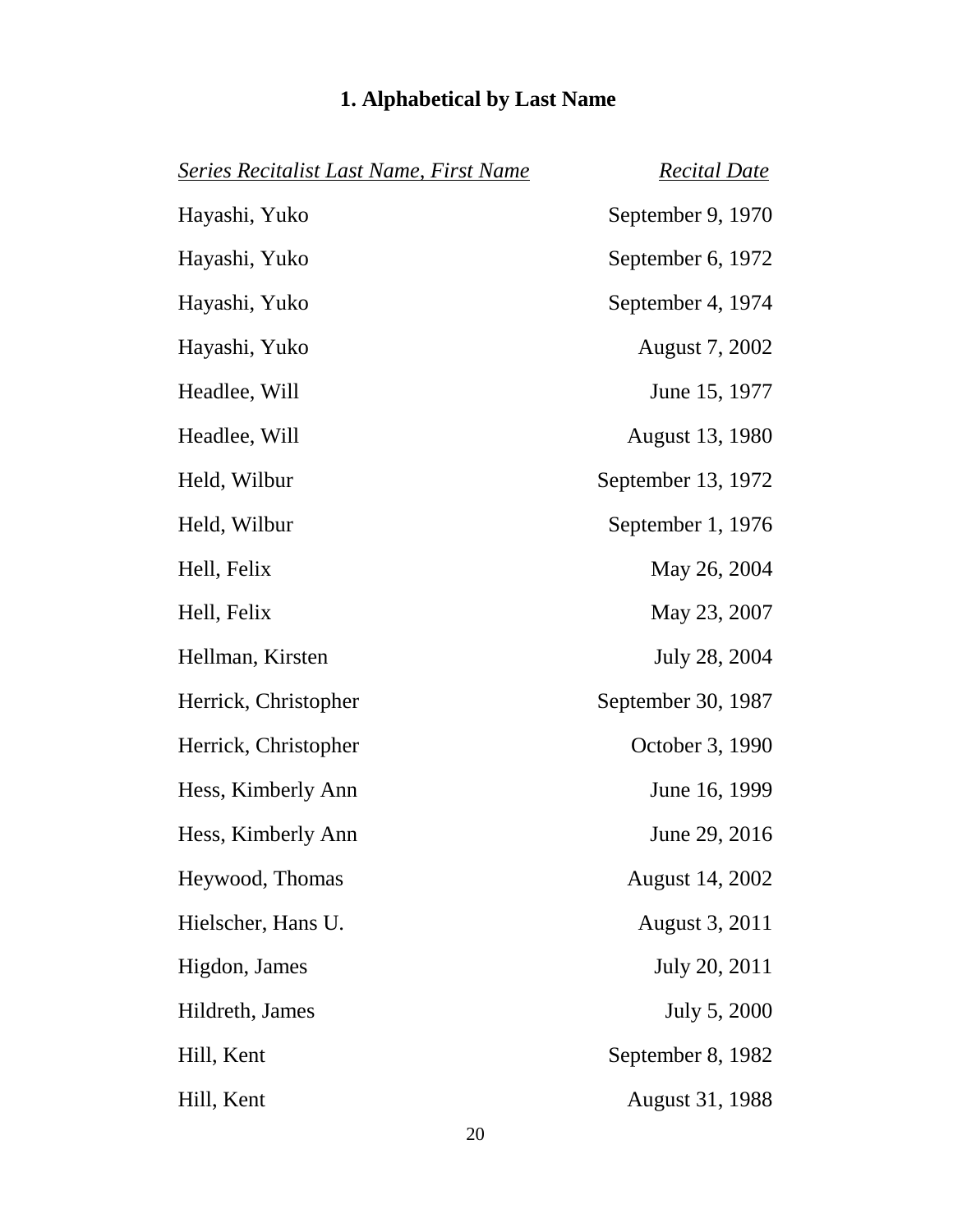| <b>Series Recitalist Last Name, First Name</b> | <u>Recital Date</u>    |
|------------------------------------------------|------------------------|
| Hiller, Joanne K.                              | August 7, 1974         |
| Hilliar, Edgar                                 | July 20, 1966          |
| Hilse, Walter                                  | June 12, 1985          |
| Hilse, Walter                                  | July 4, 1990           |
| Hoffman, Ernest                                | <b>August 6, 1986</b>  |
| Hohman, Frederick                              | <b>August 24, 1988</b> |
| Hohman, Frederick                              | August 21, 1991        |
| Hohman, Frederick                              | August 31, 1994        |
| Hohman, Frederick                              | <b>August 28, 2002</b> |
| Hohman, Frederick                              | September 3, 2008      |
| Hohman, Frederick                              | June 26, 2013          |
| Hohman, Frederick                              | June 21, 2017          |
| Hokans, Henry                                  | June 17, 1970          |
| Hokans, Henry                                  | August 9, 1978         |
| Hokans, Henry                                  | September 25, 1985     |
| Horsch, Anne                                   | August 3, 2005         |
| Horsch, Anne                                   | <b>August 22, 2012</b> |
| Horsch, Anne                                   | <b>August 31, 2016</b> |
| Huff, Harry Lyn                                | July 24, 2013          |
| Hughes, Timothy                                | September 18, 1991     |
| Hunsberger, David R.                           | July 5, 1989           |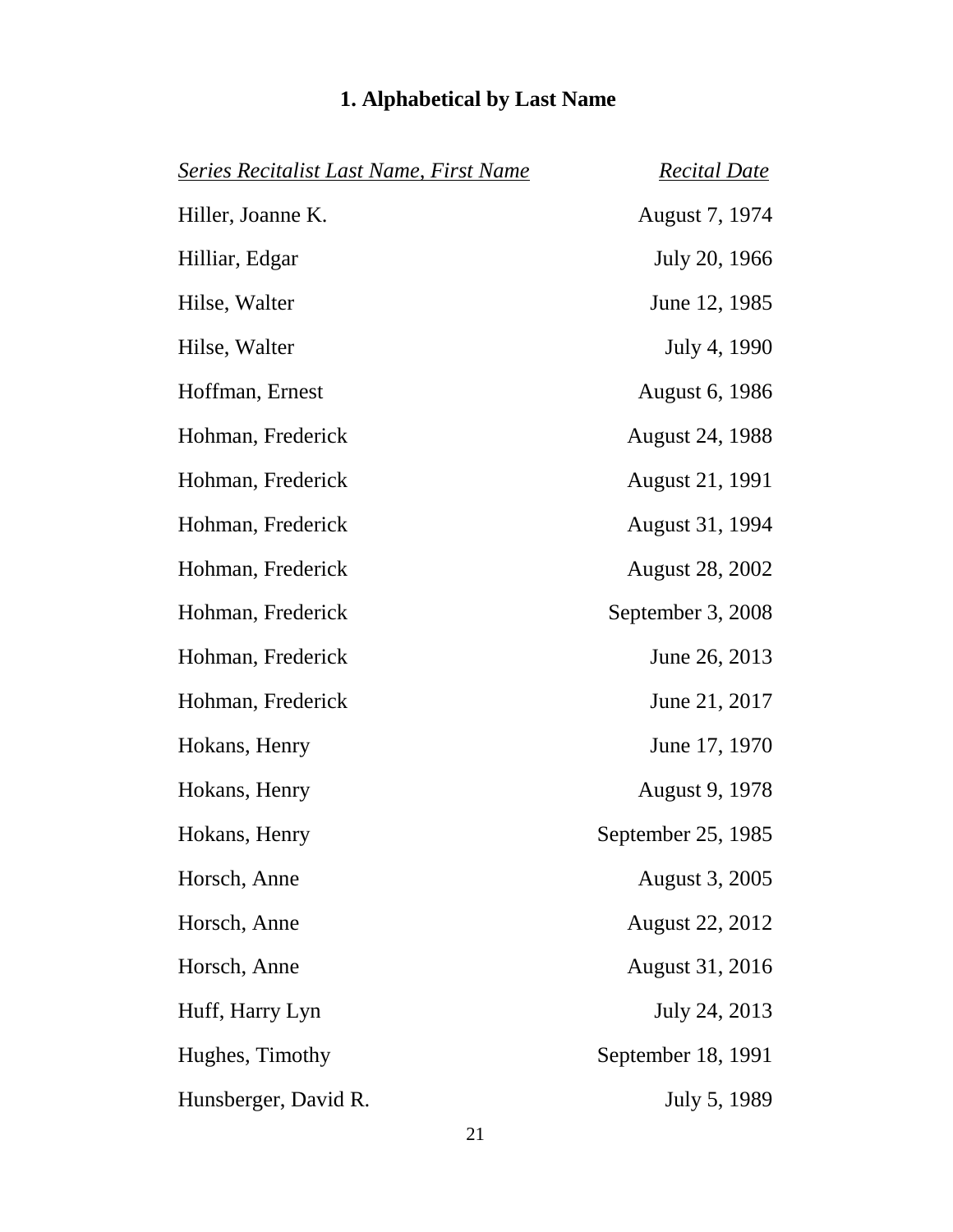| <b>Series Recitalist Last Name, First Name</b> | <b>Recital Date</b>    |
|------------------------------------------------|------------------------|
| Hunsberger, David R.                           | July 7, 1993           |
| Hunsberger, David R.                           | <b>August 18, 2004</b> |
| Hunt, Eileen                                   | July 18, 1973          |
| Hunt, Eileen                                   | September 10, 1975     |
| Hunt, Eileen                                   | September 7, 1977      |
| Hunt, Eileen                                   | July 30, 1980          |
| Hunt, Eileen                                   | September 19, 1984     |
| Hunt, Eileen                                   | July 22, 1987          |
| Hunt, Eileen                                   | August 1, 1990         |
| Hunt, Eileen                                   | July 23, 1997          |
| Hunt, Eileen                                   | June 25, 2003          |
| Hunt, Eileen                                   | June 27, 2007          |
| Hunt, Janet E.                                 | June 30, 2010          |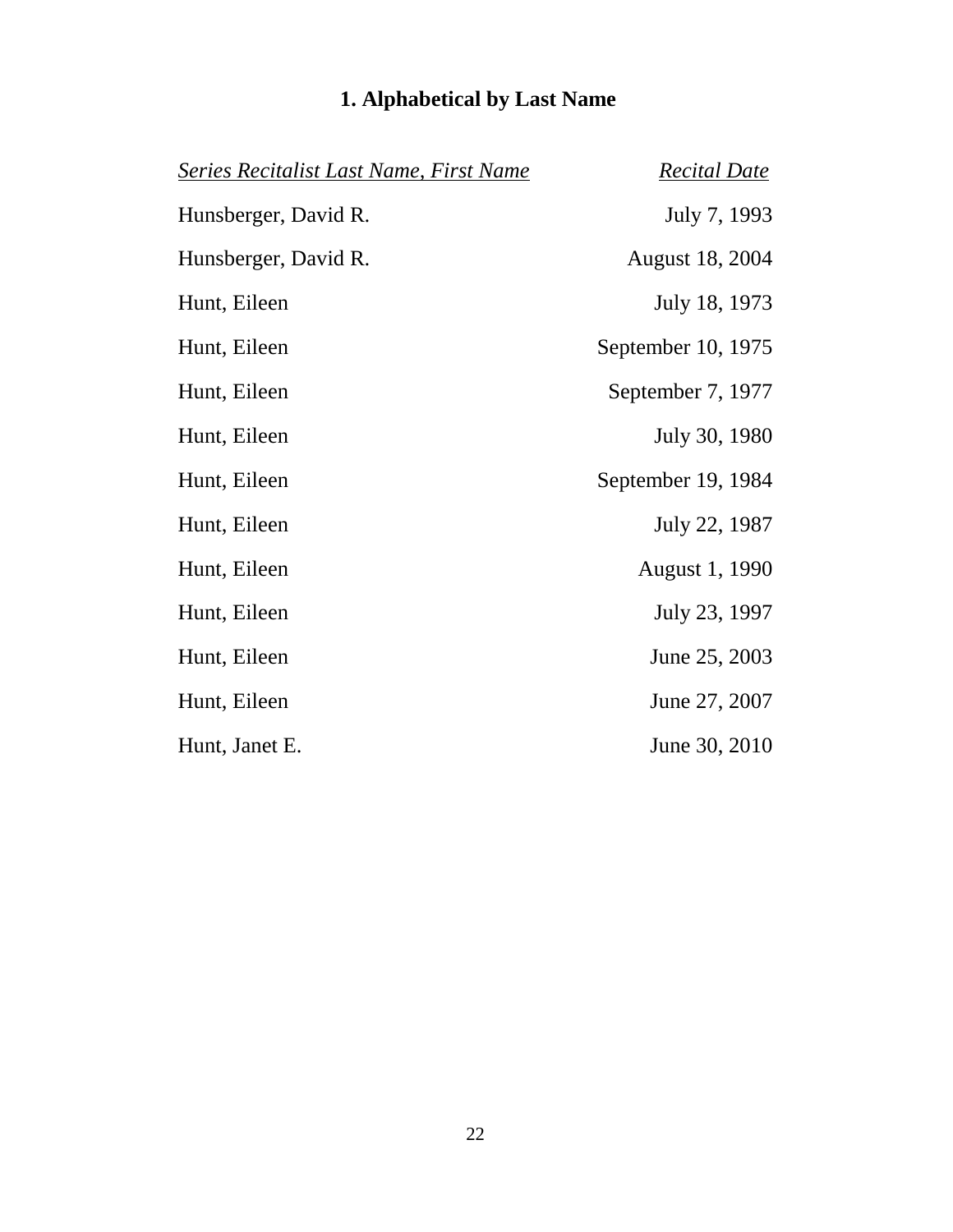| Series Recitalist Last Name, First Name | <b>Recital Date</b> |
|-----------------------------------------|---------------------|
| Ingram, Donald                          | June 5, 1985        |
| Innig, Rudolf                           | July 16, 2014       |
| Irwin-Brandon, Margaret                 | August 28, 1991     |
| Irwin-Brandon, Margaret                 | July 10, 2013       |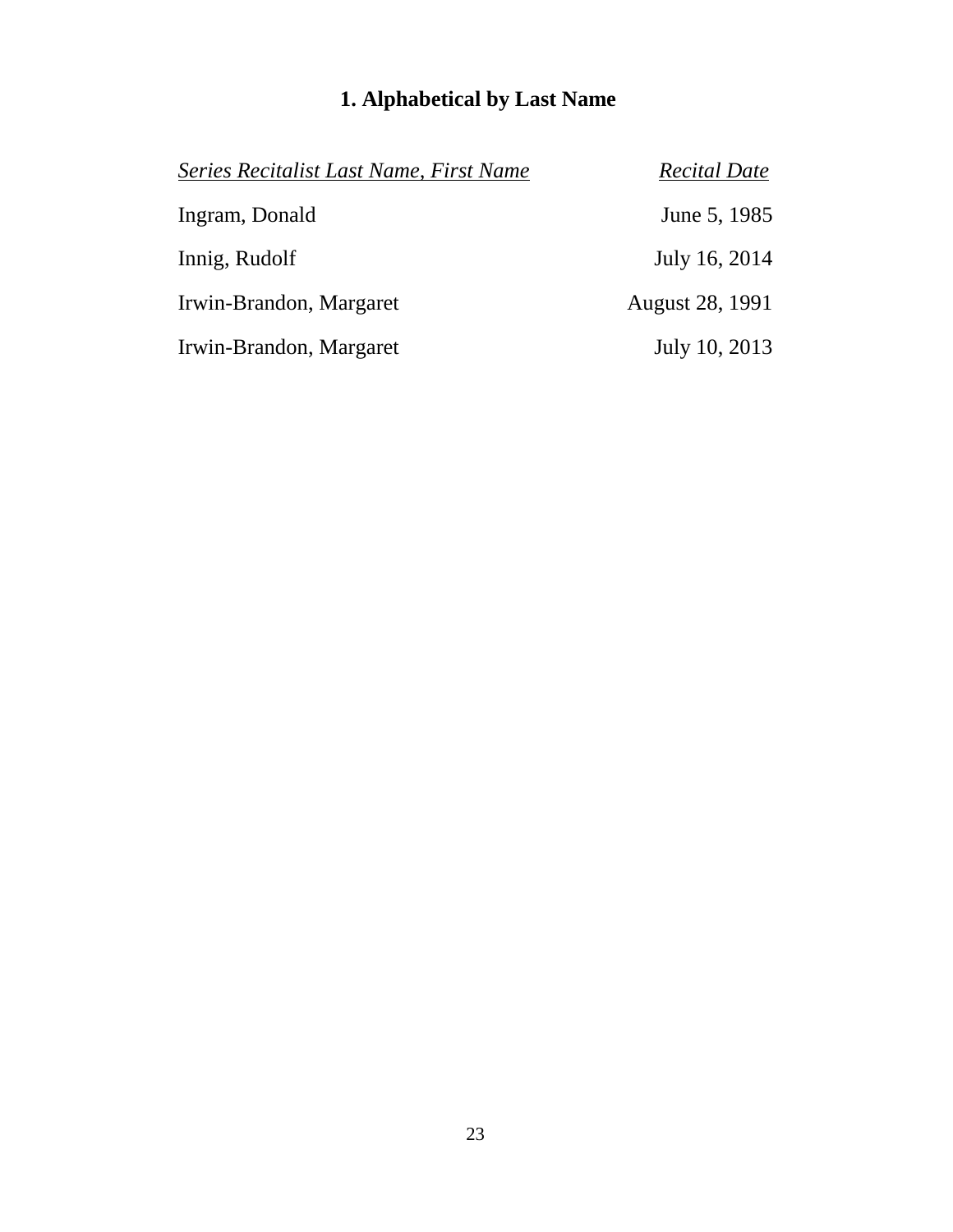| <b>Series Recitalist Last Name, First Name</b> | <b>Recital Date</b>    |
|------------------------------------------------|------------------------|
| Jacobs, Noah (Young Artists - 2 of 3)          | May 24, 2017           |
| Jamison, Laurence                              | September 8, 1965      |
| Jarnot, Camilla                                | July 22, 1998          |
| Jean, Martin                                   | July 23, 2003          |
| Jenkins, Paul                                  | June 19, 1991          |
| Jennings, Christopher                          | June 1, 2016           |
| Jensen, Wilma                                  | September 16, 1992     |
| Jensen, Wilma                                  | June 7, 2006           |
| Jin, En A Ryoo                                 | August 6, 1986         |
| Jody, Frederick                                | September 4, 1991      |
| Johansen, Amy                                  | June 9, 1993           |
| Johansen, Amy and Ampt, Robert                 | August 5, 1998         |
| Johnson, James                                 | September 20, 1995     |
| Johnson, Jared                                 | June 21, 2000          |
| Johnson, Jared                                 | July 25, 2007          |
| Johnson, Richard                               | July 27, 1977          |
| Johnson, Robert                                | June 26, 1985          |
| Jones, Brian                                   | August 2, 1967         |
| Jones, Brian                                   | July 9, 1969           |
| Jones, Brian                                   | August 9, 1972         |
| Jones, Brian                                   | <b>August 28, 1974</b> |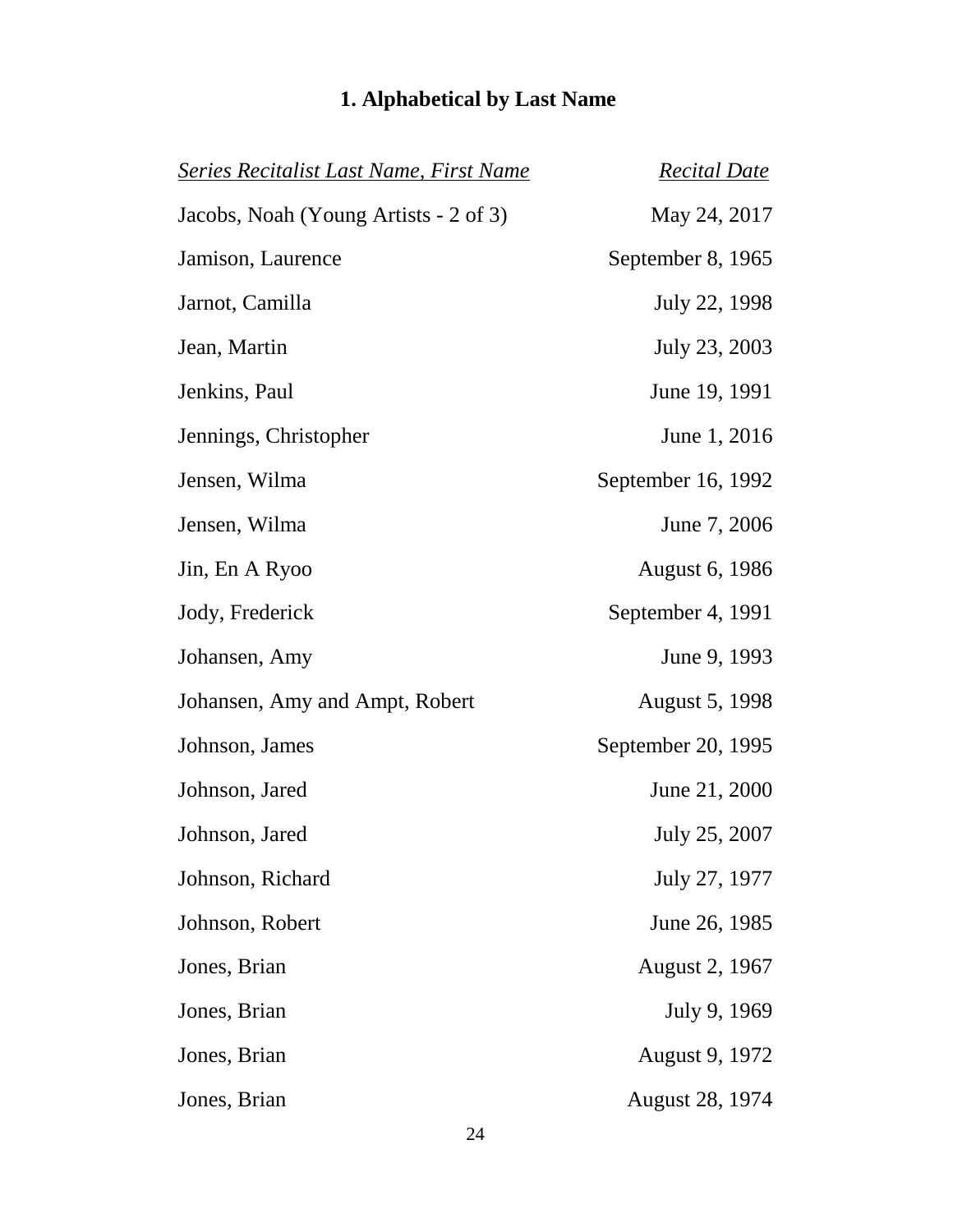| Series Recitalist Last Name, First Name | <b>Recital Date</b> |
|-----------------------------------------|---------------------|
| Jones, Brian                            | July 28, 1976       |
| Jones, Brian                            | July 18, 1979       |
| Jones, Brian                            | July 6, 1983        |
| Jones, Brian                            | August 21, 1985     |
| Jones, Brian                            | August 17, 1994     |
| Jones, Brian                            | July 18, 2001       |
| Jones, Brian                            | July 20, 2005       |
| Joos, Marshall (Young Artists - 3 of 3) | May 24, 2017        |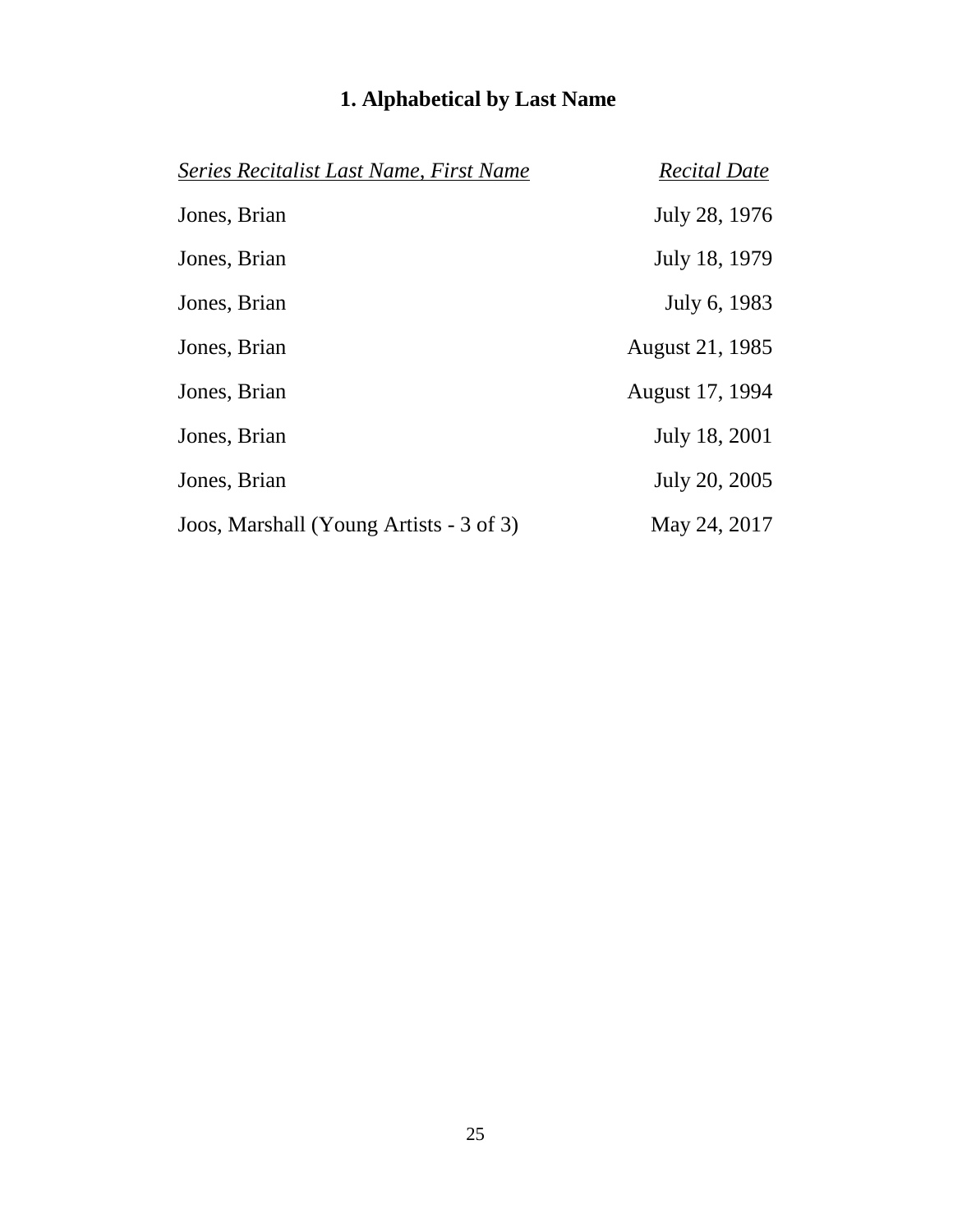## *Series Recitalist Last Name, First Name Recital Date* Kabanda, Patrick June 29, 2005 Kalejs, Aivar October 2, 1991 Kaminski, Michael August 28, 1985 Kaminski, Michael August 10, 1988 Karosi, Bálint September 2, 2009 Karosi, Bálint June 13, 2018 Keller, Nicole July 19, 2006 Keller, Nicole July 25, 2012 Kelley, Arnold and Frances (duo-pianists) July 9, 1975 Kent, Christopher September 29, 1993 Kenyon, Philip July 6, 1988 Kim, Sister Catherine, R.S.C.J. June 6, 1990 Kim, Yun Kyong August 21, 2013 Kime, Glenn August 2, 1995 Kime, Glenn July 29, 2015 King, Christopher July 3, 1968 King, Christopher July 8, 1970 King, Christopher August 22, 1973 King, Christopher August 26, 1987 Kirk, K. Bryan June 5, 2013 Klein, Carl June 14, 2000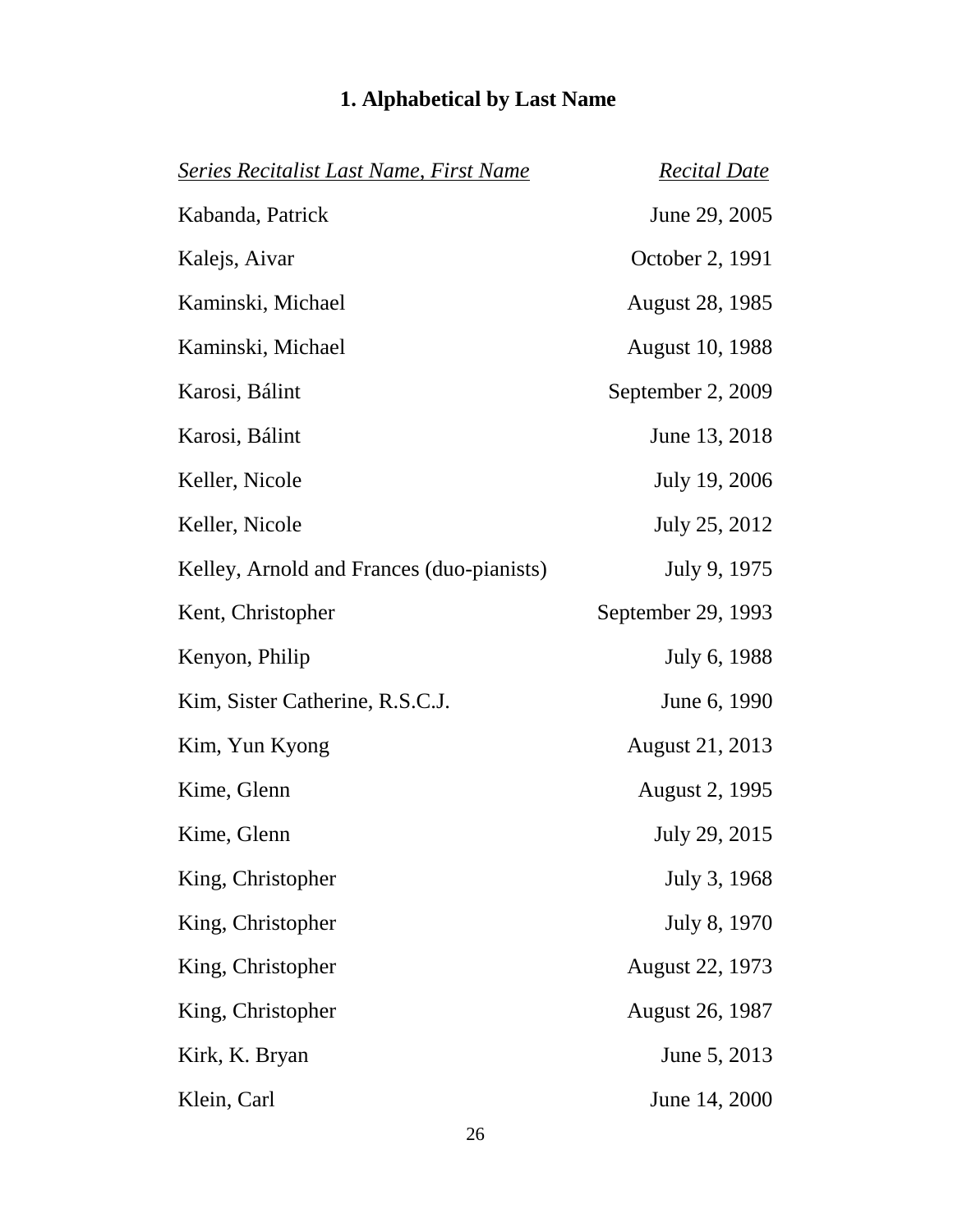| Series Recitalist Last Name, First Name | <b>Recital Date</b>    |
|-----------------------------------------|------------------------|
| Klein, Carl                             | <b>August 26, 2015</b> |
| Kleinschmidt, Michael                   | July 31, 1996          |
| Kleinschmidt, Michael                   | July 27, 2011          |
| Koch, Samantha                          | July 4, 2018           |
| Konzen, Richard                         | July 8, 1987           |
| Kozinski, Stefan                        | August 15, 2001        |
| Kranefoed, Peter                        | <b>August 8, 2012</b>  |
| Krasinski, Peter Edwin                  | July 22, 1992          |
| Krasinski, Peter Edwin                  | July 19, 1995          |
| Krasinski, Peter Edwin                  | July 29, 1998          |
| Krasinski, Peter Edwin                  | June 8, 2011           |
| Krasinski, Peter Edwin                  | June 14, 2017          |
| Krigbaum, Charles                       | June 23, 1971          |
| Krigbaum, Charles                       | August 27, 1975        |
| Kuzma, John                             | July 28, 1971          |
| Kuzma, John                             | July 12, 1972          |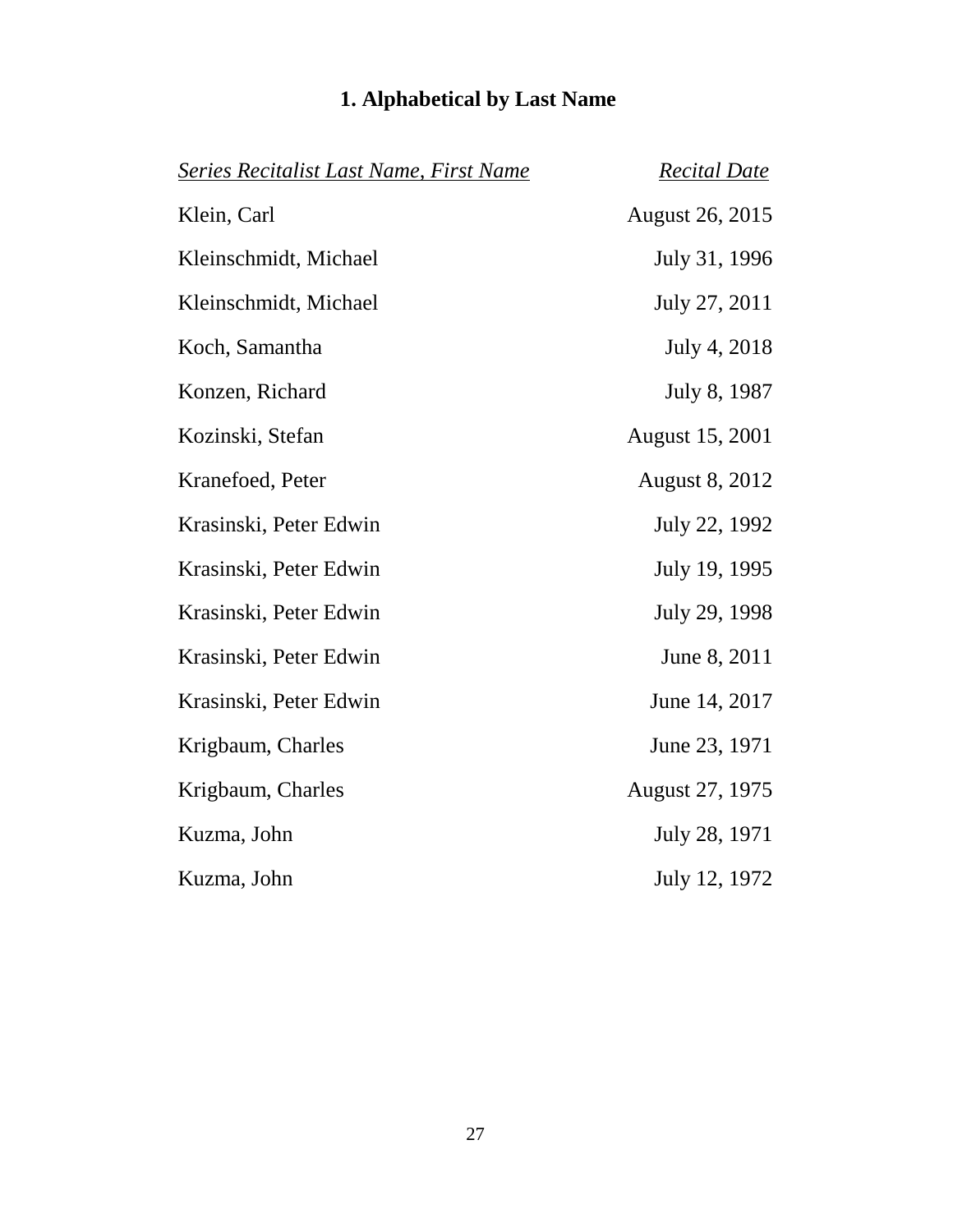| <b>Series Recitalist Last Name, First Name</b> | <b>Recital Date</b>    |
|------------------------------------------------|------------------------|
| Labounsky, Ann                                 | <b>August 20, 1986</b> |
| Labounsky, Ann                                 | July 3, 1991           |
| Labounsky, Ann                                 | <b>August 4, 1999</b>  |
| Labounsky, Ann                                 | June 28, 2006          |
| Lagacé, Mireille                               | June 7, 1972           |
| Lagacé, Mireille                               | September 5, 2001      |
| Lamlein, Scott                                 | <b>August 29, 2007</b> |
| Lamoureux, Daniel                              | September 22, 1993     |
| Lamoureux, Daniel                              | June 4, 2003           |
| Lamphere, George E.                            | July 7, 1971           |
| Lamphere, George E.                            | July 25, 1973          |
| Lamphere, George E.                            | July 14, 1976          |
| Lane, Christian                                | June 6, 2012           |
| Langberg, Peter and Kirsten                    | July 1, 1992           |
| Latona, Peter                                  | July 17, 2013          |
| Laubach, Mark                                  | July 8, 1998           |
| Laver, Anne                                    | <b>August 19, 2015</b> |
| Laycock, Karen                                 | <b>August 13, 1969</b> |
| Leach, Brenda Lynne                            | October 6, 1993        |
| Leach, Brenda Lynne                            | June 5, 1996           |
| Leach, Brenda Lynne                            | <b>August 30, 2000</b> |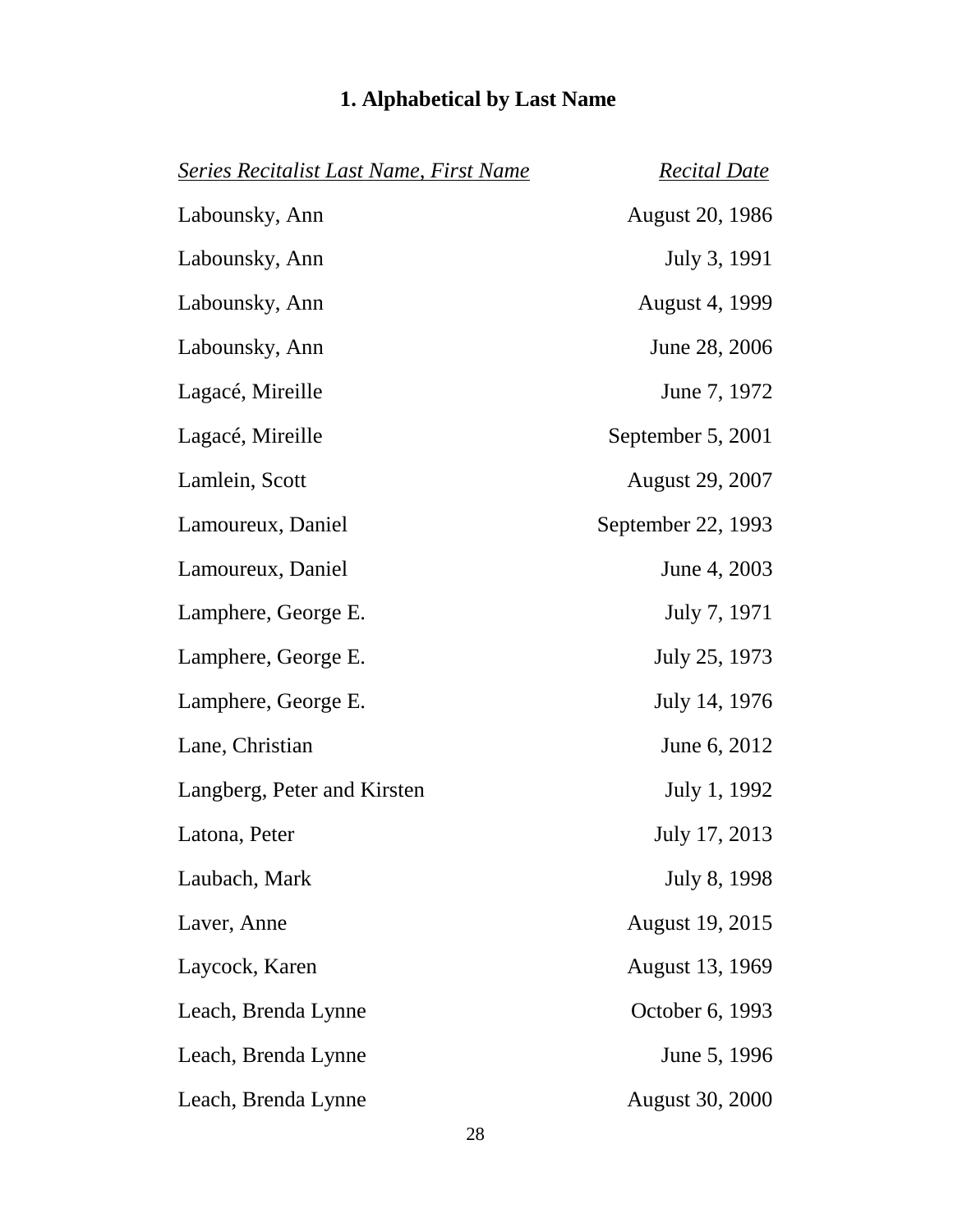| <b>Series Recitalist Last Name, First Name</b> | <b>Recital Date</b>    |
|------------------------------------------------|------------------------|
| Leach, Brenda Lynne                            | June 13, 2007          |
| Leach, Brenda Lynne                            | June 15, 2011          |
| Leahy, Anne                                    | July 12, 1995          |
| Ledbetter, Clarence                            | September 9, 1981      |
| Lee, Dongho                                    | <b>August 20, 2014</b> |
| Lee, Jung-A                                    | July 10, 2002          |
| Lee, Jung-A                                    | July 31, 2013          |
| Lehman, Robert                                 | <b>August 8, 1990</b>  |
| Leonard, Karen Laycock                         | August 18, 1971        |
| Lester, Jennifer A.                            | September 14, 1994     |
| Lippincott, Joan                               | June 28, 1995          |
| Lohmann, Ludger                                | October 1, 1986        |
| Lohmann, Ludger                                | September 23, 1992     |
| Long, Marsha                                   | June 3, 1987           |
| Long, Steven                                   | July 28, 1982          |
| Longwell, Gretchen E.                          | <b>August 2, 2006</b>  |
| Lord, Robert Sutherland                        | July 19, 1967          |
| Lord, Robert Sutherland                        | August 11, 1993        |
| Louprette, Renée Anne                          | June 18, 2008          |
| Lowe, Henry                                    | August 19, 1970        |
| Lowe, Henry                                    | September 15, 1971     |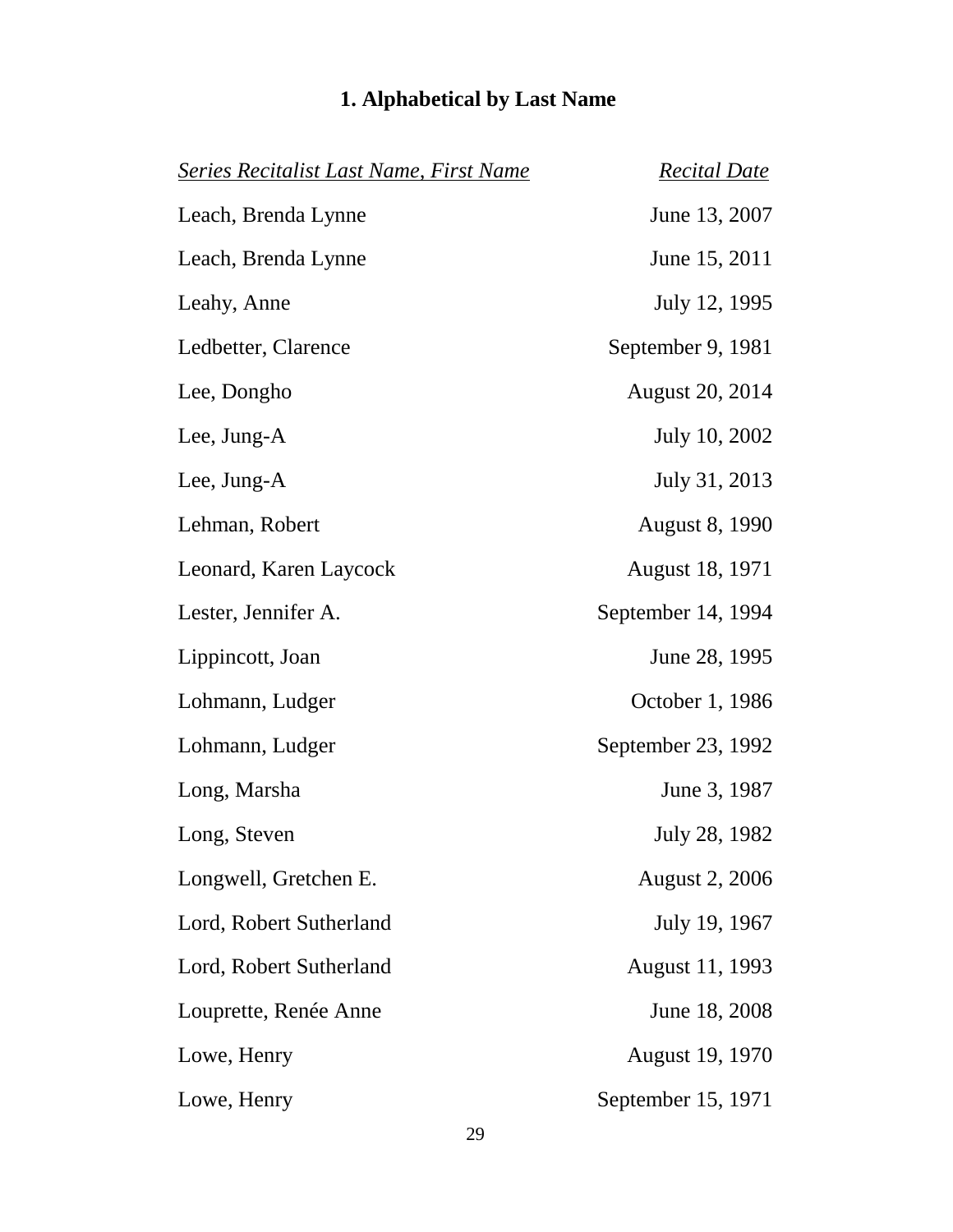| <b>Series Recitalist Last Name, First Name</b> | <b>Recital Date</b>    |
|------------------------------------------------|------------------------|
| Lowe, Henry                                    | July 4, 1973           |
| Lowe, Henry                                    | June 18, 1975          |
| Lowe, Henry                                    | July 13, 1977          |
| Lowe, Henry                                    | July 9, 1980           |
| Lowe, Henry                                    | July 10, 1985          |
| Lowe, Henry                                    | July 18, 1990          |
| Lowe, Henry                                    | July 3, 1996           |
| Lowe, Henry                                    | July 6, 2005           |
| Lowe, Henry                                    | June 18, 2014          |
| Luedecke, Alison J.                            | June 27, 2001          |
| Luedecke, Alison J.                            | <b>August 12, 2009</b> |
| Lundell, Christopher                           | <b>August 28, 1996</b> |
| Lynch, Colin                                   | June 24, 2009          |
| Lynch, Colin                                   |                        |
| Lyster, Linda                                  | September 2, 1987      |
| Lyster, Linda                                  | July 20, 1994          |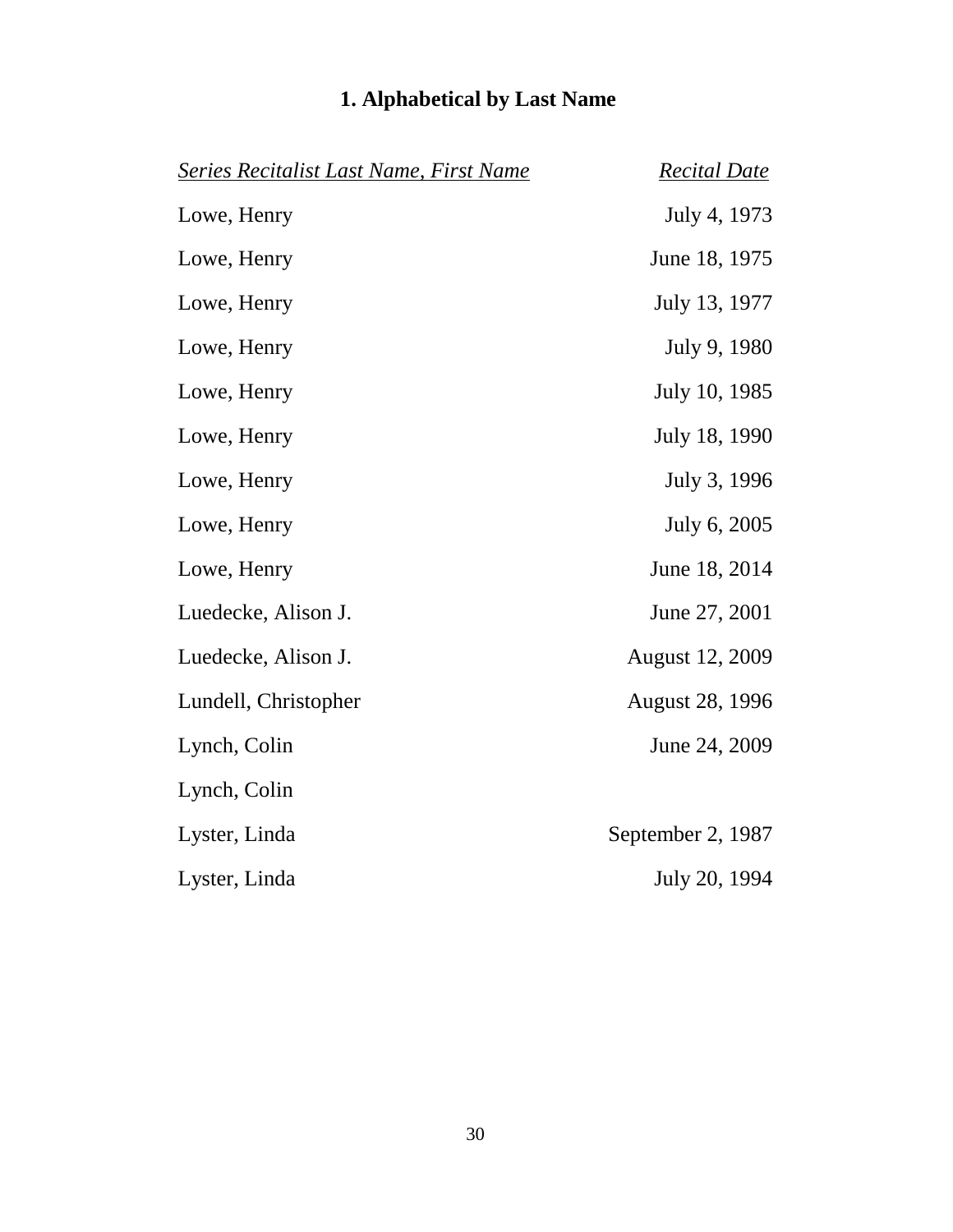| <b>Series Recitalist Last Name, First Name</b> | <b>Recital Date</b>    |
|------------------------------------------------|------------------------|
| MacArthur, Frederick                           | August 3, 1966         |
| MacArthur, Frederick                           | July 26, 1967          |
| MacArthur, Frederick                           | August 6, 1969         |
| MacArthur, Frederick                           | August 12, 1970        |
| MacArthur, Frederick                           | <b>August 10, 1983</b> |
| MacArthur, Frederick                           | June 17, 2015          |
| MacDonald, Robert                              | June 23, 2010          |
| MacGowan, William                              | July 31, 1963          |
| MacGowan, William                              | August 19, 1964        |
| MacGowan, William                              | August 18, 1965        |
| MacGowan, William                              | July 31, 1985          |
| Maguire, Brett                                 | July 23, 2008          |
| Major, Douglas                                 | July 14, 2004          |
| Major, Douglas                                 | July 27, 2005          |
| Major, Douglas                                 | July 23, 2014          |
| Major, Douglas                                 | July 1, 2015           |
| Maki, Paul-Martin                              | June 10, 1981          |
| Marane, Nicole                                 | <b>August 27, 2014</b> |
| Martin, H. Winthrop                            | <b>August 8, 1962</b>  |
| Massaglia, Luca                                | August 31, 2011        |
| Maycher, Lorenz                                | <b>August 18, 1999</b> |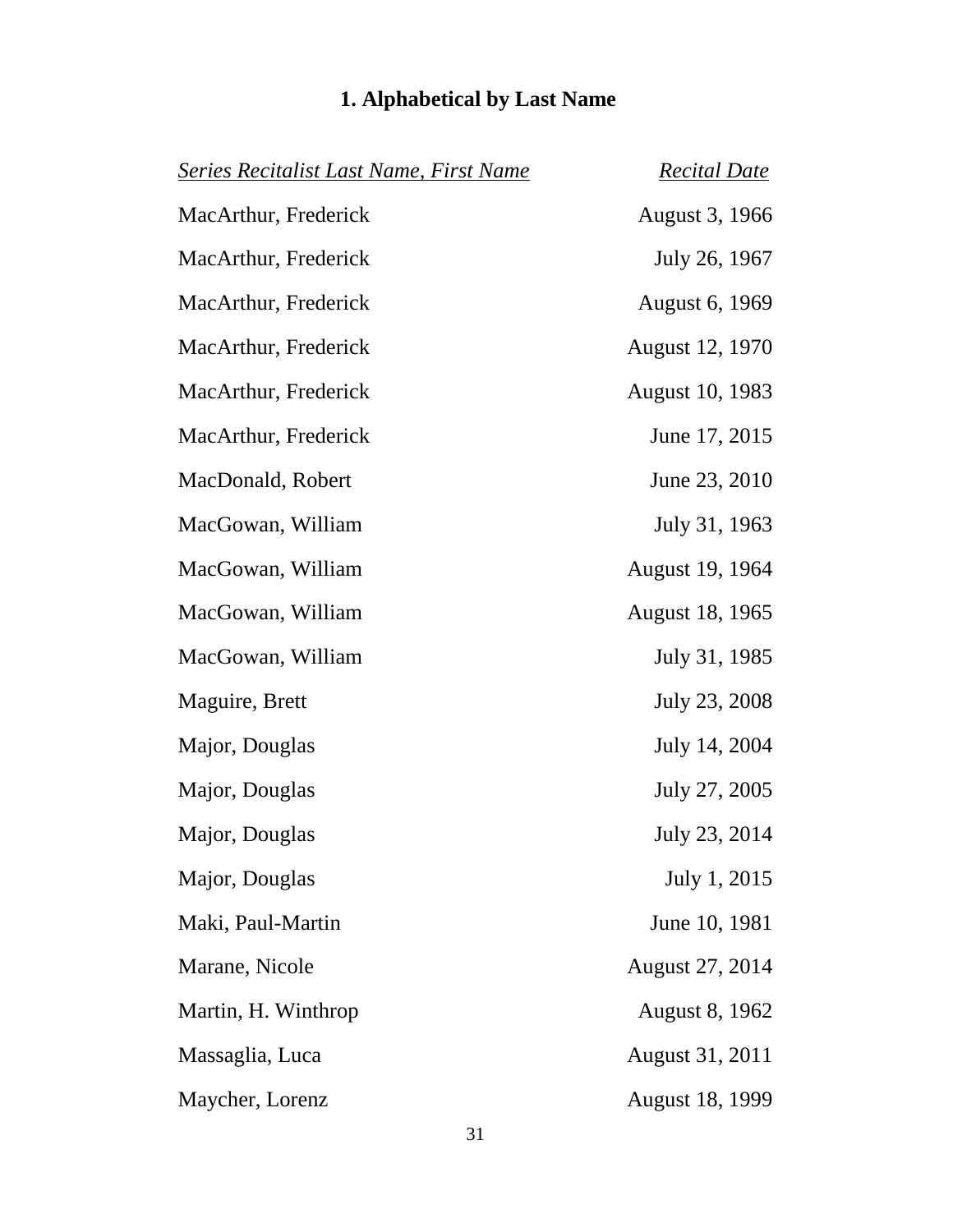| Series Recitalist Last Name, First Name | <b>Recital Date</b> |
|-----------------------------------------|---------------------|
| Maynard, Dianne M.                      | June 22, 1994       |
| McCroskey, Lenora                       | July 3, 2002        |
| McKinley, Daniel Jay                    | June 6, 2001        |
| McKinley, Daniel Jay                    | June 1, 2011        |
| McPherson, Jennifer                     | July 30, 2014       |
| McPherson, Jennifer                     | July 26, 2017       |
| Mechler, Thierry                        | August 24, 1994     |
| Merrill, Donna                          | June 23, 1982       |

Metson, Marian Ruhl August 3, 1983

Meylougan, Roberto Scarpa July 29, 2009

Miller, Max July 13, 1966

Miller, Max August 14, 1974

Metson, Marian Ruhl August 15, 1990

Metson, Marian Ruhl July 1, 1998

Meyer, Hannes June 5, 1991

Miller, Clinton August 3, 1977

Miller, Earl June 8, 1983

Miller, Earl July 23, 1986

Miller, Max July 23, 1969

Miller, Max June 11, 1975

Miller, Max July 11, 1979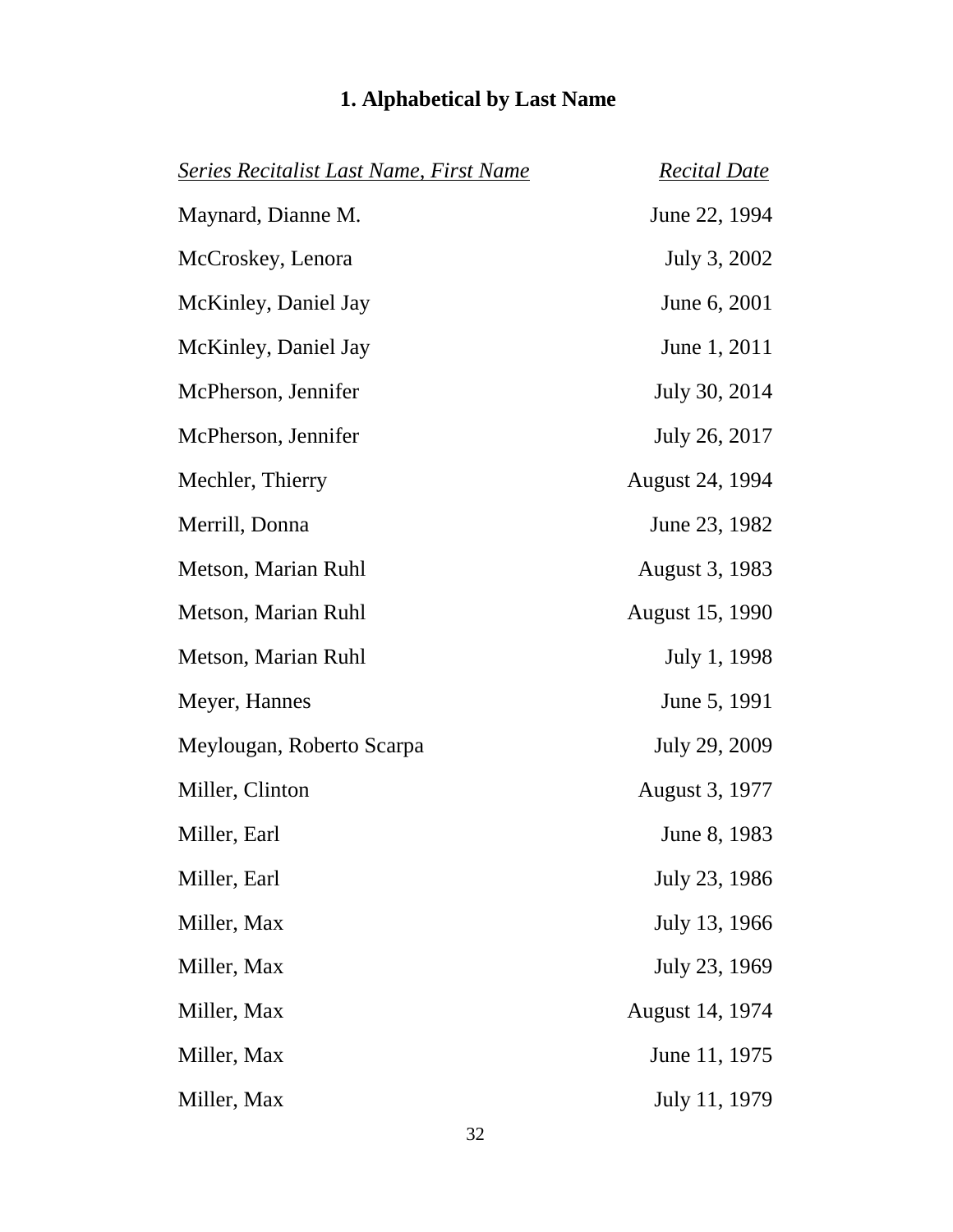| <b>Series Recitalist Last Name, First Name</b> | <b>Recital Date</b>    |
|------------------------------------------------|------------------------|
| Miller, Max                                    | June 9, 1982           |
| Miller, Max                                    | <b>August 8, 1984</b>  |
| Miller, Max                                    | June 14, 1989          |
| Miller, Max                                    | July 8, 1992           |
| Mills, Marvin                                  | June 11, 1997          |
| Mills, Marvin                                  | July 8, 2015           |
| Minion, Katie                                  | <b>August 16, 2017</b> |
| Mitchener, Jack                                | July 20, 2011          |
| Miura, Hatsumi                                 | June 18, 1997          |
| Mock, Bryan K.                                 | <b>August 19, 2009</b> |
| Mole, Amanda                                   | July 11, 2018          |
| Mohnsen, Rosalind                              | July 5, 1978           |
| Mohnsen, Rosalind                              | June 18, 1980          |
| Mohnsen, Rosalind                              | August 31, 1983        |
| Mohnsen, Rosalind                              | September 3, 1986      |
| Mohnsen, Rosalind                              | September 27, 1989     |
| Mohnsen, Rosalind                              | July 5, 1995           |
| Mohnsen, Rosalind                              | May 30, 2001           |
| Mohnsen, Rosalind                              | <b>August 10, 2011</b> |
| Mohnsen, Rosalind                              | June 28, 2017          |
| Mojica, Andrés                                 | <b>August 23, 1995</b> |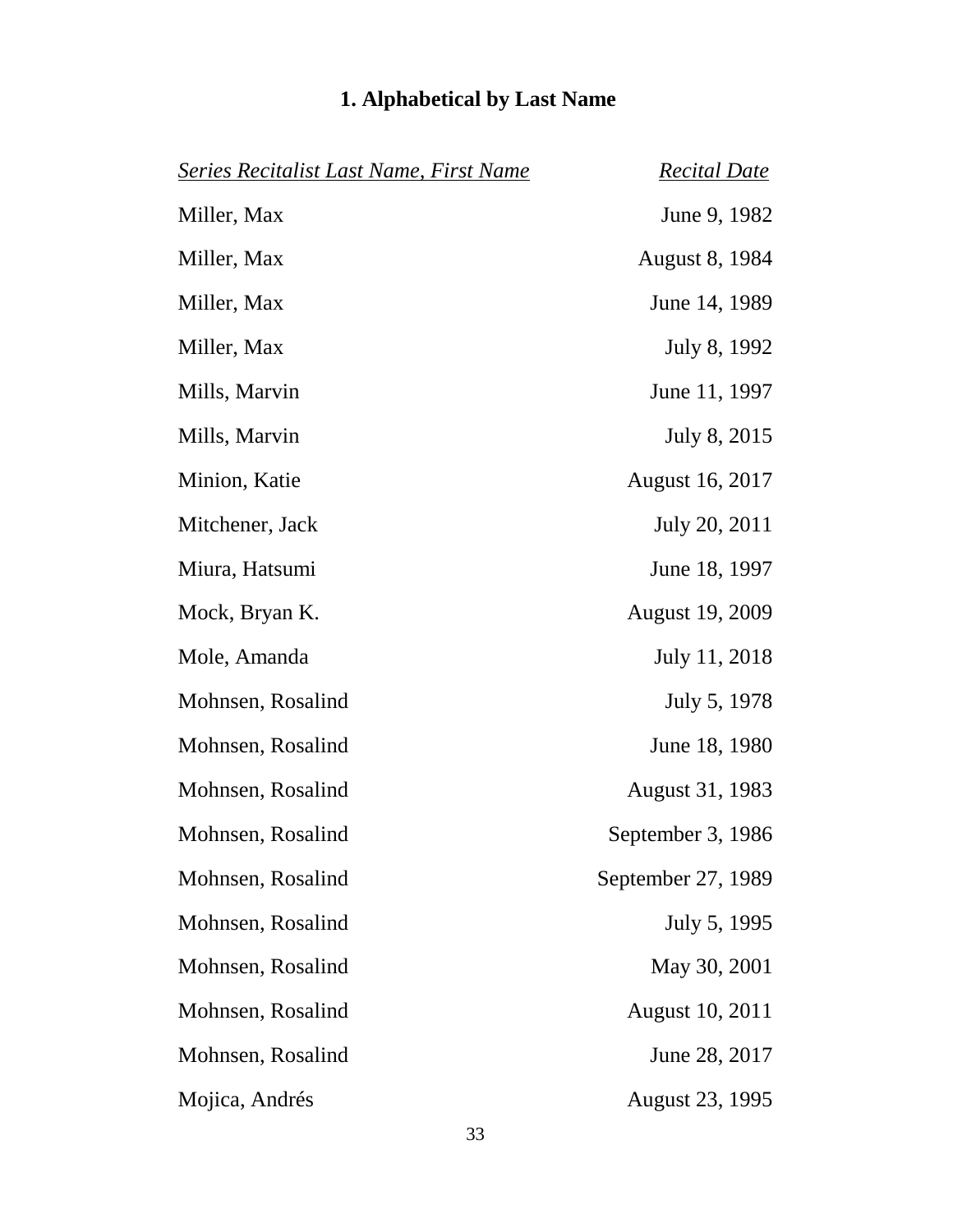| <b>Series Recitalist Last Name, First Name</b> | <b>Recital Date</b>    |
|------------------------------------------------|------------------------|
| Mojica, Andrés                                 | June 15, 2016          |
| Morrison, Alan                                 | July 30, 2008          |
| Morrison, Alan                                 | July 20, 2011          |
| Moss, Grant                                    | July 20, 1988          |
| Moss, Grant                                    | June 13, 2001          |
| Mulbury, David                                 | August 19, 1992        |
| Mulbury, David                                 | August 16, 1995        |
| Mullen, Randall                                | <b>August 20, 2008</b> |
| Münch, Roland                                  | July 28, 1993          |
| Mundinger, Louise                              | September 12, 1990     |
| Murray, Michael S.                             | July 21, 2004          |
| Murray, Michael S.                             | <b>August 28, 2013</b> |
| Murray, Paul                                   | August 1, 2012         |
| Murray, Thomas                                 | August 29, 1973        |
| Murray, Thomas                                 | June 25, 1975          |
| Murray, Thomas                                 | September 2, 1981      |
| Murray, Thomas                                 | September 12, 1984     |
| Murray, Thomas                                 | <b>August 8, 2001</b>  |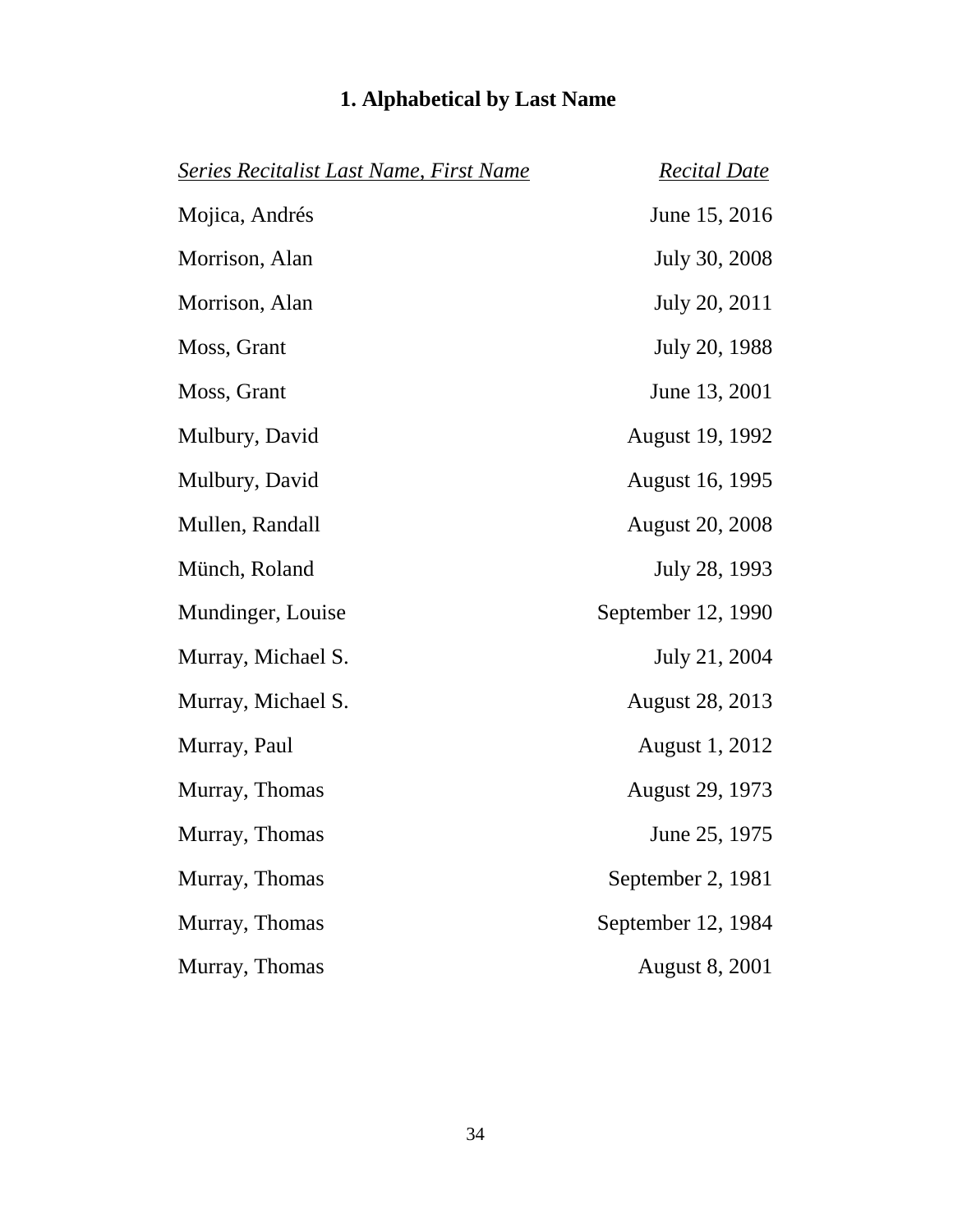| Series Recitalist Last Name, First Name | <b>Recital Date</b> |
|-----------------------------------------|---------------------|
| Nagem, Raymond                          | May 25, 2011        |
| Nagem, Raymond                          | July 6, 2016        |
| Near, John                              | July 15, 1981       |
| Ness, William                           | June 19, 2013       |
| Neswick, Bruce                          | June 18, 1986       |
| Neswick, Bruce                          | June 12, 1991       |
| Neswick, Bruce                          | August 11, 1999     |
| Nosetti, Massimo                        | August 4, 1993      |
| Nosetti, Massimo                        | August 9, 2006      |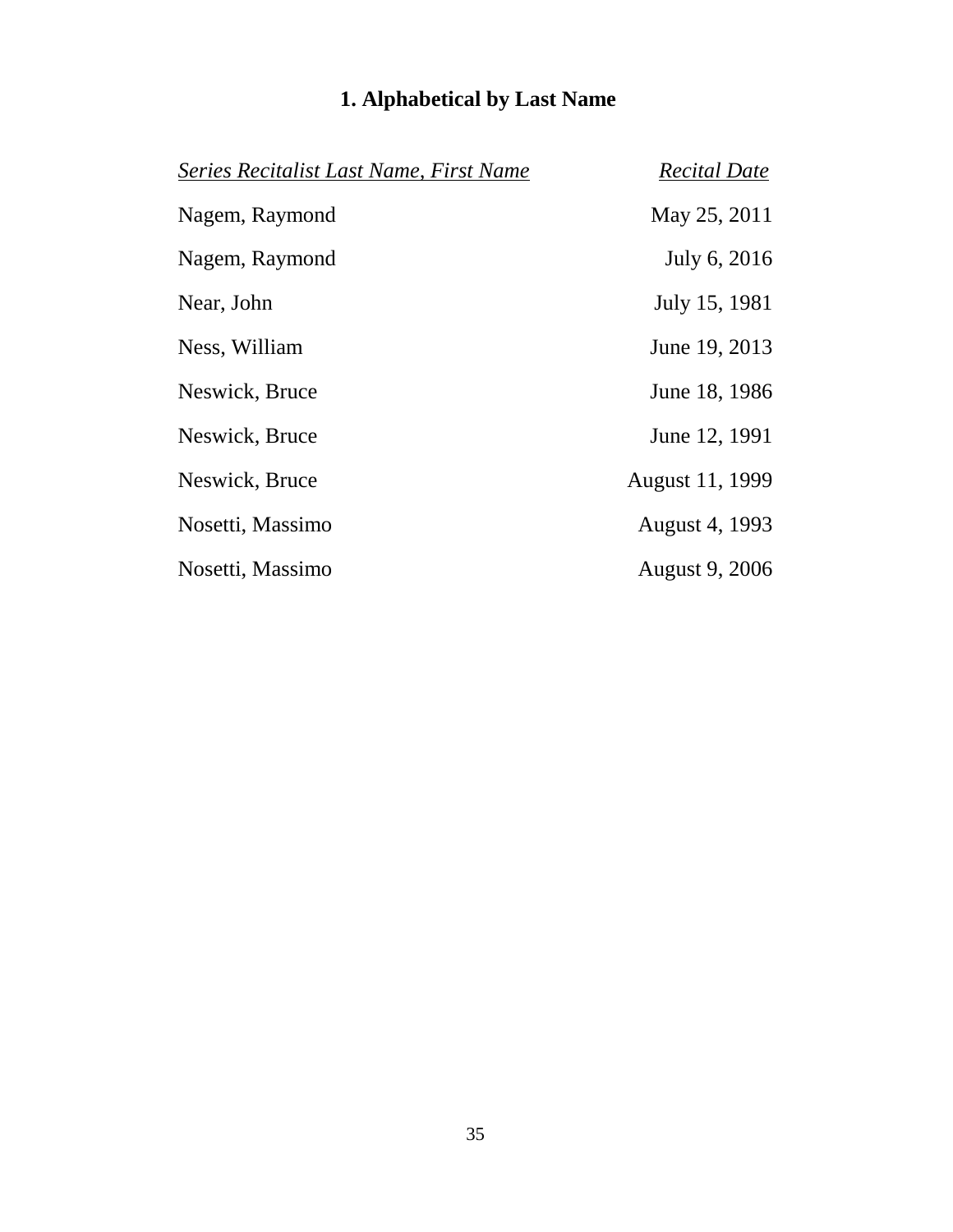| <u> Series Recitalist Last Name, First Name</u> | <u>Recital Date</u>    |
|-------------------------------------------------|------------------------|
| Oarr, Dwight                                    | August 21, 1974        |
| Ogasapian, John                                 | July 22, 1964          |
| Ogasapian, John                                 | July 16, 1969          |
| Ogasapian, John                                 | July 8, 1981           |
| Ogasapian, John                                 | May 25, 2005           |
| Oldengarm, Jonathan                             | August 11, 2004        |
| Olefirowicz, Joseph R.                          | <b>August 23, 2000</b> |
| Olefirowicz, Joseph R.                          | <b>August 27, 2008</b> |
| Olson, Donald                                   | September 14, 1983     |
| Olson, Donald H.                                | August 25, 1971        |
| Olson, Donald H.                                | June 19, 1974          |
| Owolabi, Kola                                   | <b>August 16, 2006</b> |
| Owolabi, Kola                                   | June 25, 2014          |
| Ozorak, Suzanne                                 | July 5, 2017           |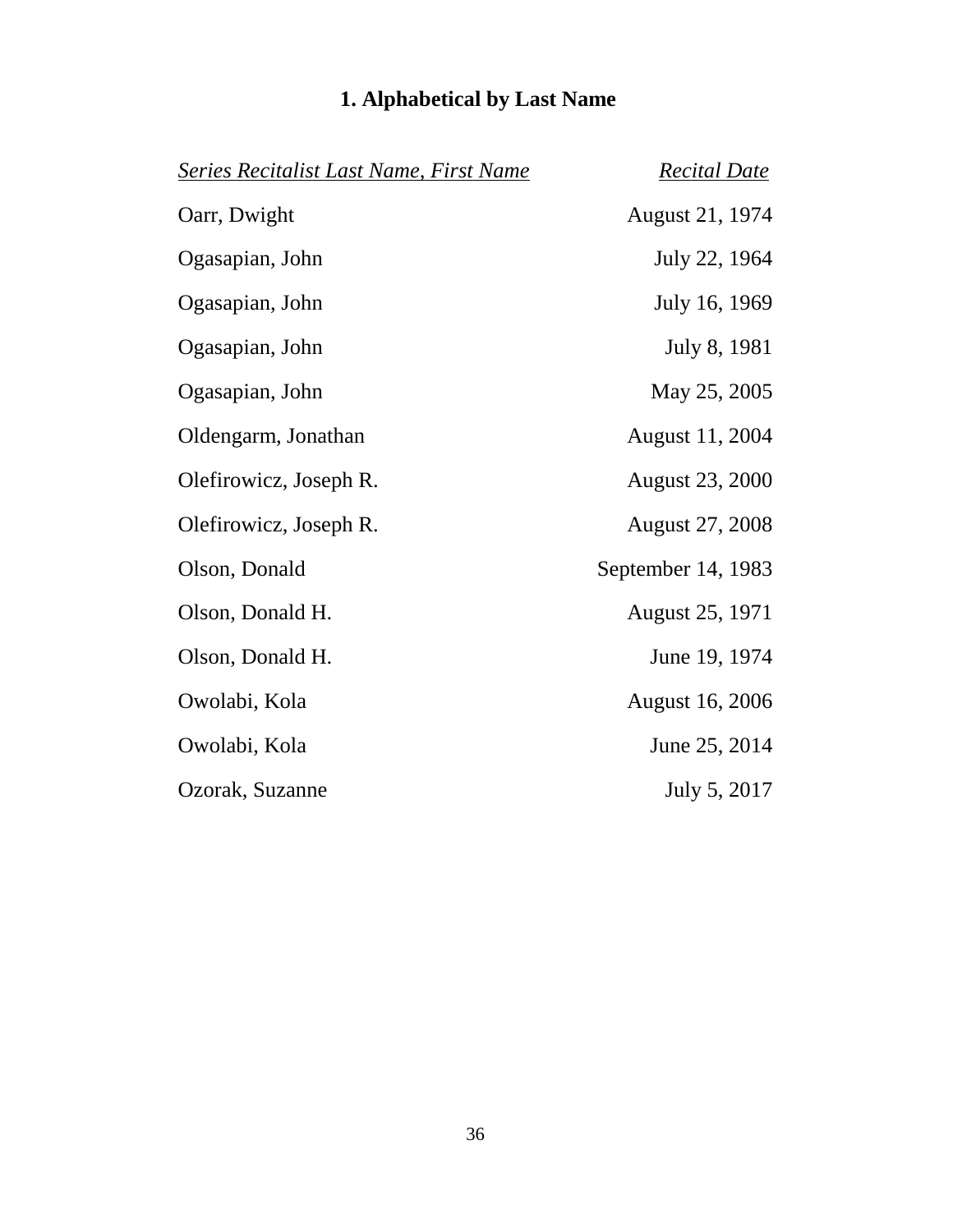| <b>Series Recitalist Last Name, First Name</b> | <b>Recital Date</b>    |
|------------------------------------------------|------------------------|
| Page, Charles                                  | June 25, 1986          |
| Painter, Joyce                                 | July 26, 1978          |
| Pampreen, Philip (Young Artists - 3 of 3)      | May 25, 2016           |
| Pampreen, Philip                               | June 27, 2018          |
| Pardee, Katharine                              | June 7, 1995           |
| Parks, Edna                                    | August 23, 1967        |
| Parrella, Nancianne                            | July 8, 2009           |
| Pascual, Jennifer                              | June 9, 2010           |
| Pattavini, Alexander                           | August 15, 2018        |
| Patterson, Donald R. M.                        | July 14, 1971          |
| Pavur, Adrienne M.                             | August 7, 1991         |
| Pavur, Adrienne M.                             | August 10, 1994        |
| Pavur, Adrienne M.                             | <b>August 9, 2000</b>  |
| Pavur, Adrienne M.                             | <b>August 4, 2010</b>  |
| Payne, Joseph                                  | June 4, 1986           |
| Pelletier, Eugène                              | August 11, 1982        |
| Pelletier, Eugène                              | August 14, 1985        |
| Peterson, Gregory                              | <b>August 25, 2004</b> |
| Petričić, Marko                                | June 29, 2011          |
| Phillips, Craig                                | August 3, 1994         |
| Pickering, David C.                            | July 22, 2009          |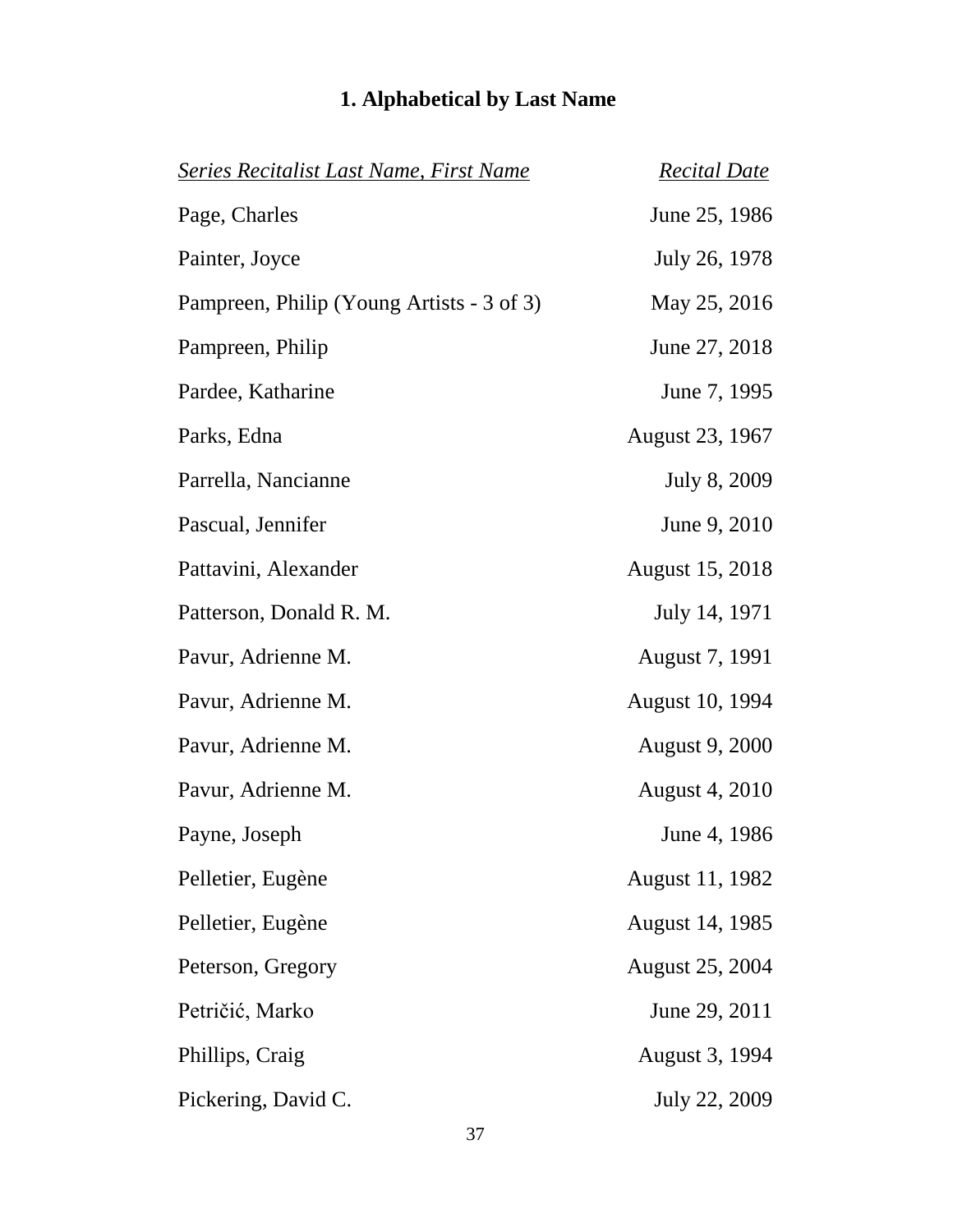| <b>Series Recitalist Last Name, First Name</b> | <b>Recital Date</b>    |
|------------------------------------------------|------------------------|
| Pidgeon, John                                  | August 1, 1973         |
| Pierce, Curtis                                 | June 16, 1982          |
| Pierce, Jeffrey                                | July 29, 1981          |
| Pincemaille, Pierre                            | September 13, 1995     |
| Pittman, Chad (2 of 2)                         | July 20, 2016          |
| Pizarro, David                                 | August 9, 1967         |
| Plany, Petr                                    | July 14, 1993          |
| Plutz, Eric                                    | July 9, 2008           |
| Poirier, Sylvie and Crozier, Philip            | June 14, 2006          |
| Poland, Nancy                                  | August 12, 1981        |
| Policelli, Joseph                              | June 13, 1984          |
| Porkola, David Allen                           | July 12, 1989          |
| Porter, William                                | <b>August 8, 1973</b>  |
| Porter, William                                | September 16, 1987     |
| Porter, William                                | September 21, 1994     |
| Post, Alexander                                | July 1, 1964           |
| Post, Alexander                                | July 1, 1970           |
| Potts, Nigel                                   | September 1, 1999      |
| Potts, Nigel                                   | August 31, 2005        |
| Powell, Linton                                 | <b>August 25, 1993</b> |
| Proulx, Jean-Guy                               | June 10, 1998          |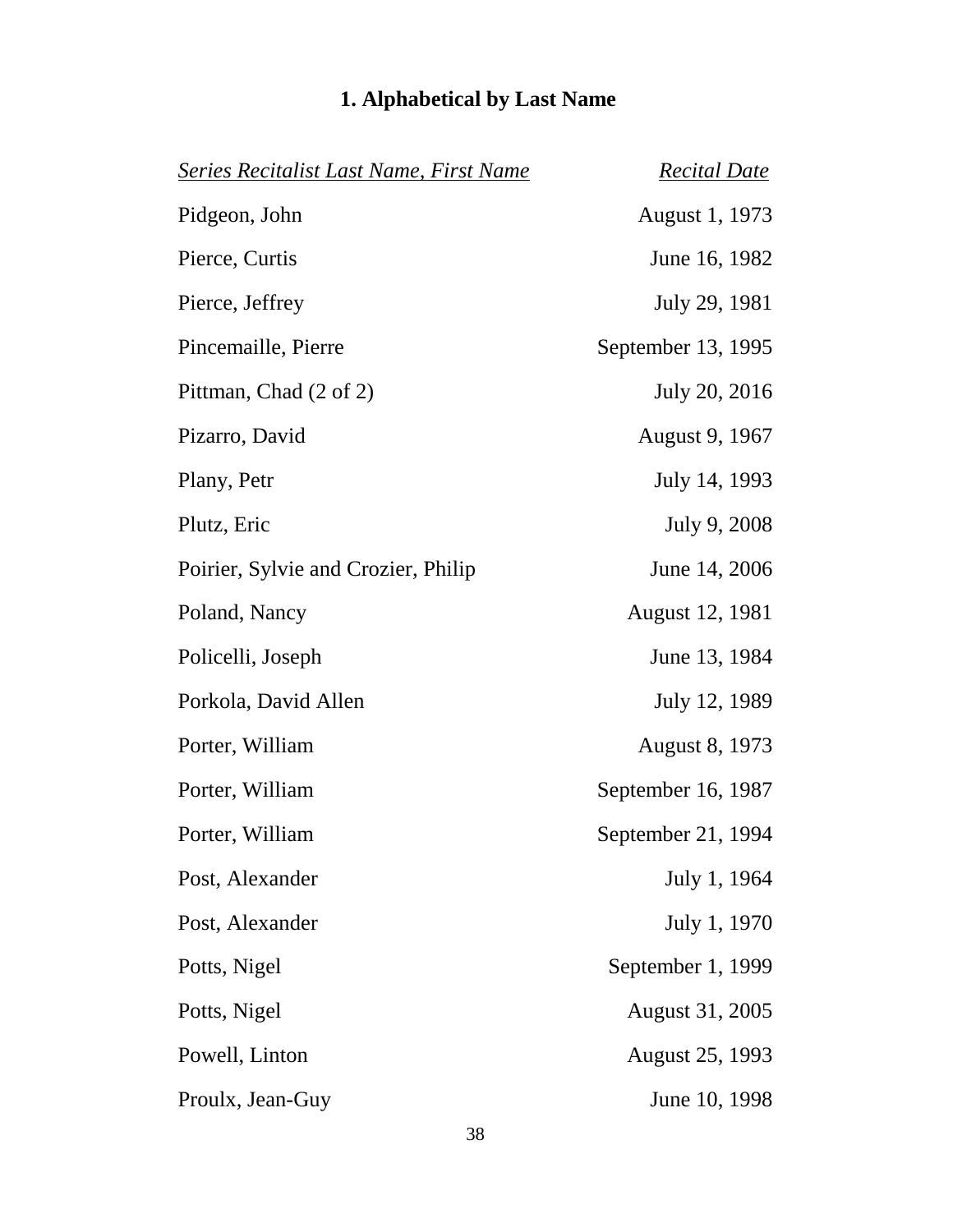*Series Recitalist Last Name, First Name Recital Date*

Quinn, Iain July 14, 1994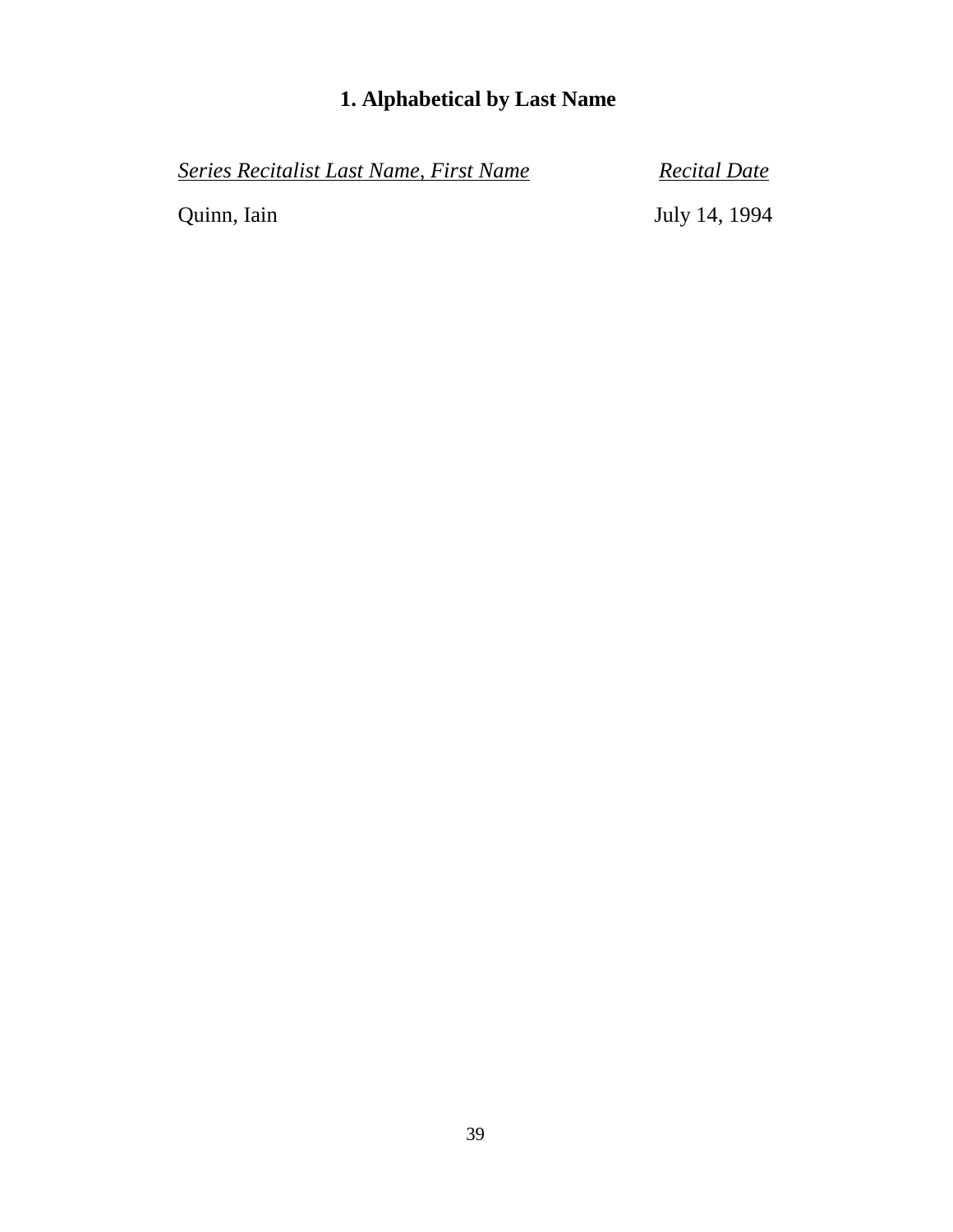| <b>Series Recitalist Last Name, First Name</b> | <b>Recital Date</b>    |
|------------------------------------------------|------------------------|
| Race, Mary Catherine                           | July 27, 1994          |
| Race, Mary Catherine                           | August 27, 2003        |
| Radice, Jean Clay                              | July 24, 1974          |
| Rafter, Douglas                                | September 3, 1969      |
| Rakich, Christa                                | September 27, 1995     |
| Rakich, Christa                                | May 26, 1999           |
| Rakich, Christa                                | June 4, 2008           |
| Ramírez, Raúl Prieto                           | <b>August 26, 2009</b> |
| Raver, Leonard                                 | June 1, 1977           |
| Raver, Leonard                                 | July 2, 1980           |
| Raver, Leonard                                 | June 1, 1983           |
| Redrow, Sean                                   | September 4, 2002      |
| Regestein, Lois                                | August 25, 1982        |
| Regestein, Lois                                | August 3, 1988         |
| Regestein, Lois                                | <b>August 4, 2004</b>  |
| Rhode, Cherry                                  | <b>August 28, 1968</b> |
| Rice, Joyce Painter                            | July 26, 1989          |
| Rice, Joyce Painter                            | July 28, 2010          |
| Richner, Thomas                                | September 24, 1986     |
| Risner, Douglas                                | June 10, 1970          |
| Risner, Douglas                                | August 15, 1973        |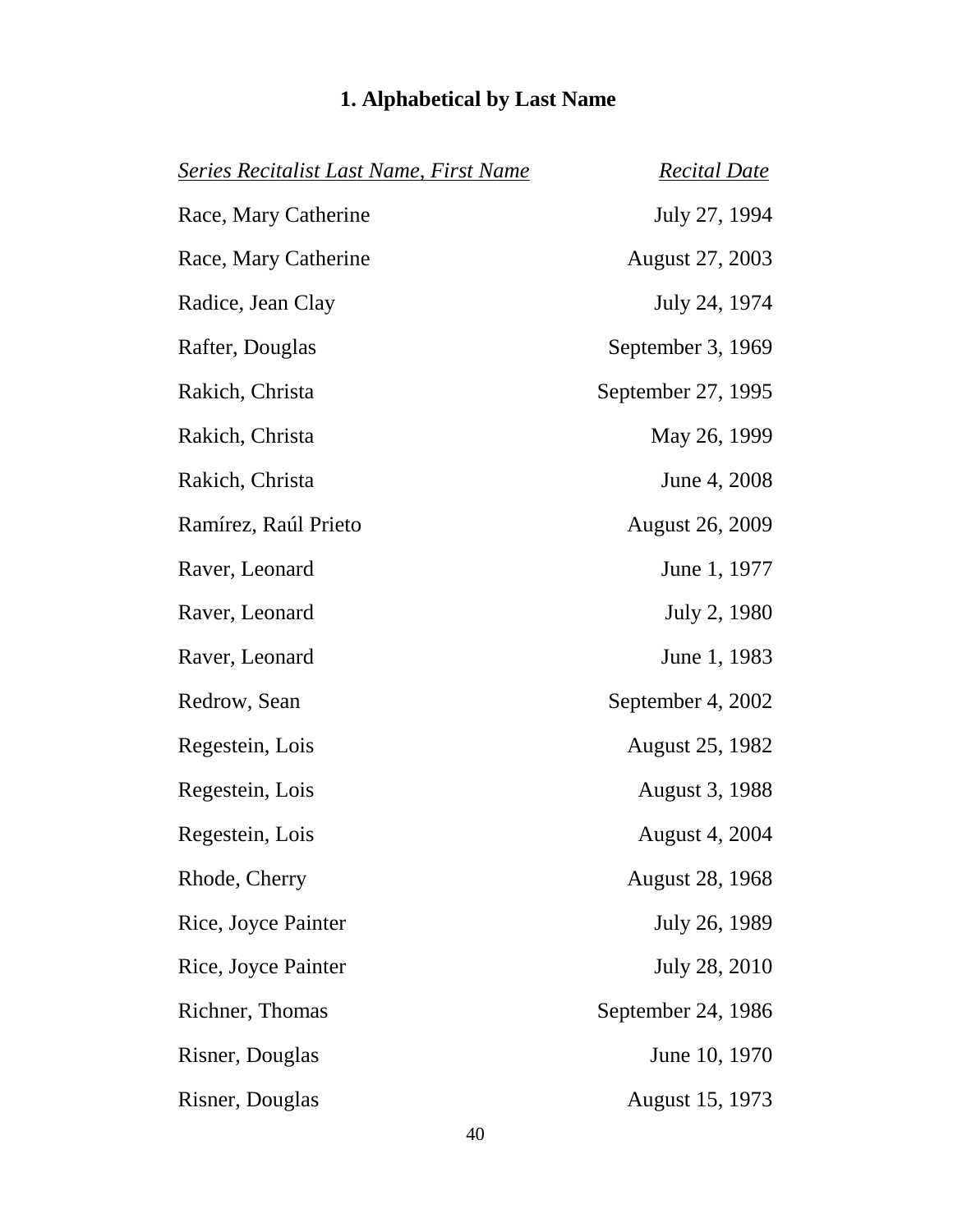| Series Recitalist Last Name, First Name | <b>Recital Date</b>    |
|-----------------------------------------|------------------------|
| Risner, Douglas                         | August 4, 1976         |
| Roberts, Stephen                        | June 15, 1994          |
| Roberts, Stephen                        | <b>August 2, 2000</b>  |
| Roberts, Stephen                        | <b>August 25, 2010</b> |
| Robinson, Caroline                      | August 30, 2017        |
| Robinson, Dana                          | June 24, 1987          |
| Robinson, Dana                          | July 7, 2010           |
| Robinson, John                          | June 20, 2012          |
| Robinson, John                          | <b>August 8, 2018</b>  |
| Robinson, McNeil                        | August 4, 1971         |
| Rössler, Almut                          | July 16, 1980          |
| Ruhl, Marian                            | June 30, 1971          |
| Ruhl, Marian                            | <b>August 30, 1972</b> |
| Rumpf, Stephen                          | June 12, 1996          |
| Russell, Albert                         | July 8, 1964           |
| Russell, John                           | August 11, 1971        |
| Russell, John                           | <b>August 10, 1977</b> |
| Russell, John                           | October 2, 1985        |
| Ryan, Alexander Boggs                   | July 18, 1962          |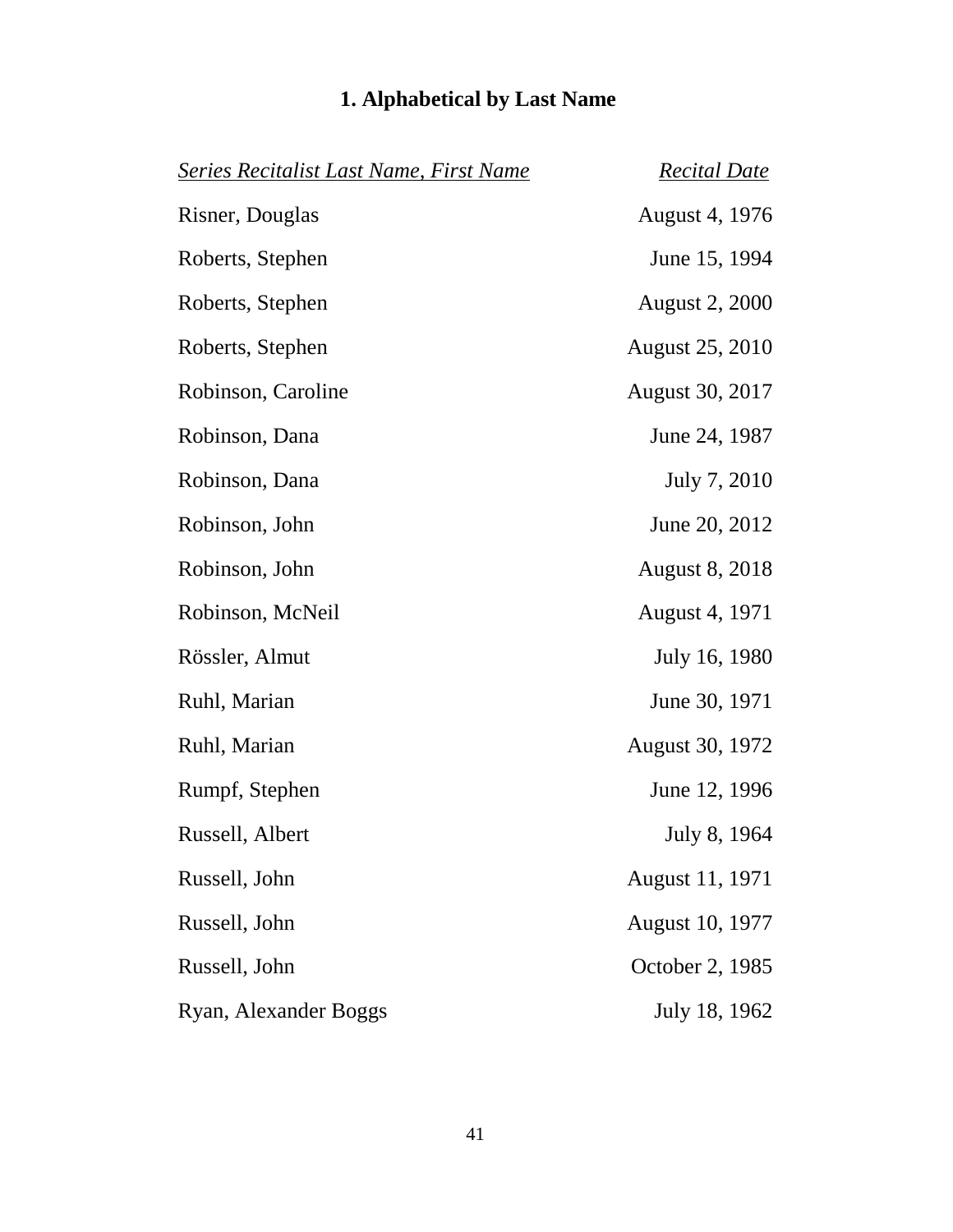| Series Recitalist Last Name, First Name | <b>Recital Date</b>    |
|-----------------------------------------|------------------------|
| Sadler, Ian                             | September 9, 1987      |
| Saint Paul's Cathedral Choir            | August 31, 1977        |
| Saint Paul's Cathedral Choir            | <b>August 22, 1979</b> |
| Santini, Brandon                        | July 4, 2012           |
| Sargeant, George A.                     | July 27, 2016          |
| Sayer, Roger                            | July 12, 2000          |
| Scanlon, Andrew                         | July 17, 2002          |
| Scanlon, Andrew                         | July 13, 2011          |
| Schakel, Jonathan                       | <b>August 30, 2006</b> |
| Scharf, Margaret                        | June 11, 1986          |
| Scharf, Margaret and Warren             | July 24, 1991          |
| Scharf, Margaret and Warren             | <b>August 15, 2007</b> |
| Scheibert, Beverly                      | August 27, 1980        |
| Scheide, Kathleen                       | June 27, 1990          |
| Schmeding, Martin                       | August 14, 2013        |
| Schmidt, Dennis                         | June 13, 1990          |
| Schrader, David                         | August 14, 1996        |
| Schuneman, Robert                       | June 21, 1978          |
| Scriven, Philip                         | <b>August 2, 1989</b>  |
| Scriven, Philip                         | <b>August 5, 1992</b>  |
| Sebo, Sheryl                            | June 20, 1979          |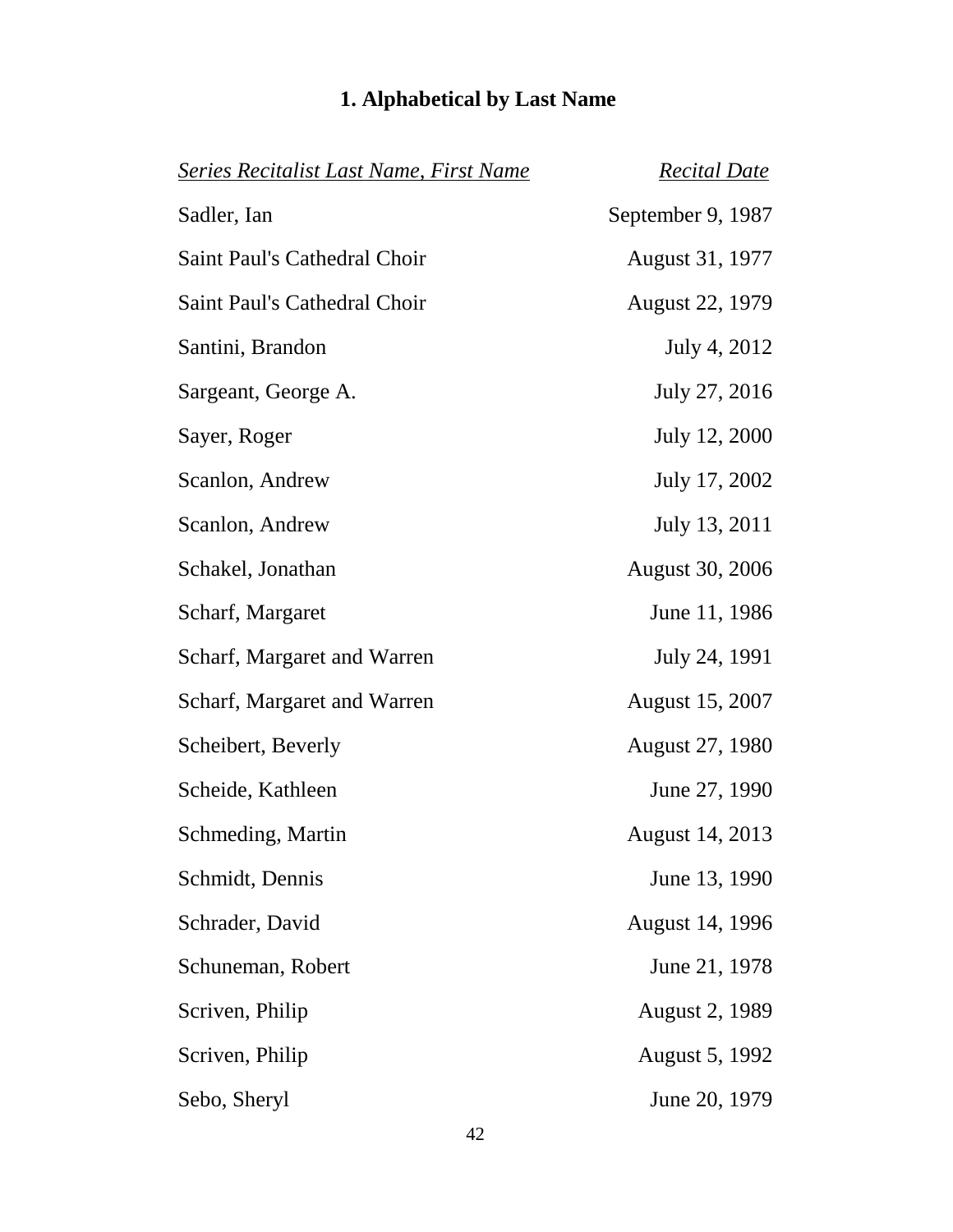| <b>Series Recitalist Last Name, First Name</b> | <b>Recital Date</b>    |
|------------------------------------------------|------------------------|
| Severin, Domenico                              | June 11, 2014          |
| Sheehan, Thomas                                | June 22, 2016          |
| Sheranian, Andrew P.                           | August 24, 2011        |
| Sheranian, Andrew                              | August 23, 2017        |
| Shin, Dong-ill                                 | June 9, 2004           |
| Shin, Dong-ill                                 | <b>August 22, 2018</b> |
| Siegfried, Abbey Hallberg                      | June 23, 2004          |
| Siegfried, Abbey                               | June 6, 2018           |
| Sirota, Victoria                               | August 13, 1975        |
| Sirota, Victoria                               | July 25, 1979          |
| Sirota, Victoria                               | September 1, 1982      |
| Sirota, Victoria                               | September 11, 1985     |
| Sirota, Victoria                               | June 7, 1989           |
| Sjöström, Ivar                                 | August 15, 1962        |
| Sjöström, Ivar                                 | July 6, 1966           |
| Sjöström, Ivar                                 | July 17, 1968          |
| Sjöström, Ivar                                 | July 2, 1969           |
| Sjöström, Ivar                                 | August 26, 1970        |
| Skelton, Carolyn Day                           | June 26, 1968          |
| Skelton, Carolyn Day                           | June 16, 1971          |
| Skelton, Carolyn Day                           | July 11, 1973          |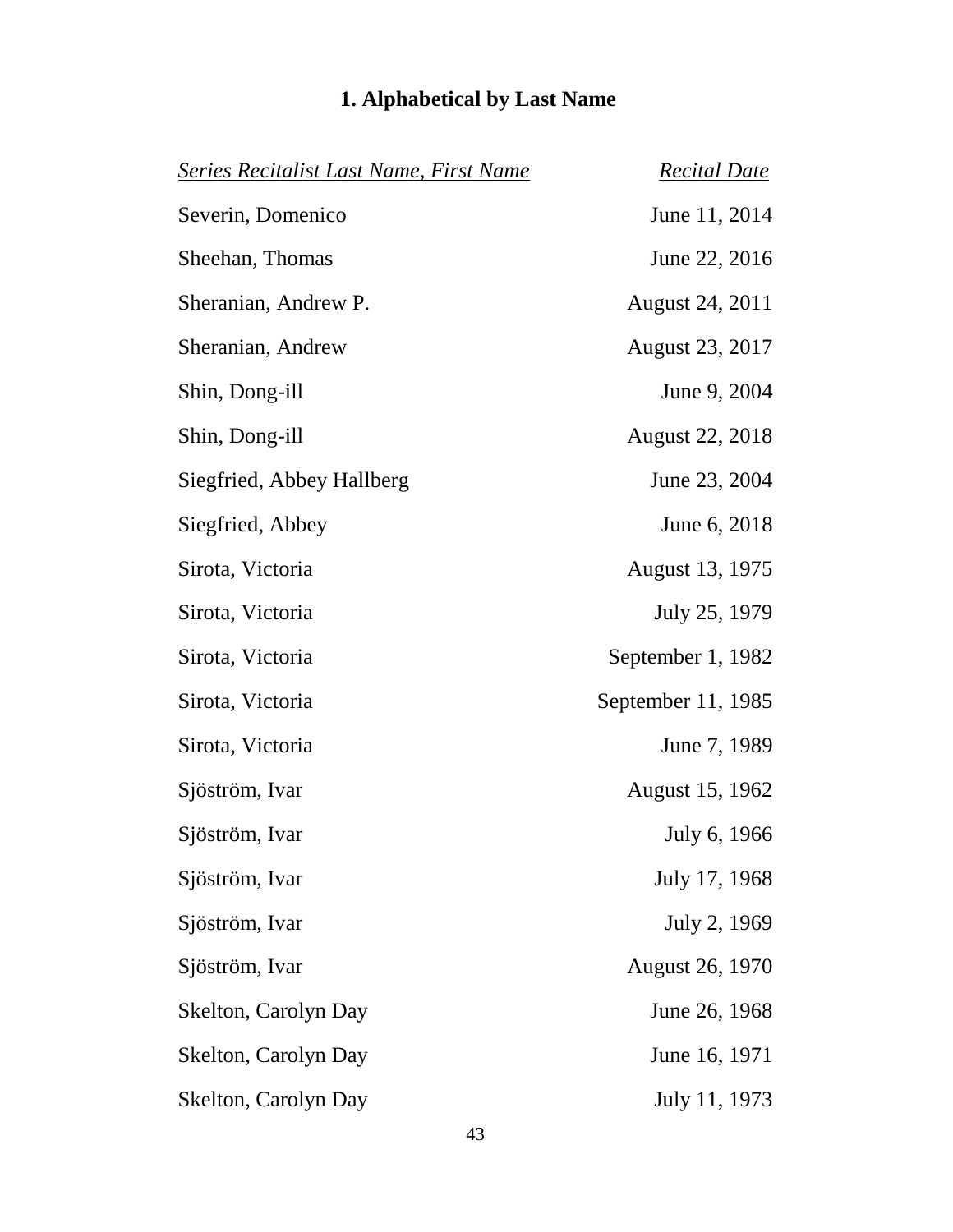| <b>Series Recitalist Last Name, First Name</b> | <u>Recital Date</u>    |
|------------------------------------------------|------------------------|
| Skelton, Carolyn Day                           | July 16, 1975          |
| Skelton, Carolyn Day                           | August 12, 1987        |
| Skelton, John                                  | June 28, 1967          |
| Skelton, John                                  | June 25, 1969          |
| Skelton, John                                  | June 24, 1970          |
| Skelton, John                                  | August 23, 1972        |
| Skelton, John                                  | May 29, 1974           |
| Skelton, John                                  | June 11, 1980          |
| Skelton, John                                  | <b>August 30, 1989</b> |
| Skelton, John                                  | June 24, 1992          |
| Skelton, John                                  | June 12, 2002          |
| Smith, Michael Wayne                           | <b>August 18, 2010</b> |
| <b>Smith, Richard Birney</b>                   | June 27, 1973          |
| Smith, Timothy E.                              | July 29, 1987          |
| Smith-Babbitt, Sherryl                         | September 6, 1989      |
| Snyder, Patricia                               | September 3, 1997      |
| Snyder, Patricia                               | June 8, 2005           |
| Somary, Johannes                               | <b>August 18, 1976</b> |
| Somerville, Hazel                              | September 7, 1994      |
| Somerville, Murray Forbes                      | June 23, 1993          |
| Spritzer, Damin                                | July 9, 2014           |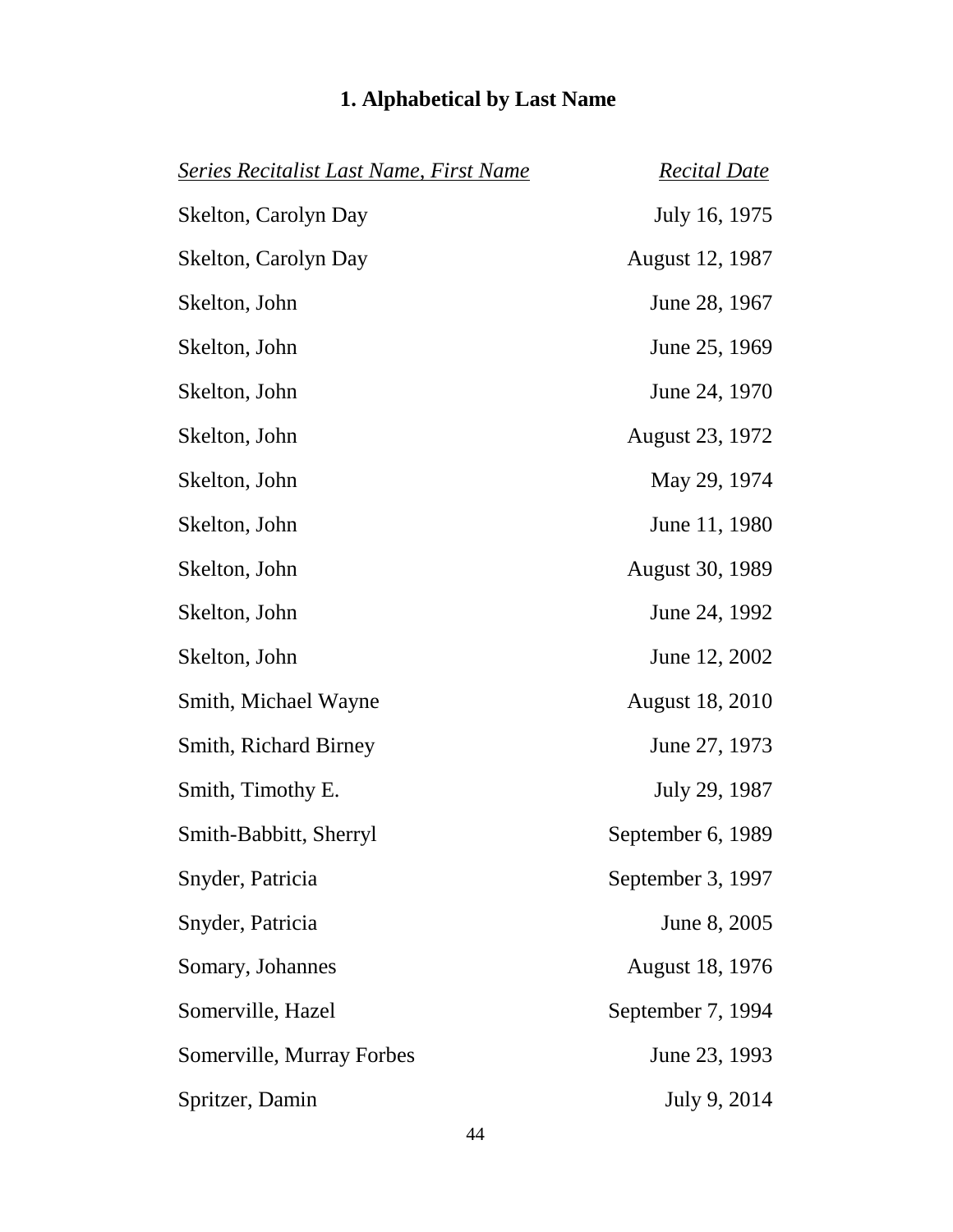| Series Recitalist Last Name, First Name | <b>Recital Date</b>    |
|-----------------------------------------|------------------------|
| Stalford, Ronald                        | September 26, 1984     |
| Starr, Kenneth                          | September 25, 1991     |
| Steinbach, Mark                         | July 15, 1992          |
| Steinbach, Mark                         | August 17, 2011        |
| Steinhaus, Phillip                      | July 12, 1967          |
| Steinhaus, Phillip                      | September 16, 1970     |
| Stevens, Bruce                          | August 16, 2000        |
| Stine, Craig                            | September 3, 1975      |
| Stine, Craig                            | September 26, 1990     |
| Stout, Michelle Graveline               | July 1, 1981           |
| Stover, Harold                          | August 7, 1996         |
| Stover, Harold                          | June 19, 2002          |
| Street, Jacob                           | July 21, 2010          |
| Strejc, Martin                          | June 3, 1998           |
| Stulken, Marilyn                        | September 5, 1984      |
| Stultz, Richard A.                      | July 19, 1978          |
| Suter, Erik Wm.                         | <b>August 20, 1997</b> |
| Suter, Erik Wm.                         | July 31, 2002          |
| Suter, Erik Wm.                         | June 4, 2014           |
| Swager, Bruce                           | June 26, 1991          |
| Swager, Bruce                           | June 26, 1996          |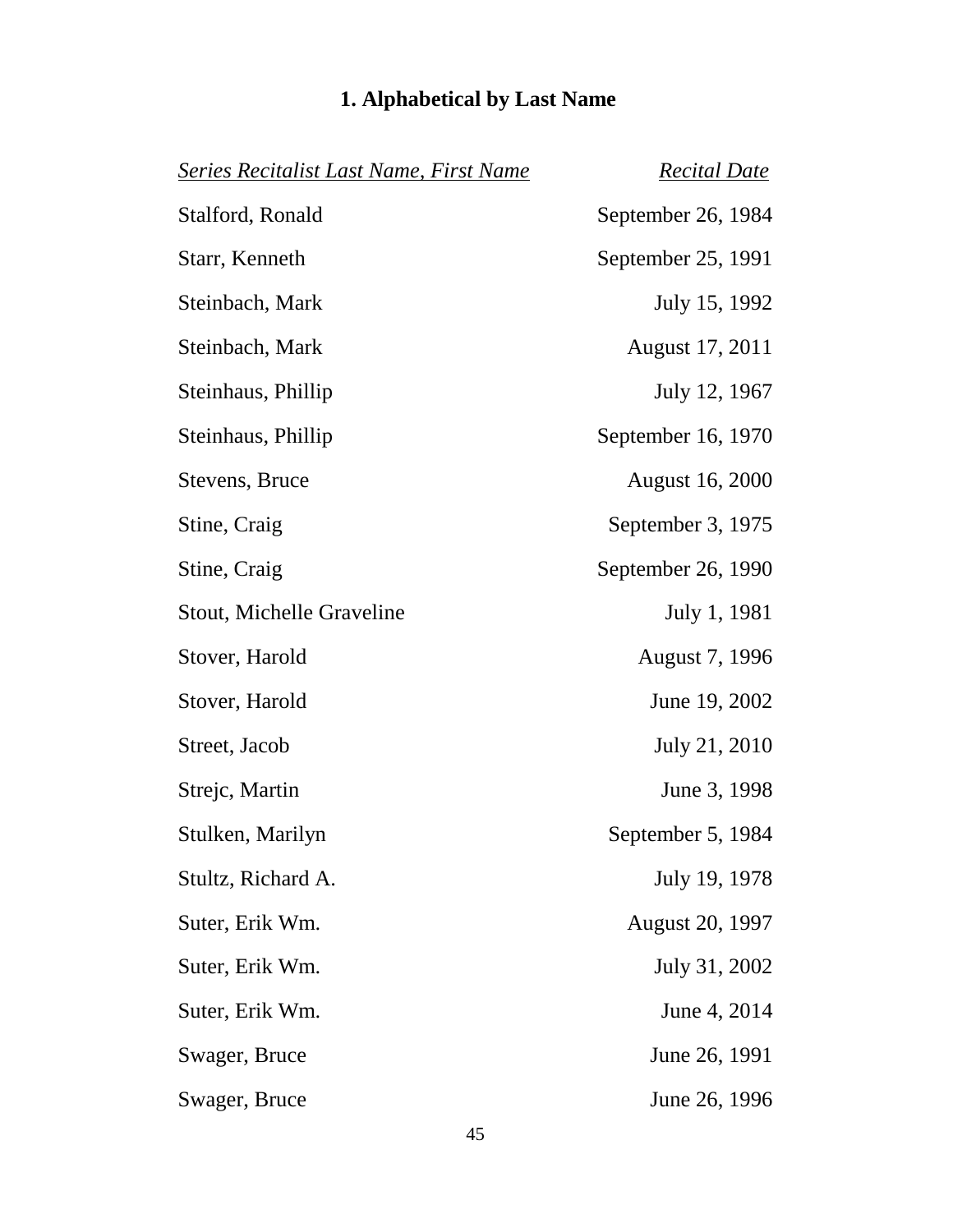| Series Recitalist Last Name, First Name | <b>Recital Date</b> |
|-----------------------------------------|---------------------|
| Swann, Frederick                        | September 9, 1964   |
| Swann, Frederick                        | July 15, 1987       |
| Sykes, Peter                            | July 14, 1982       |
| Sykes, Peter                            | August 7, 1985      |
| Sykes, Peter                            | August 16, 1989     |
| Sykes, Peter                            | July 9, 2003        |
| Sykes, Peter                            | July 20, 2011       |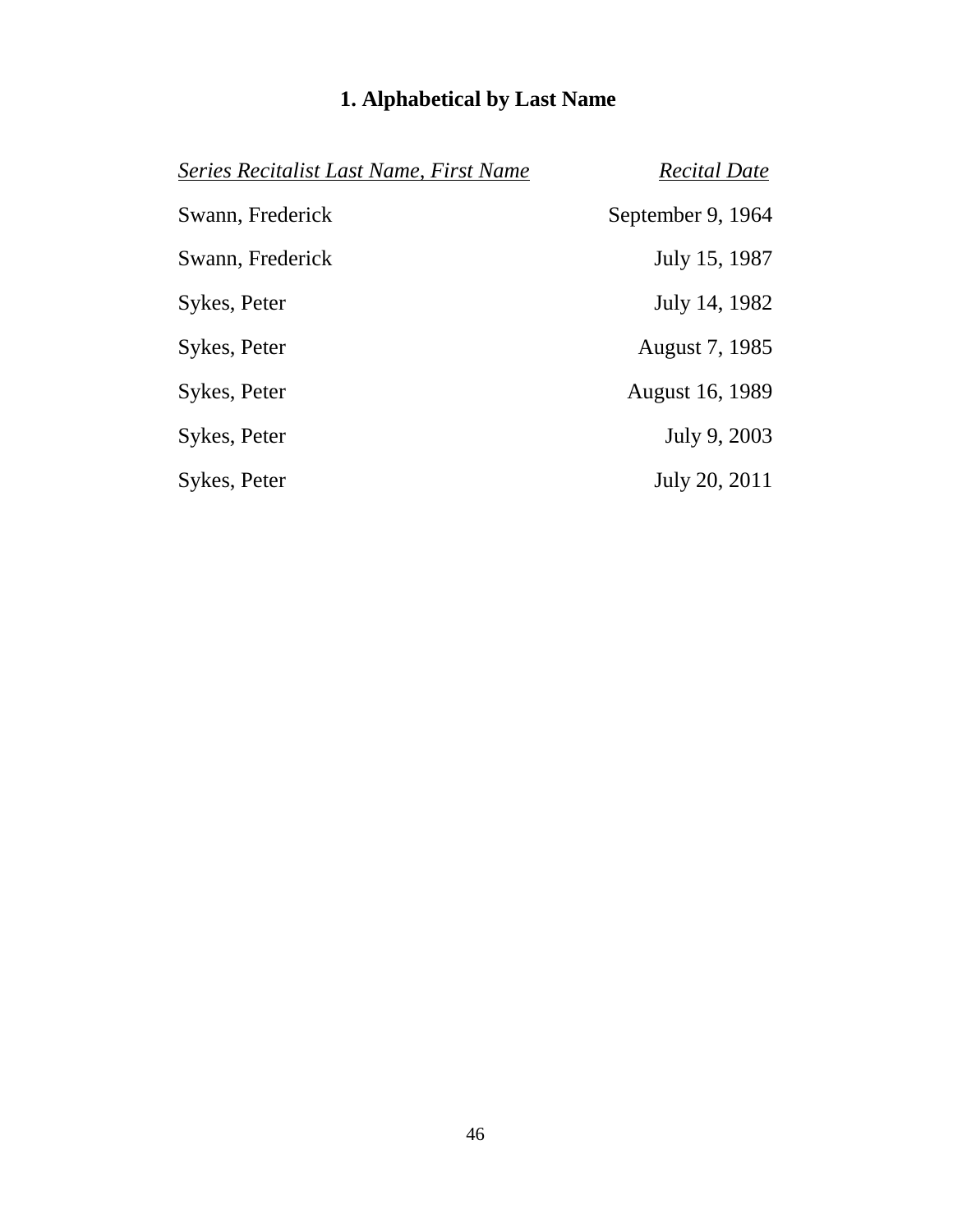# *Series Recitalist Last Name, First Name Recital Date* Taylor, Frank September 5, 1973 Taylor, James June 3, 1981 Teardo, Frederick August 10, 2005 Teardo, Frederick August 29, 2012 Teardo, Leslie C.S. July 3, 2013 Terry, Mickey Thomas July 26, 2000 Tharp, Stephen August 21, 2002 Thévenot, Maxine June 30, 2004 Thévenot, Maxine June 3, 2009 Thewes, Mark (1 of 2) July 20, 2016 Thomas, Anne Marsden September 6, 1995 Thomson, Barbara and Claribel June 29, 1988 Tikker, Timothy June 3, 2015 Toeppner, Lois August 17, 1988 Toeppner, Lois August 22, 2007 Tompkins, Charles August 11, 1976 Town, Robert August 26, 1964 Town, Robert August 7, 1968 Town, Robert August 22, 1990 Tritle, Kent September 4, 1996 Turk, Gordon July 15, 1998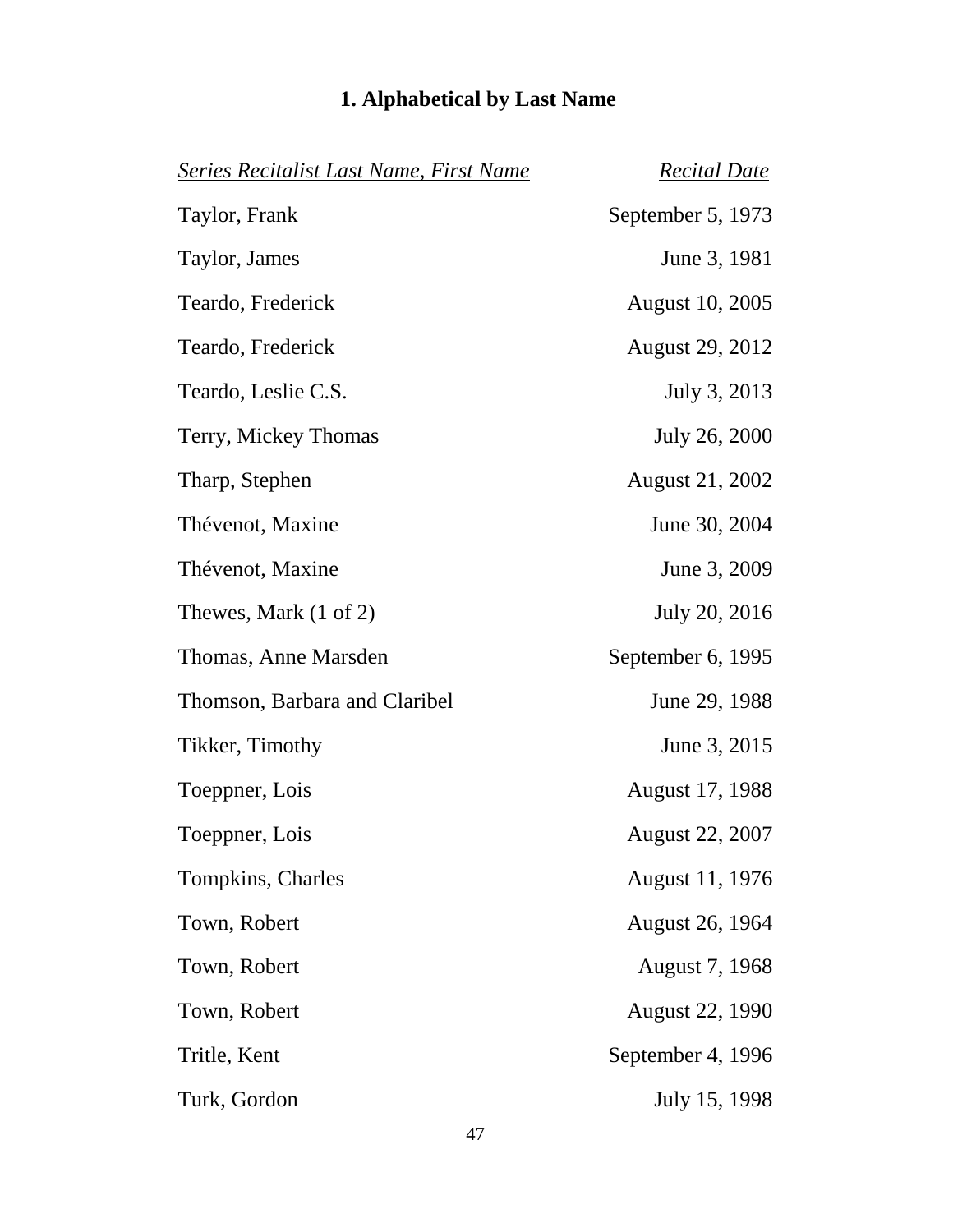| Series Recitalist Last Name, First Name | <b>Recital Date</b> |
|-----------------------------------------|---------------------|
| Turley, Barry                           | September 23, 1987  |
| Tuttle, John                            | July 26, 1972       |
| Tuttle, John                            | July 31, 1974       |
| Tweeten, Ruth                           | June 6, 1973        |
| Tweeten, Ruth                           | September 12, 1979  |
| Tweeten, Ruth                           | July 27, 1988       |
| Tweeten, Ruth                           | August 20, 2003     |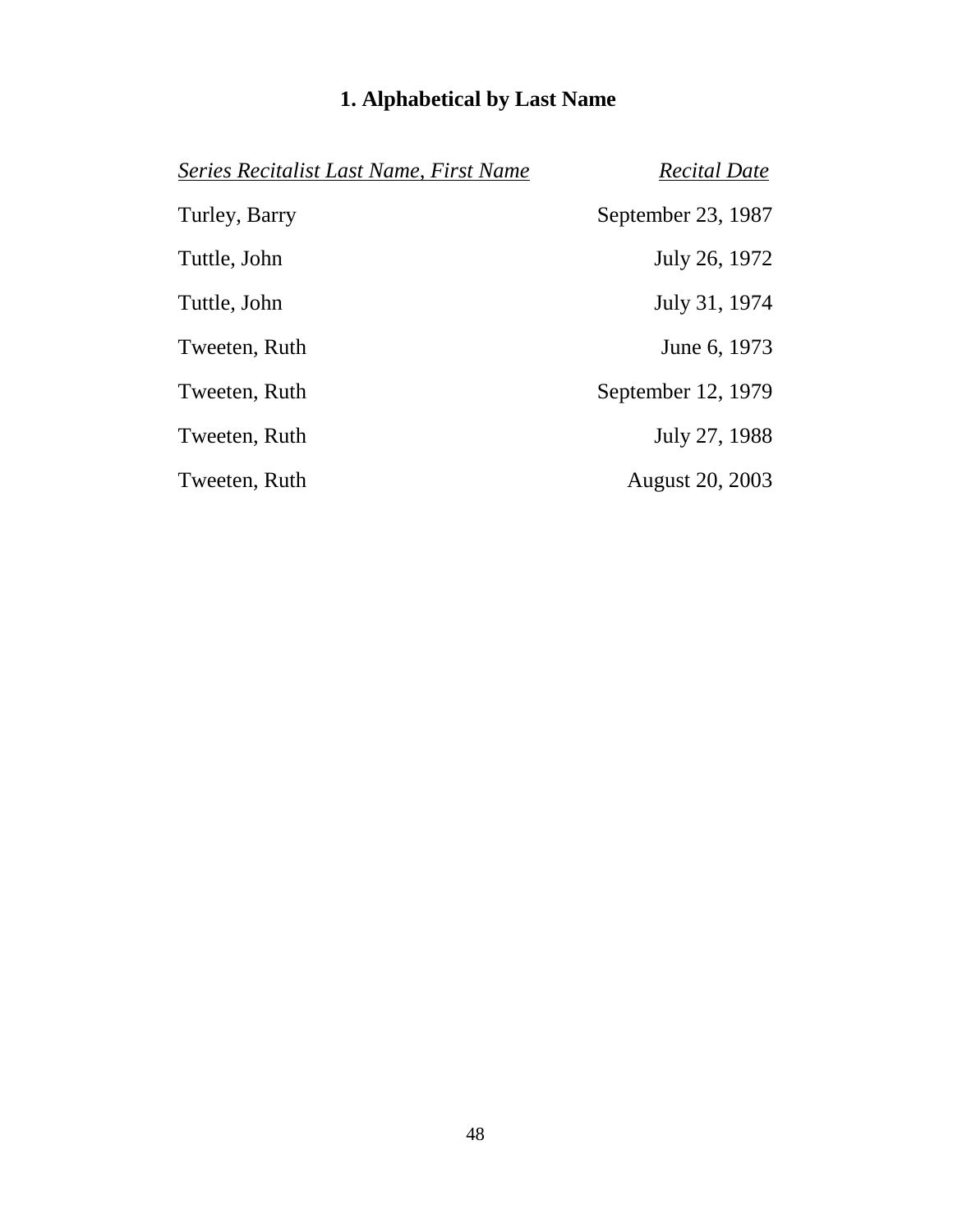*Series Recitalist Last Name, First Name Recital Date*

Unsworth, Andrew E. May 27, 2009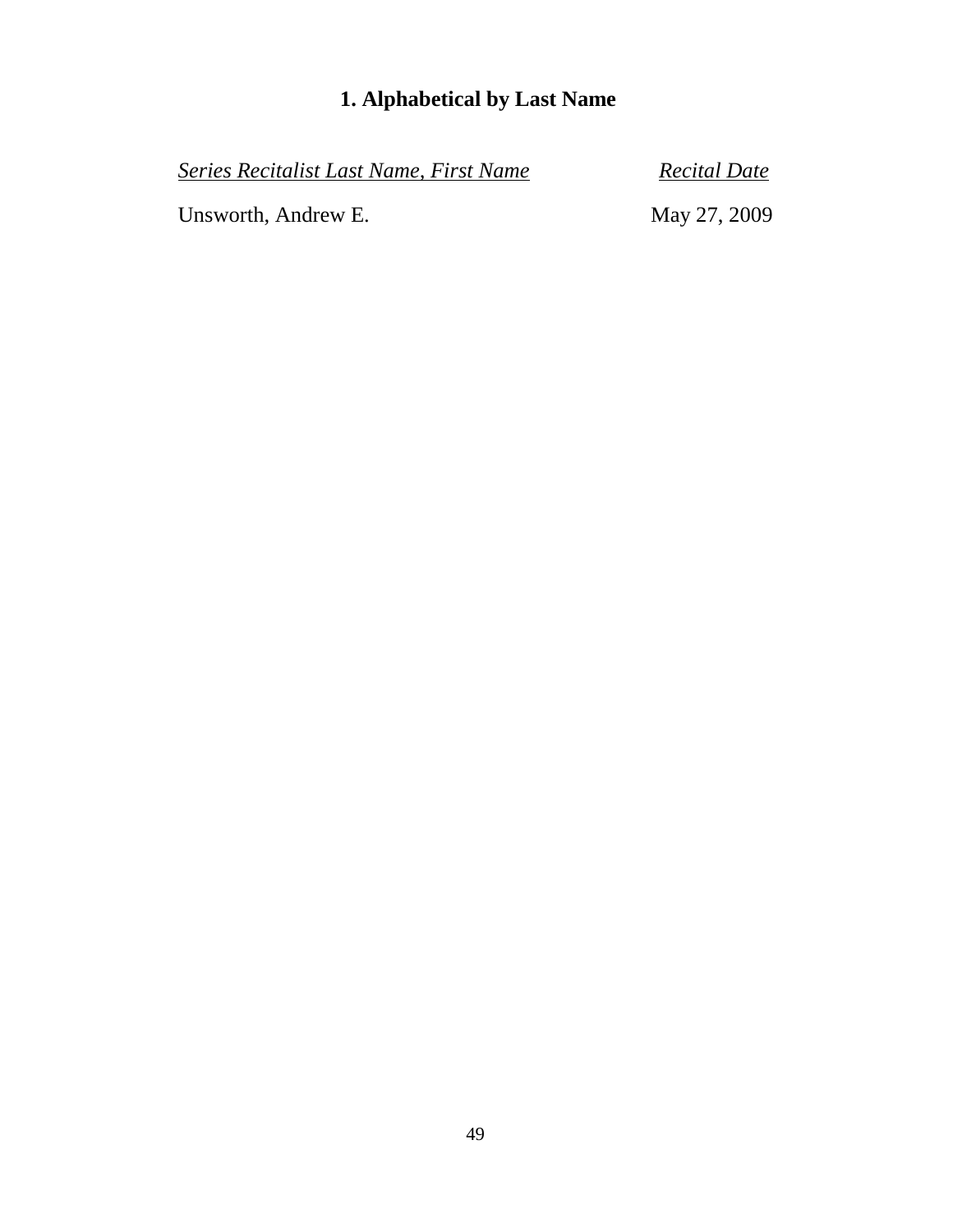| Series Recitalist Last Name, First Name | <b>Recital Date</b> |
|-----------------------------------------|---------------------|
| Valleau, Susanna                        | July 22, 2015       |
| Vasyliunas, Vytenis                     | June 18, 2003       |
| Vine, Rodger Clinton                    | September 17, 1986  |
| Vine, Rodger Clinton                    | August 29, 1990     |
| Vine, Rodger Clinton                    | June 14, 1995       |
| Vine, Rodger Clinton                    | September 1, 2004   |
| Vine, Rodger Clinton                    | May 21, 2014        |
| Vivian, Mary Crowley                    | August 14, 1968     |
| Vivian, Mary Crowley                    | July 21, 1971       |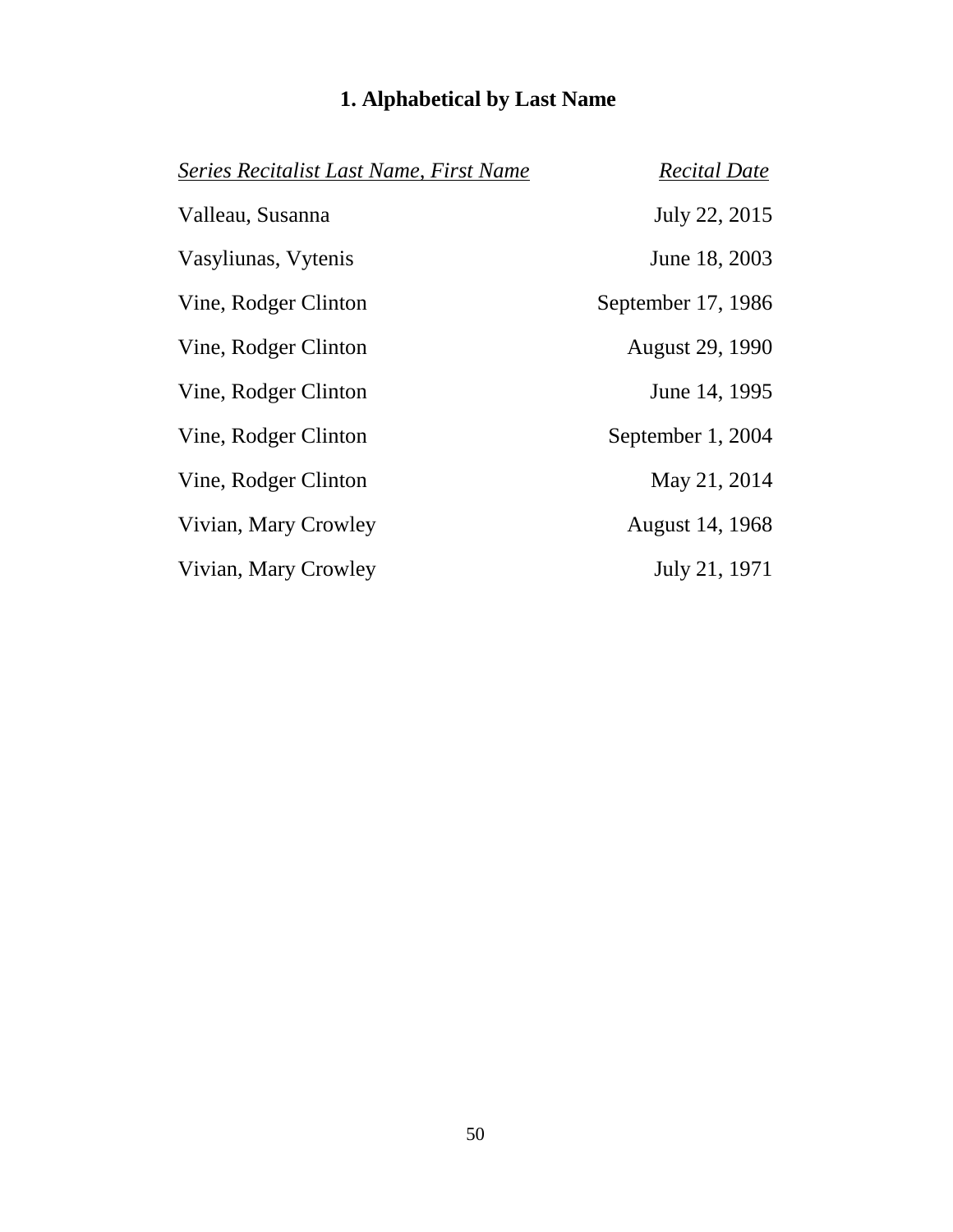| <b>Series Recitalist Last Name, First Name</b> | <b>Recital Date</b>   |  |  |
|------------------------------------------------|-----------------------|--|--|
| Wachner, Julian                                | June 30, 1999         |  |  |
| Wagner, Victoria                               | September 9, 1992     |  |  |
| Waligora, Renea                                | July 16, 2003         |  |  |
| Waligora, Renea and Dinda, Robin               | September 11, 1991    |  |  |
| <b>August 6, 1980</b><br>Walker, John          |                       |  |  |
| Walker, John                                   | May 30, 2018          |  |  |
| Walter, Samuel                                 | August 21, 1963       |  |  |
| Watson, Ian                                    | September 3, 2003     |  |  |
| Watters, Clarence                              | June 9, 1971          |  |  |
| Weaver, John                                   | August 1, 2007        |  |  |
| Weaver, John                                   | June 22, 2011         |  |  |
| Webster, Richard                               | July 15, 2009         |  |  |
| Weinberger, Gerhard                            | <b>August 6, 2008</b> |  |  |
| Welch, Bradley Hunter                          | August 1, 2001        |  |  |
| Welch, James                                   | July 19, 1989         |  |  |
| Welch, James and Hancock, Russell              | <b>August 6, 2003</b> |  |  |
| Wessler, Jonathan                              | May 31, 2017          |  |  |
| Whalon, Linda                                  | July 30, 1975         |  |  |
| Whalon, Linda                                  | August 1, 1979        |  |  |
| Whalon, Pierre                                 | September 8, 1976     |  |  |
| White, Nicholas                                | July 14, 2010         |  |  |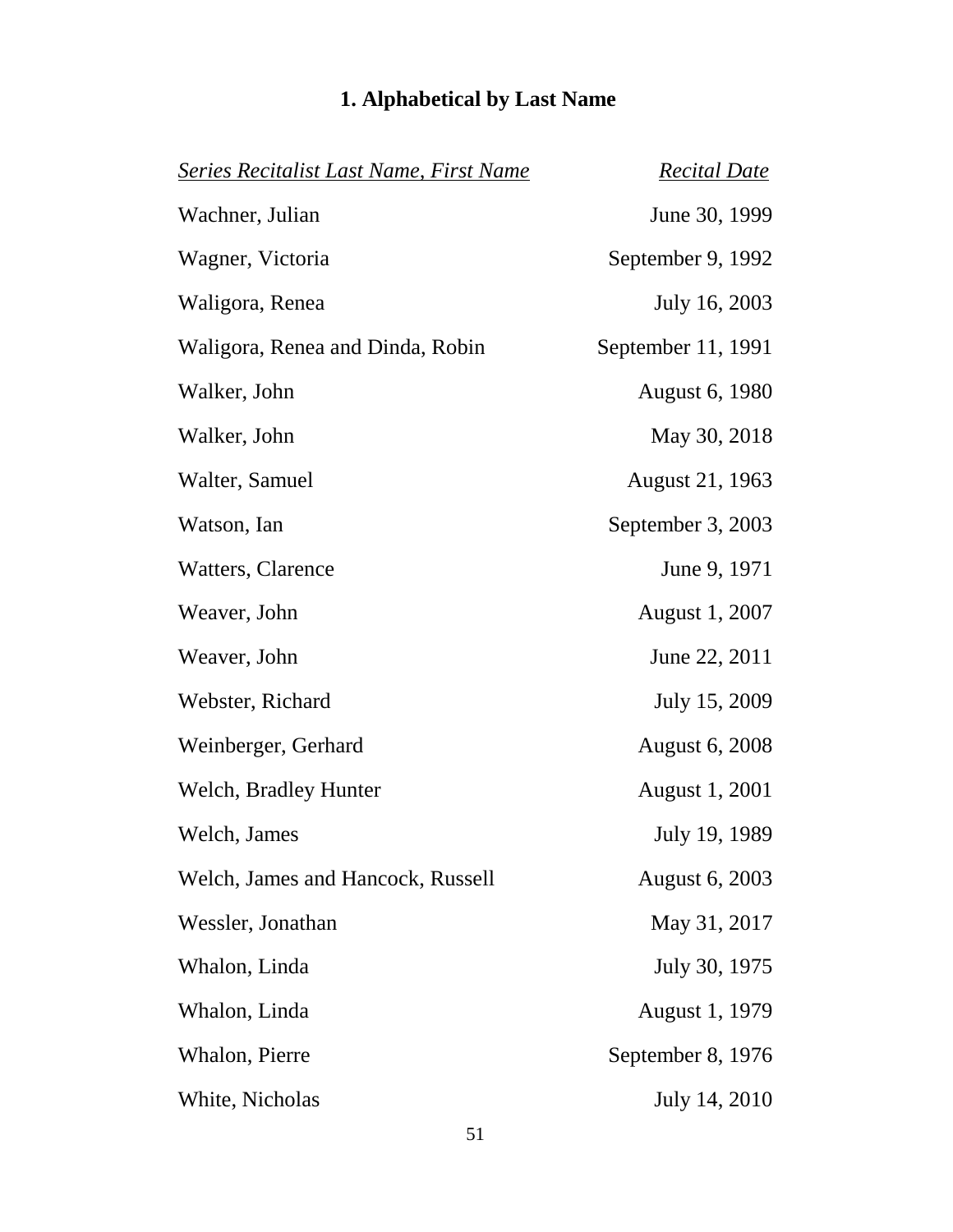| <b>Series Recitalist Last Name, First Name</b> | <b>Recital Date</b>   |
|------------------------------------------------|-----------------------|
| Whited, Donna                                  | September 13, 1989    |
| Whiteside, John                                | September 20, 1989    |
| Williams, Anthony                              | <b>August 5, 2009</b> |
| Williams, Carol                                | July 16, 2008         |
| Williams, Craig S.                             | June 7, 2017          |
| Wilson, Anne                                   | July 9, 1986          |
| Wilson, Gordon                                 | August 7, 1963        |
| Wilson, Grady                                  | August 14, 1963       |
| Wilson, Grady                                  | August 11, 1965       |
| Wilson, Todd                                   | July 20, 2011         |
| Wood, Barclay                                  | July 24, 1963         |
| Wood, Barclay                                  | July 28, 1965         |
| Wood, Barclay                                  | July 5, 1967          |
| Wood, Barclay                                  | July 12, 1978         |
| Wood, Barclay                                  | July 20, 1983         |
| Wood, Jeffrey                                  | June 17, 2009         |
| Wood, Ross                                     | September 19, 1990    |
| Woodson, Susan Carol                           | June 30, 1993         |
| Worth, David Garth                             | September 8, 1993     |
| Wright, Paul                                   | June 26, 1974         |
| Wright, Paul                                   | July 2, 1975          |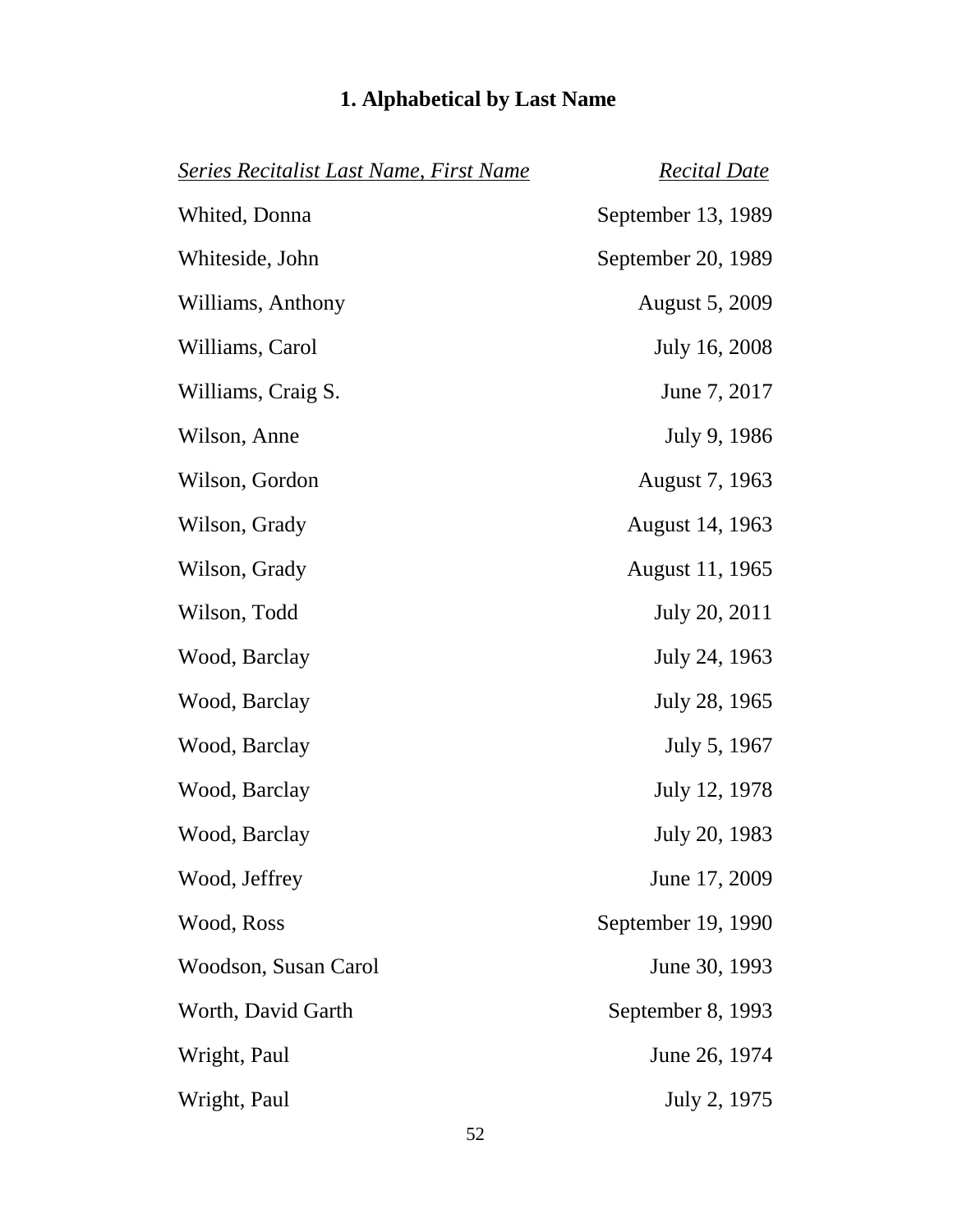| Series Recitalist Last Name, First Name | <b>Recital Date</b>   |
|-----------------------------------------|-----------------------|
| Wright, Paul                            | <b>August 8, 1979</b> |
| Wright, Paul                            | September 7, 1983     |
| Wright, Paul                            | June 6, 2007          |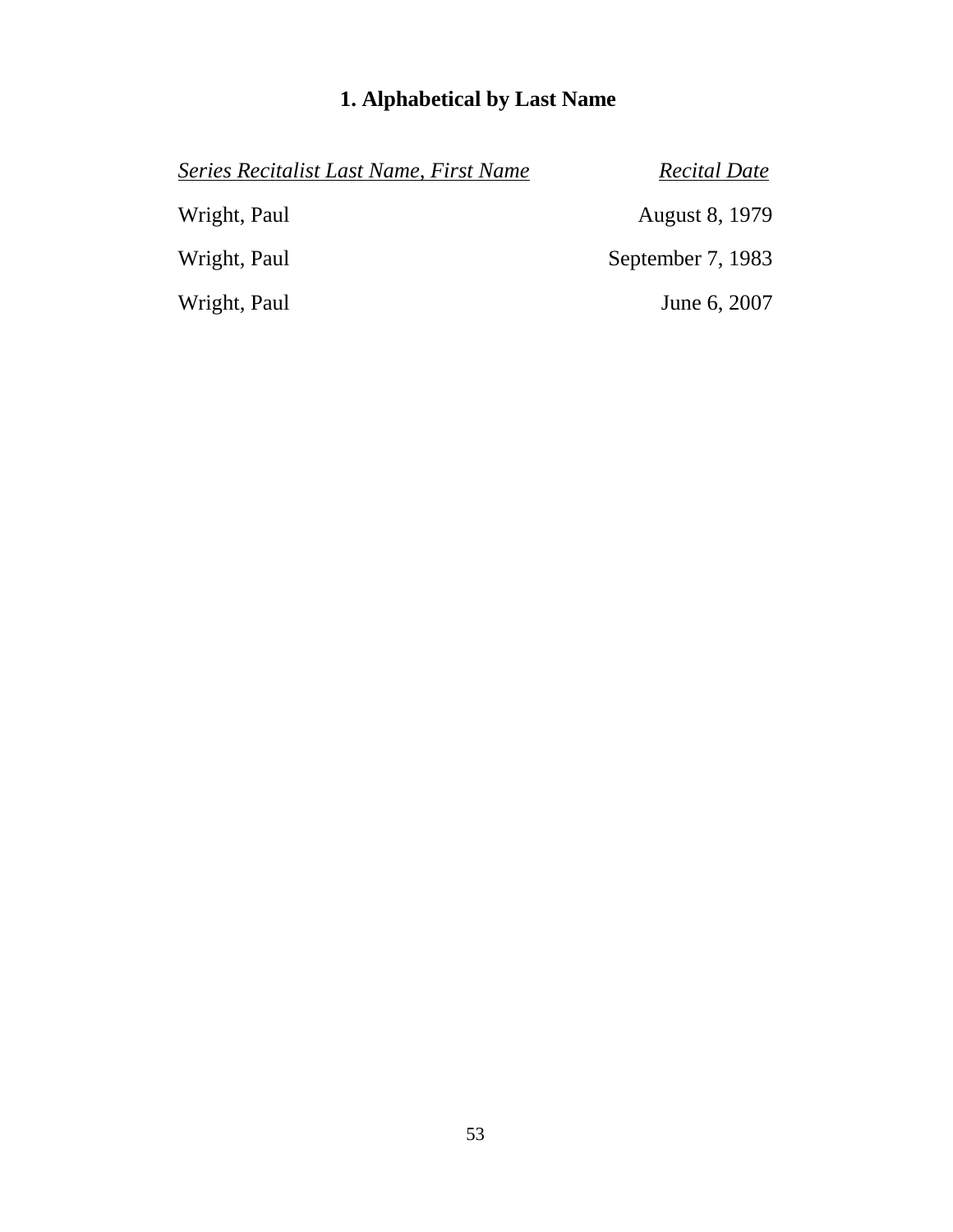| Series Recitalist Last Name, First Name | <b>Recital Date</b>   |
|-----------------------------------------|-----------------------|
| Young, Lawrence A.                      | August 5, 1970        |
| Young, Lawrence A.                      | June 28, 1972         |
| Young, Lawrence A.                      | July 3, 1974          |
| Young, Lawrence A.                      | June 23, 1976         |
| Young, Lawrence A.                      | June 13, 1979         |
| Young, Lawrence A.                      | June 15, 1983         |
| Young, Lawrence A.                      | <b>August 5, 1987</b> |
| Young, Lawrence A.                      | August 12, 1992       |
| Young, Steven                           | June 8, 1988          |
| Young, Steven                           | August 13, 1997       |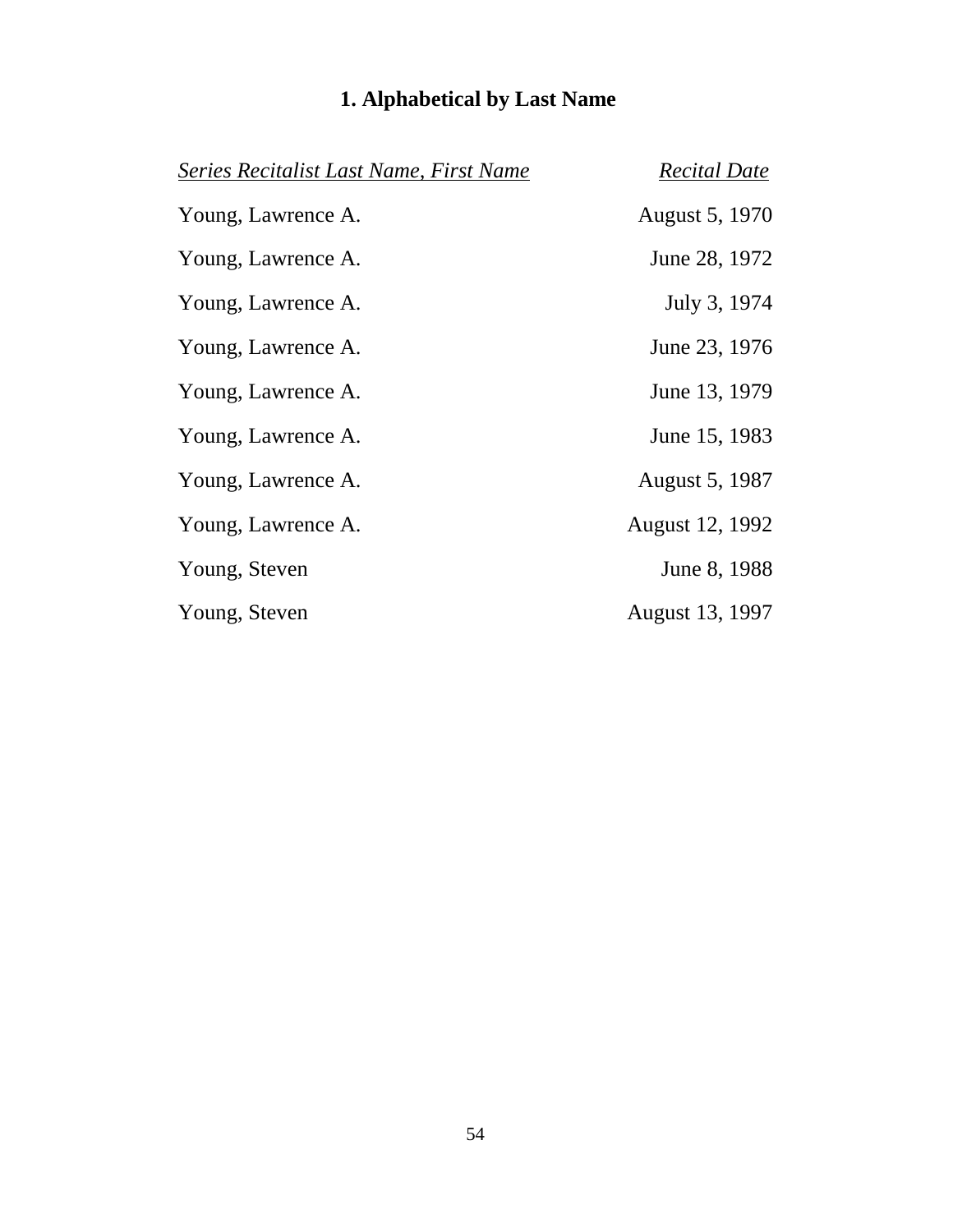| Series Recitalist Last Name, First Name | <b>Recital Date</b> |
|-----------------------------------------|---------------------|
| Zamkochian, Berj                        | July 24, 1996       |
| Zaretsky, Daniel                        | July 12, 2006       |
| Zelek, Greg                             | May 23, 2018        |
| Zimpel, Frank                           | June 16, 2010       |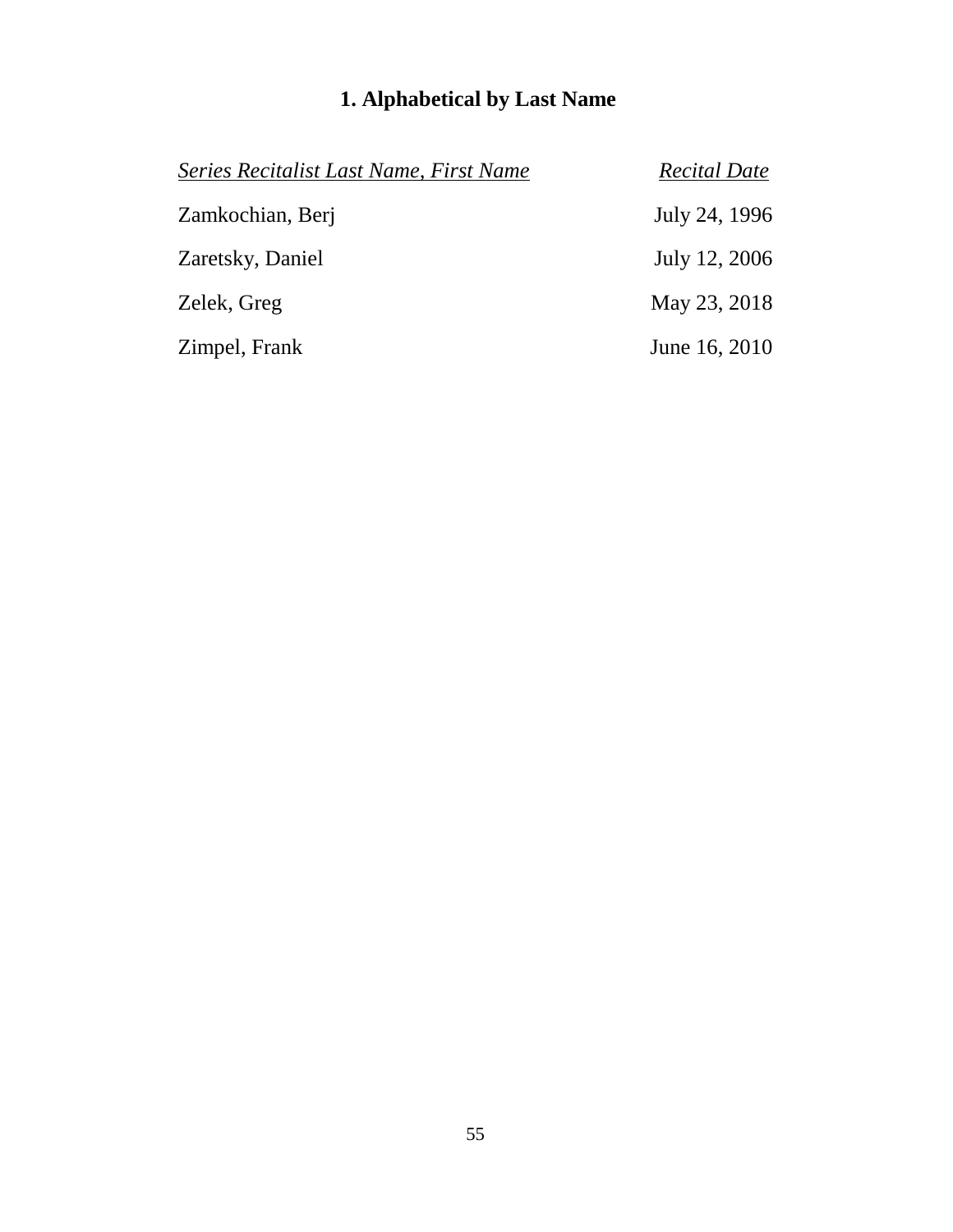| Series Recitalist Last Name, First Name | <b>Recital Date</b> |
|-----------------------------------------|---------------------|
| Grant, Richard                          | July 11, 1962       |
| Ryan, Alexander Boggs                   | July 18, 1962       |
| Fisher, Jack                            | July 25, 1962       |
| Butler, George                          | August 1, 1962      |
| Martin, H. Winthrop                     | August 8, 1962      |
| Sjöström, Ivar                          | August 15, 1962     |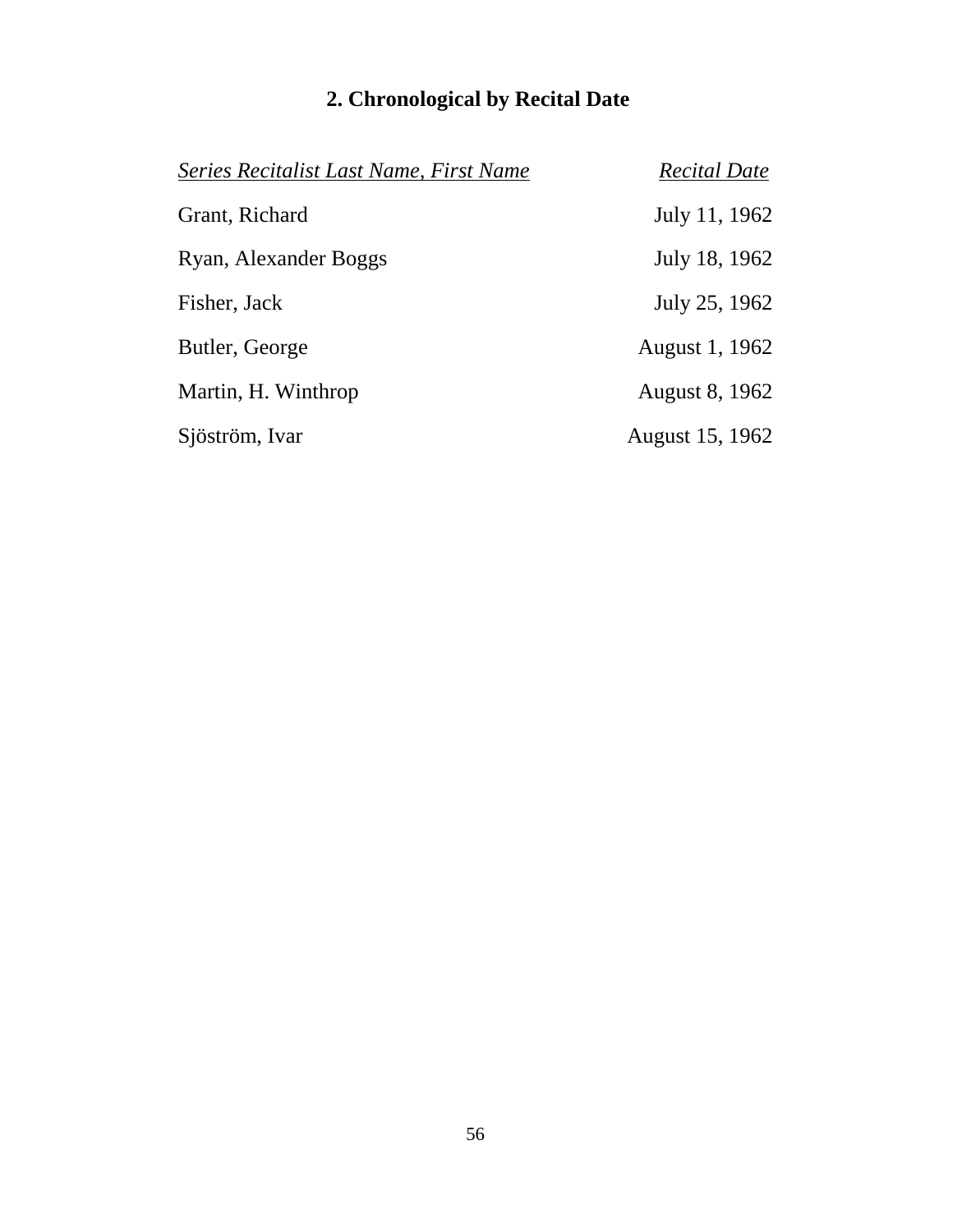| Series Recitalist Last Name, First Name | <b>Recital Date</b> |
|-----------------------------------------|---------------------|
| Faxon, George                           | July 10, 1963       |
| Fisher, Jack                            | July 17, 1963       |
| Wood, Barclay                           | July 24, 1963       |
| MacGowan, William                       | July 31, 1963       |
| Wilson, Gordon                          | August 7, 1963      |
| Wilson, Grady                           | August 14, 1963     |
| Walter, Samuel                          | August 21, 1963     |
| Butler, George                          | August 28, 1963     |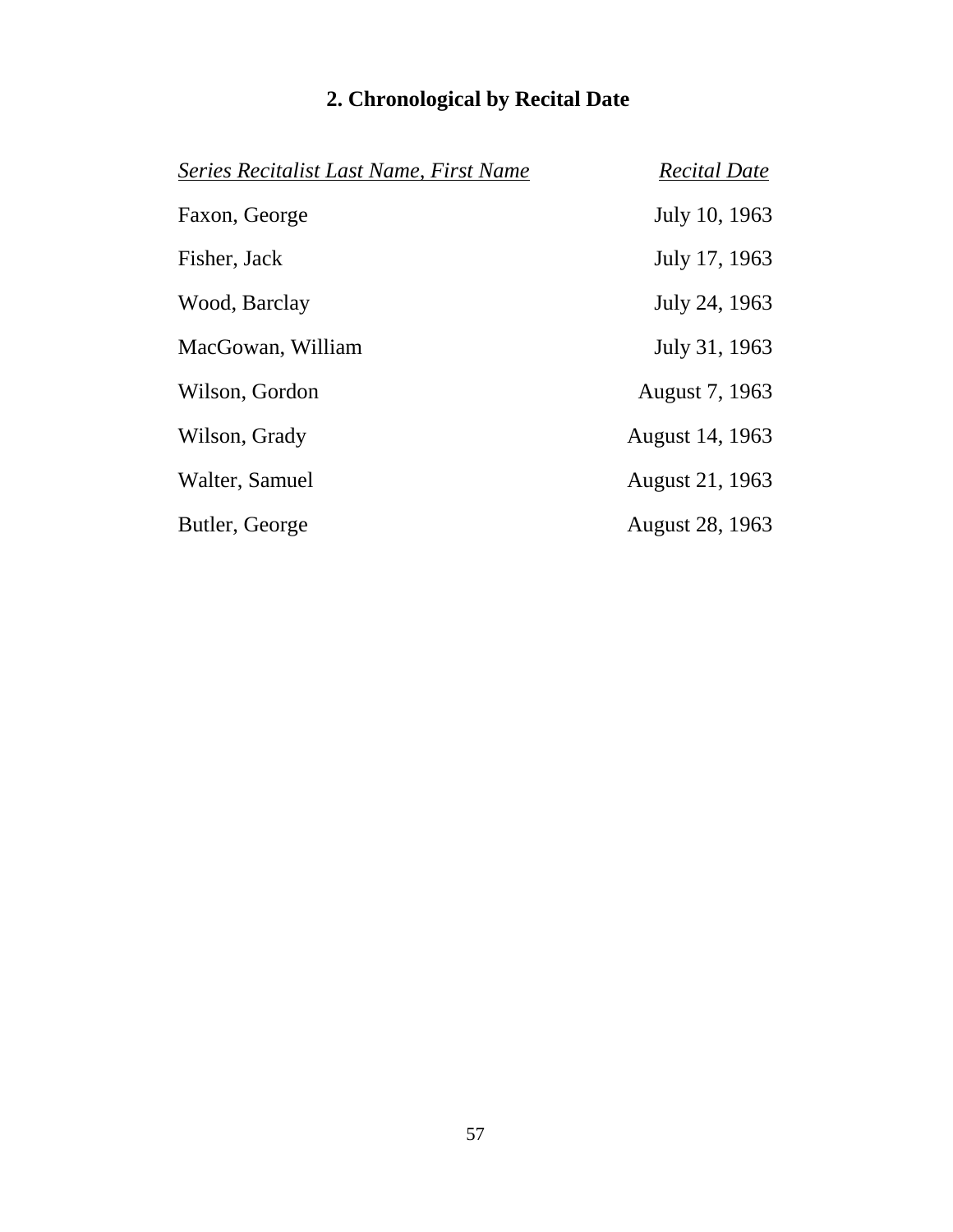| Series Recitalist Last Name, First Name | <b>Recital Date</b> |
|-----------------------------------------|---------------------|
| Post, Aleander                          | July 1, 1964        |
| Russell, Albert                         | July 8, 1964        |
| Doney, John                             | July 15, 1964       |
| Ogasapian, John                         | July 22, 1964       |
| Faxon, George                           | July 29, 1964       |
| Foster, Thomas                          | August 5, 1964      |
| Hayashi, Yuko                           | August 12, 1964     |
| MacGowan, William                       | August 19, 1964     |
| Town, Robert                            | August 26, 1964     |
| Grant, Richard                          | September 2, 1964   |
| Swann, Frederick                        | September 9, 1964   |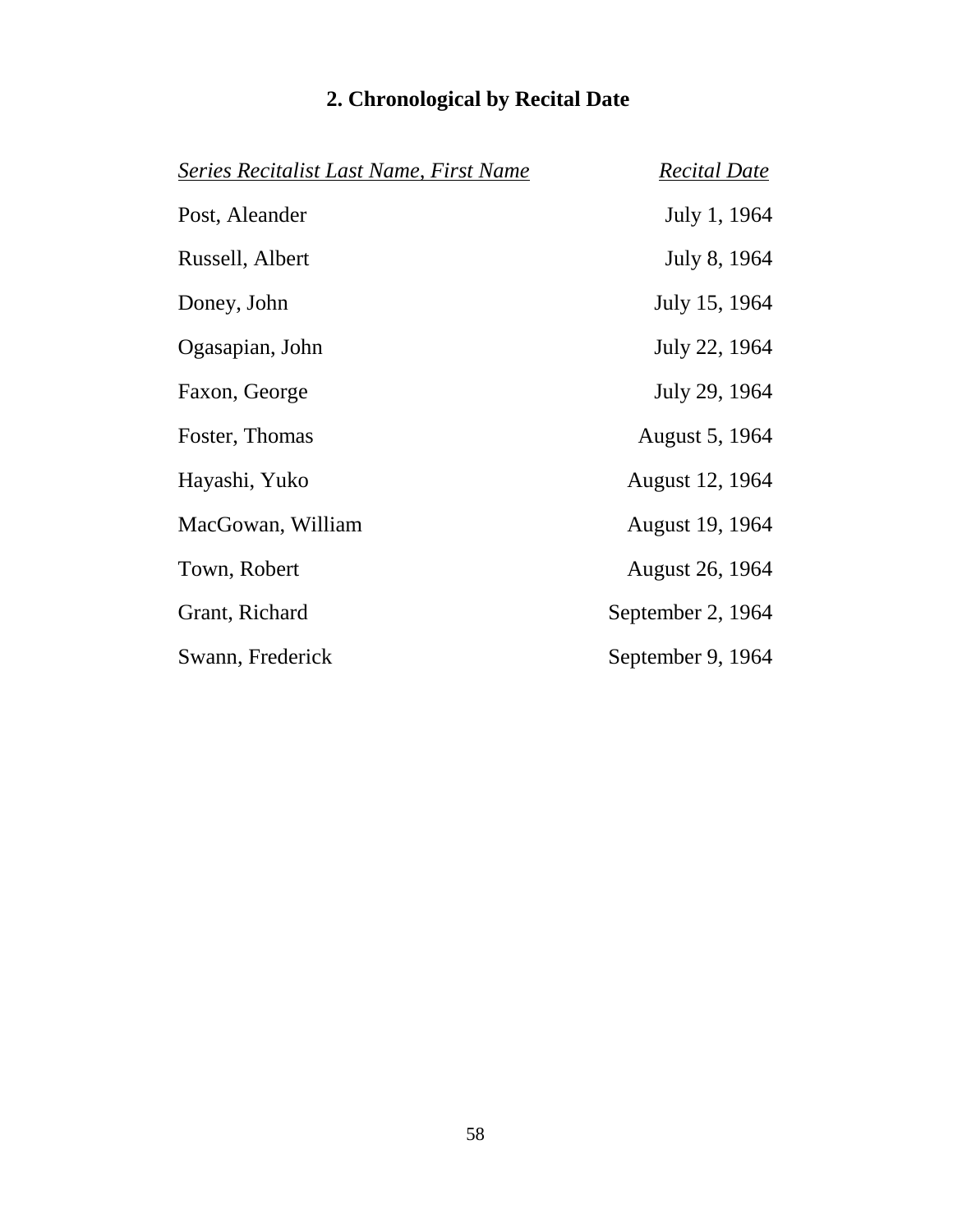| Series Recitalist Last Name, First Name | <b>Recital Date</b> |
|-----------------------------------------|---------------------|
| Fisher, Jack                            | July 7, 1965        |
| Foster, Carol                           | July 14, 1965       |
| Doney, John                             | July 21, 1965       |
| Wood, Barclay                           | July 28, 1965       |
| Birney, Allan                           | August 4, 1965      |
| Wilson, Grady                           | August 11, 1965     |
| MacGowan, William                       | August 18, 1965     |
| Gallagher, Reverend David               | August 25, 1965     |
| Fanning, Emory                          | September 1, 1965   |
| Jamison, Laurence                       | September 8, 1965   |
| Harrison, Donald                        | September 15, 1965  |
| Flentje, Ann Staniski                   | September 22, 1965  |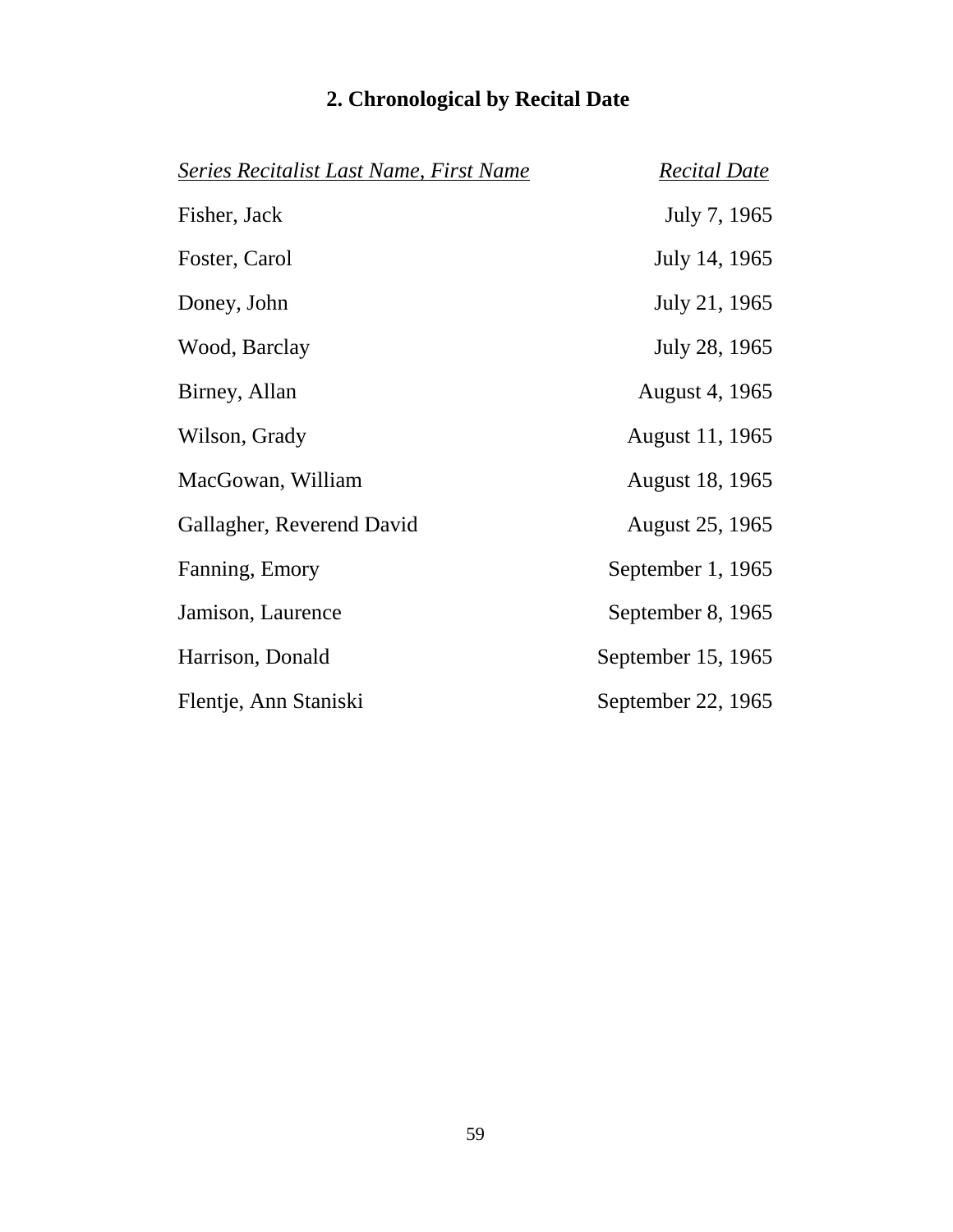| Series Recitalist Last Name, First Name | <b>Recital Date</b> |
|-----------------------------------------|---------------------|
| Hayashi, Yuko                           | June 29, 1966       |
| Sjöström, Ivar                          | July 6, 1966        |
| Miller, Max                             | July 13, 1966       |
| Hilliar, Edgar                          | July 20, 1966       |
| Bruun, Lewis                            | July 27, 1966       |
| MacArthur, Frederick                    | August 3, 1966      |
| Faxon, George                           | August 10, 1966     |
| Butler, George                          | August 17, 1966     |
| Grant, Richard                          | August 24, 1966     |
| Gallagher, Reverend David               | August 31, 1966     |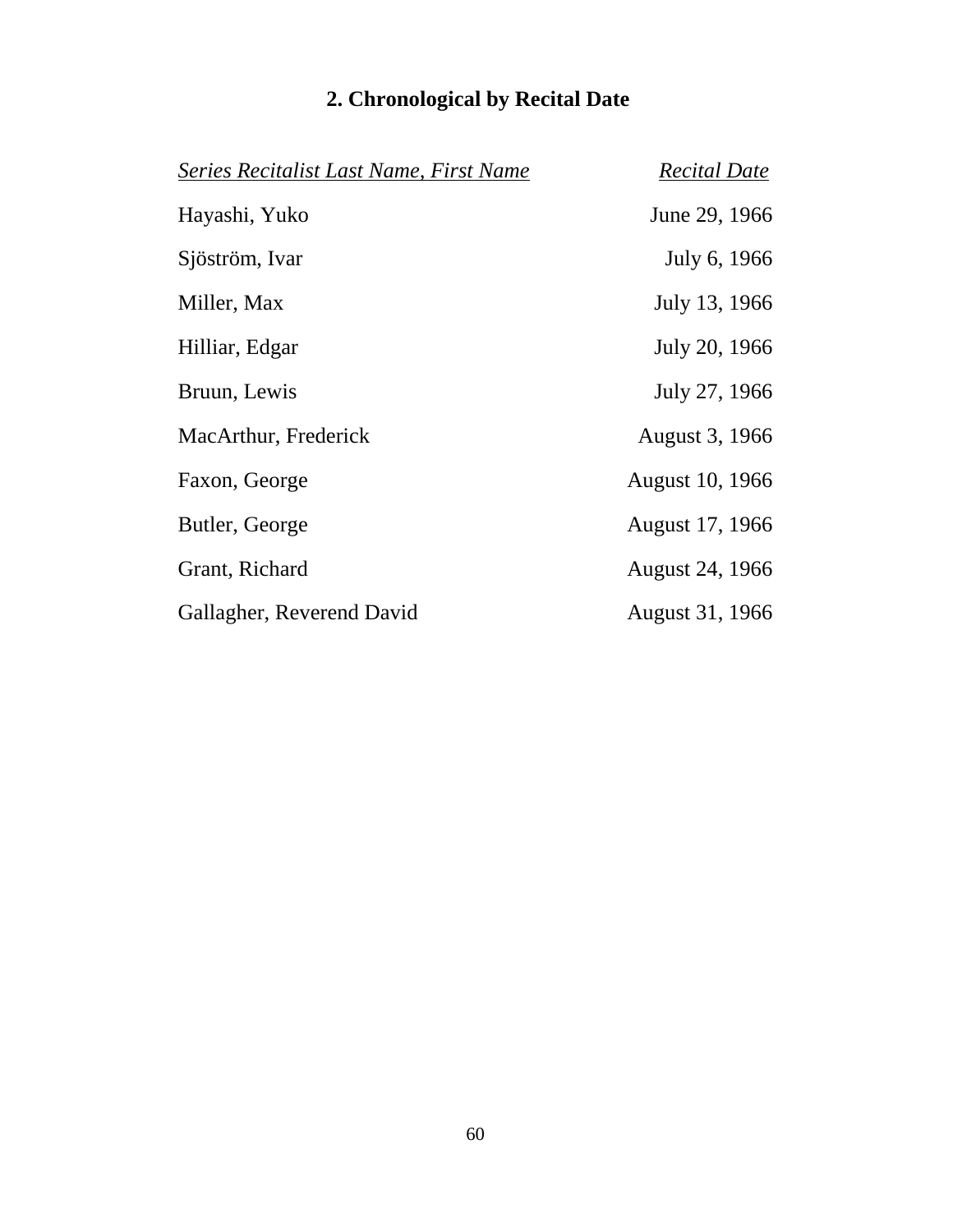|  | 2. Chronological by Recital Date |  |  |  |  |
|--|----------------------------------|--|--|--|--|
|--|----------------------------------|--|--|--|--|

| Series Recitalist Last Name, First Name | <b>Recital Date</b> |
|-----------------------------------------|---------------------|
| Skelton, John                           | June 28, 1967       |
| Wood, Barclay                           | July 5, 1967        |
| Steinhaus, Phillip                      | July 12, 1967       |
| Lord, Robert Sutherland                 | July 19, 1967       |
| MacArthur, Frederick                    | July 26, 1967       |
| Jones, Brian                            | August 2, 1967      |
| Pizarro, David                          | August 9, 1967      |
| Fanning, Emory                          | August 16, 1967     |
| Parks, Edna                             | August 23, 1967     |
| Gallagher, Reverend David               | August 30, 1967     |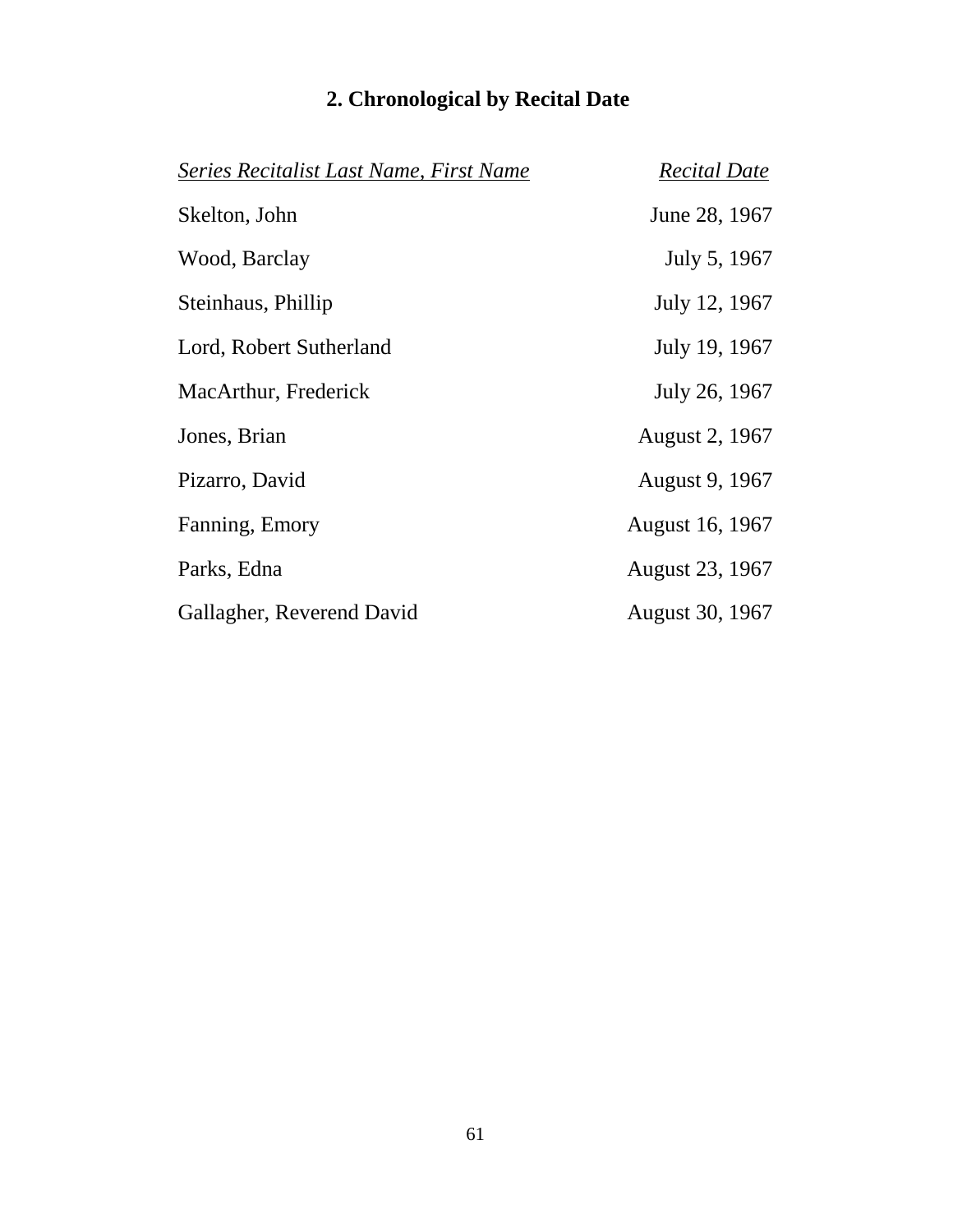| Series Recitalist Last Name, First Name | <b>Recital Date</b>    |
|-----------------------------------------|------------------------|
| Skelton, Carolyn Day                    | June 26, 1968          |
| King, Christopher                       | July 3, 1968           |
| Bruun, Lewis                            | July 10, 1968          |
| Sjöström, Ivar                          | July 17, 1968          |
| Butler, George                          | July 24, 1968          |
| Fisher, Jack                            | July 31, 1968          |
| Town, Robert                            | August 7, 1968         |
| Vivian, Mary Crowley                    | August 14, 1968        |
| Doney, John                             | August 21, 1968        |
| Rhodes, Cherry                          | <b>August 28, 1968</b> |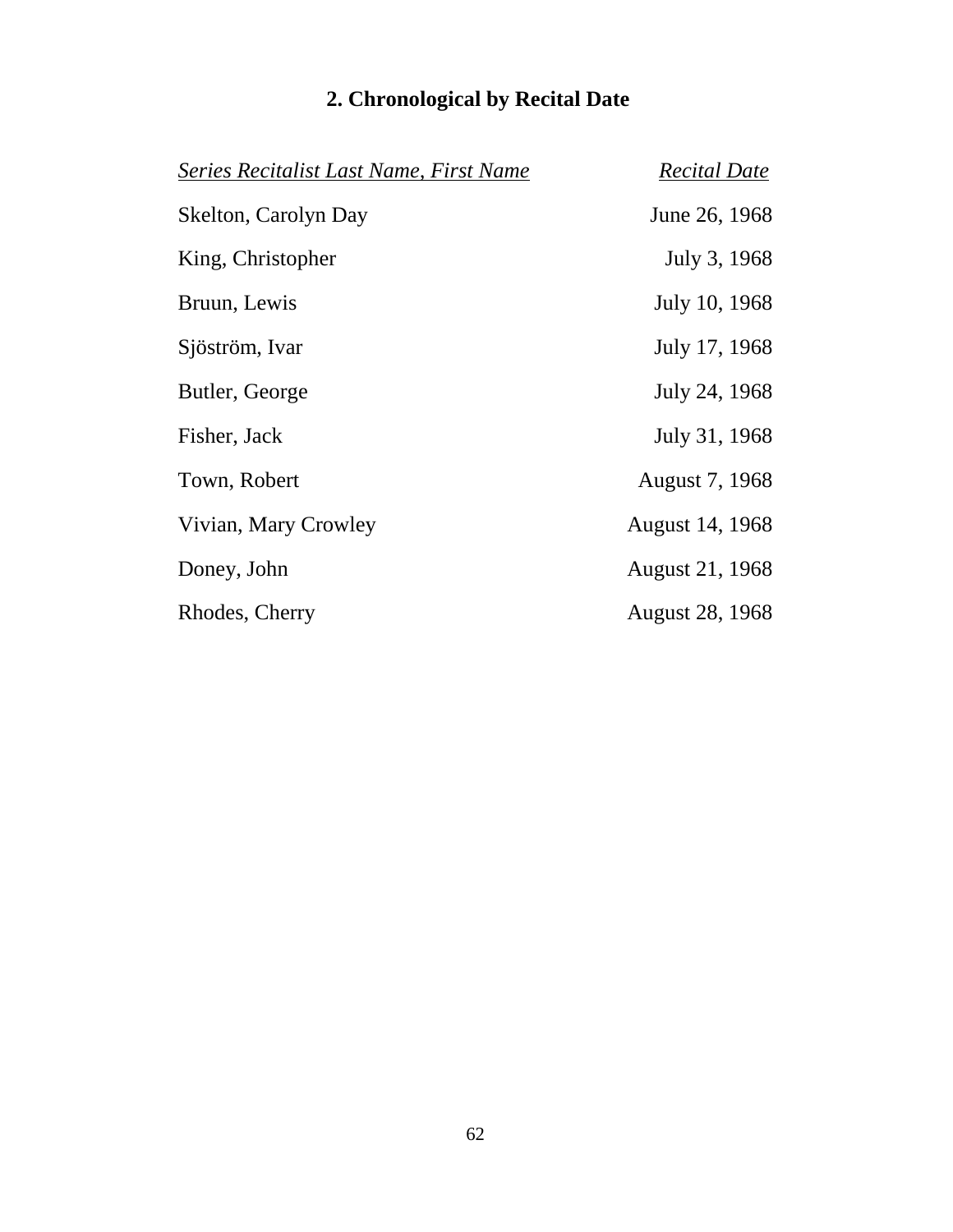| Series Recitalist Last Name, First Name | <b>Recital Date</b> |
|-----------------------------------------|---------------------|
| Skelton, John                           | June 25, 1969       |
| Sjöström, Ivar                          | July 2, 1969        |
| Jones, Brian                            | July 9, 1969        |
| Ogasapian, John                         | July 16, 1969       |
| Miller, Max                             | July 23, 1969       |
| Fisher, Jack                            | July 30, 1969       |
| MacArthur, Frederick A.                 | August 6, 1969      |
| Laycock, Karen                          | August 13, 1969     |
| Bennet, Bruce                           | August 20, 1969     |
| Beaudry, Philip                         | August 27, 1969     |
| Rafter, Douglas                         | September 3, 1969   |
| Gallagher, Reverend David               | September 10, 1969  |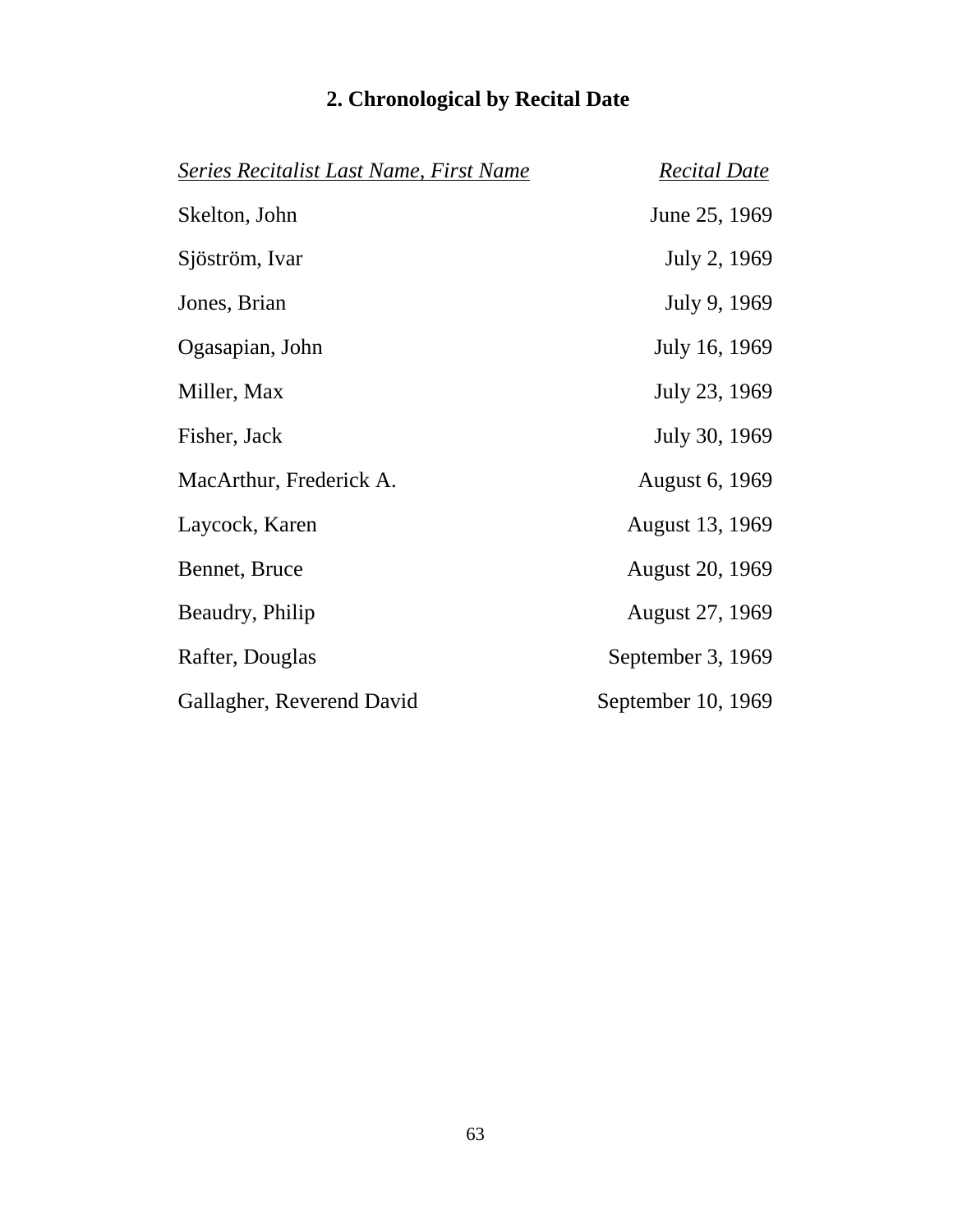| <b>Series Recitalist Last Name, First Name</b> | <b>Recital Date</b>    |
|------------------------------------------------|------------------------|
| Risner, Douglas                                | June 10, 1970          |
| Hokans, Henry                                  | June 17, 1970          |
| Skelton, John                                  | June 24, 1970          |
| Post, Alexander                                | July 1, 1970           |
| King, Christopher                              | July 8, 1970           |
| Butler, Jr., George M.                         | July 15, 1970          |
| Grimes, III, Frederick O.                      | July 22, 1970          |
| Fisher, Jack                                   | July 29, 1970          |
| Young, Lawrence A.                             | August 5, 1970         |
| MacArthur, Frederick                           | August 12, 1970        |
| Lowe, Henry                                    | August 19, 1970        |
| Sjöström, Ivar                                 | <b>August 26, 1970</b> |
| Gallagher, Reverend David F., C.S.S.           | September 2, 1970      |
| Hayashi, Yuko                                  | September 9, 1970      |
| Steinhaus, Phillip                             | September 16, 1970     |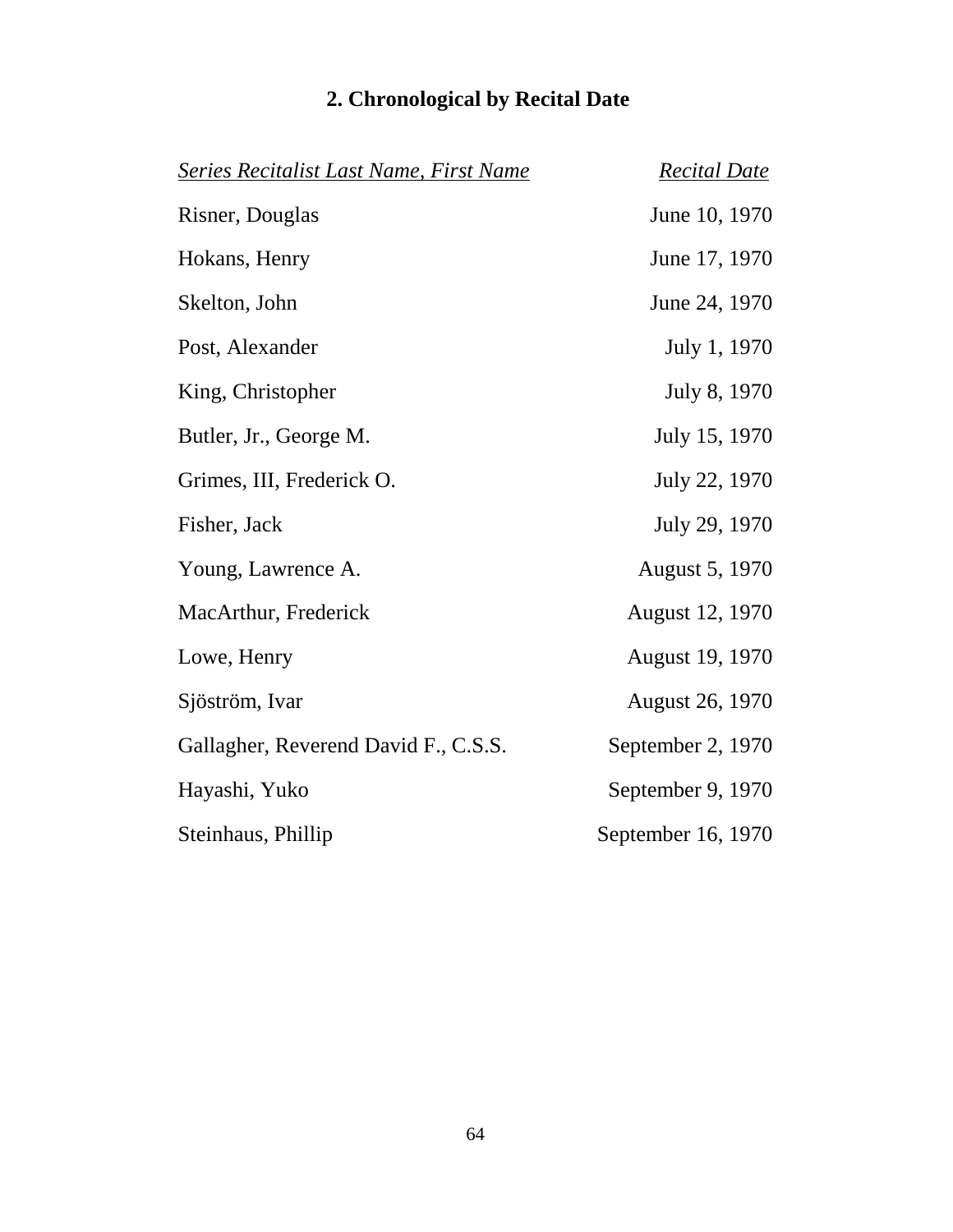| <b>Series Recitalist Last Name, First Name</b> | <b>Recital Date</b> |
|------------------------------------------------|---------------------|
| Watters, Clarence                              | June 9, 1971        |
| Skelton, Carolyn Day                           | June 16, 1971       |
| Krigbaum, Charles                              | June 23, 1971       |
| Ruhl, Marian                                   | June 30, 1971       |
| Lamphere, George E.                            | July 7, 1971        |
| Patterson, Donald R. M.                        | July 14, 1971       |
| Vivian, Mary Crowley                           | July 21, 1971       |
| Kuzma, John                                    | July 28, 1971       |
| Robinson, McNeil                               | August 4, 1971      |
| Russell, John                                  | August 11, 1971     |
| Leonard, Karen Laycock                         | August 18, 1971     |
| Olson, Donald H.                               | August 25, 1971     |
| Dame, Donald                                   | September 1, 1971   |
| Hassman, Carrol                                | September 8, 1971   |
| Lowe, Henry J.                                 | September 15, 1971  |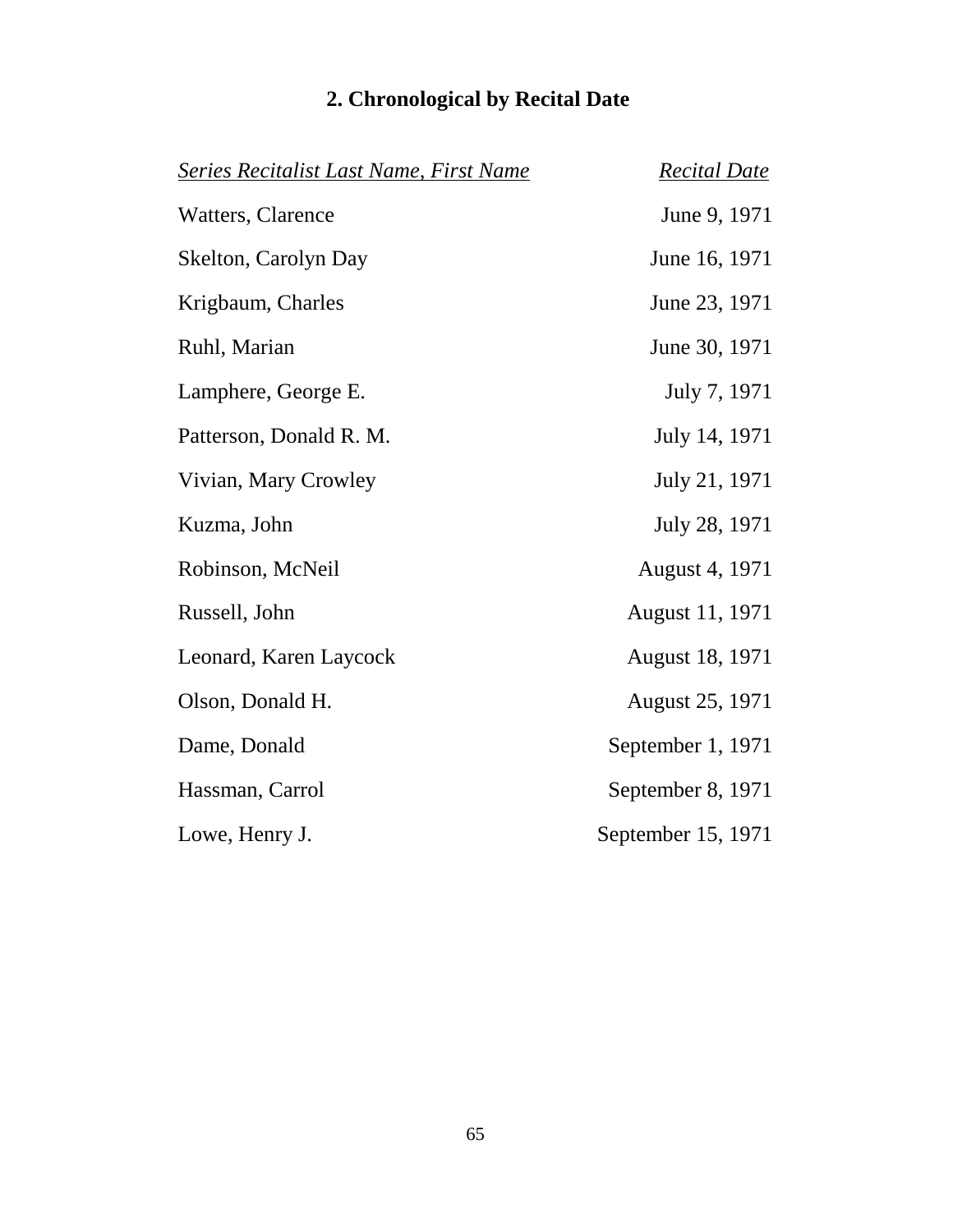|  | 2. Chronological by Recital Date |  |  |  |  |
|--|----------------------------------|--|--|--|--|
|--|----------------------------------|--|--|--|--|

| <b>Series Recitalist Last Name, First Name</b> | <b>Recital Date</b> |
|------------------------------------------------|---------------------|
| Lagacé, Mireille                               | June 7, 1972        |
| Hassman, Carrol                                | June 14, 1972       |
| Banta, Lorene                                  | June 21, 1972       |
| Young, Lawrence A.                             | June 28, 1972       |
| Callahan, Charles E.                           | July 5, 1972        |
| Kuzma, John                                    | July 12, 1972       |
| Brown, Allen                                   | July 19, 1972       |
| Tuttle, John                                   | July 26, 1972       |
| Foster, Thomas                                 | August 2, 1972      |
| Jones, Brian                                   | August 9, 1972      |
| Fisher, Jack                                   | August 16, 1972     |
| Skelton, John                                  | August 23, 1972     |
| Ruhl, Marian                                   | August 30, 1972     |
| Hayashi, Yuko                                  | September 6, 1972   |
| Held, Wilbur                                   | September 13, 1972  |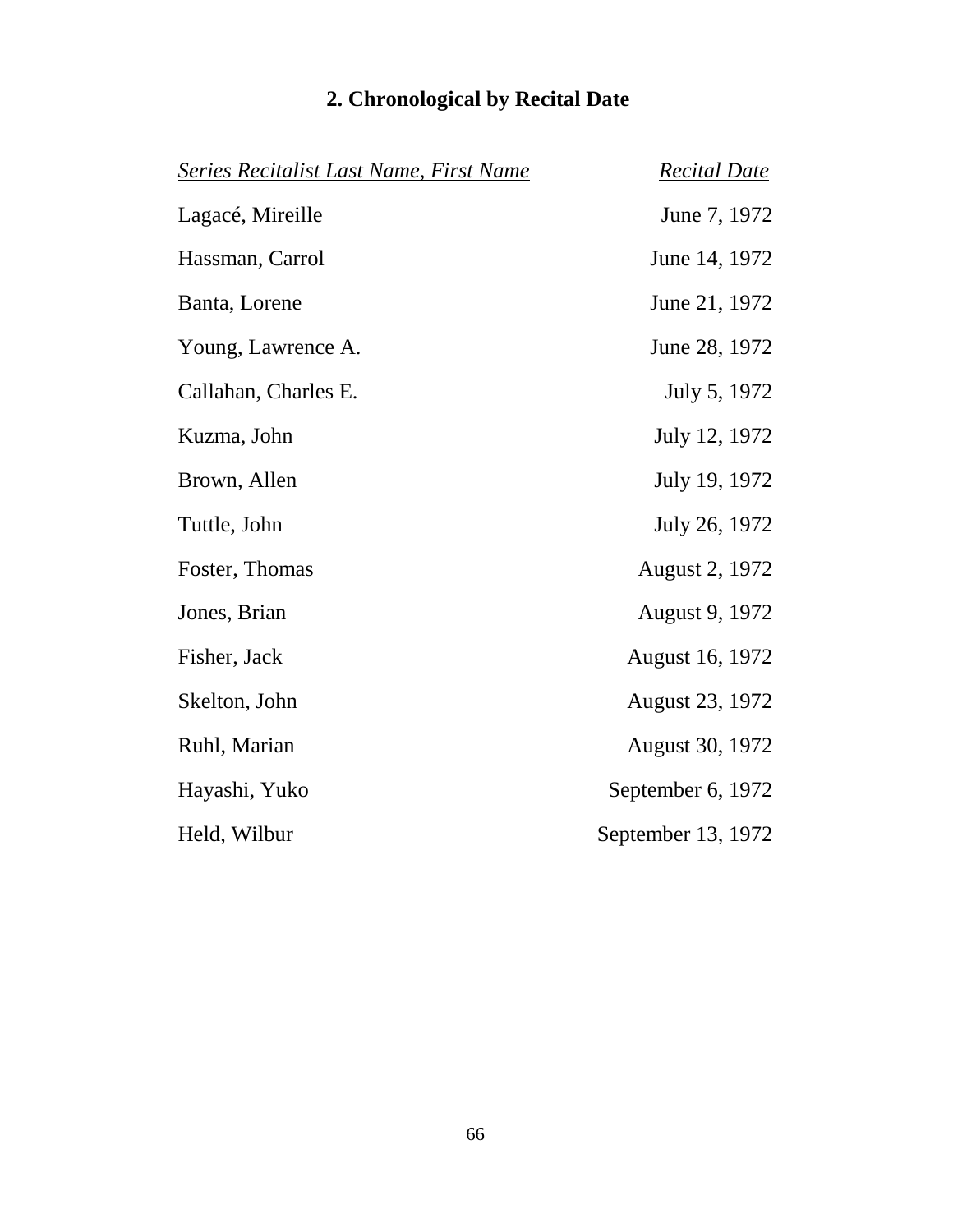| <b>Series Recitalist Last Name, First Name</b> | <b>Recital Date</b>   |
|------------------------------------------------|-----------------------|
| Gallagher, Reverend David F., C.S.S.           | May 30, 1973          |
| Tweeten, Ruth                                  | June 6, 1973          |
| Floreen, John                                  | June 13, 1973         |
| Dame, Donald                                   | June 20, 1973         |
| Smith, Richard Birney                          | June 27, 1973         |
| Lowe, Henry                                    | July 4, 1973          |
| Skelton, Carolyn Day                           | July 11, 1973         |
| Hunt, Eileen                                   | July 18, 1973         |
| Lamphere, George E.                            | July 25, 1973         |
| Pidgeon, John                                  | August 1, 1973        |
| Porter, William                                | <b>August 8, 1973</b> |
| Risner, Douglas                                | August 15, 1973       |
| King, Christopher                              | August 22, 1973       |
| Murray, Thomas                                 | August 29, 1973       |
| Taylor, Frank                                  | September 5, 1973     |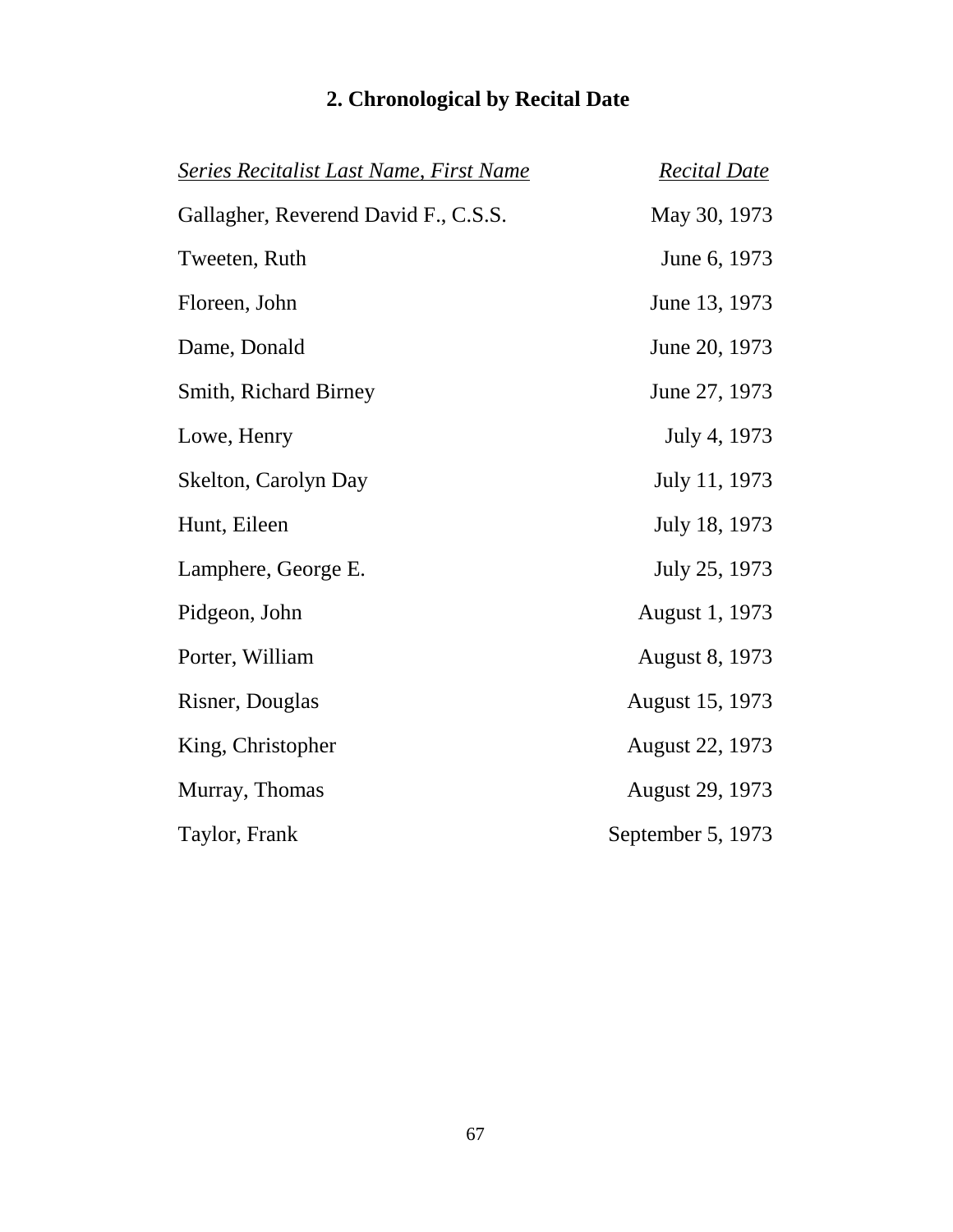| <b>Series Recitalist Last Name, First Name</b> | <b>Recital Date</b>    |
|------------------------------------------------|------------------------|
| Skelton, John                                  | May 29, 1974           |
| Boston Archdiocesan Choir School               | June 5, 1974           |
| Fisher, Jack                                   | June 12, 1974          |
| Olson, Donald H.                               | June 19, 1974          |
| Wright, Paul                                   | June 26, 1974          |
| Young, Lawrence A.                             | July 3, 1974           |
| Banta, Lorene                                  | July 10, 1974          |
| Hassman, Carrol                                | July 17, 1974          |
| Radice, Jean Clay                              | July 24, 1974          |
| Tuttle, John                                   | July 31, 1974          |
| Hiller, Joanne K.                              | August 7, 1974         |
| Miller, Max                                    | August 14, 1974        |
| Oarr, Dwight                                   | August 21, 1974        |
| Jones, Brian                                   | <b>August 28, 1974</b> |
| Hayashi, Yuko                                  | September 4, 1974      |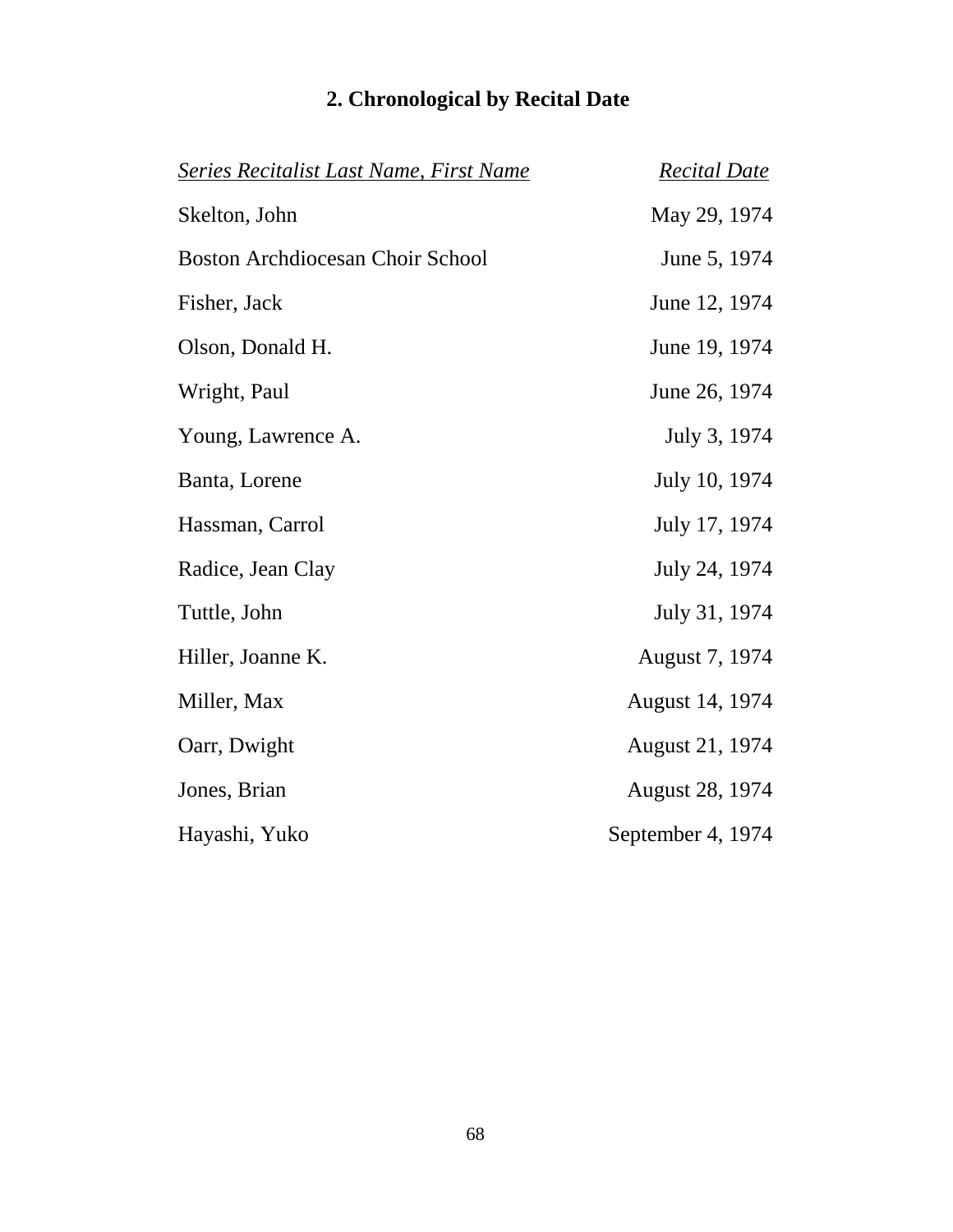| <b>Series Recitalist Last Name, First Name</b> | <b>Recital Date</b>    |
|------------------------------------------------|------------------------|
| Gallagher, Reverend David F., C.S.S.           | June 4, 1975           |
| Miller, Max                                    | June 11, 1975          |
| Lowe, Henry                                    | June 18, 1975          |
| Murray, Thomas                                 | June 25, 1975          |
| Wright, Paul                                   | July 2, 1975           |
| Kelley, Arnold and Frances (duo-pianists)      | July 9, 1975           |
| Skelton, Carolyn Day                           | July 16, 1975          |
| Barr, Earl                                     | July 23, 1975          |
| Whalon, Linda                                  | July 30, 1975          |
| Clarke, Andrew                                 | August 6, 1975         |
| Sirota, Victoria Ressmeyer                     | August 13, 1975        |
| Dunn, John                                     | <b>August 20, 1975</b> |
| Krigbaum, Charles                              | August 27, 1975        |
| Stine, Craig                                   | September 3, 1975      |
| Hunt, Eileen                                   | September 10, 1975     |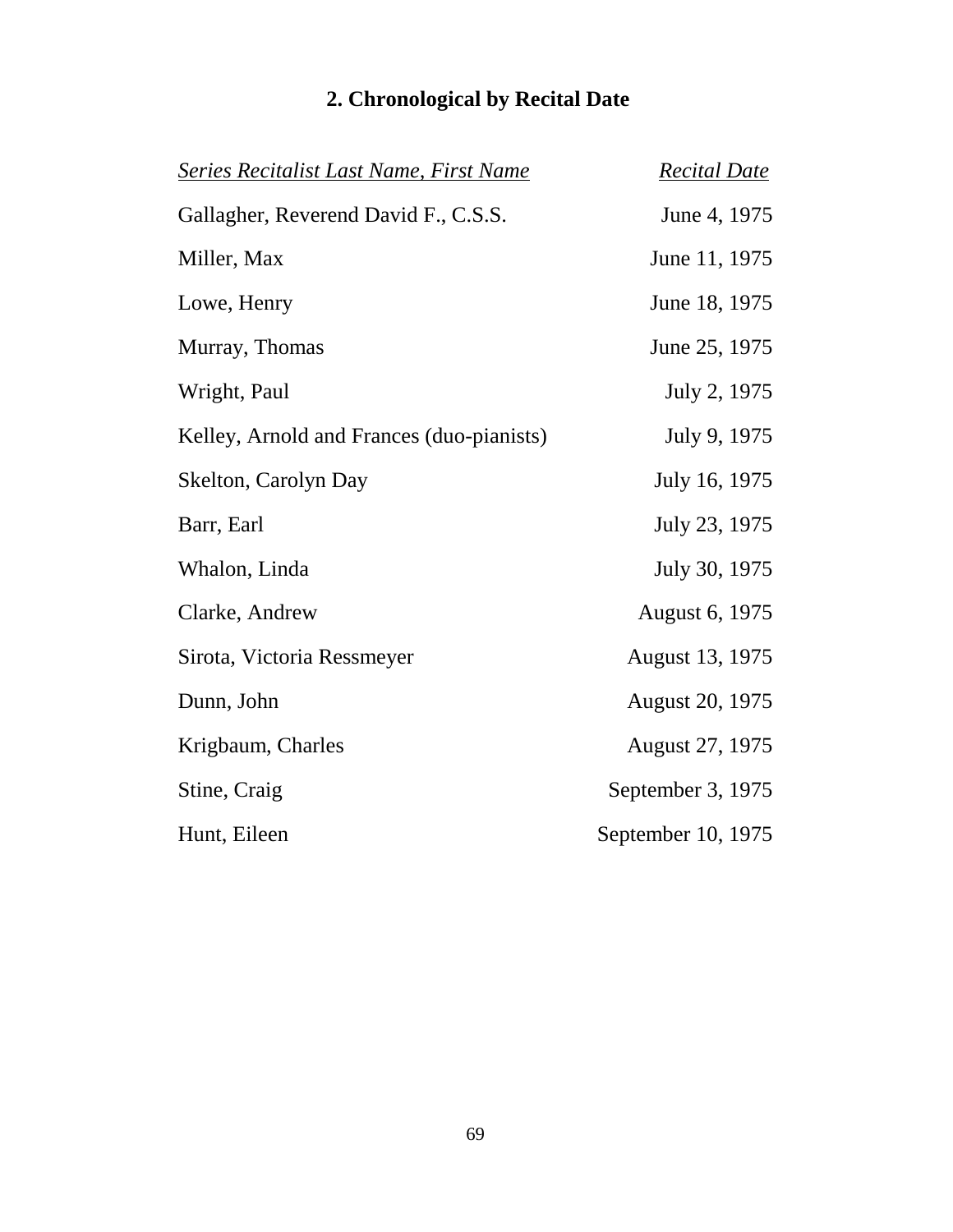| <b>Series Recitalist Last Name, First Name</b> | <b>Recital Date</b> |
|------------------------------------------------|---------------------|
| Banta, Lorene                                  | June 2, 1976        |
| Abbott, Leo                                    | June 9, 1976        |
| Graveline, Michelle                            | June 16, 1976       |
| Young, Lawrence A.                             | June 23, 1976       |
| Harmon, Thomas                                 | June 30, 1976       |
| Hassman, Carrol                                | July 7, 1976        |
| Lamphere, George E.                            | July 14, 1976       |
| Grinnell, Kenneth                              | July 21, 1976       |
| Jones, Brian                                   | July 28, 1976       |
| Risner, Douglas                                | August 4, 1976      |
| Tompkins, Charles                              | August 11, 1976     |
| Somary, Johannes                               | August 18, 1976     |
| Christie, James David                          | August 25, 1976     |
| Held, Wilbur                                   | September 1, 1976   |
| Whalon, Pierre                                 | September 8, 1976   |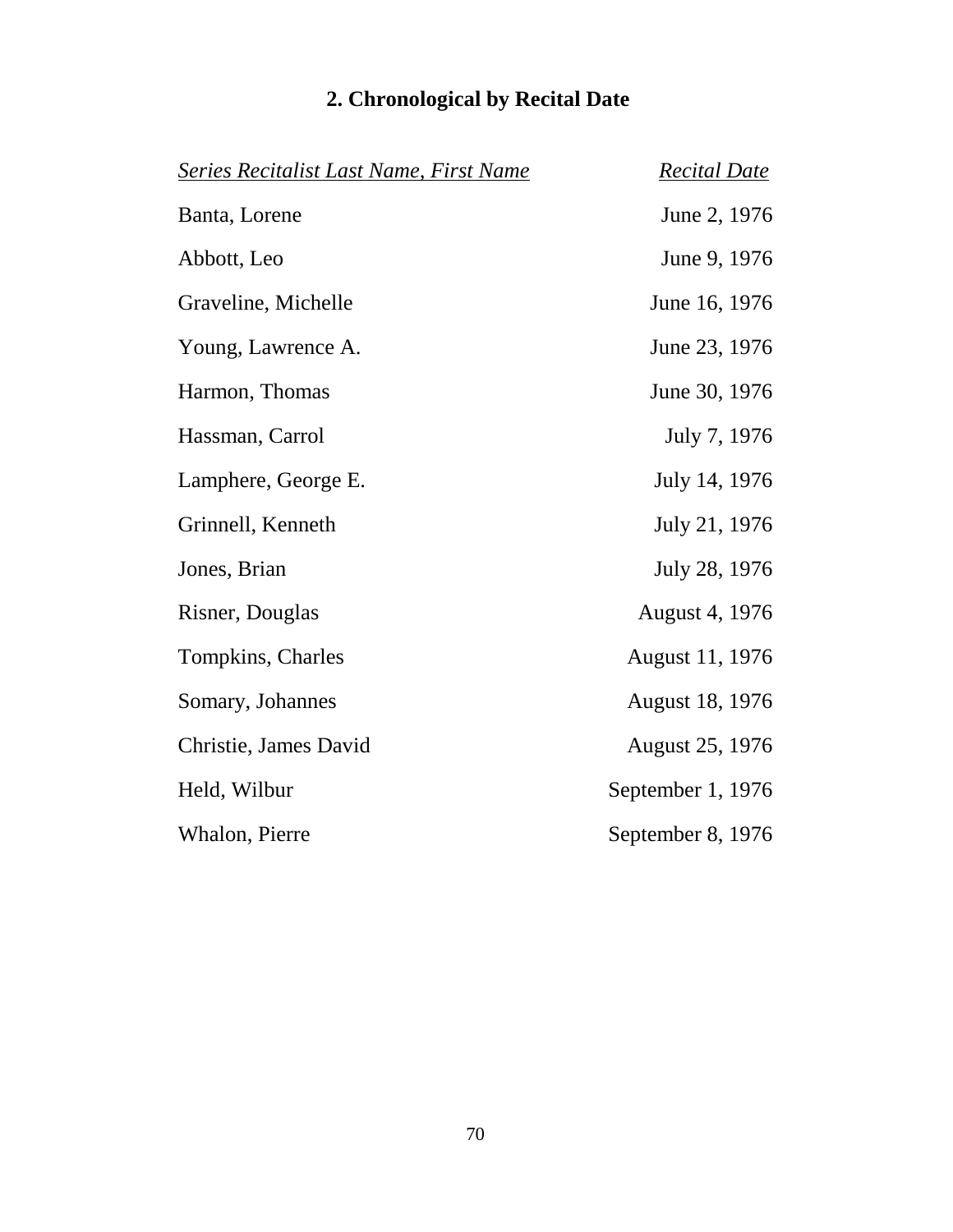| Series Recitalist Last Name, First Name | <b>Recital Date</b>    |
|-----------------------------------------|------------------------|
| Raver, Leonard                          | June 1, 1977           |
| Gallagher, Reverend David F., C.S.S.    | June 8, 1977           |
| Headlee, Will                           | June 15, 1977          |
| Hampton, Calvin                         | June 22, 1977          |
| Bruns, Barbara                          | June 29, 1977          |
| Eyrich, Earl                            | July 6, 1977           |
| Lowe, Henry                             | July 13, 1977          |
| Barr, Earl                              | July 20, 1977          |
| Johnson, Richard                        | July 27, 1977          |
| Miller, Clinton                         | August 3, 1977         |
| Russell, John                           | <b>August 10, 1977</b> |
| Arnold, Corliss                         | August 17, 1977        |
| Granert, Nancy                          | August 24, 1977        |
| Saint Paul's Cathedral Choir            | August 31, 1977        |
| Hunt, Eileen                            | September 7, 1977      |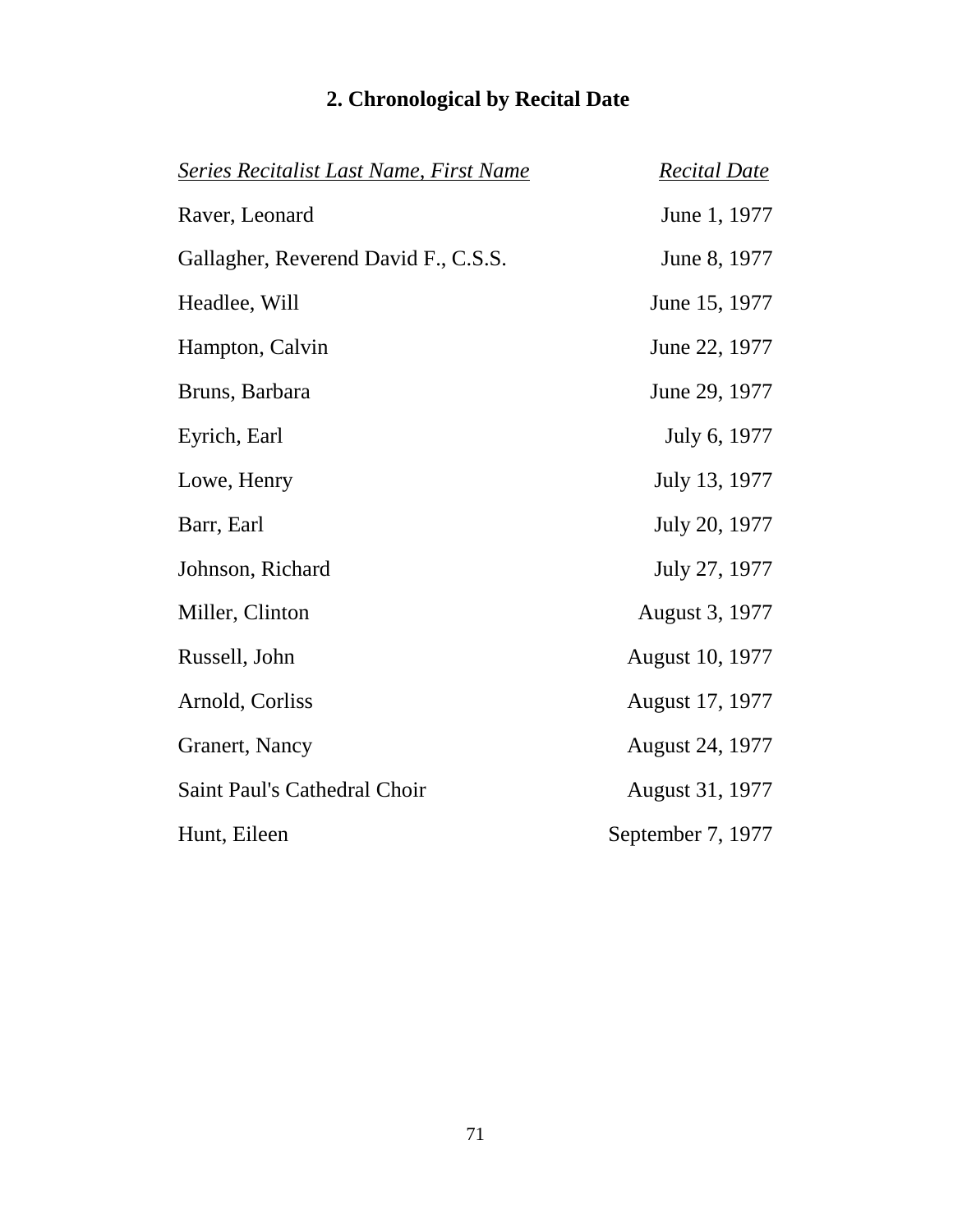| Series Recitalist Last Name, First Name | <b>Recital Date</b>   |
|-----------------------------------------|-----------------------|
| <b>Boston Archdiocesan Choir School</b> | June 7, 1978          |
| Carrier, David                          | June 14, 1978         |
| Schuneman, Robert                       | June 21, 1978         |
| Gary, Roberta                           | June 28, 1978         |
| Mohnsen, Rosalind                       | July 5, 1978          |
| Wood, Barclay                           | July 12, 1978         |
| Stultz, Richard A.                      | July 19, 1978         |
| Painter, Joyce                          | July 26, 1978         |
| Fisher, Jack                            | <b>August 2, 1978</b> |
| Hokans, Henry                           | August 9, 1978        |
| Grinnell, Kenneth                       | August 16, 1978       |
| Decker, George W.                       | August 23, 1978       |
| Beaudry, Philip A.                      | August 30, 1978       |
| Abbott, Leo                             | September 6, 1978     |
| Ackerman, W. Raymond                    | September 13, 1978    |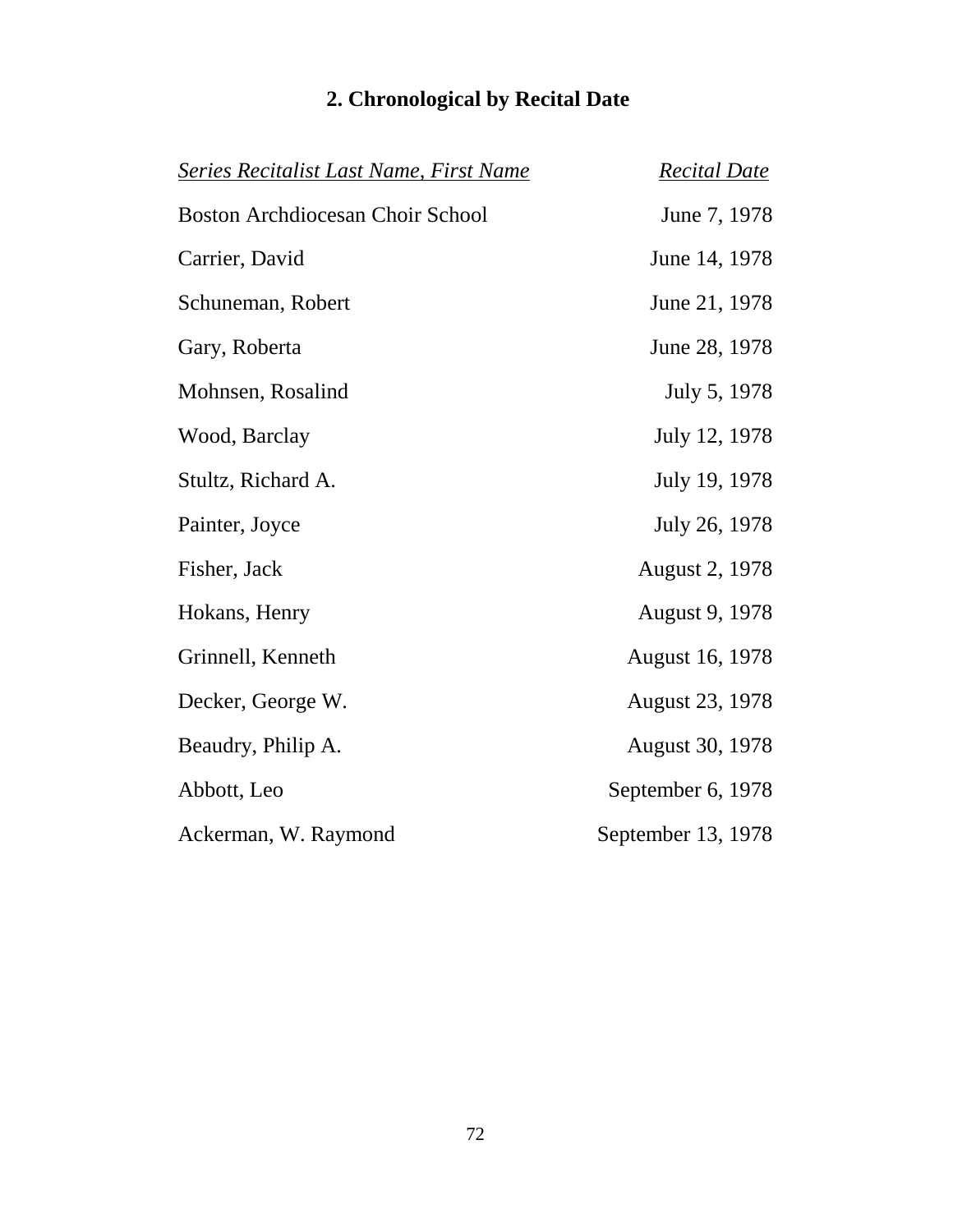| <b>Series Recitalist Last Name, First Name</b> | <b>Recital Date</b>    |
|------------------------------------------------|------------------------|
| Christie, James                                | June 6, 1979           |
| Young, Lawrence                                | June 13, 1979          |
| Sebo, Sheryl                                   | June 20, 1979          |
| Bruns, Barbara                                 | June 27, 1979          |
| Ambrose, Michael                               | July 4, 1979           |
| Miller, Max                                    | July 11, 1979          |
| Jones, Brian                                   | July 18, 1979          |
| Sirota, Victoria                               | July 25, 1979          |
| Whalon, Linda                                  | August 1, 1979         |
| Wright, Paul                                   | <b>August 8, 1979</b>  |
| Hassman, Carrol                                | August 15, 1979        |
| Saint Paul's Cathedral Choir                   | <b>August 22, 1979</b> |
| Clarke, Andrew                                 | <b>August 29, 1979</b> |
| Carson, Laurence                               | September 5, 1979      |
| Tweeten, Ruth                                  | September 12, 1979     |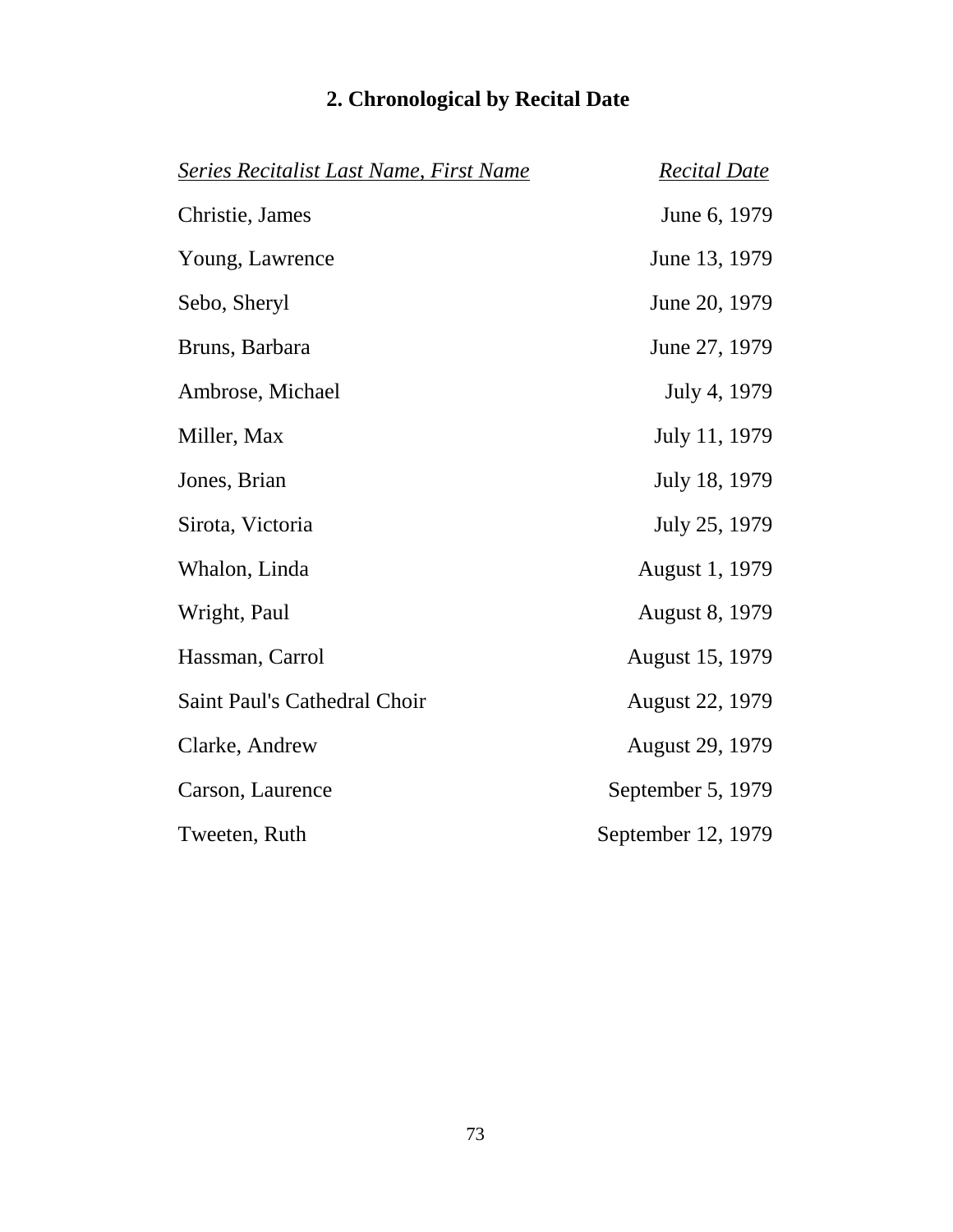| <b>Series Recitalist Last Name, First Name</b> | <b>Recital Date</b>    |
|------------------------------------------------|------------------------|
| <b>Boston Archdiocesan Choir School</b>        | June 4, 1980           |
| Skelton, John                                  | June 11, 1980          |
| Mohnsen, Rosalind                              | June 18, 1980          |
| Carrier, David                                 | June 25, 1980          |
| Raver, Leonard                                 | July 2, 1980           |
| Lowe, Henry                                    | July 9, 1980           |
| Rössler, Almut                                 | July 16, 1980          |
| Abbott, Leo                                    | July 23, 1980          |
| Hunt, Eileen                                   | July 30, 1980          |
| Walker, John                                   | August 6, 1980         |
| Headlee, Will                                  | August 13, 1980        |
| Barr, Earl                                     | <b>August 20, 1980</b> |
| Scheibert, Beverly                             | <b>August 27, 1980</b> |
| Brown, James                                   | September 3, 1980      |
| Gebhard, Hans                                  | September 10, 1980     |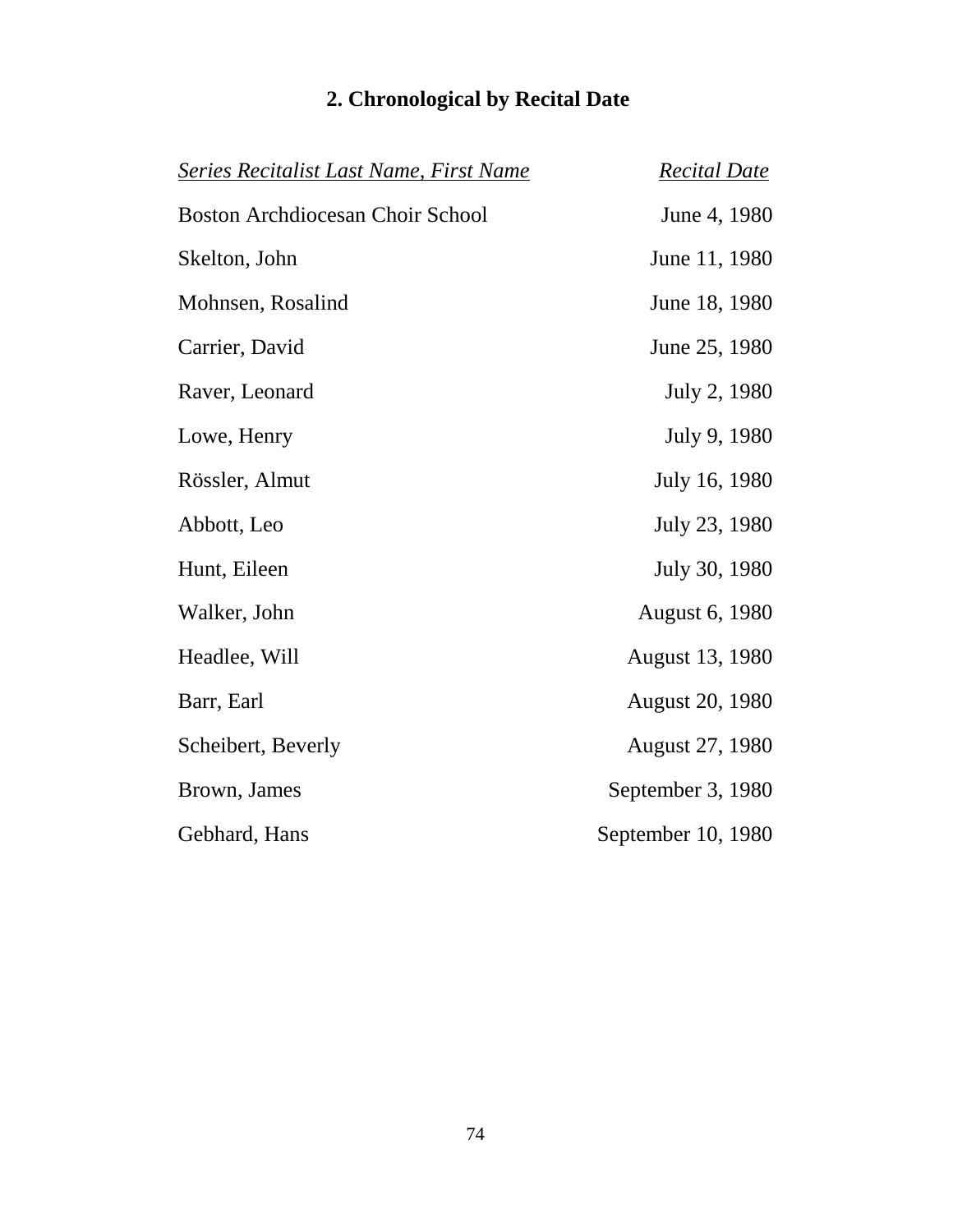|  | 2. Chronological by Recital Date |  |  |  |  |
|--|----------------------------------|--|--|--|--|
|--|----------------------------------|--|--|--|--|

| Series Recitalist Last Name, First Name | <b>Recital Date</b>    |
|-----------------------------------------|------------------------|
| Taylor, James                           | June 3, 1981           |
| Maki, Paul-Martin                       | June 10, 1981          |
| Fraser, Brenda                          | June 17, 1981          |
| Arnatt, Ronald                          | June 24, 1981          |
| Stout, Michelle Graveline               | July 1, 1981           |
| Ogasapian, John                         | July 8, 1981           |
| Near, John                              | July 15, 1981          |
| Grinnell, Kenneth                       | July 22, 1981          |
| Pierce, Jeffrey                         | July 29, 1981          |
| Butler, George                          | <b>August 5, 1981</b>  |
| Poland, Nancy                           | August 12, 1981        |
| Bozeman, Jr., George                    | August 19, 1981        |
| Coleman, Franklin                       | <b>August 26, 1981</b> |
| Murray, Thomas                          | September 2, 1981      |
| Ledbetter, Clarence                     | September 9, 1981      |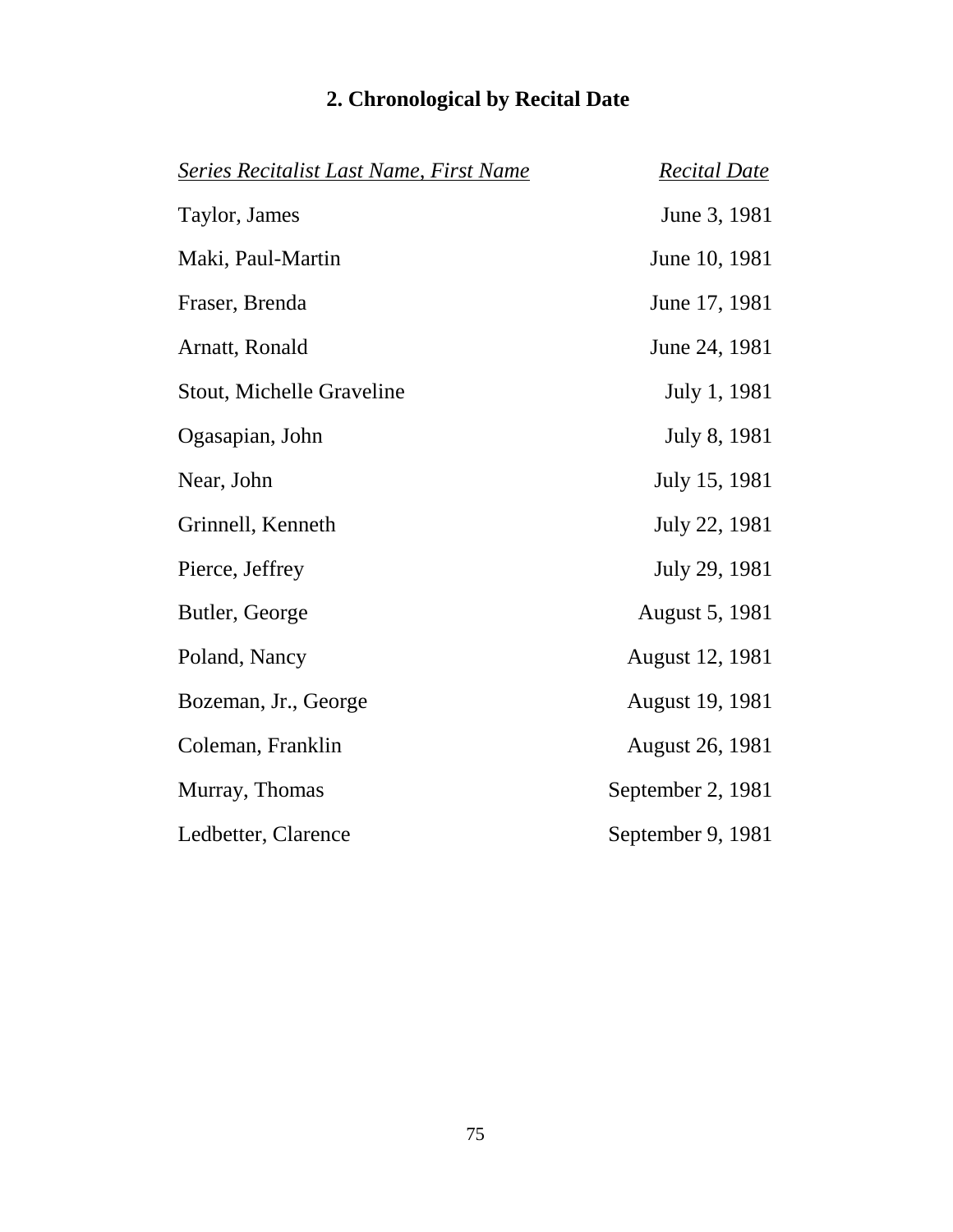| <b>Series Recitalist Last Name, First Name</b> | <b>Recital Date</b> |
|------------------------------------------------|---------------------|
| <b>Boston Archdiocesan Choir School</b>        | June 2, 1982        |
| Miller, Max                                    | June 9, 1982        |
| Pierce, Curtis                                 | June 16, 1982       |
| Merrill, Donna                                 | June 23, 1982       |
| Corrie, John                                   | June 30, 1982       |
| Finney, John                                   | July 7, 1982        |
| Sykes, Peter                                   | July 14, 1982       |
| Callahan, Charles                              | July 21, 1982       |
| Long, Steven                                   | July 28, 1982       |
| Funk, Donald                                   | August 4, 1982      |
| Pelletier, Eugène                              | August 11, 1982     |
| Autula, Donna                                  | August 18, 1982     |
| Regestein, Lois                                | August 25, 1982     |
| Sirota, Victoria                               | September 1, 1982   |
| Hill, Kent                                     | September 8, 1982   |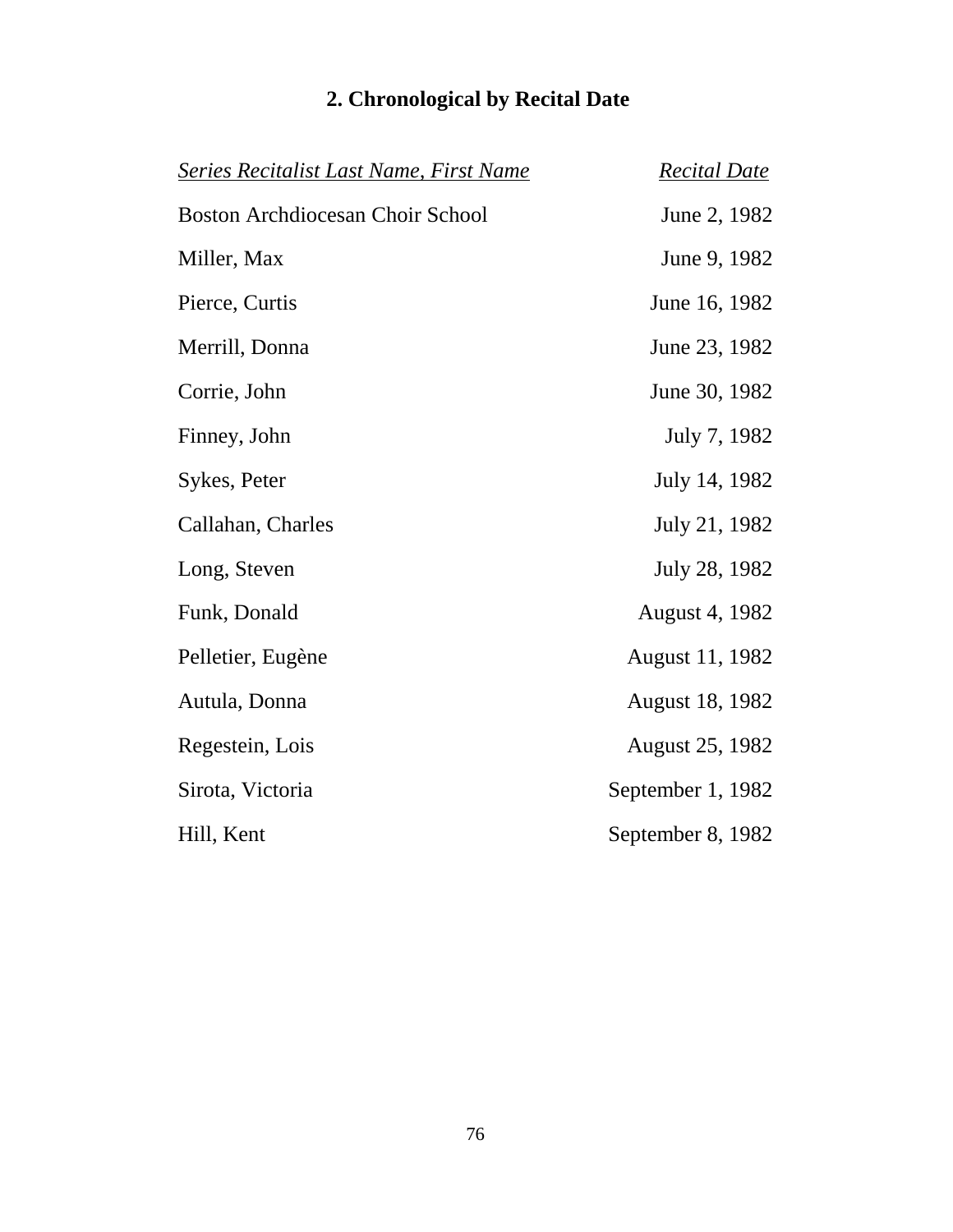| <b>Series Recitalist Last Name, First Name</b> | <b>Recital Date</b>    |
|------------------------------------------------|------------------------|
| Raver, Leonard                                 | June 1, 1983           |
| Miller, Earl                                   | June 8, 1983           |
| Young, Lawrence                                | June 15, 1983          |
| Carrier, David                                 | June 22, 1983          |
| Freeman, Russell                               | June 29, 1983          |
| Jones, Brian                                   | July 6, 1983           |
| Adami, Bruce                                   | July 13, 1983          |
| Wood, Barclay                                  | July 20, 1983          |
| Dunn, John                                     | July 27, 1983          |
| Metson, Marian Ruhl                            | August 3, 1983         |
| MacArthur, Frederick                           | <b>August 10, 1983</b> |
| Brock, John                                    | August 17, 1983        |
| Armstrong, Susan                               | August 24, 1983        |
| Mohnsen, Rosalind                              | August 31, 1983        |
| Wright, Paul                                   | September 7, 1983      |
| Olson, Donald                                  | September 14, 1983     |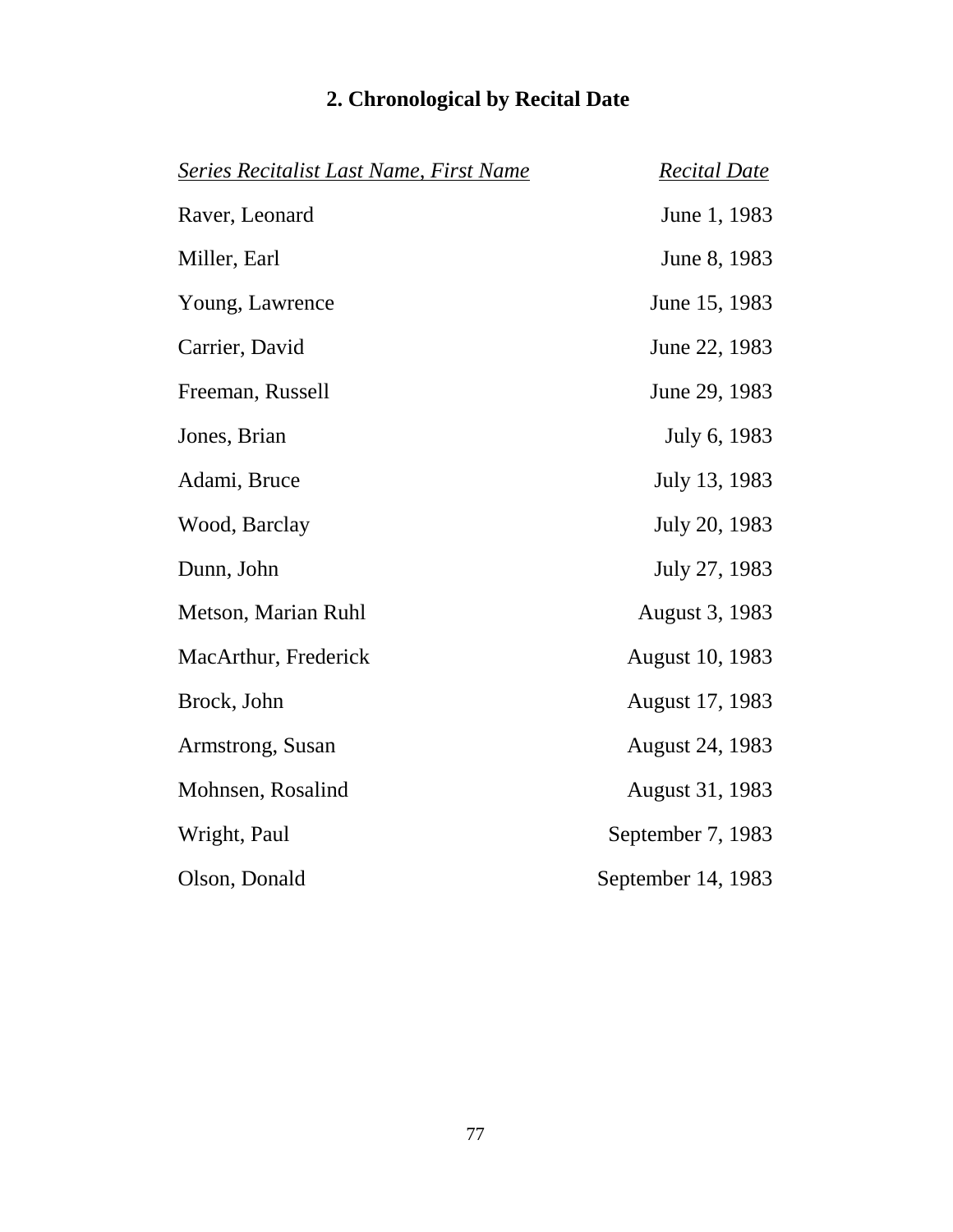| <b>Series Recitalist Last Name, First Name</b> | <b>Recital Date</b>    |
|------------------------------------------------|------------------------|
| <b>Boston Archdiocesan Choir School</b>        | June 6, 1984           |
| Policelli, Joseph                              | June 13, 1984          |
| Gallagher, Reverend David F., C.S.S.           | June 20, 1984          |
| Berry, Laurence                                | June 27, 1984          |
| Brown, James                                   | July 4, 1984           |
| Fraser, Brenda                                 | July 11, 1984          |
| Biery, James and Marilyn                       | July 18, 1984          |
| Abbott, Leo                                    | July 25, 1984          |
| Carabetta, Samuel                              | August 1, 1984         |
| Miller, Max                                    | <b>August 8, 1984</b>  |
| Coleman, Franklin                              | <b>August 15, 1984</b> |
| Ayer, John                                     | August 22, 1984        |
| Butler, George                                 | <b>August 29, 1984</b> |
| Stulken, Marilyn                               | September 5, 1984      |
| Murray, Thomas                                 | September 12, 1984     |
| Hunt, Eileen                                   | September 19, 1984     |
| Stalford, Ronald                               | September 26, 1984     |
| Guenther, Eileen                               | October 3, 1984        |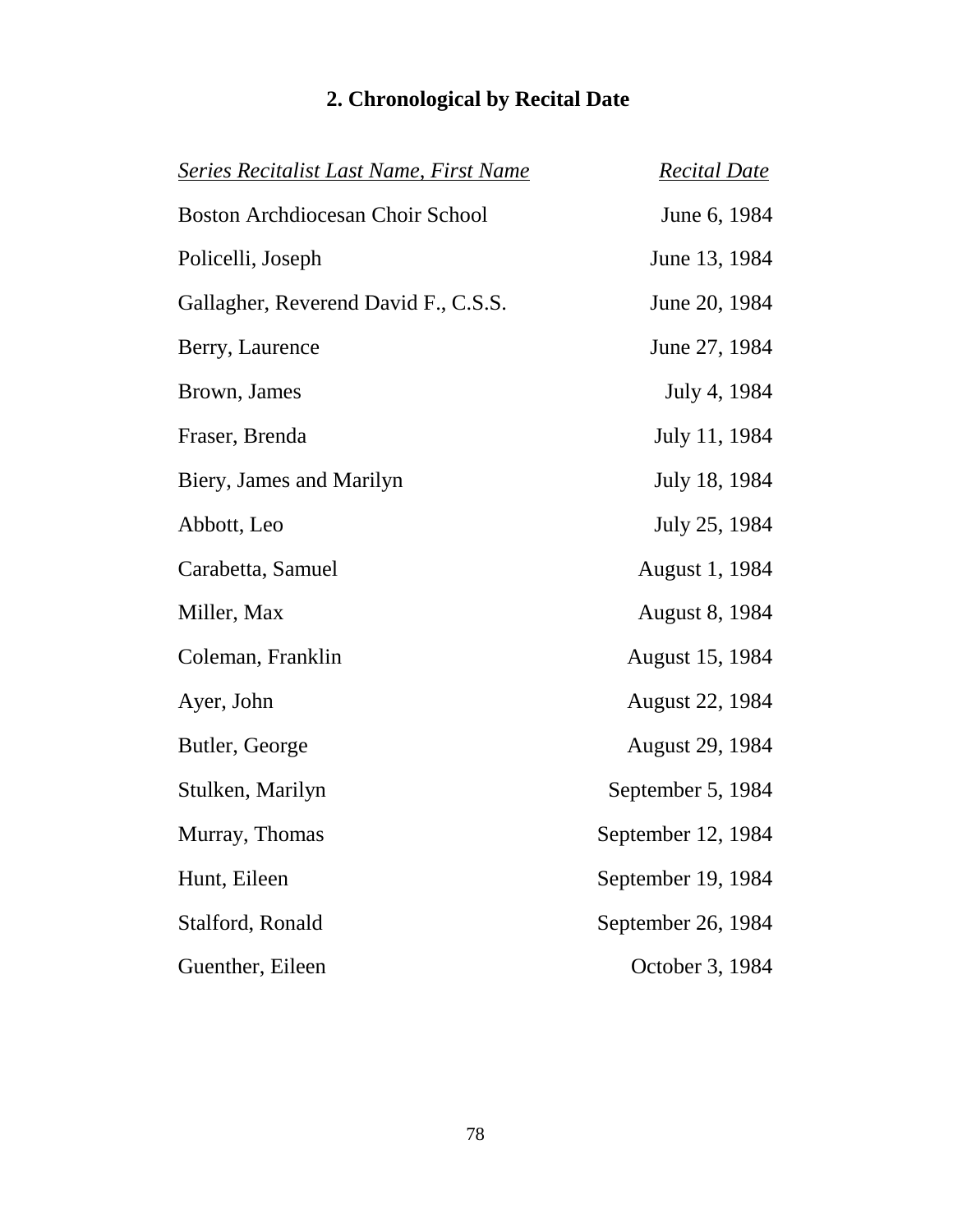| <b>Series Recitalist Last Name, First Name</b> | <b>Recital Date</b>    |
|------------------------------------------------|------------------------|
| Ingram, Donald                                 | June 5, 1985           |
| Hilse, Walter                                  | June 12, 1985          |
| Bergeron, David and Nina                       | June 19, 1985          |
| Johnson, Robert                                | June 26, 1985          |
| Dunnett, David                                 | July 3, 1985           |
| Lowe, Henry                                    | July 10, 1985          |
| Clarke, Andrew                                 | July 17, 1985          |
| Grinnell, Kenneth                              | July 24, 1985          |
| MacGowan, William                              | July 31, 1985          |
| Sykes, Peter                                   | August 7, 1985         |
| Pelletier, Eugène                              | August 14, 1985        |
| Jones, Brian                                   | <b>August 21, 1985</b> |
| Kaminski, Michael                              | <b>August 28, 1985</b> |
| Eyrich, Earl                                   | September 4, 1985      |
| Sirota, Victoria                               | September 11, 1985     |
| Davison, Gary                                  | September 18, 1985     |
| Hokans, Henry                                  | September 25, 1985     |
| Russell, John                                  | October 2, 1985        |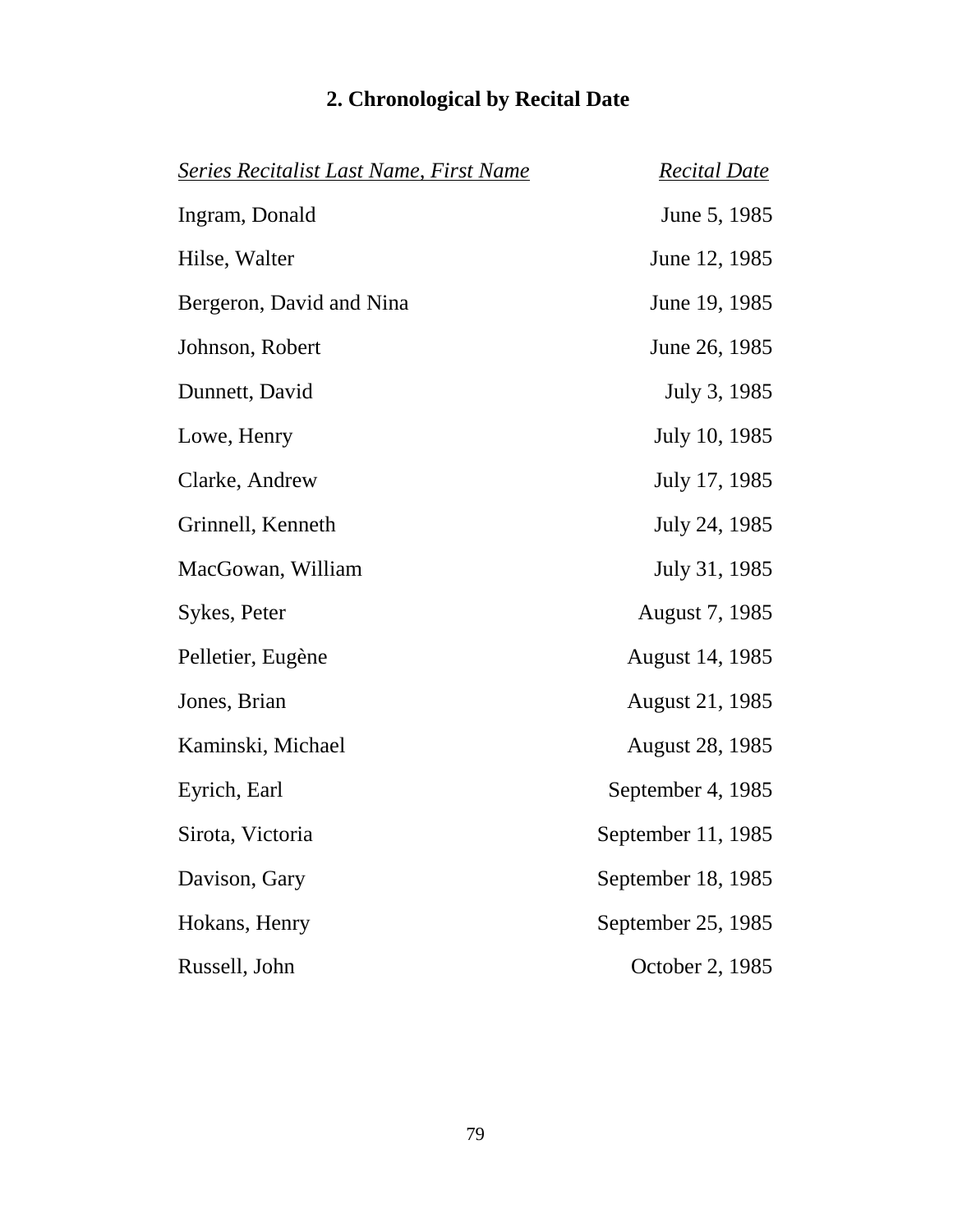| <b>Series Recitalist Last Name, First Name</b> | <b>Recital Date</b>    |
|------------------------------------------------|------------------------|
| Payne, Joseph                                  | June 4, 1986           |
| Scharf, Margaret                               | June 11, 1986          |
| Neswick, Bruce                                 | June 18, 1986          |
| Page, Charles                                  | June 25, 1986          |
| Cox, David                                     | July 2, 1986           |
| Wilson, Anne                                   | July 9, 1986           |
| Adami, Bruce                                   | July 16, 1986          |
| Miller, Earl                                   | July 23, 1986          |
| Faxon, George                                  | July 30, 1986          |
| Hoffman, Ernest                                | <b>August 6, 1986</b>  |
| Jin, En A Ryoo                                 | <b>August 6, 1986</b>  |
| Brown, Allen                                   | August 11, 1986        |
| Labounsky, Ann                                 | <b>August 20, 1986</b> |
| Mohnsen, Rosalind                              | September 3, 1986      |
| Bitgood, Roberta                               | September 10, 1986     |
| Vine, Rodger                                   | September 17, 1986     |
| Richner, Thomas                                | September 24, 1986     |
| Lohmann, Ludger                                | October 1, 1986        |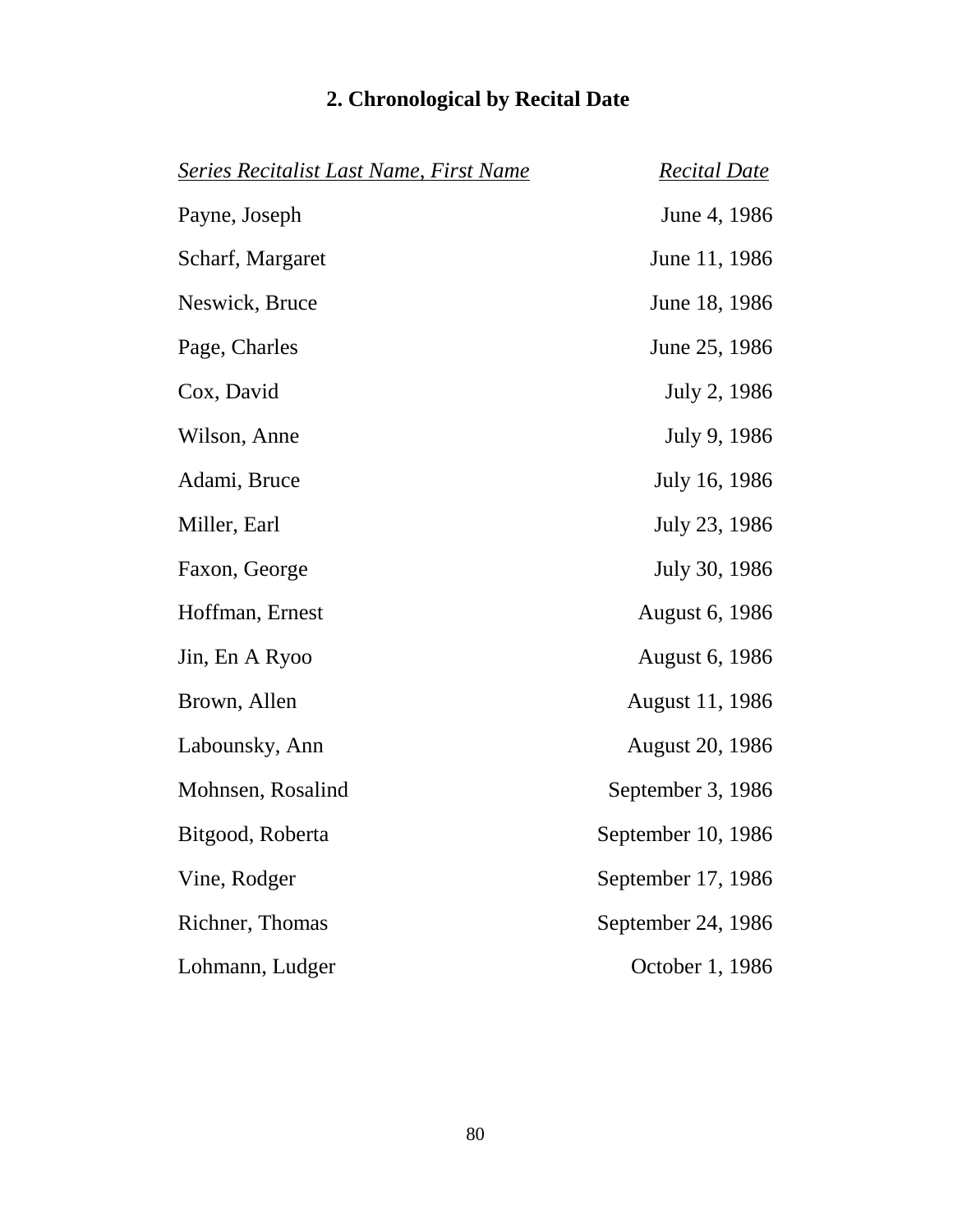| <b>Series Recitalist Last Name, First Name</b> | <b>Recital Date</b>    |
|------------------------------------------------|------------------------|
| Long, Marsha                                   | June 3, 1987           |
| Callahan, Charles                              | June 10, 1987          |
| Armstrong-Ouellette, Susan                     | June 17, 1987          |
| Robinson, Dana                                 | June 24, 1987          |
| Abbott, Leo                                    | July 1, 1987           |
| Konzen, Richard                                | July 8, 1987           |
| Swann, Frederick                               | July 15, 1987          |
| Hunt, Eileen                                   | July 22, 1987          |
| Smith, Timothy E.                              | July 29, 1987          |
| Young, Lawrence A.                             | August 5, 1987         |
| Skelton, Carolyn Day                           | August 12, 1987        |
| Dimmock, Jonathan                              | August 19, 1987        |
| King, Christopher                              | <b>August 26, 1987</b> |
| Lyster, Linda                                  | September 2, 1987      |
| Sadler, Ian                                    | September 9, 1987      |
| Porter, William                                | September 16, 1987     |
| Turley, Barry                                  | September 23, 1987     |
| Herrick, Christopher                           | September 30, 1987     |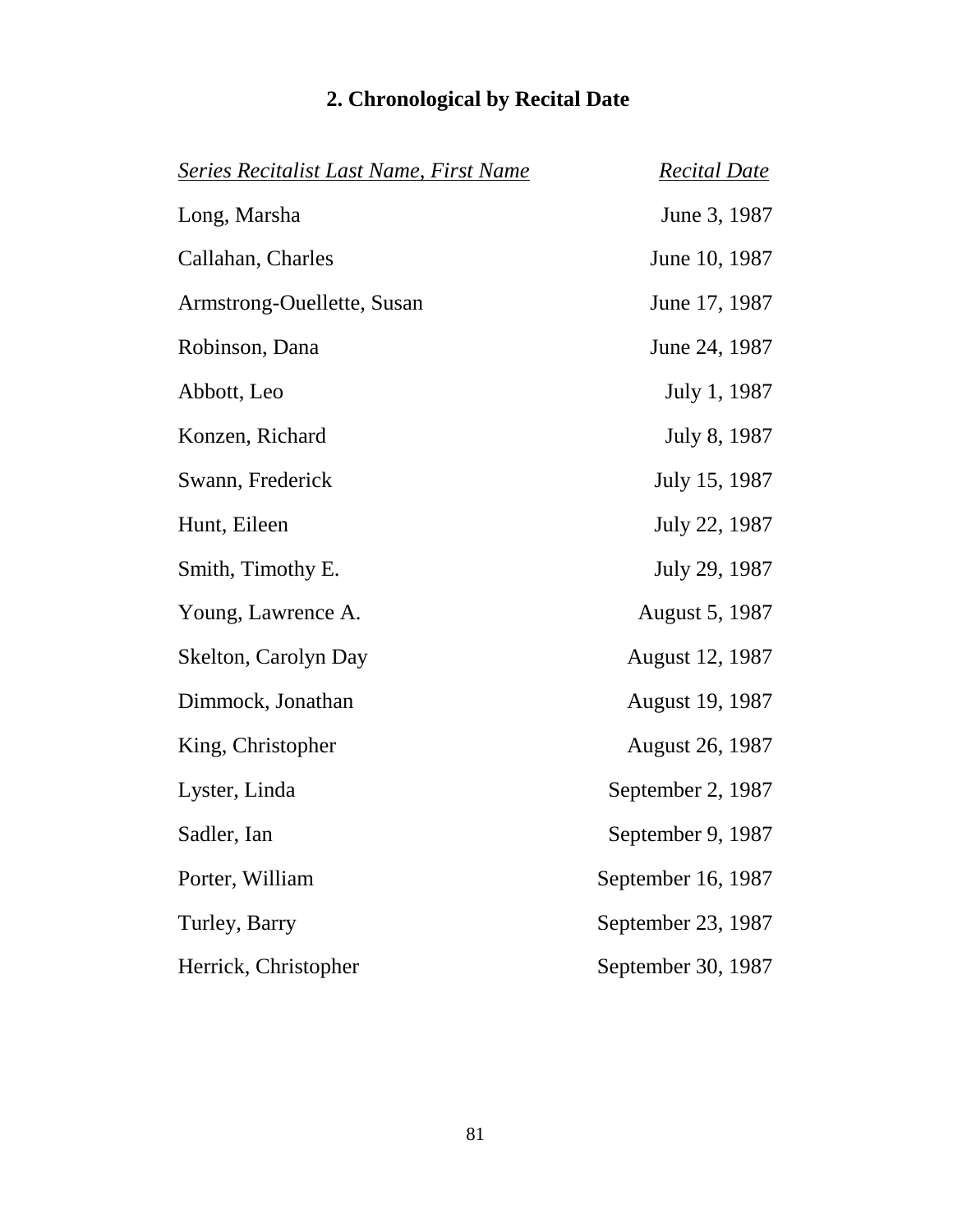| <b>Series Recitalist Last Name, First Name</b> | <b>Recital Date</b>    |
|------------------------------------------------|------------------------|
| Carabetta, Samuel                              | June 1, 1988           |
| Young, Steven                                  | June 8, 1988           |
| Butler, Douglas                                | June 15, 1988          |
| Dunn, John                                     | June 22, 1988          |
| Thomson, Barbara and Claribel                  | June 29, 1988          |
| Kenyon, Philip                                 | July 6, 1988           |
| Eyrich, Earl                                   | July 13, 1988          |
| Moss, Grant                                    | July 20, 1988          |
| Tweeten, Ruth                                  | July 27, 1988          |
| Regestein, Lois                                | August 3, 1988         |
| Kaminski, Michael                              | <b>August 10, 1988</b> |
| Toeppner, Lois                                 | <b>August 17, 1988</b> |
| Hohman, Frederick                              | <b>August 24, 1988</b> |
| Hill, Kent                                     | August 31, 1988        |
| Harmon, Thomas                                 | September 7, 1988      |
| Dallmann, Wolfgang                             | September 14, 1988     |
| Haupt, Hartmut                                 | September 21, 1988     |
| Davison, Gary                                  | September 28, 1988     |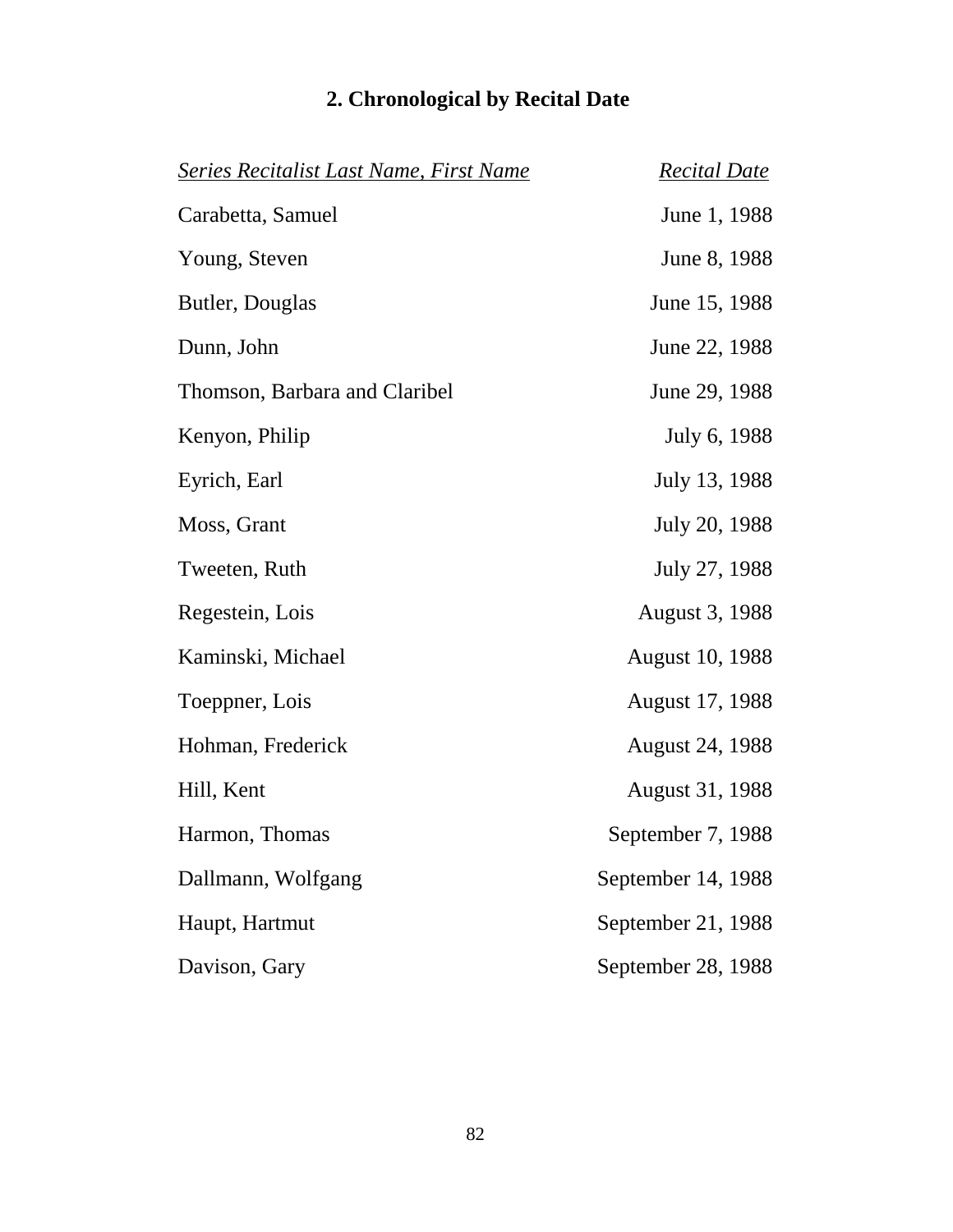| <b>Series Recitalist Last Name, First Name</b> | <b>Recital Date</b>    |
|------------------------------------------------|------------------------|
| Sirota, Victoria                               | June 7, 1989           |
| Miller, Max                                    | June 14, 1989          |
| Gallagher, Reverend David F., C.S.S.           | June 21, 1989          |
| Granert, Nancy                                 | June 28, 1989          |
| Hunsberger, David R.                           | July 5, 1989           |
| Porkola, David Allen                           | July 12, 1989          |
| Welch, James                                   | July 19, 1989          |
| Rice, Joyce Painter                            | July 26, 1989          |
| Scriven, Philip                                | <b>August 2, 1989</b>  |
| Dirksen, Mark                                  | <b>August 9, 1989</b>  |
| Sykes, Peter                                   | <b>August 16, 1989</b> |
| Barney, Robert                                 | <b>August 23, 1989</b> |
| Skelton, John                                  | <b>August 30, 1989</b> |
| Smith-Babbitt, Sherryl                         | September 6, 1989      |
| Whited, Donna                                  | September 13, 1989     |
| Whiteside, John                                | September 20, 1989     |
| Mohnsen, Rosalind                              | September 27, 1989     |
| Grinnell, Kenneth                              | October 4, 1989        |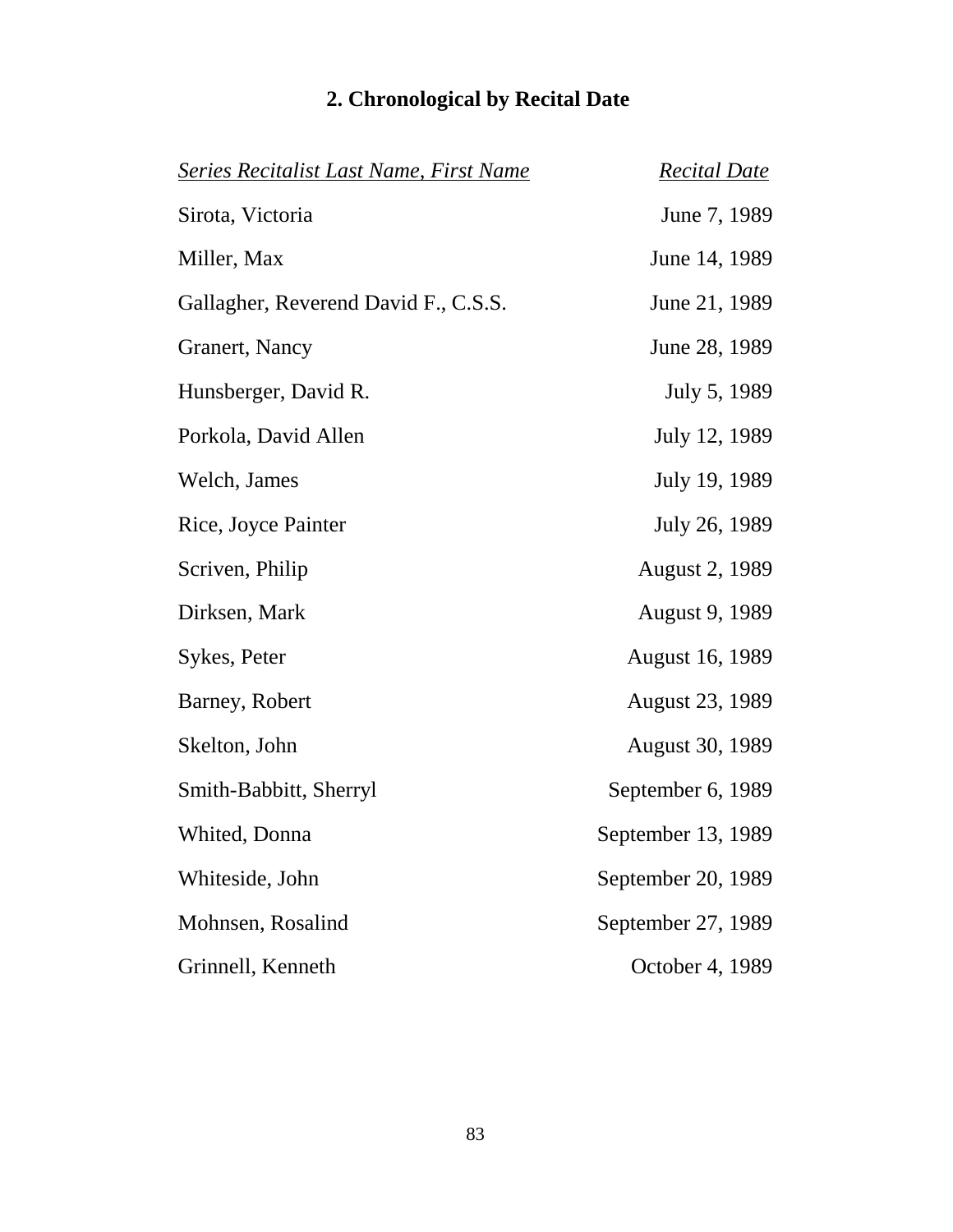| <b>Series Recitalist Last Name, First Name</b> | <b>Recital Date</b>    |
|------------------------------------------------|------------------------|
| Kim, Sister Catherine, R.S.C.J.                | June 6, 1990           |
| Schmidt, Dennis                                | June 13, 1990          |
| Dunn, John                                     | June 20, 1990          |
| Scheide, Kathleen                              | June 27, 1990          |
| Hilse, Walter                                  | July 4, 1990           |
| Adami, Bruce                                   | July 11, 1990          |
| Lowe, Henry                                    | July 18, 1990          |
| Armstrong, Susan                               | July 25, 1990          |
| Hunt, Eileen                                   | August 1, 1990         |
| Lehman, Robert                                 | <b>August 8, 1990</b>  |
| Metson, Marian Ruhl                            | <b>August 15, 1990</b> |
| Town, Robert                                   | <b>August 22, 1990</b> |
| Vine, Rodger                                   | <b>August 29, 1990</b> |
| Dudman, Michael                                | September 5, 1990      |
| Mundinger, Louise                              | September 12, 1990     |
| Wood, Ross                                     | September 19, 1990     |
| Stine, Craig                                   | September 26, 1990     |
| Herrick, Christopher                           | October 3, 1990        |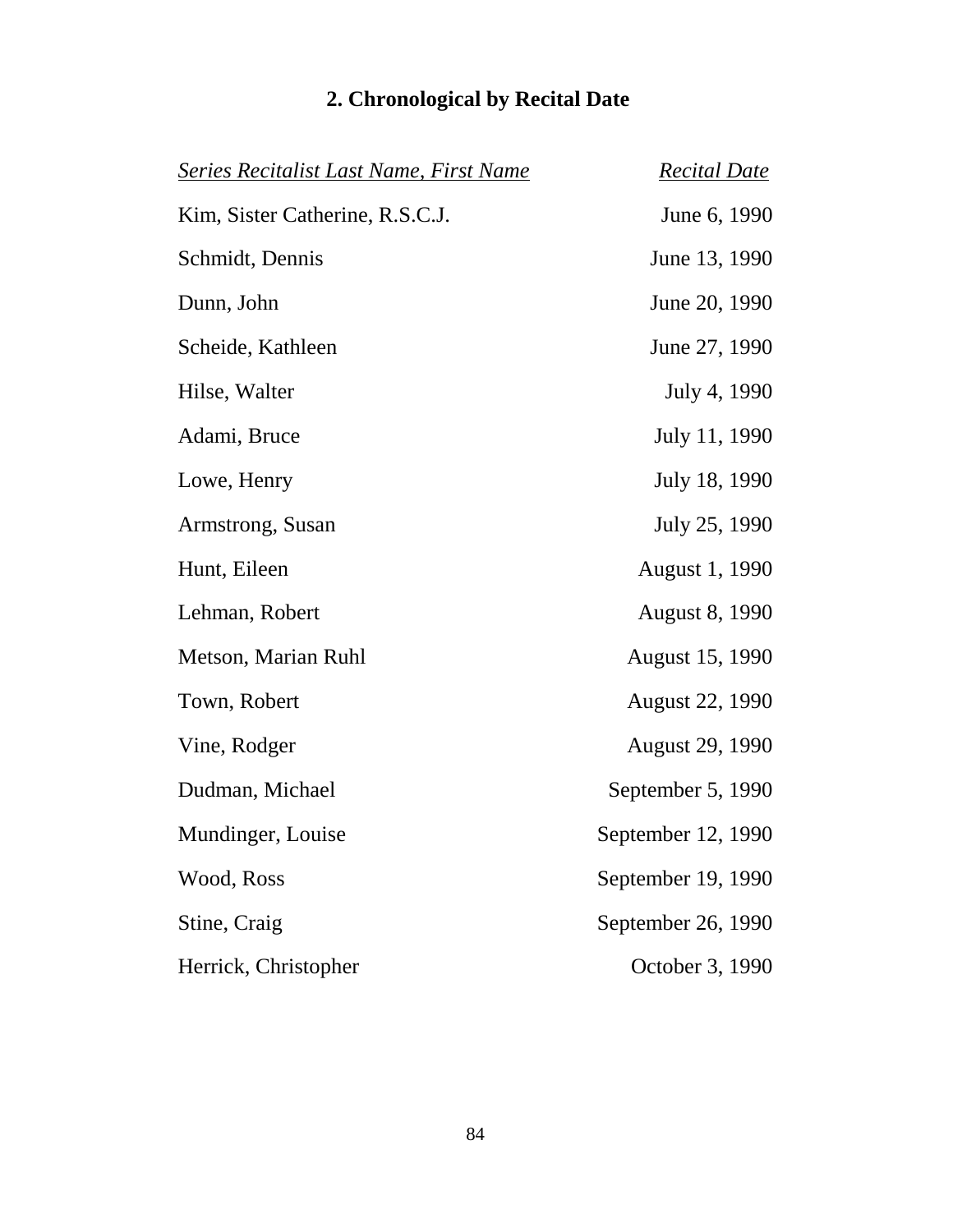| Series Recitalist Last Name, First Name | <b>Recital Date</b>    |
|-----------------------------------------|------------------------|
| Meyer, Hannes                           | June 5, 1991           |
| Neswick, Bruce                          | June 12, 1991          |
| Jenkins, Paul                           | June 19, 1991          |
| Swager, Bruce                           | June 26, 1991          |
| Labounsky, Ann                          | July 3, 1991           |
| Fletcher, Andrew                        | July 10, 1991          |
| Goda, Glenn                             | July 17, 1991          |
| Scharf, Margaret and Warren             | July 24, 1991          |
| Pavur, Adrienne M.                      | August 7, 1991         |
| Gouwens, John                           | August 14, 1991        |
| Hohman, Frederick                       | August 21, 1991        |
| Irwin-Brandon, Margaret                 | <b>August 28, 1991</b> |
| Jody, Frederick                         | September 4, 1991      |
| Waligora, Renea and Dinda, Robin        | September 11, 1991     |
| Hughes, Timothy                         | September 18, 1991     |
| Starr, Kenneth                          | September 25, 1991     |
| Kalejs, Aivar                           | October 2, 1991        |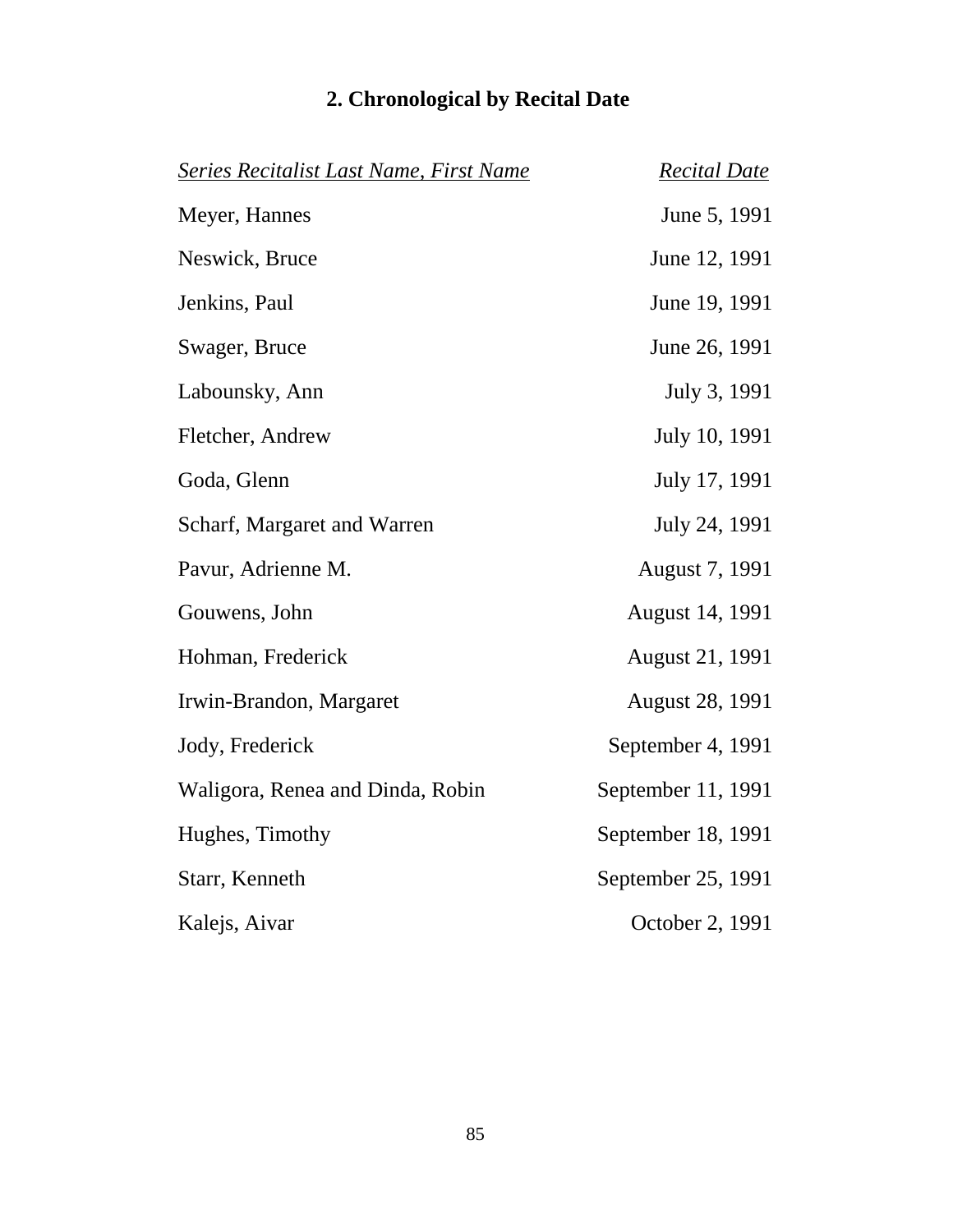| <b>Series Recitalist Last Name, First Name</b> | <b>Recital Date</b>    |
|------------------------------------------------|------------------------|
| Chard, Elaine Warner                           | June 3, 1992           |
| Busby, James                                   | June 10, 1992          |
| Hancock, Eugene                                | June 17, 1992          |
| Skelton, John                                  | June 24, 1992          |
| Langberg, Peter and Kirsten                    | July 1, 1992           |
| Miller, Max                                    | July 8, 1992           |
| Steinbach, Mark                                | July 15, 1992          |
| Krasinski, Peter Edwin                         | July 22, 1992          |
| Ebrecht, Ronald                                | July 29, 1992          |
| Scriven, Philip                                | August 5, 1992         |
| Young, Lawrence A.                             | August 12, 1992        |
| Mulbury, David                                 | <b>August 19, 1992</b> |
| Foster, Thomas and Carol                       | <b>August 26, 1992</b> |
| Butler, George                                 | September 2, 1992      |
| Wagner, Victoria                               | September 9, 1992      |
| Jensen, Wilma                                  | September 16, 1992     |
| Lohmann, Ludger                                | September 23, 1992     |
| Dinda, Robin                                   | September 30, 1992     |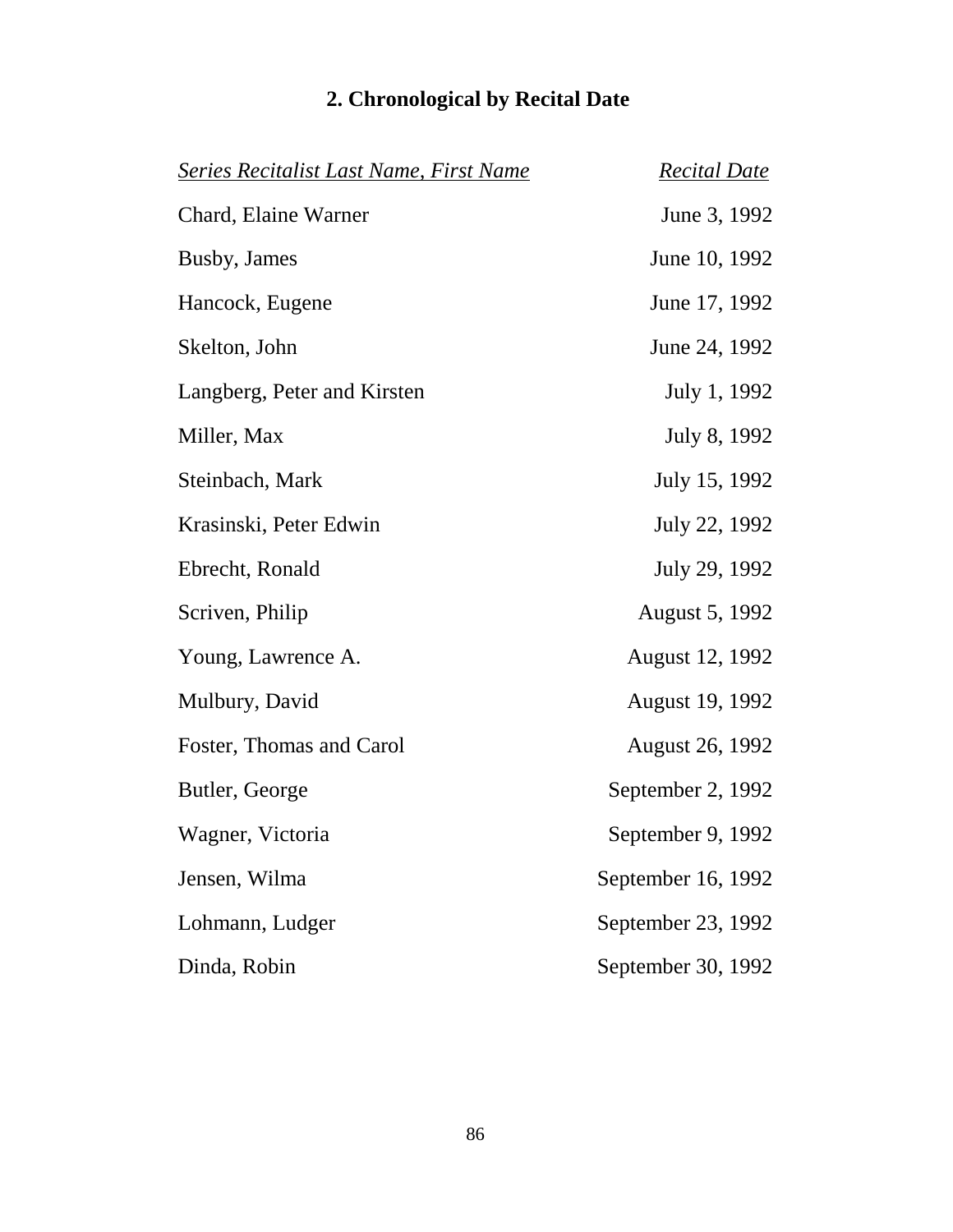| <b>Series Recitalist Last Name, First Name</b> | <b>Recital Date</b>    |
|------------------------------------------------|------------------------|
| Johansen, Amy                                  | June 9, 1993           |
| Armstrong-Ouellette, Susan                     | June 16, 1993          |
| Somerville, Murray Forbes                      | June 23, 1993          |
| Woodson, Susan Carol                           | June 30, 1993          |
| Hunsberger, David R.                           | July 7, 1993           |
| Plany, Petr                                    | July 14, 1993          |
| Beck, Janice                                   | July 21, 1993          |
| Münch, Roland                                  | July 28, 1993          |
| Nosetti, Massimo                               | August 4, 1993         |
| Lord, Robert Sutherland                        | August 11, 1993        |
| Butler, H. Joseph                              | <b>August 18, 1993</b> |
| Powell, Linton                                 | <b>August 25, 1993</b> |
| Damp, George Edward                            | September 1, 1993      |
| Worth, David Garth                             | September 8, 1993      |
| Emmert, Heidi                                  | September 15, 1993     |
| Lamoureux, Daniel                              | September 22, 1993     |
| Kent, Christopher                              | September 29, 1993     |
| Leach, Brenda Lynne                            | October 6, 1993        |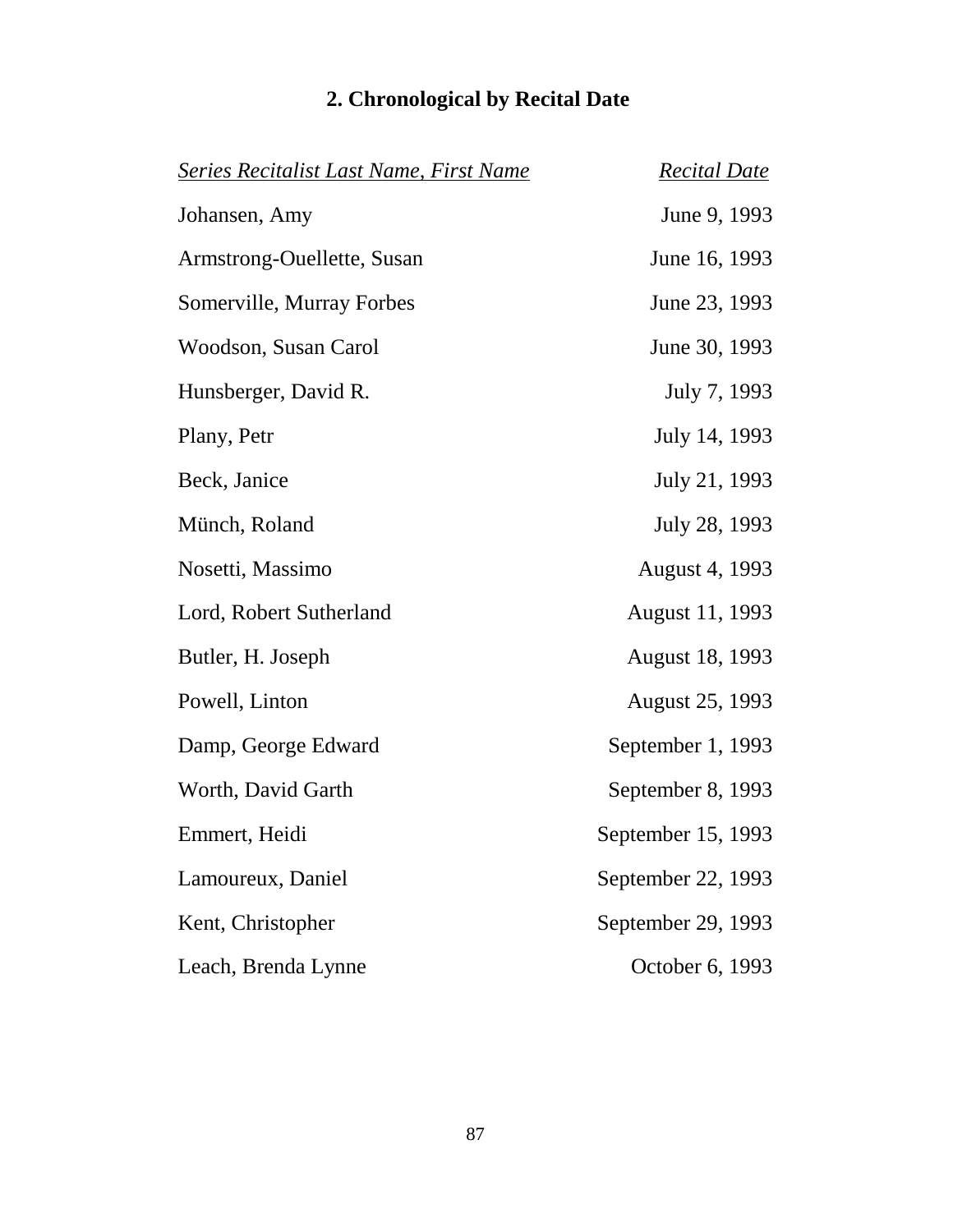| <u>Series Recitalist Last Name, First Name</u> | <b>Recital Date</b>    |
|------------------------------------------------|------------------------|
| Callahan, Charles and Richner, Thomas          | June 1, 1994           |
| Bush, Brink                                    | June 8, 1994           |
| Roberts, Stephen                               | June 15, 1994          |
| Maynard, Dianne M.                             | June 22, 1994          |
| Guzaski, Fredrick                              | June 29, 1994          |
| Grant, Richard                                 | July 6, 1994           |
| Quinn, Iain                                    | July 14, 1994          |
| Lyster, Linda                                  | July 20, 1994          |
| Race, Mary Catherine                           | July 27, 1994          |
| Phillips, Craig                                | August 3, 1994         |
| Pavur, Adrienne M.                             | <b>August 10, 1994</b> |
| Jones, Brian                                   | August 17, 1994        |
| Mechler, Thierry                               | <b>August 24, 1994</b> |
| Hohman, Frederick                              | August 31, 1994        |
| Somerville, Hazel                              | September 7, 1994      |
| Lester, Jennifer A.                            | September 14, 1994     |
| Porter, William                                | September 21, 1994     |
| Andrews, Colin and Fishell, Janette            | September 28, 1994     |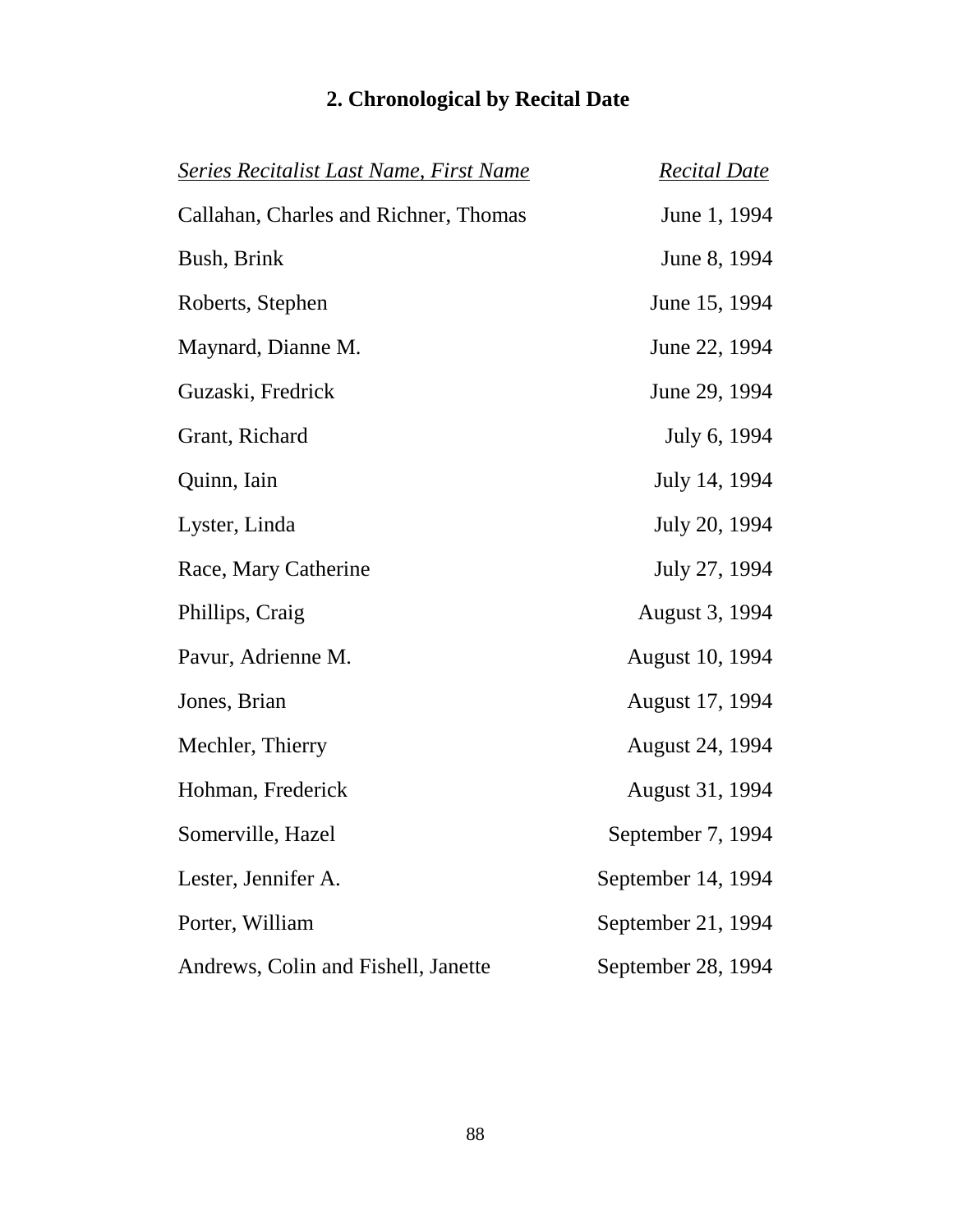| <b>Series Recitalist Last Name, First Name</b> | <b>Recital Date</b>    |
|------------------------------------------------|------------------------|
| Pardee, Katharine                              | June 7, 1995           |
| Vine, Rodger                                   | June 14, 1995          |
| Boucher, Jacques                               | June 21, 1995          |
| Lippincott, Joan                               | June 28, 1995          |
| Mohnsen, Rosalind                              | July 5, 1995           |
| Leahy, Anne                                    | July 12, 1995          |
| Krasinski, Peter Edwin                         | July 19, 1995          |
| Goda, Glenn                                    | July 26, 1995          |
| Kime, Glenn                                    | <b>August 2, 1995</b>  |
| Brown, Kyler                                   | August 9, 1995         |
| Mulbury, David                                 | <b>August 16, 1995</b> |
| Mojica, Andrés                                 | August 23, 1995        |
| Biggers, Jonathan                              | <b>August 30, 1995</b> |
| Thomas, Anne Marsden                           | September 6, 1995      |
| Pincemaille, Pierre                            | September 13, 1995     |
| Johnson, James                                 | September 20, 1995     |
| Rakich, Christa                                | September 27, 1995     |
| Deksnis, Talivaldis                            | October 4, 1995        |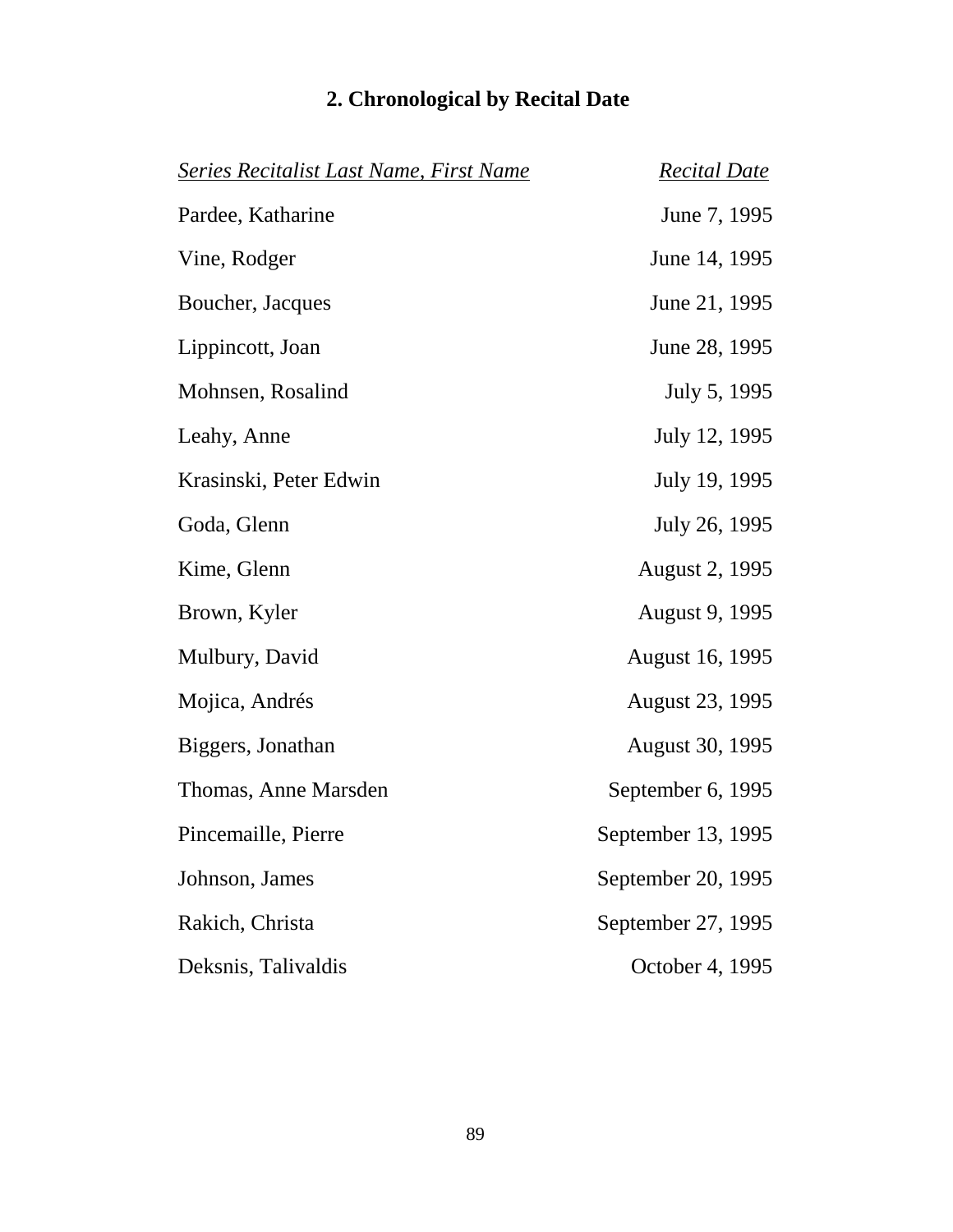| <b>Series Recitalist Last Name, First Name</b> | <b>Recital Date</b>    |
|------------------------------------------------|------------------------|
| Gallagher, Reverend David F., C.S.S.           | May 29, 1996           |
| Leach, Brenda Lynne                            | June 5, 1996           |
| Rumpf, Stephen                                 | June 12, 1996          |
| Armstrong-Ouellette, Susan                     | June 19, 1996          |
| Swager, Bruce                                  | June 26, 1996          |
| Lowe, Henry                                    | July 3, 1996           |
| Fletcher, Andrew                               | July 10, 1996          |
| Brown, James Russell                           | July 17, 1996          |
| Zamkochian, Berj                               | July 24, 1996          |
| Kleinschmidt, Michael                          | July 31, 1996          |
| Stover, Harold                                 | August 7, 1996         |
| Schrader, David                                | August 14, 1996        |
| <b>Bush, Douglas</b>                           | <b>August 21, 1996</b> |
| Lundell, Christopher                           | <b>August 28, 1996</b> |
| Tritle, Kent                                   | September 4, 1996      |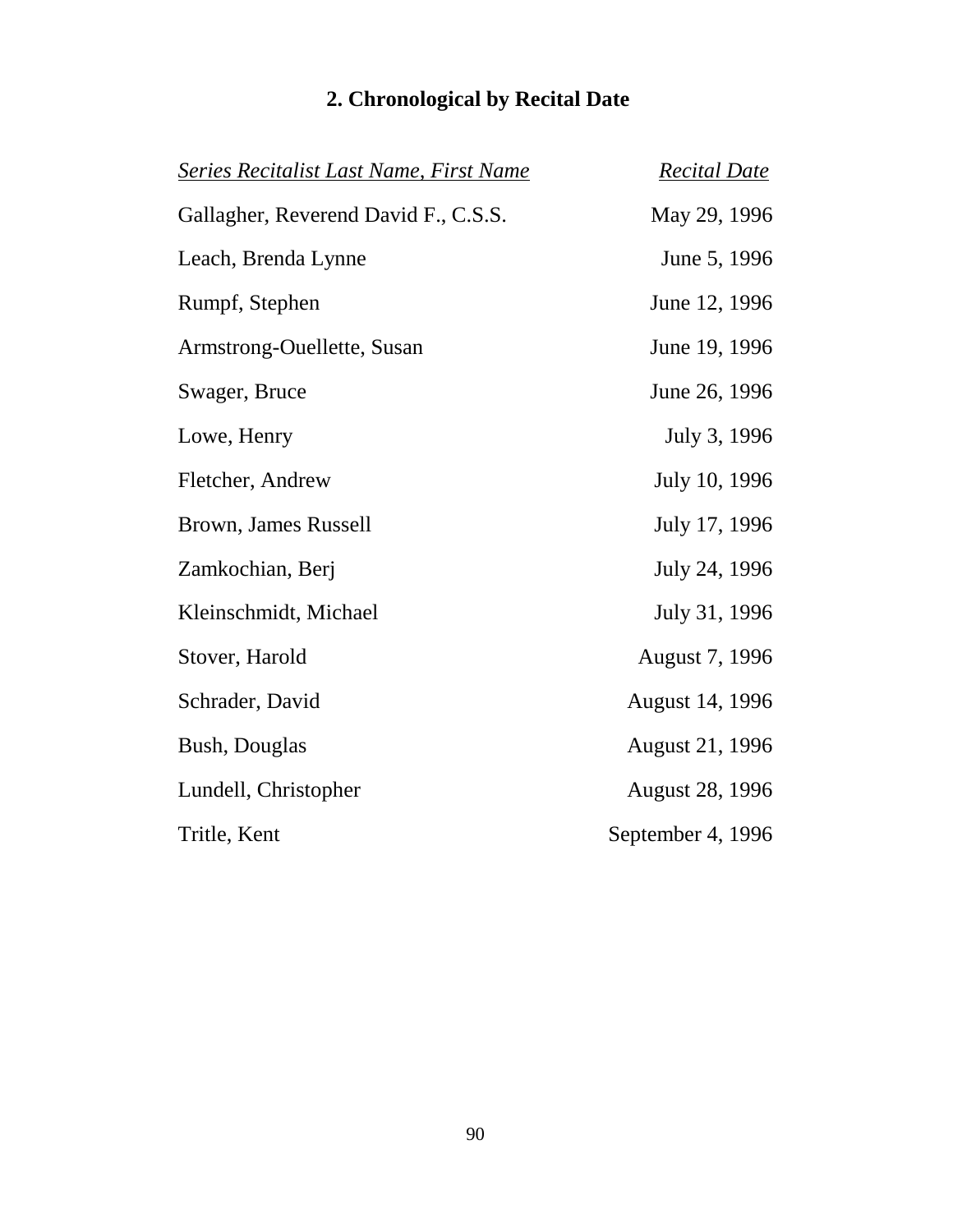| <b>Series Recitalist Last Name, First Name</b> | <b>Recital Date</b>    |
|------------------------------------------------|------------------------|
| Armstrong, Agnes                               | May 28, 1997           |
| Carrier, David                                 | June 4, 1997           |
| Mills, Marvin                                  | June 11, 1997          |
| Miura, Hatsumi                                 | June 18, 1997          |
| Dwyer, Mark                                    | June 25, 1997          |
| Farr, Steven                                   | July 2, 1997           |
| Bani, Mark                                     | July 9, 1997           |
| Brown, Thomas                                  | July 16, 1997          |
| Hunt, Eileen                                   | July 23, 1997          |
| Ferré, Susan                                   | July 30, 1997          |
| Bertero, Roberto                               | August 6, 1997         |
| Young, Steven                                  | August 13, 1997        |
| Suter, Erik Wm.                                | <b>August 20, 1997</b> |
| Adami, Bruce                                   | August 27, 1997        |
| Snyder, Patricia                               | September 3, 1997      |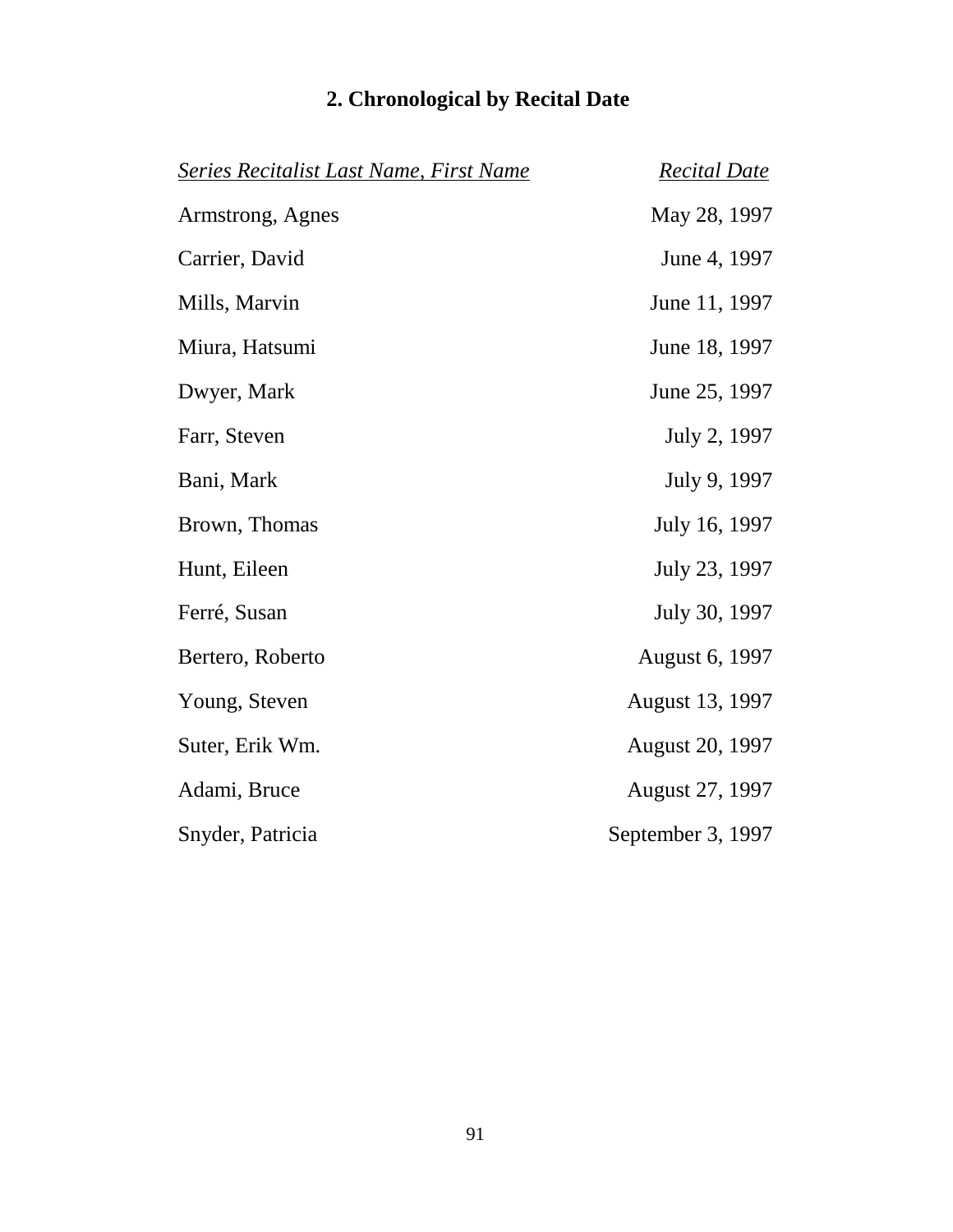| <b>Series Recitalist Last Name, First Name</b> | <b>Recital Date</b>   |
|------------------------------------------------|-----------------------|
| Ferreyra, Rafael                               | May 27, 1998          |
| Strejc, Martin                                 | June 3, 1998          |
| Proulx, Jean-Guy                               | June 10, 1998         |
| Dessauer, Gabriel                              | June 24, 1998         |
| Metson, Marian Ruhl                            | July 1, 1998          |
| Laubach, Mark                                  | July 8, 1998          |
| Turk, Gordon                                   | July 15, 1998         |
| Jarnot, Camilla                                | July 22, 1998         |
| Krasinski, Peter                               | July 29, 1998         |
| Johansen, Amy and Ampt, Robert                 | <b>August 5, 1998</b> |
| Grandmaison, Pierre                            | August 12, 1998       |
| Dettra, Scott                                  | August 19, 1998       |
| Brillhart, Jeffrey                             | August 26, 1998       |
| Christiansen, Clay                             | September 2, 1998     |
| Engelhardt, Mark                               | September 9, 1998     |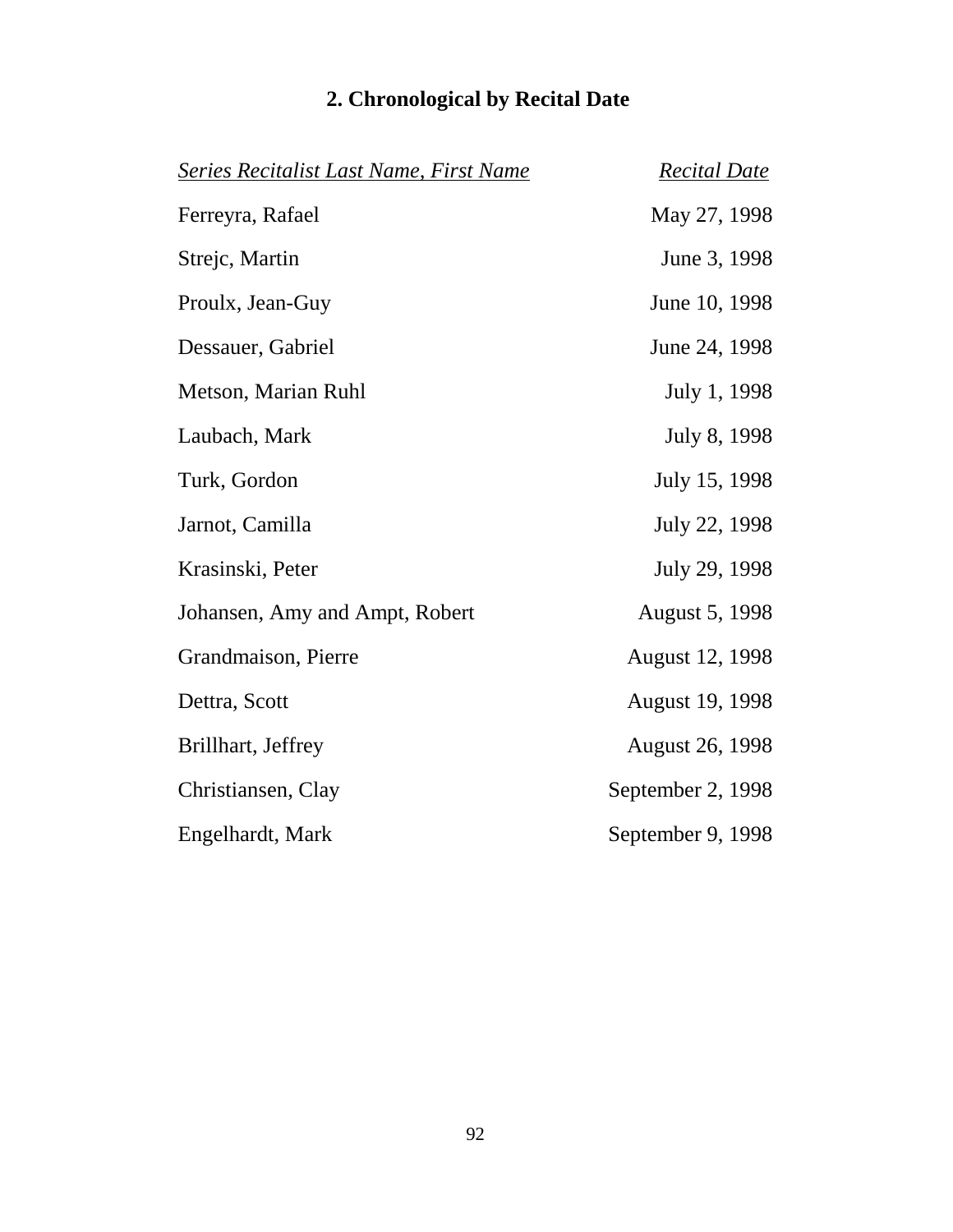| <b>Series Recitalist Last Name, First Name</b> | <b>Recital Date</b>    |
|------------------------------------------------|------------------------|
| Rakich, Christa                                | May 26, 1999           |
| Granert, Nancy                                 | June 2, 1999           |
| Gortmaker, JanEl                               | June 9, 1999           |
| Hess, Kimberly Ann                             | June 16, 1999          |
| Armstrong-Ouellette, Susan                     | June 23, 1999          |
| Wachner, Julian                                | June 30, 1999          |
| Cramer, Craig                                  | July 7, 1999           |
| Finney, John                                   | July 14, 1999          |
| Chalmers, David                                | July 21, 1999          |
| Dame, Donald                                   | July 28, 1999          |
| Labounsky, Ann                                 | <b>August 4, 1999</b>  |
| Neswick, Bruce                                 | August 11, 1999        |
| Maycher, Lorenz                                | <b>August 18, 1999</b> |
| Fuller, David                                  | <b>August 25, 1999</b> |
| Potts, Nigel                                   | September 1, 1999      |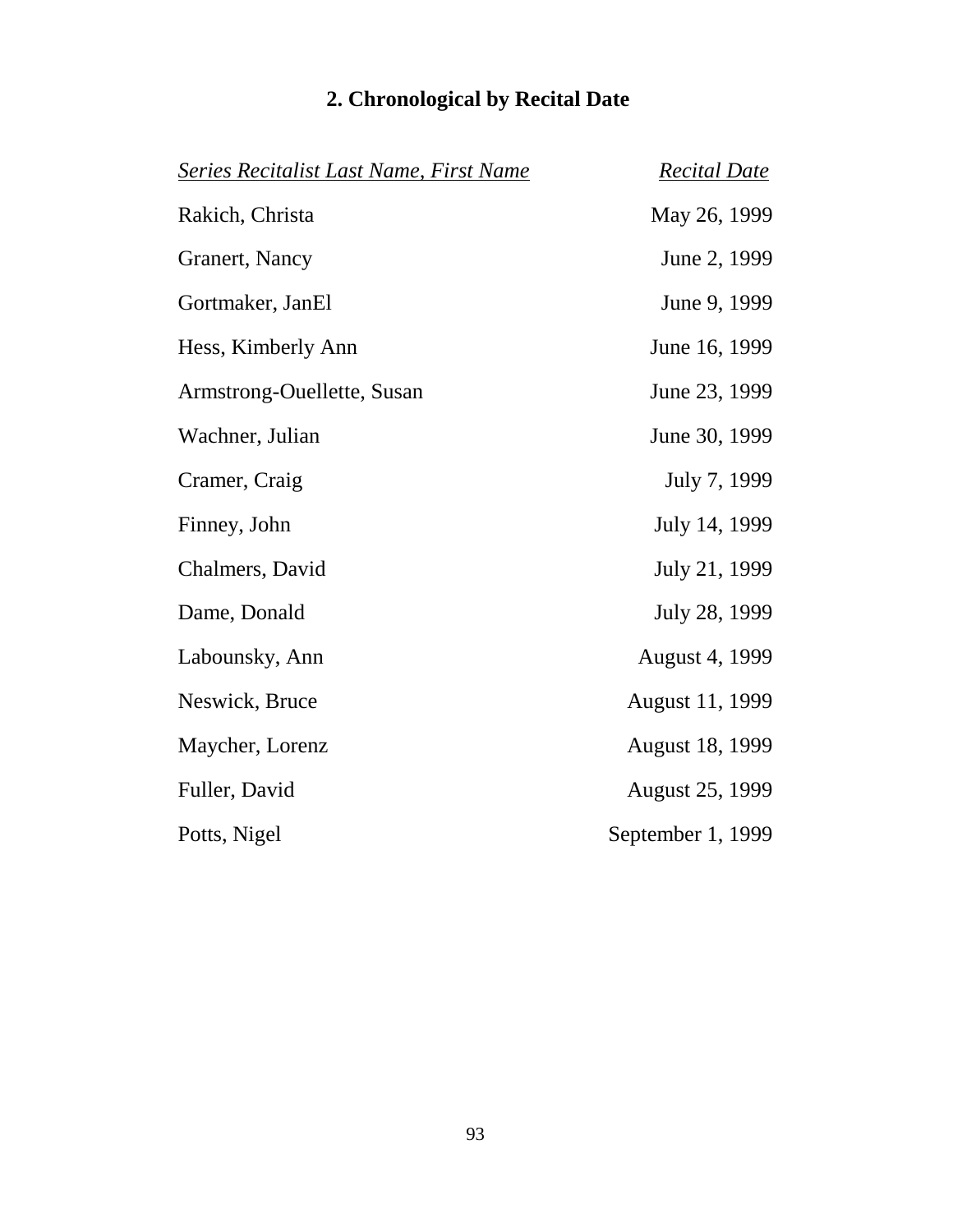| <b>Series Recitalist Last Name, First Name</b> | <b>Recital Date</b>    |
|------------------------------------------------|------------------------|
| Busby, James                                   | May 31, 2000           |
| Clark, Richard J.                              | June 7, 2000           |
| Klein, Carl D. Nelson                          | June 14, 2000          |
| Johnson, Jared                                 | June 21, 2000          |
| Conte, Peter Richard                           | June 28, 2000          |
| Hildreth, James                                | July 5, 2000           |
| Sayer, Roger                                   | July 12, 2000          |
| Cooley, Gretchen Longwell                      | July 19, 2000          |
| Terry, Mickey Thomas                           | July 26, 2000          |
| Roberts, Stephen                               | <b>August 2, 2000</b>  |
| Pavur, Adrienne M.                             | <b>August 9, 2000</b>  |
| Stevens, Bruce                                 | <b>August 16, 2000</b> |
| Olefirowicz, Joseph R.                         | <b>August 23, 2000</b> |
| Leach, Brenda Lynne                            | <b>August 30, 2000</b> |
| Fournier, Carolyn Shuster                      | September 6, 2000      |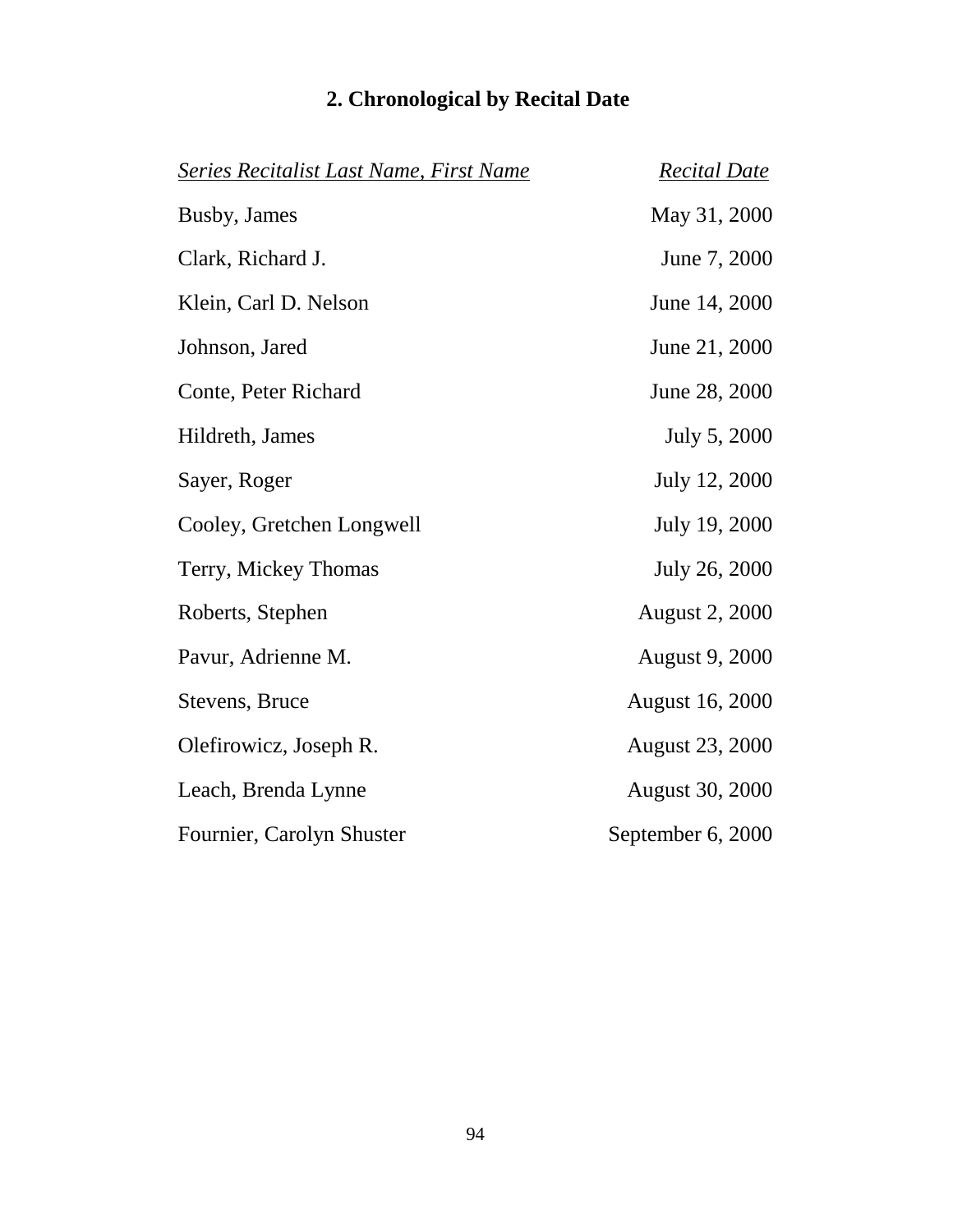| 2. Chronological by Recital Date |  |  |  |
|----------------------------------|--|--|--|
|----------------------------------|--|--|--|

| Series Recitalist Last Name, First Name | <b>Recital Date</b>    |
|-----------------------------------------|------------------------|
| Dinda, Robin                            | May 23, 2001           |
| Mohnsen, Rosalind                       | May 30, 2001           |
| McKinley, Daniel Jay                    | June 6, 2001           |
| Moss, Grant                             | June 13, 2001          |
| Christensen, Heinrich                   | June 20, 2001          |
| Luedecke, Alison J.                     | June 27, 2001          |
| Dwyer, Mark                             | July 11, 2001          |
| Jones, Brian                            | July 18, 2001          |
| Hartz, Justin                           | July 25, 2001          |
| Welch, Bradley Hunter                   | August 1, 2001         |
| Murray, Thomas                          | <b>August 8, 2001</b>  |
| Kozinski, Stefan                        | August 15, 2001        |
| Bruns, Barbara                          | <b>August 22, 2001</b> |
| Cornils, Ray                            | <b>August 29, 2001</b> |
| Lagacé, Mireille                        | September 5, 2001      |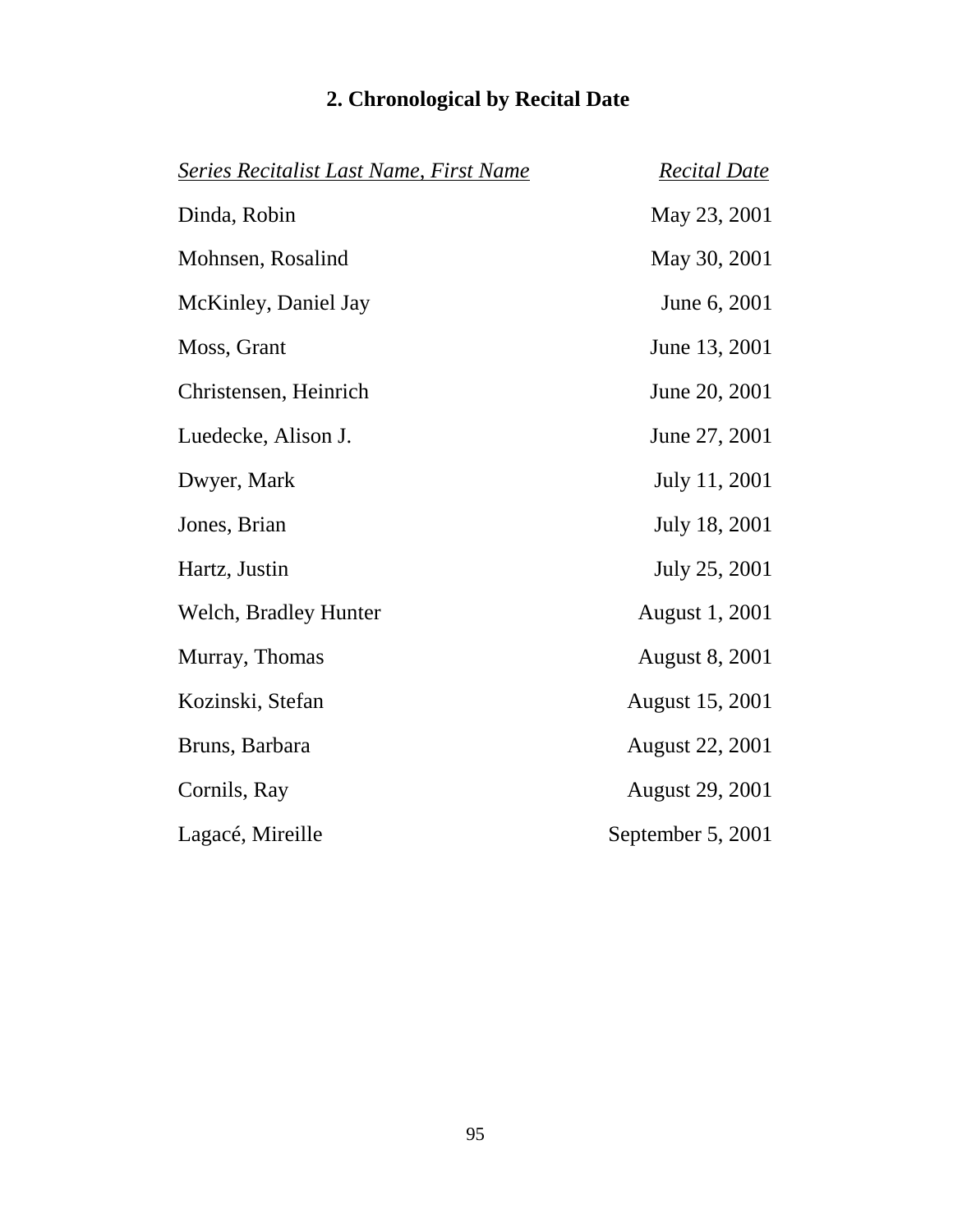| <b>Series Recitalist Last Name, First Name</b> | <b>Recital Date</b>    |
|------------------------------------------------|------------------------|
| Dudas, Libor                                   | May 29, 2002           |
| Cleveland, Douglas                             | June 5, 2002           |
| Skelton, John                                  | June 12, 2002          |
| Stover, Harold                                 | June 19, 2002          |
| Egler, Steven                                  | June 26, 2002          |
| McCroskey, Lenora                              | July 3, 2002           |
| Lee, Jung-A                                    | July 10, 2002          |
| Scanlon, Andrew                                | July 17, 2002          |
| Cowan, Ken                                     | July 24, 2002          |
| Suter, Erik Wm.                                | July 31, 2002          |
| Hayashi, Yuko                                  | August 7, 2002         |
| Heywood, Thomas                                | August 14, 2002        |
| Tharp, Stephen                                 | <b>August 21, 2002</b> |
| Hohman, Frederick                              | <b>August 28, 2002</b> |
| Redrow, Sean                                   | September 4, 2002      |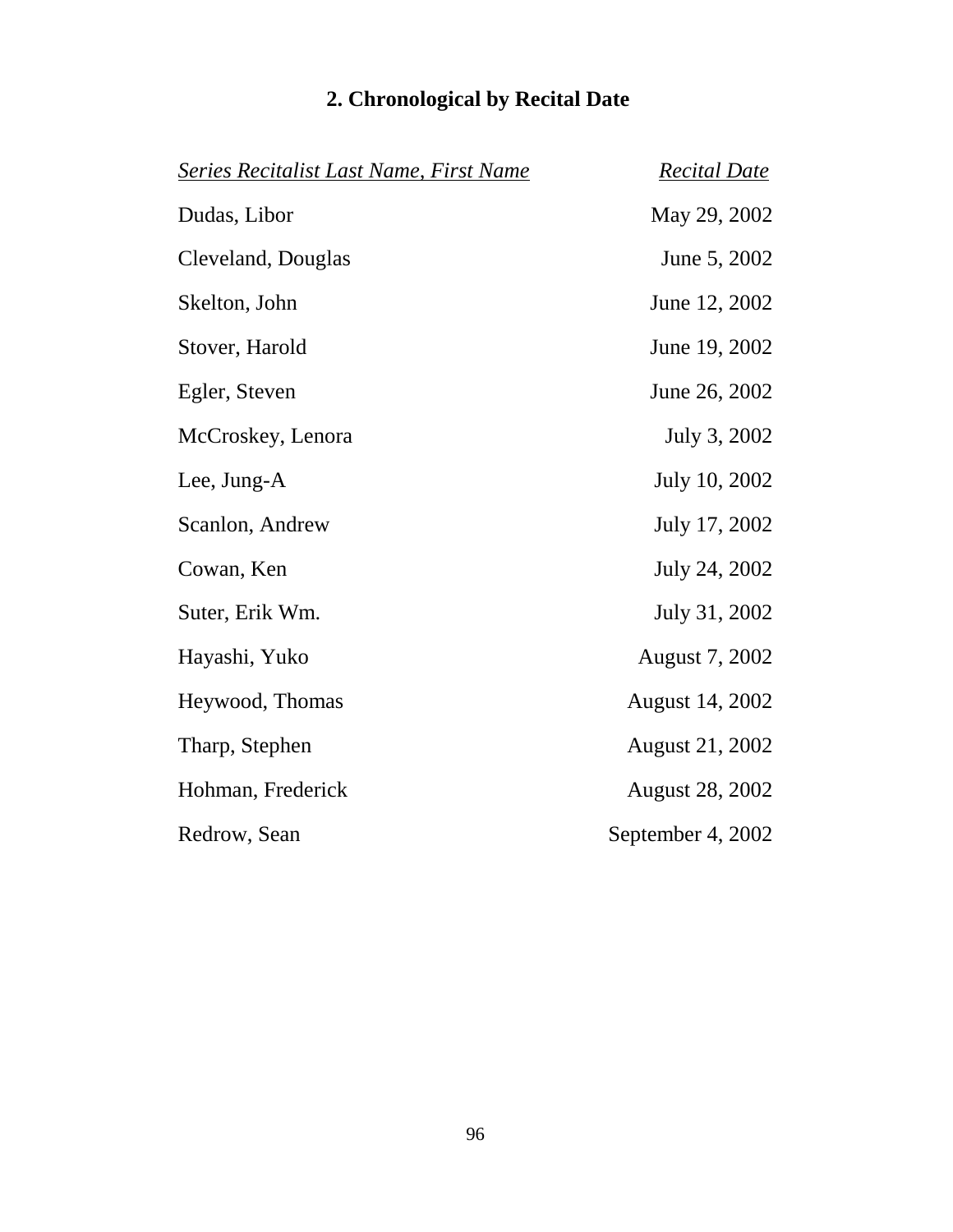| <b>Series Recitalist Last Name, First Name</b> | <b>Recital Date</b>    |
|------------------------------------------------|------------------------|
| Decker, Pamela                                 | May 28, 2003           |
| Lamoureux, Daniel                              | June 4, 2003           |
| Andrews, Colin                                 | June 11, 2003          |
| Vasyliunas, Vytenis                            | June 18, 2003          |
| Hunt, Eileen                                   | June 25, 2003          |
| Harlow, Brian                                  | July 2, 2003           |
| Sykes, Peter                                   | July 9, 2003           |
| Waligora, Renea                                | July 16, 2003          |
| Jean, Martin                                   | July 23, 2003          |
| Bozeman, Jr., George                           | July 30, 2003          |
| Welch, James and Hancock, Russell              | August 6, 2003         |
| Forster, Stuart                                | August 13, 2003        |
| Tweeten, Ruth                                  | <b>August 20, 2003</b> |
| Race, Mary Catherine                           | <b>August 27, 2003</b> |
| Watson, Ian                                    | September 3, 2003      |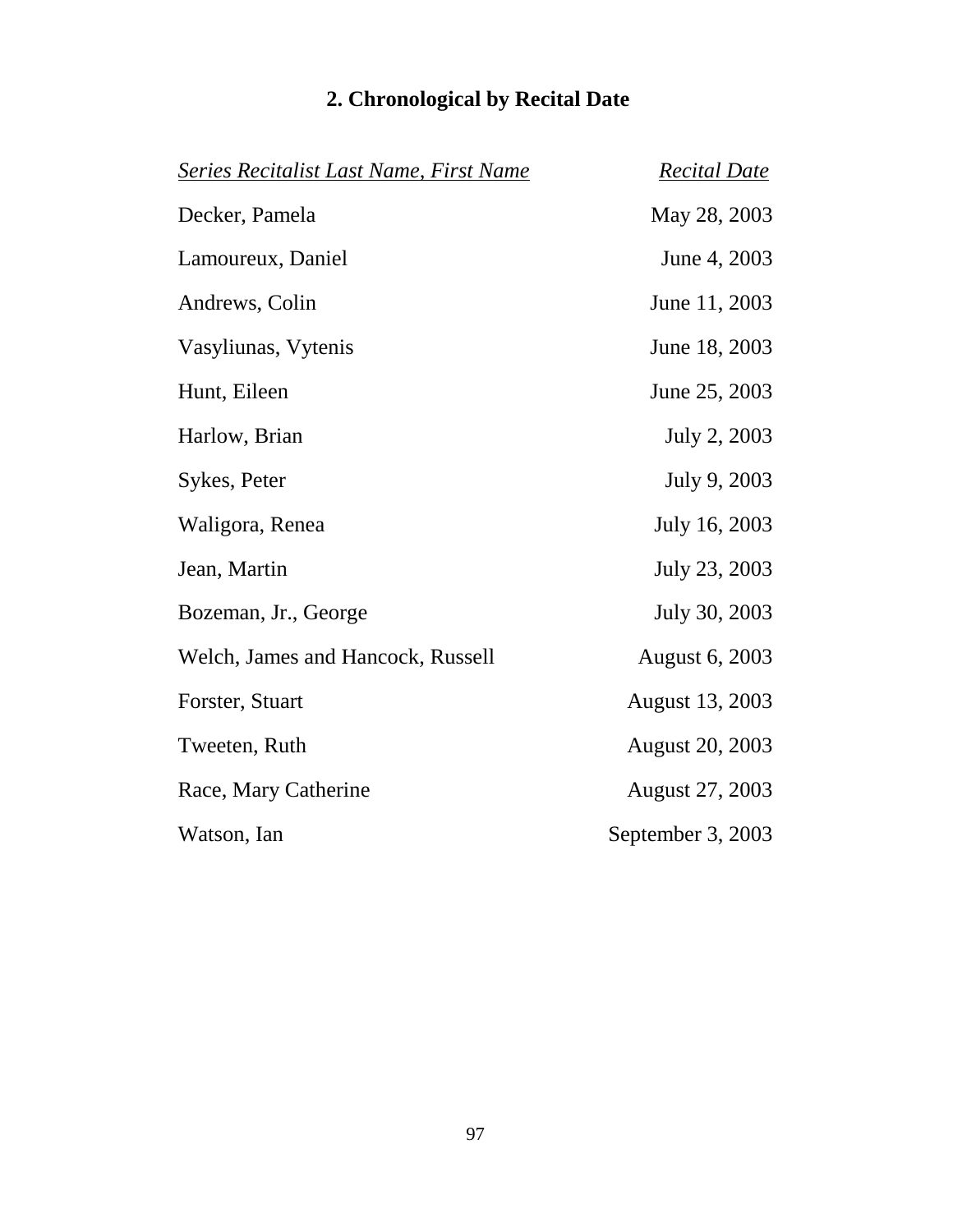|  | 2. Chronological by Recital Date |  |  |  |  |
|--|----------------------------------|--|--|--|--|
|--|----------------------------------|--|--|--|--|

| <b>Series Recitalist Last Name, First Name</b> | <b>Recital Date</b>    |
|------------------------------------------------|------------------------|
| Hell, Felix                                    | May 26, 2004           |
| Gant, Richard                                  | June 2, 2004           |
| Shin, Dong-ill                                 | June 9, 2004           |
| Bruns, Jeremy S.                               | June 16, 2004          |
| Siegfried, Abbey Hallberg                      | June 23, 2004          |
| Thévenot, Maxine                               | June 30, 2004          |
| Abbott, Leo                                    | July 7, 2004           |
| Major, Douglas                                 | July 14, 2004          |
| Murray, Michael S.                             | July 21, 2004          |
| Hellman, Kirsten                               | July 28, 2004          |
| Regestein, Lois                                | <b>August 4, 2004</b>  |
| Oldengarm, Jonathan                            | August 11, 2004        |
| Hunsberger, David R.                           | <b>August 18, 2004</b> |
| Peterson, Gregory                              | <b>August 25, 2004</b> |
| Vine, Rodger                                   | September 1, 2004      |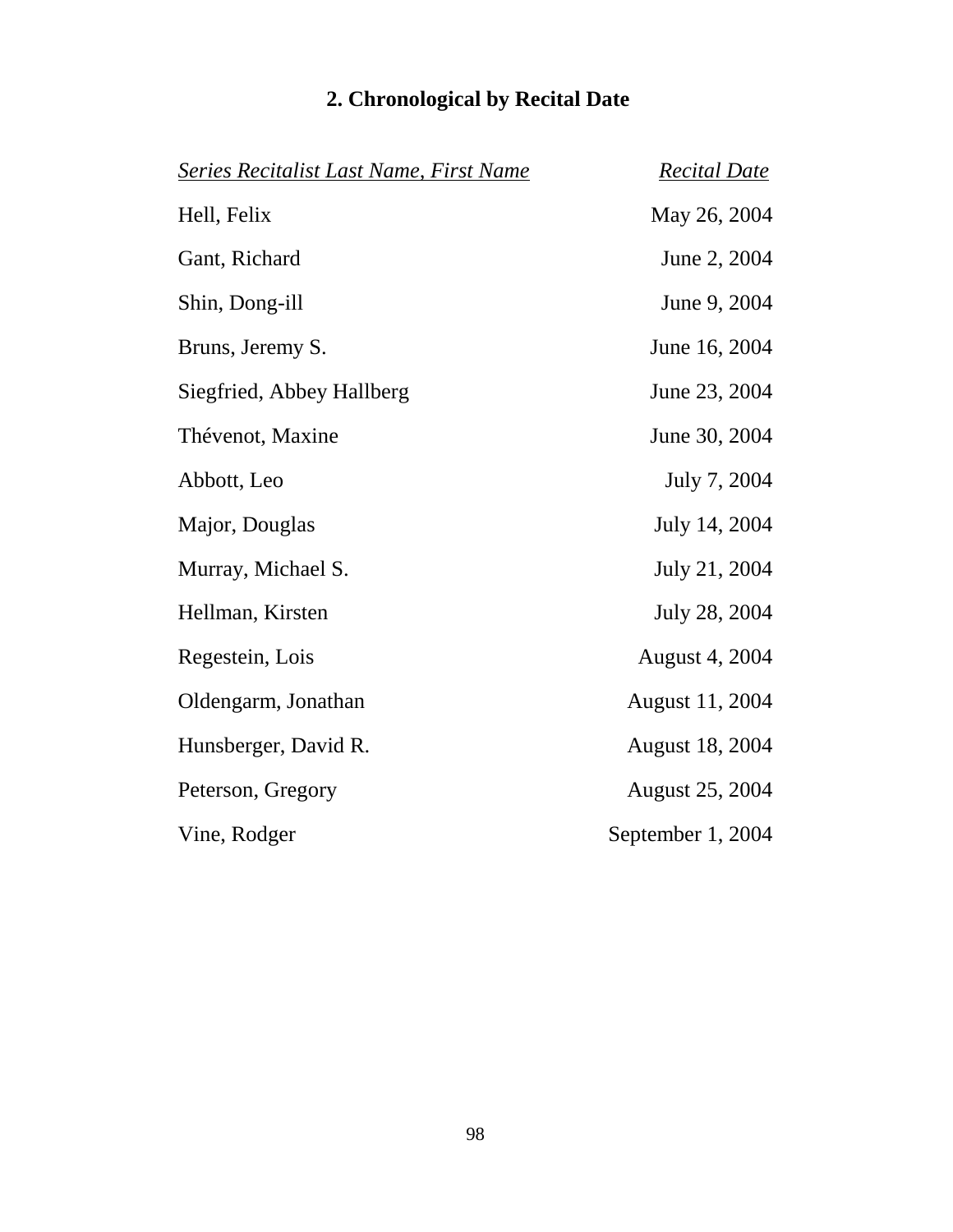| <b>Series Recitalist Last Name, First Name</b> | <b>Recital Date</b>    |
|------------------------------------------------|------------------------|
| Ogasapian, John                                | May 25, 2005           |
| Bush, Brink                                    | June 1, 2005           |
| Snyder, Patricia                               | June 8, 2005           |
| Foster, Thomas                                 | June 15, 2005          |
| Archer, Gail                                   | June 22, 2005          |
| Kabanda, Patrick                               | June 29, 2005          |
| Lowe, Henry                                    | July 6, 2005           |
| Berton, Peter Stoltzfus                        | July 13, 2005          |
| Jones, Brian                                   | July 20, 2005          |
| Major, Douglas                                 | July 27, 2005          |
| Horsch, Anne                                   | August 3, 2005         |
| Teardo, Frederick                              | <b>August 10, 2005</b> |
| Ferré, Susan                                   | August 17, 2005        |
| Christie, James David                          | <b>August 24, 2005</b> |
| Potts, Nigel                                   | <b>August 31, 2005</b> |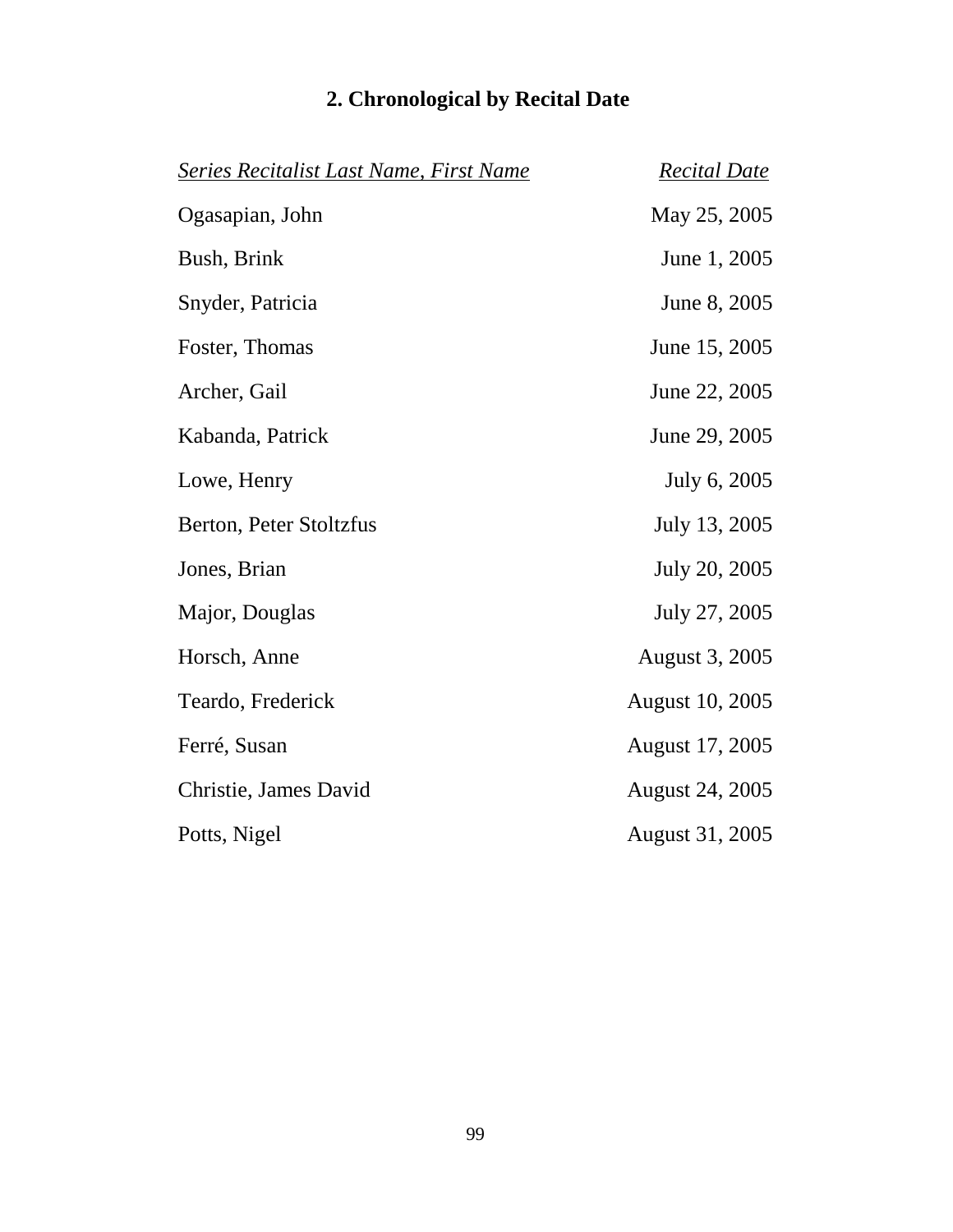| <b>Series Recitalist Last Name, First Name</b> | <b>Recital Date</b>    |
|------------------------------------------------|------------------------|
| Angelini, Margaret                             | May 31, 2006           |
| Jensen, Wilma                                  | June 7, 2006           |
| Poirier, Sylvie and Crozier, Philip            | June 14, 2006          |
| Chard, Elaine Warner                           | June 21, 2006          |
| Labounsky, Ann                                 | June 28, 2006          |
| Duella, Mario                                  | July 5, 2006           |
| Zaretsky, Daniel                               | July 12, 2006          |
| Keller, Nicole                                 | July 19, 2006          |
| Callahan, Charles                              | July 26, 2006          |
| Longwell, Gretchen E.                          | <b>August 2, 2006</b>  |
| Nosetti, Massimo                               | August 9, 2006         |
| Owolabi, Kola                                  | <b>August 16, 2006</b> |
| Dessauer, Gabriel                              | <b>August 23, 2006</b> |
| Schakel, Jonathan                              | <b>August 30, 2006</b> |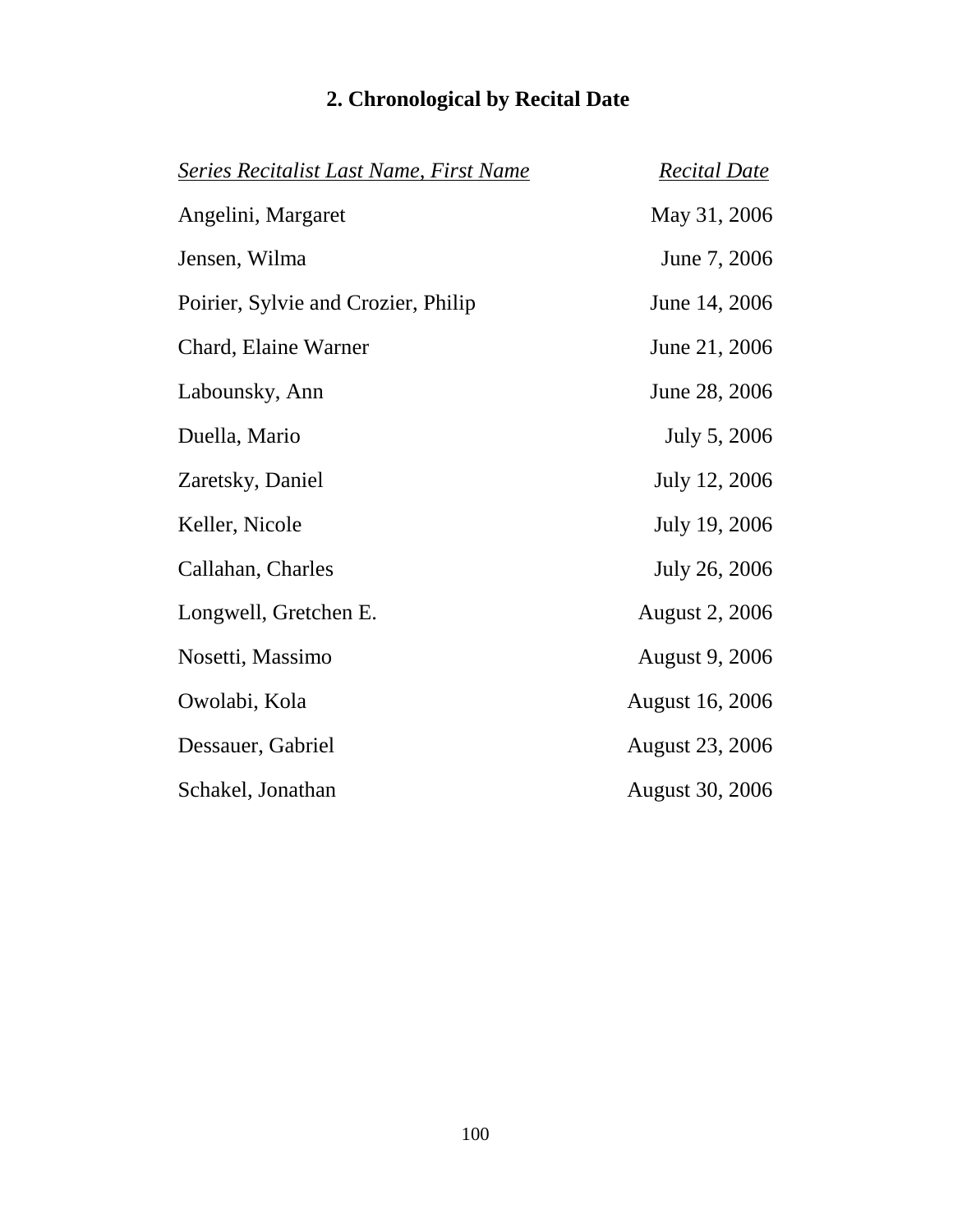|  | 2. Chronological by Recital Date |  |  |  |  |
|--|----------------------------------|--|--|--|--|
|--|----------------------------------|--|--|--|--|

| <b>Series Recitalist Last Name, First Name</b> | <b>Recital Date</b>    |
|------------------------------------------------|------------------------|
| Hell, Felix                                    | May 23, 2007           |
| Goda, Glenn                                    | May 30, 2007           |
| Wright, Paul                                   | June 6, 2007           |
| Leach, Brenda Lynne                            | June 13, 2007          |
| Christensen, Heinrich                          | June 20, 2007          |
| Hunt, Eileen                                   | June 27, 2007          |
| Gillock, Jon                                   | July 11, 2007          |
| Chen, Chelsea                                  | July 18, 2007          |
| Johnson, Jared                                 | July 25, 2007          |
| Weaver, John                                   | August 1, 2007         |
| Finney, John                                   | <b>August 8, 2007</b>  |
| Scharf, Margaret and Warren                    | <b>August 15, 2007</b> |
| Toeppner, Lois                                 | <b>August 22, 2007</b> |
| Lamlein, Scott                                 | <b>August 29, 2007</b> |
| Gutberg, Ingrid                                | September 5, 2007      |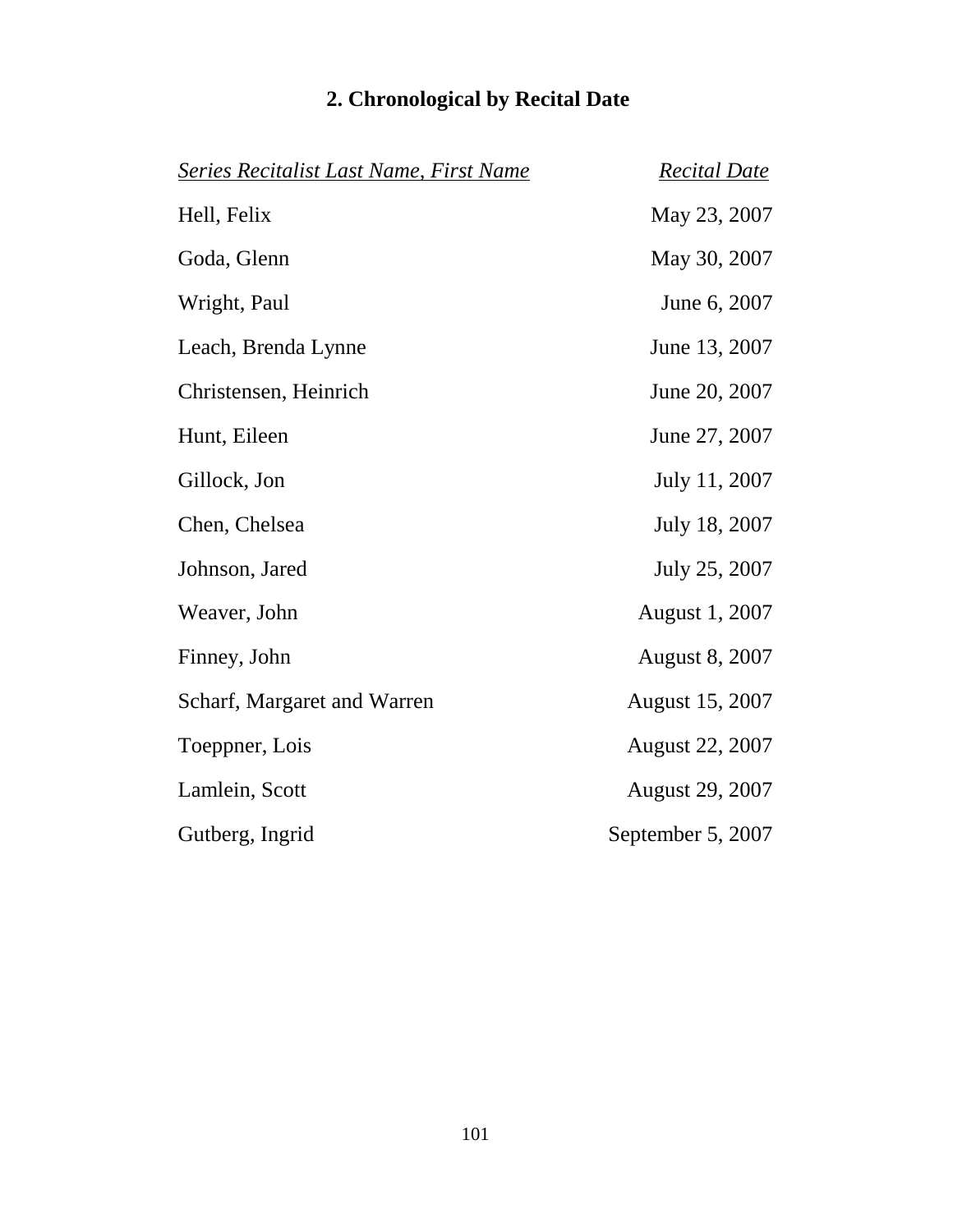|  | 2. Chronological by Recital Date |  |  |  |  |
|--|----------------------------------|--|--|--|--|
|--|----------------------------------|--|--|--|--|

| <b>Series Recitalist Last Name, First Name</b> | <b>Recital Date</b>    |
|------------------------------------------------|------------------------|
| Boucher, Jacques                               | May 28, 2008           |
| Rakich, Christa                                | June 4, 2008           |
| Dwyer, Mark                                    | June 11, 2008          |
| Louprette, Renée Anne                          | June 18, 2008          |
| Carrier, David                                 | June 25, 2008          |
| Birch, Kevin                                   | July 2, 2008           |
| Plutz, Eric                                    | July 9, 2008           |
| Williams, Carol                                | July 16, 2008          |
| Maguire, Brett                                 | July 23, 2008          |
| Morrison, Alan                                 | July 30, 2008          |
| Weinberger, Gerhard                            | <b>August 6, 2008</b>  |
| Briggs, David                                  | August 13, 2008        |
| Mullen, Randall                                | <b>August 20, 2008</b> |
| Olefirowicz, Joseph R.                         | <b>August 27, 2008</b> |
| Hohman, Frederick                              | September 3, 2008      |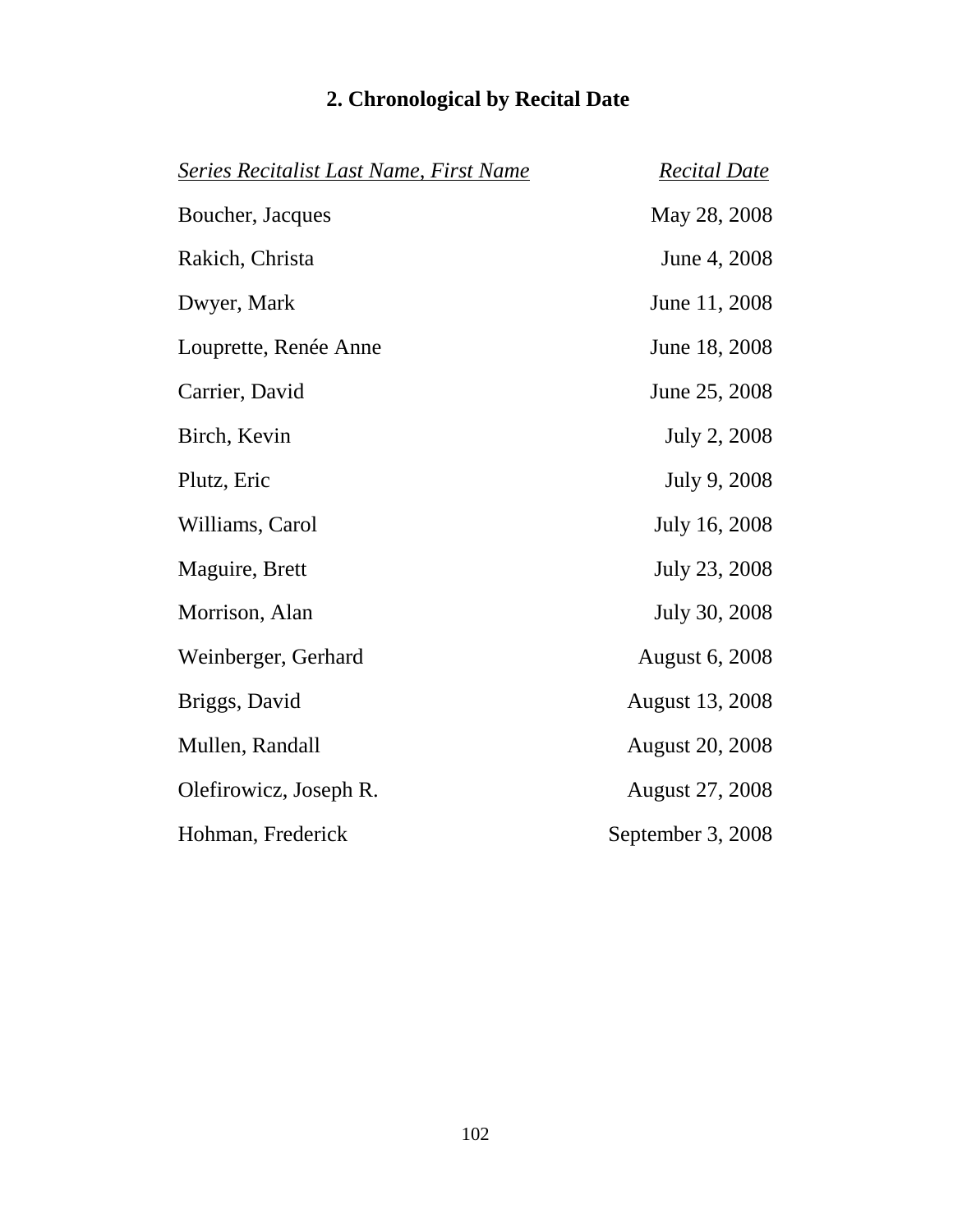|  | 2. Chronological by Recital Date |  |  |  |  |
|--|----------------------------------|--|--|--|--|
|--|----------------------------------|--|--|--|--|

| <b>Series Recitalist Last Name, First Name</b> | <b>Recital Date</b>    |
|------------------------------------------------|------------------------|
| Unsworth, Andrew E.                            | May 27, 2009           |
| Thévenot, Maxine                               | June 3, 2009           |
| Christensen, Heinrich                          | June 10, 2009          |
| Wood, Jeffrey                                  | June 17, 2009          |
| Lynch, Colin                                   | June 24, 2009          |
| Brondel, Daniel                                | July 1, 2009           |
| Parrella, Nancianne                            | July 8, 2009           |
| Webster, Richard                               | July 15, 2009          |
| Pickering, David C.                            | July 22, 2009          |
| Meylougan, Roberto Scarpa                      | July 29, 2009          |
| Williams, Anthony                              | <b>August 5, 2009</b>  |
| Luedecke, Alison J.                            | <b>August 12, 2009</b> |
| Mock, Bryan K.                                 | <b>August 19, 2009</b> |
| Ramírez, Raúl Prieto                           | <b>August 26, 2009</b> |
| Karosi, Bálint                                 | September 2, 2009      |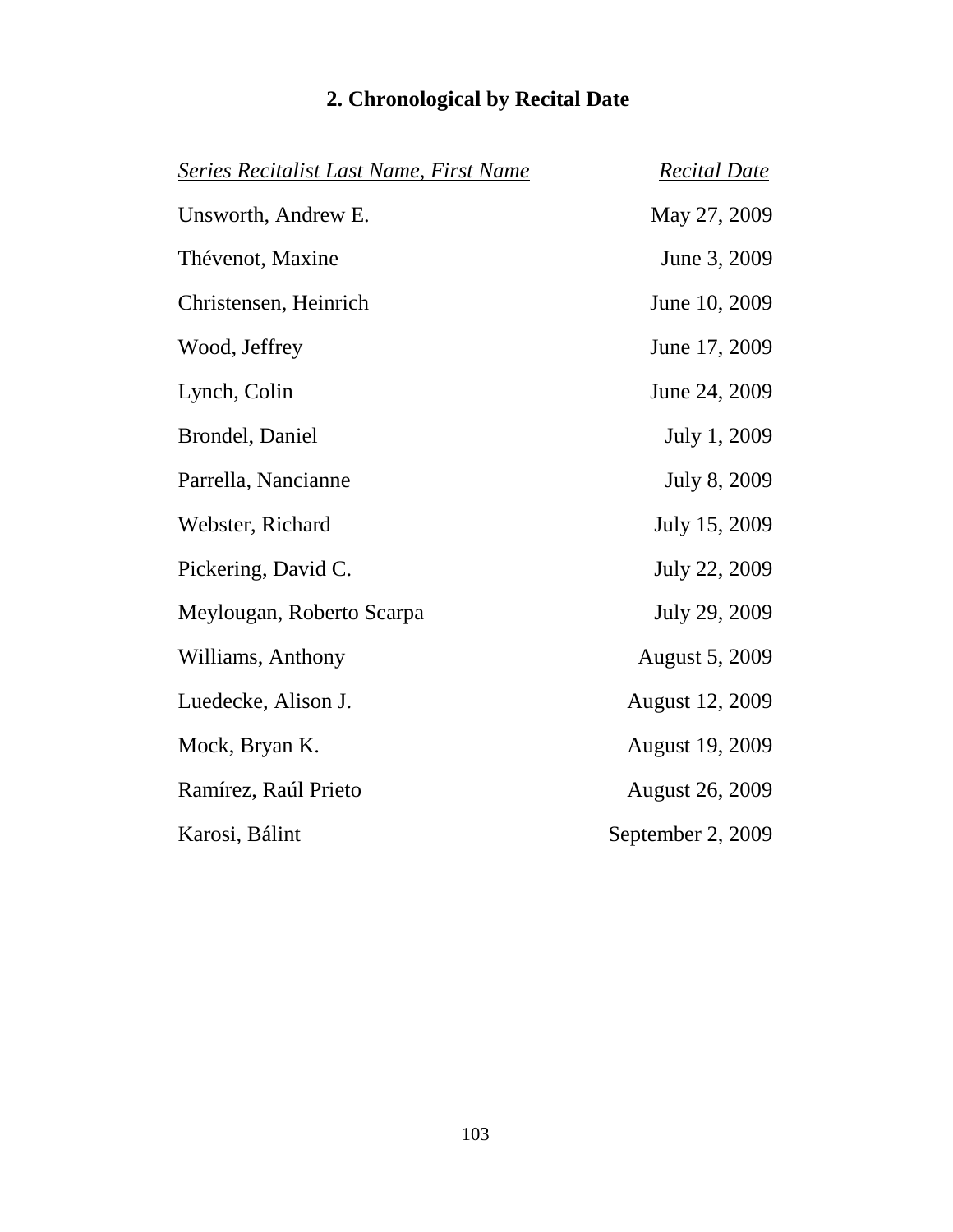| <b>Series Recitalist Last Name, First Name</b> | <b>Recital Date</b>    |
|------------------------------------------------|------------------------|
| D'Agostino, Gregory                            | May 26, 2010           |
| Bush, Brink                                    | June 2, 2010           |
| Pascual, Jennifer                              | June 9, 2010           |
| Zimpel, Frank                                  | June 16, 2010          |
| MacDonald, Robert                              | June 23, 2010          |
| Hunt, Janet E.                                 | June 30, 2010          |
| Robinson, Dana                                 | July 7, 2010           |
| White, Nicholas                                | July 14, 2010          |
| Street, Jacob                                  | July 21, 2010          |
| Rice, Joyce Painter                            | July 28, 2010          |
| Pavur, Adrienne M.                             | <b>August 4, 2010</b>  |
| Dettra, Scott                                  | <b>August 11, 2010</b> |
| Smith, Michael Wayne                           | <b>August 18, 2010</b> |
| Roberts, Stephen                               | <b>August 25, 2010</b> |
| Cross, Angela Kraft                            | September 1, 2010      |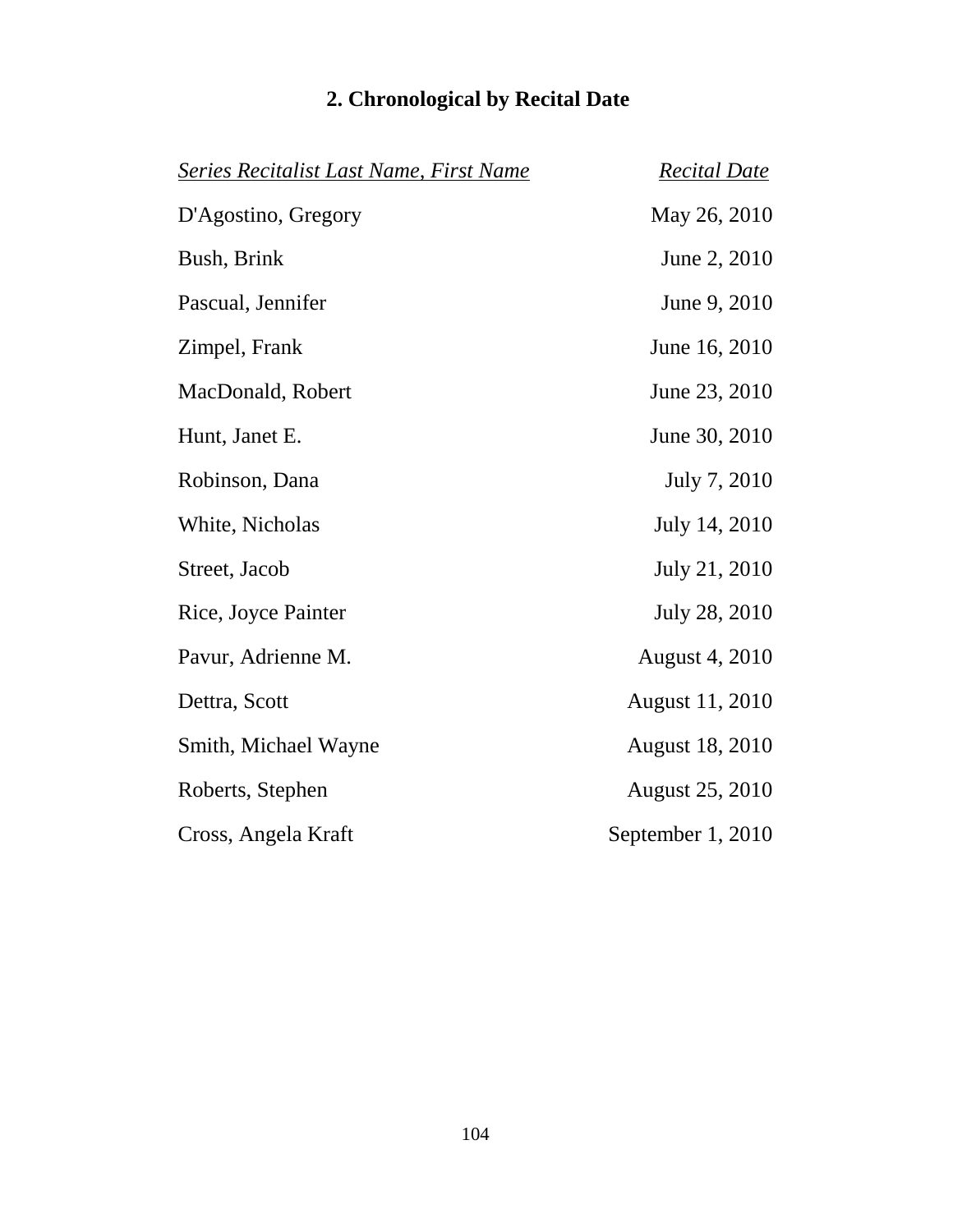| <b>Series Recitalist Last Name, First Name</b> | <b>Recital Date</b>    |
|------------------------------------------------|------------------------|
| Nagem, Raymond                                 | May 25, 2011           |
| McKinley, Daniel Jay                           | June 1, 2011           |
| Krasinski, Peter Edwin                         | June 8, 2011           |
| Leach, Brenda Lynne                            | June 15, 2011          |
| Weaver, John                                   | June 22, 2011          |
| Petričić, Marko                                | June 29, 2011          |
| Abbott, Leo                                    | July 6, 2011           |
| Scanlon, Andrew                                | July 13, 2011          |
| Freese, Faythe                                 | July 20, 2011          |
| Higdon, James                                  | July 20, 2011          |
| Mitchener, Jack                                | July 20, 2011          |
| Morrison, Alan                                 | July 20, 2011          |
| Sykes, Peter                                   | July 20, 2011          |
| Kleinschmidt, Michael                          | July 27, 2011          |
| Wilson, Todd                                   | July 20, 2011          |
| Hielscher, Hans U.                             | August 3, 2011         |
| Mohnsen, Rosalind                              | <b>August 10, 2011</b> |
| Steinbach, Mark                                | August 17, 2011        |
| Sheranian, Andrew P.                           | August 24, 2011        |
| Massaglia, Luca                                | August 31, 2011        |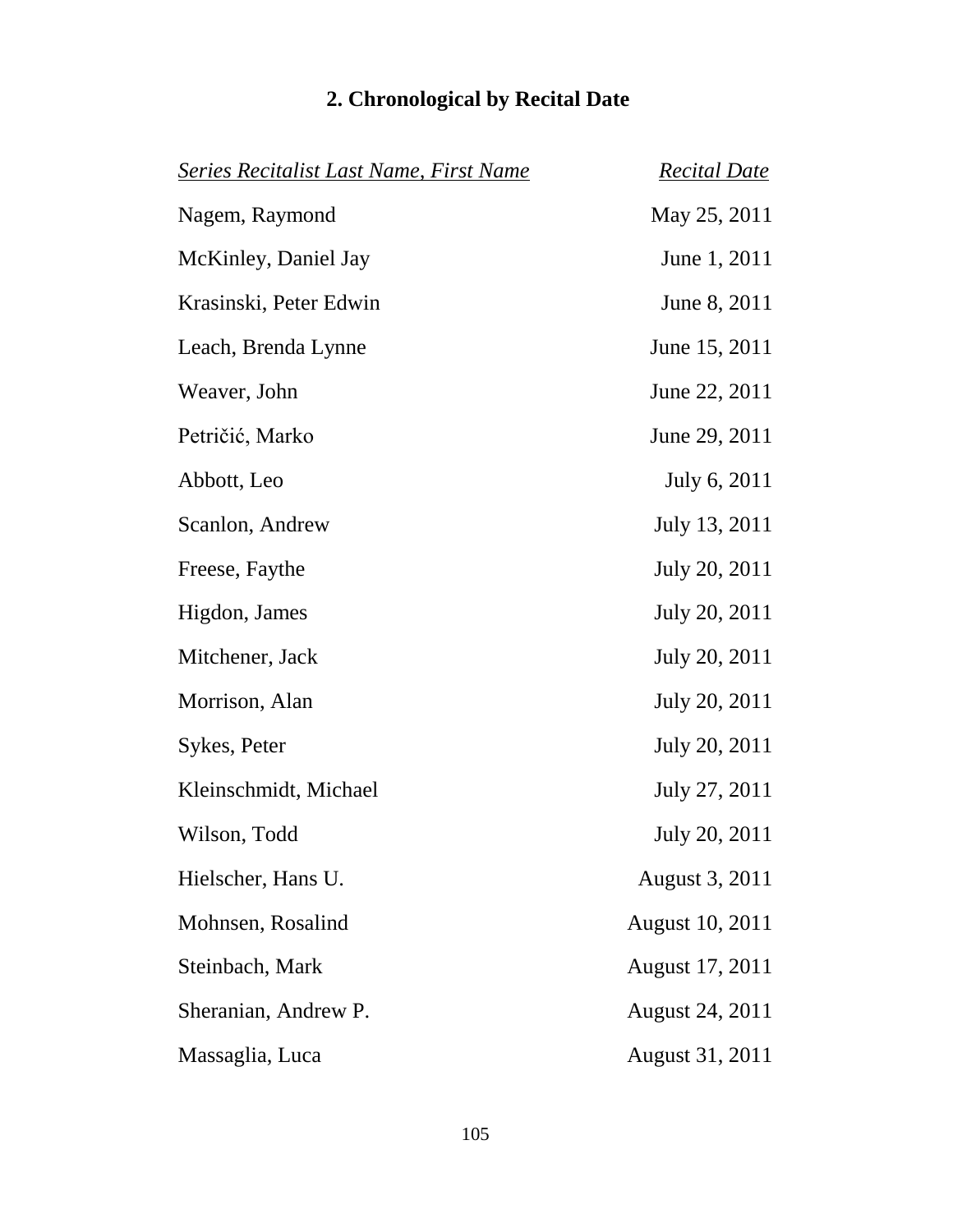| <b>Series Recitalist Last Name, First Name</b> | <b>Recital Date</b>    |
|------------------------------------------------|------------------------|
| Bull, Christoph                                | May 23, 2012           |
| Brondel, Daniel                                | May 30, 2012           |
| Lane, Christian                                | June 6, 2012           |
| Freese, Faythe                                 | June 13, 2012          |
| Robinson, John                                 | June 20, 2012          |
| Carrier, David                                 | June 27, 2012          |
| Santini, Brandon                               | July 4, 2012           |
| Bruns, Barbara                                 | July 11, 2012          |
| Birch, Kevin                                   | July 18, 2012          |
| Keller, Nicole                                 | July 25, 2012          |
| Murray, Paul                                   | August 1, 2012         |
| Kranefoed, Peter                               | <b>August 8, 2012</b>  |
| Arcus, David                                   | August 15, 2012        |
| Horsch, Anne                                   | <b>August 22, 2012</b> |
| Teardo, Frederick                              | <b>August 29, 2012</b> |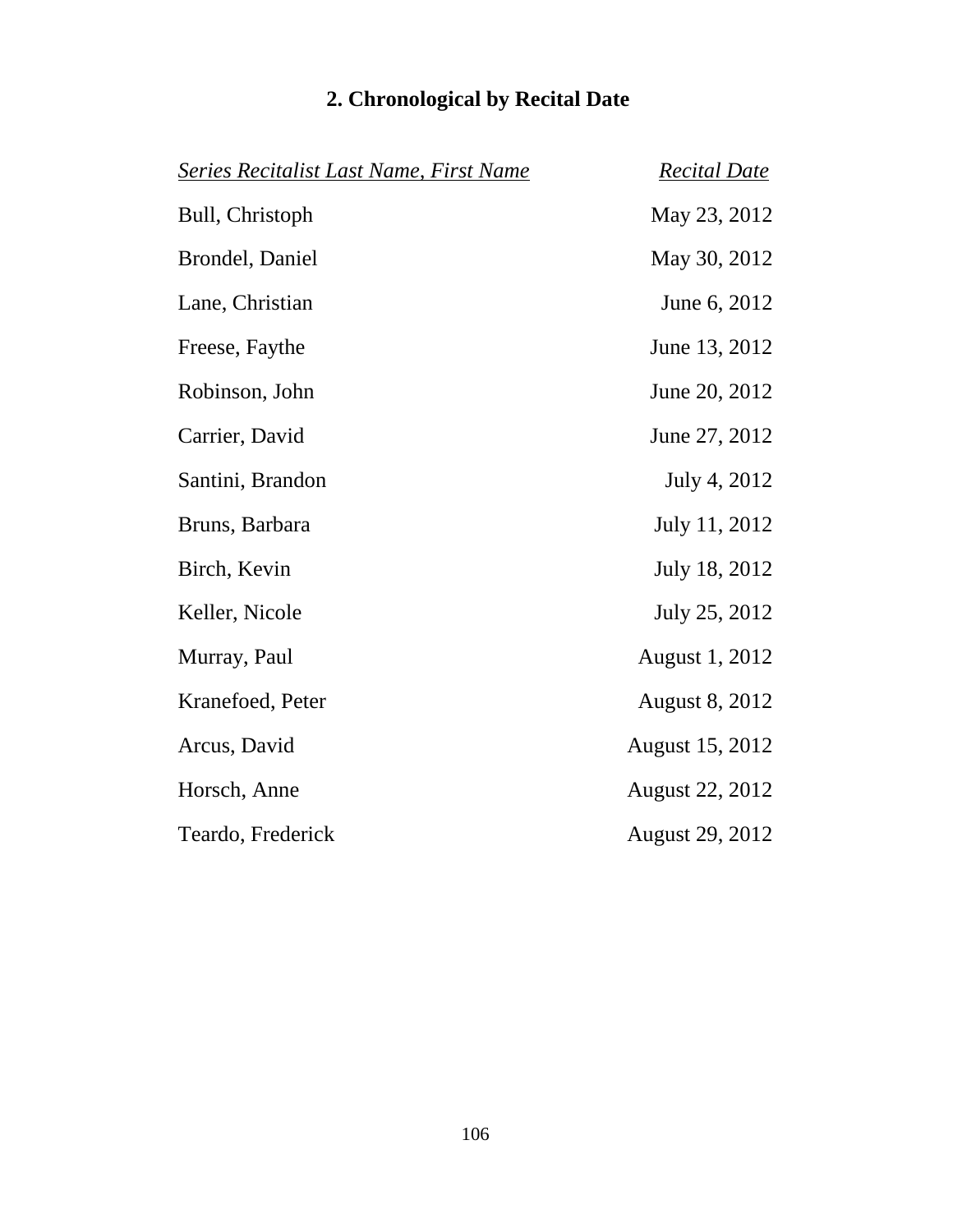| <b>Series Recitalist Last Name, First Name</b> | <b>Recital Date</b>    |
|------------------------------------------------|------------------------|
| Ferré, Susan                                   | May 22, 2013           |
| Christianson, Karen Electra                    | May 29, 2013           |
| Kirk, K. Bryan                                 | June 5, 2013           |
| Hamilton, Stephen                              | June 12, 2013          |
| Ness, William                                  | June 19, 2013          |
| Hohman, Frederick                              | June 26, 2013          |
| Teardo, Leslie C.S.                            | July 3, 2013           |
| Irwin-Brandon, Margaret                        | July 10, 2013          |
| Latona, Peter                                  | July 17, 2013          |
| Huff, Harry Lyn                                | July 24, 2013          |
| Lee, Jung-A                                    | July 31, 2013          |
| Enlow, David                                   | August 7, 2013         |
| Schmeding, Martin                              | August 14, 2013        |
| Kim, Yun Kyong                                 | August 21, 2013        |
| Murray, Michael S.                             | <b>August 28, 2013</b> |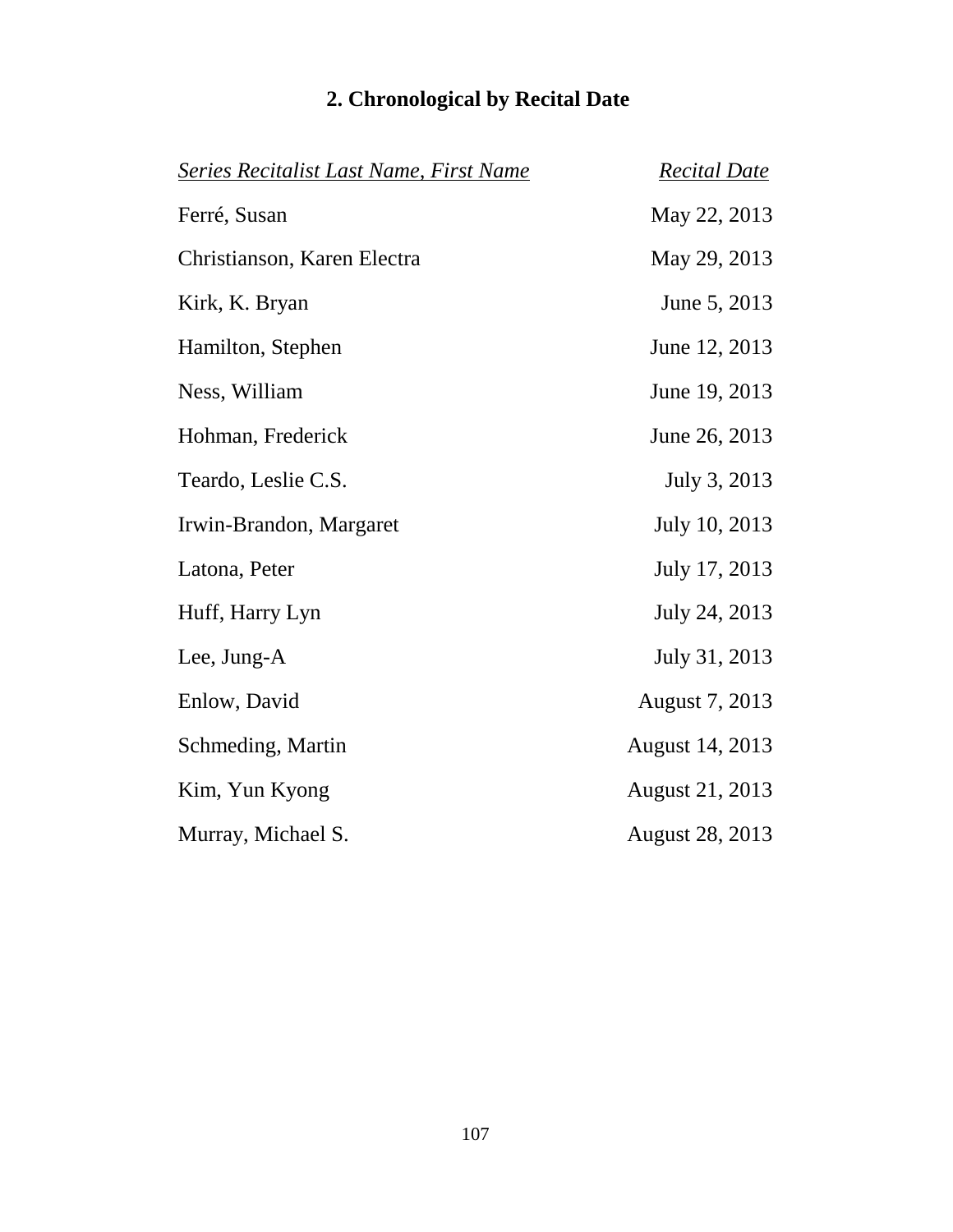|  | 2. Chronological by Recital Date |  |  |  |  |
|--|----------------------------------|--|--|--|--|
|--|----------------------------------|--|--|--|--|

| Series Recitalist Last Name, First Name | <b>Recital Date</b>    |
|-----------------------------------------|------------------------|
| Vine, Rodger Clinton                    | May 21, 2014           |
| Ashley, Bryan                           | May 28, 2014           |
| Suter, Erik Wm.                         | June 4, 2014           |
| Severin, Domenico                       | June 11, 2014          |
| Lowe, Henry                             | June 18, 2014          |
| Owolabi, Kola                           | June 25, 2014          |
| Handford, Kathrine                      | July 2, 2014           |
| Spritzer, Damin                         | July 9, 2014           |
| Innig, Rudolf                           | July 16, 2014          |
| Major, Douglas                          | July 23, 2014          |
| McPherson, Jennifer                     | July 30, 2014          |
| Buzard, Stephen                         | August 6, 2014         |
| Cornils, Ray                            | August 13, 2014        |
| Lee, Dongho                             | <b>August 20, 2014</b> |
| Marane, Nicole                          | August 27, 2014        |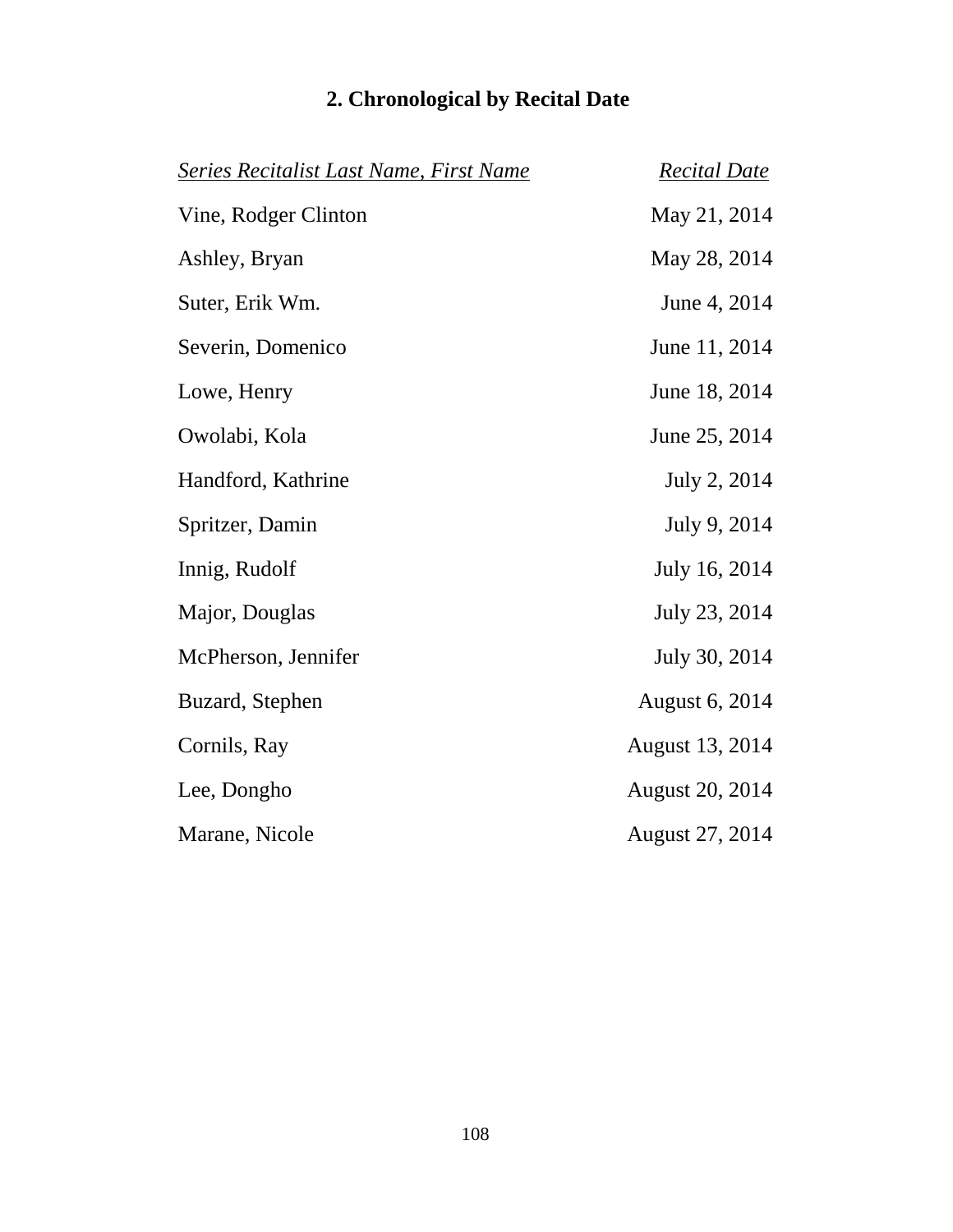| <b>Series Recitalist Last Name, First Name</b> | <b>Recital Date</b>    |
|------------------------------------------------|------------------------|
| Berton, Peter Stoltzfus                        | May 20, 2015           |
| Faucheur, Jérôme                               | May 27, 2015           |
| Tikker, Timothy                                | June 3, 2015           |
| Barney, Mélanie                                | June 10, 2015          |
| MacArthur, Frederick A.                        | June 17, 2015          |
| Christensen, Heinrich                          | June 24, 2015          |
| Major, Douglas                                 | July 1, 2015           |
| Mills, Marvin                                  | July 8, 2015           |
| Harper, Margaret                               | July 15, 2015          |
| Valleau, Susanna                               | July 22, 2015          |
| Kime, Glenn                                    | July 29, 2015          |
| Glikes, Brian                                  | August 5, 2015         |
| Czausz, Monica                                 | August 12, 2015        |
| Laver, Anne                                    | August 19, 2015        |
| Klein, Carl                                    | <b>August 26, 2015</b> |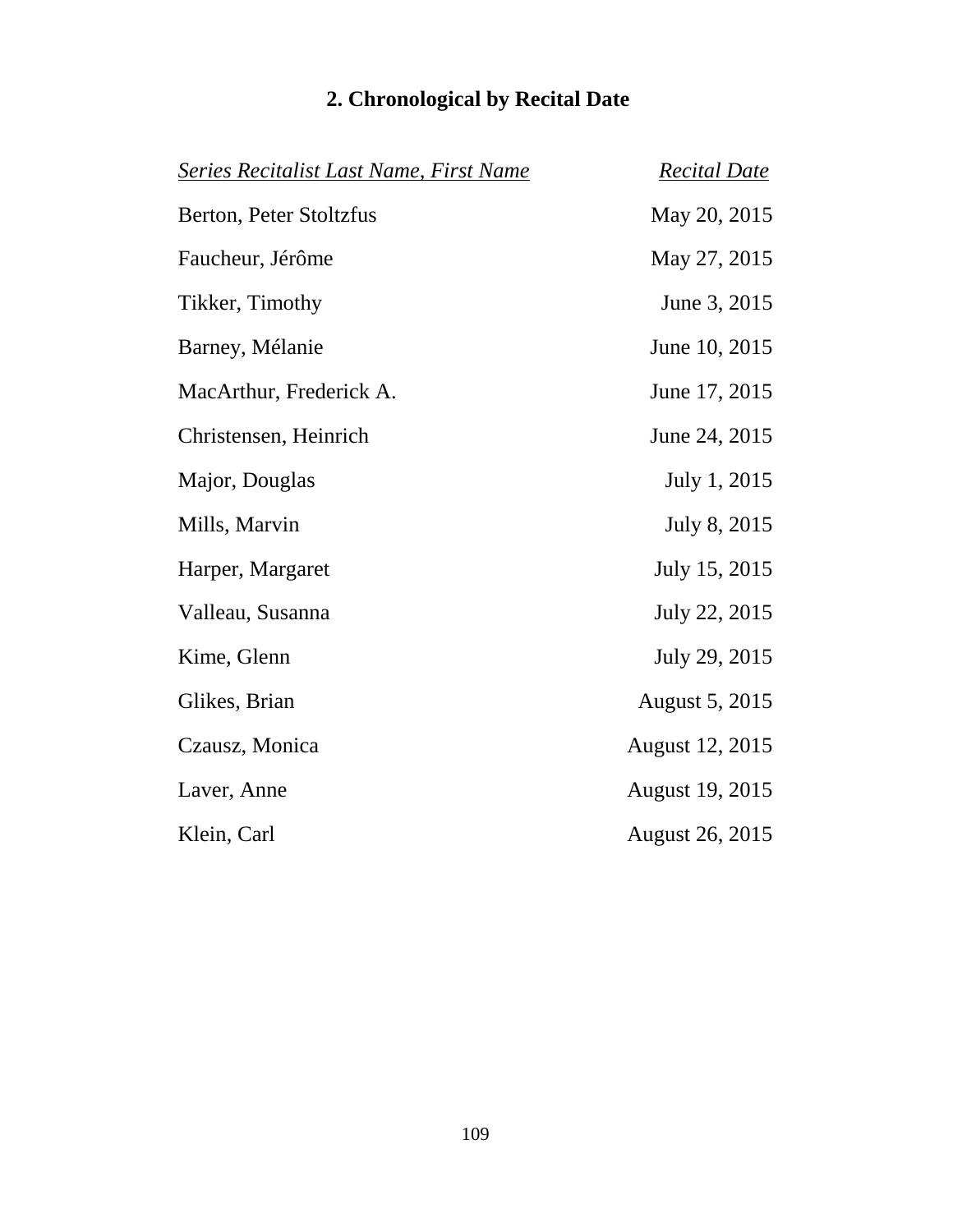| <u>Series Recitalist Last Name, First Name</u> | <b>Recital Date</b>    |
|------------------------------------------------|------------------------|
| Cunningham, Roric (Young Artists - 1 of 3)     | May 25, 2016           |
| Gress, Richard (Young Artists - 2 of 3)        | May 25, 2016           |
| Pampreen, Philip (Young Artists - 3 of 3)      | May 25, 2016           |
| Jennings, Christopher                          | June 1, 2016           |
| Forster, Stuart                                | June 8, 2016           |
| Mojica, Andrés                                 | June 15, 2016          |
| Sheehan, Thomas                                | June 22, 2016          |
| Hess, Kimberly Ann                             | June 29, 2016          |
| Nagem, Raymond                                 | July 6, 2016           |
| Engelhardt, Mark                               | July 13, 2016          |
| Thewes, Mark (1 of 2)                          | July 20, 2016          |
| Pittman, Chad (2 of 2)                         | July 20, 2016          |
| Sargeant, George A.                            | July 27, 2016          |
| Havinga, Matthias                              | August 3, 2016         |
| Emerson, Katelyn                               | <b>August 10, 2016</b> |
| Harper, Monica Alexandra                       | August 17, 2016        |
| Gnodde, Lubbert                                | <b>August 24, 2016</b> |
| Horsch, Anne                                   | August 31, 2016        |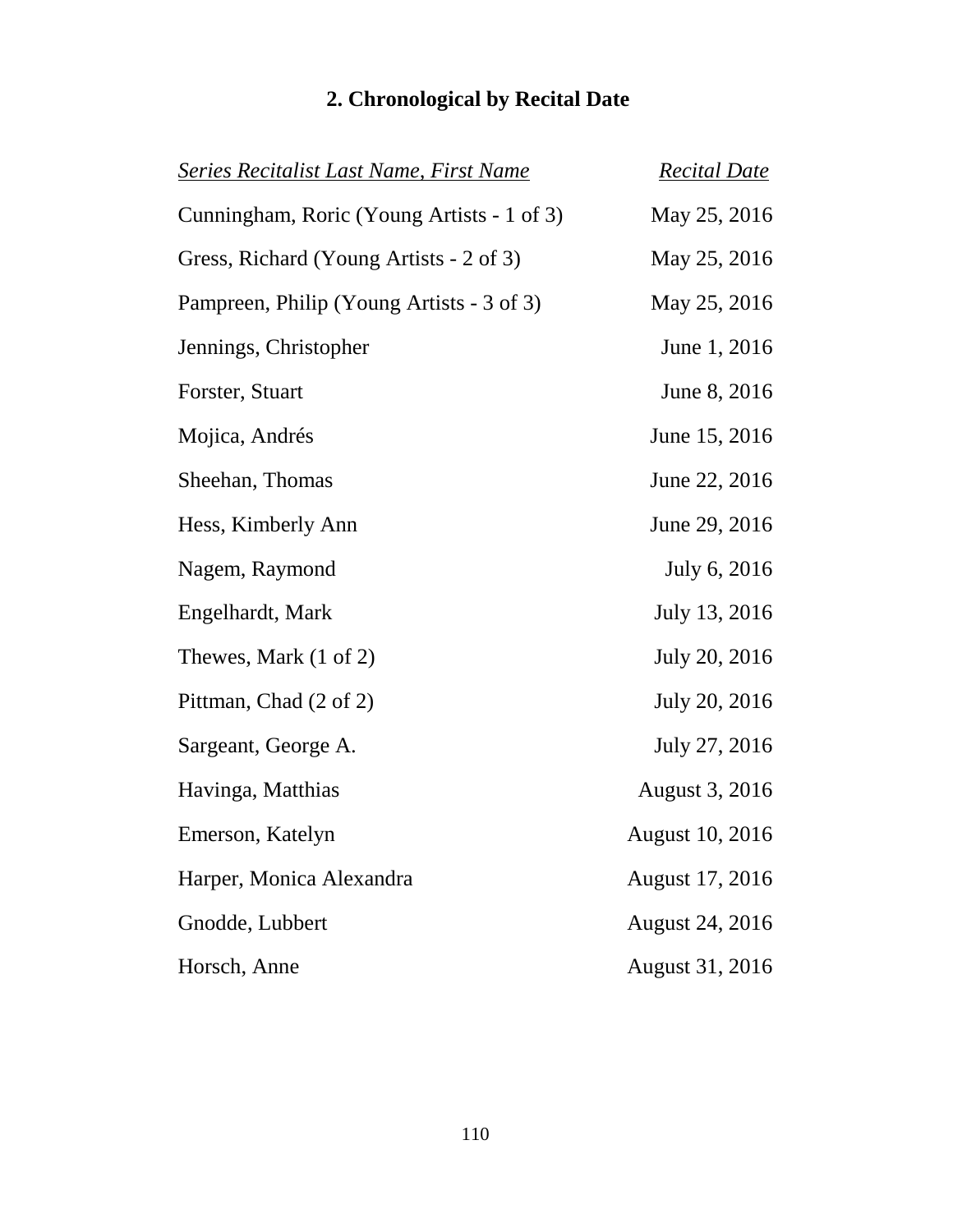| <b>Series Recitalist Last Name, First Name</b> | <b>Recital Date</b>    |
|------------------------------------------------|------------------------|
| Gethicker, Seamus (Young Artists - 1 of 3)     | May 24, 2017           |
| Jacobs, Noah (Young Artists - 2 of 3)          | May 24, 2017           |
| Joos, Marshall (Young Artists - 3 of 3)        | May 24, 2017           |
| Wessler, Jonathan                              | May 31, 2017           |
| Williams, Craig S.                             | June 7, 2017           |
| Krasinski, Peter Edwin                         | June 14, 2017          |
| Hohman, Frederick                              | June 21, 2017          |
| Mohnsen, Rosalind                              | June 28, 2017          |
| Ozorak, Suzanne                                | July 5, 2017           |
| Gardner, Jillian                               | July 12, 2017          |
| Abbott, Leo                                    | July 19, 2017          |
| McPherson, Jennifer                            | July 26, 2017          |
| Bruns, Jeremy                                  | August 2, 2017         |
| Birch, Kevin                                   | August 9, 2017         |
| Minion, Katie                                  | <b>August 16, 2017</b> |
| Sheranian, Andrew                              | August 23, 2017        |
| Robinson, Caroline                             | <b>August 30, 2017</b> |